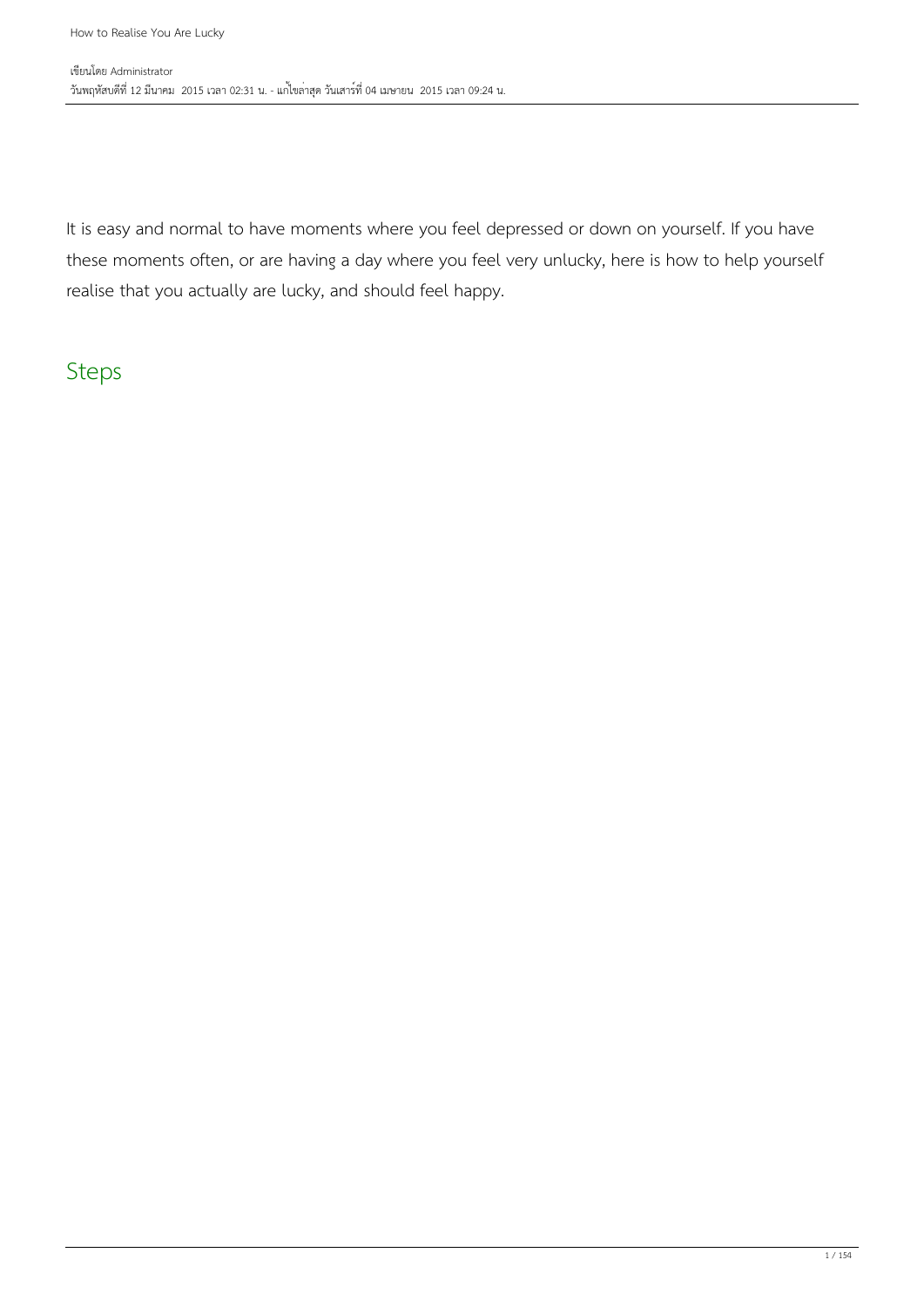How to Realise You Are Lucky

#### เขียนโดย Administrator วันพฤหัสบดีที่ 12 มีนาคม 2015 เวลา 02:31 น. - แก้ไขล่าสุด วันเสาร์ที่ 04 เมษายน 2015 เวลา 09:24 น.

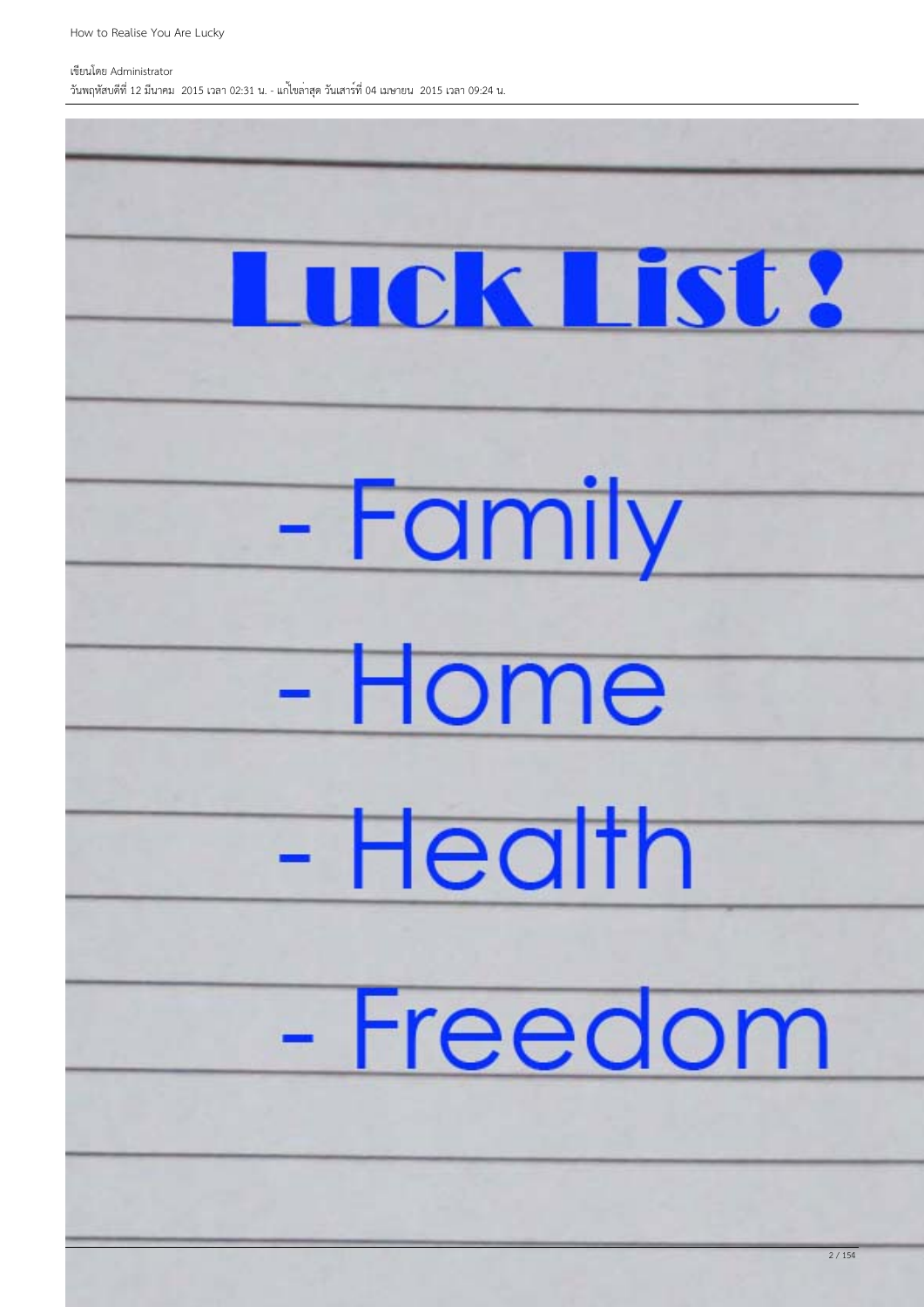Ξ

1 Write a luck list. Have you ever felt that you weren't lucky? Lots of people feel that they aren't lucky, and that no one has it worse than them. Truth is, a lot of people probably have it worse than you. Here's a good way to realize how lucky you really are.

 • Get a sheet of paper. If you plan to make a luck list on a regular basis, you may wish to get a notebook or journal.

• Label your paper 'My Luck List'.

 • Record everything good that has happened to you today. They can be extraordinary things, or things normally taken for granted, like being healthy, or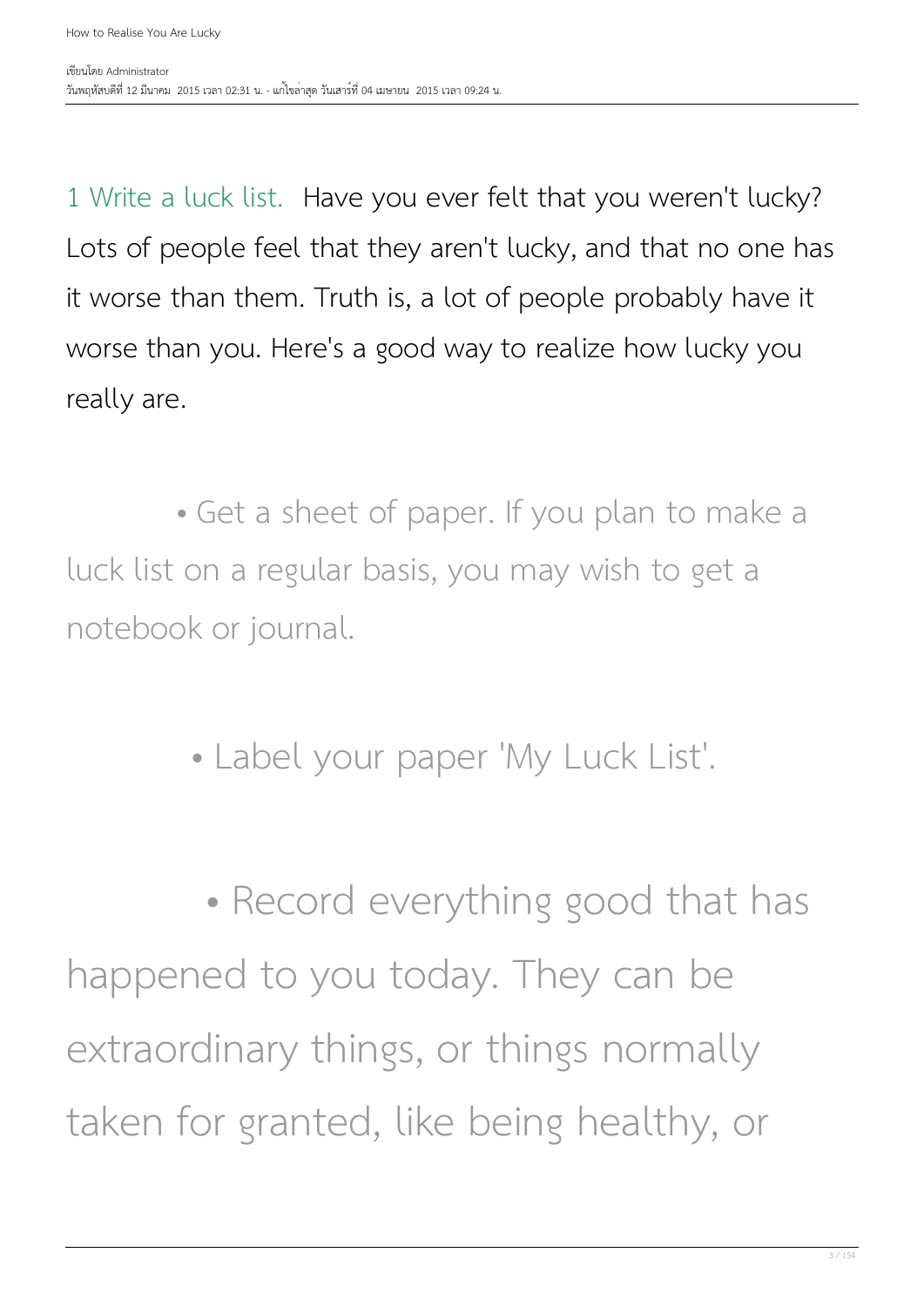things that are extremely obscure and apply only to you, like seeing a pretty flower.

 • The moment something happens to you that makes you feel lucky or good, write it down in the notebook.

 • Occasionally read over your list to help you realize how lucky you are.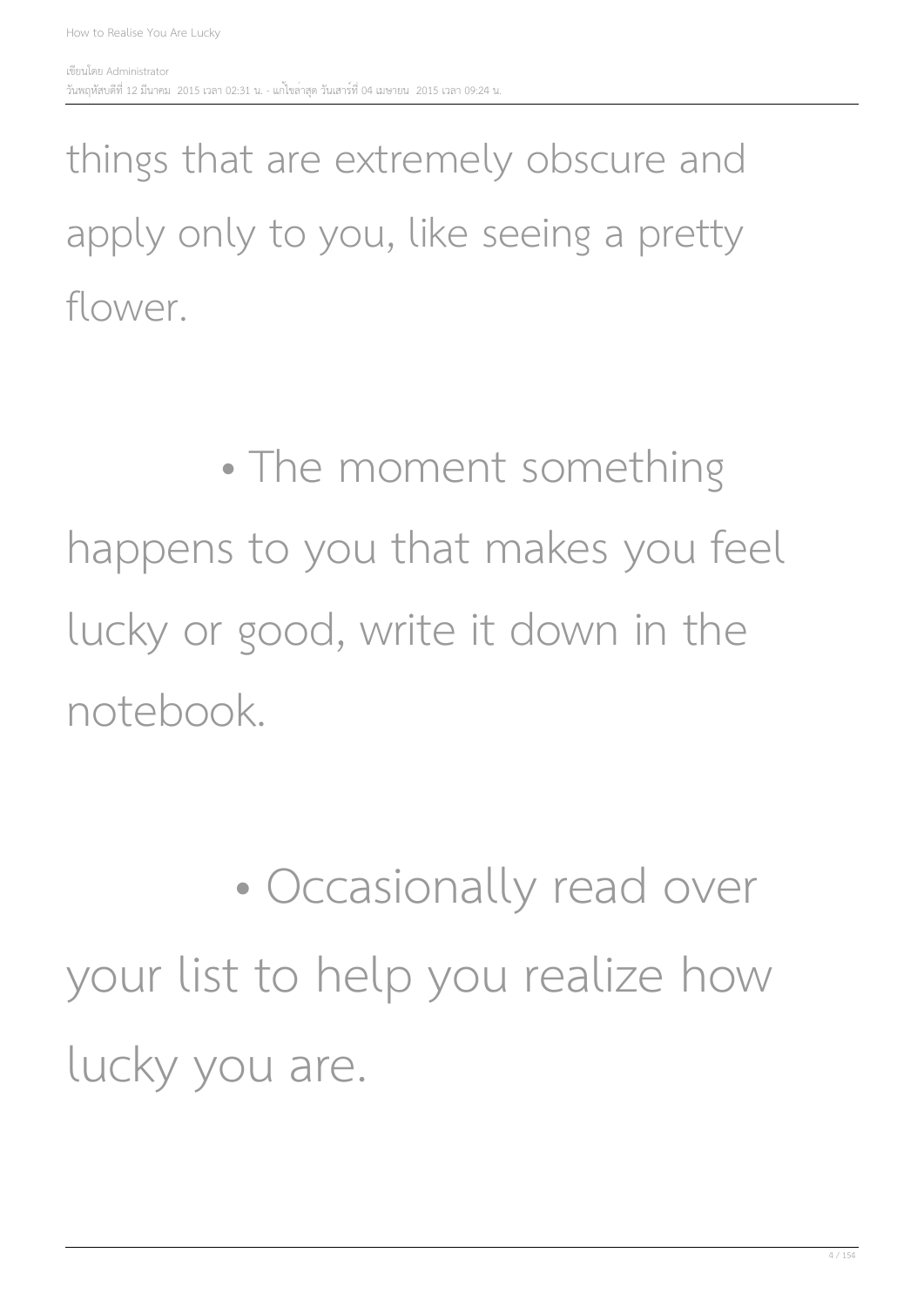#### • Finished.

 • Don't force yourself to think of things. If you can't think of anything, just put the notebook in a safe place for a while.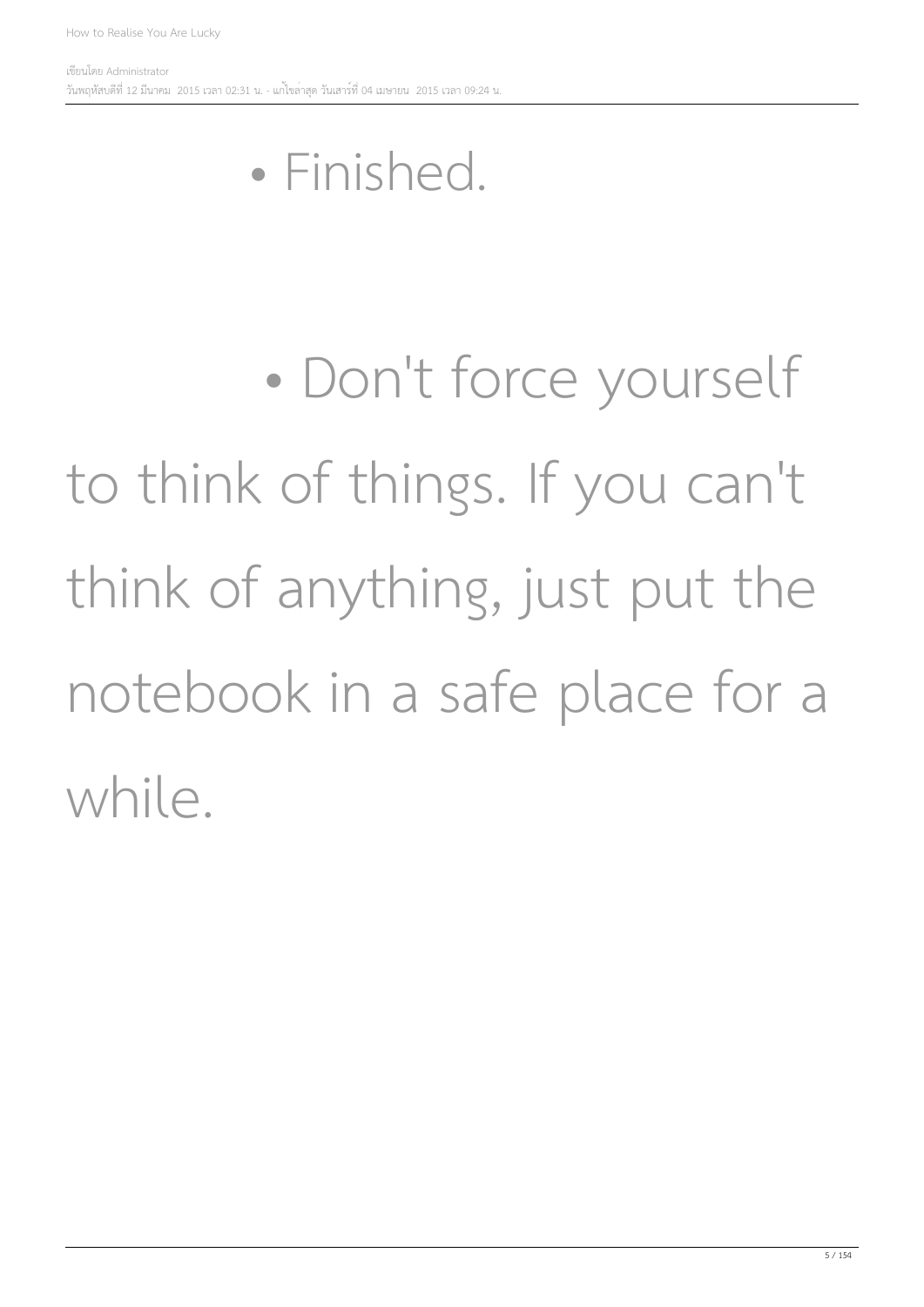#### เขียนโดย Administrator

วันพฤหัสบดีที่ 12 มีนาคม 2015 เวลา 02:31 น. - แก้ไขล่าสุด วันเสาร์ที่ 04 เมษายน 2015 เวลา 09:24 น.

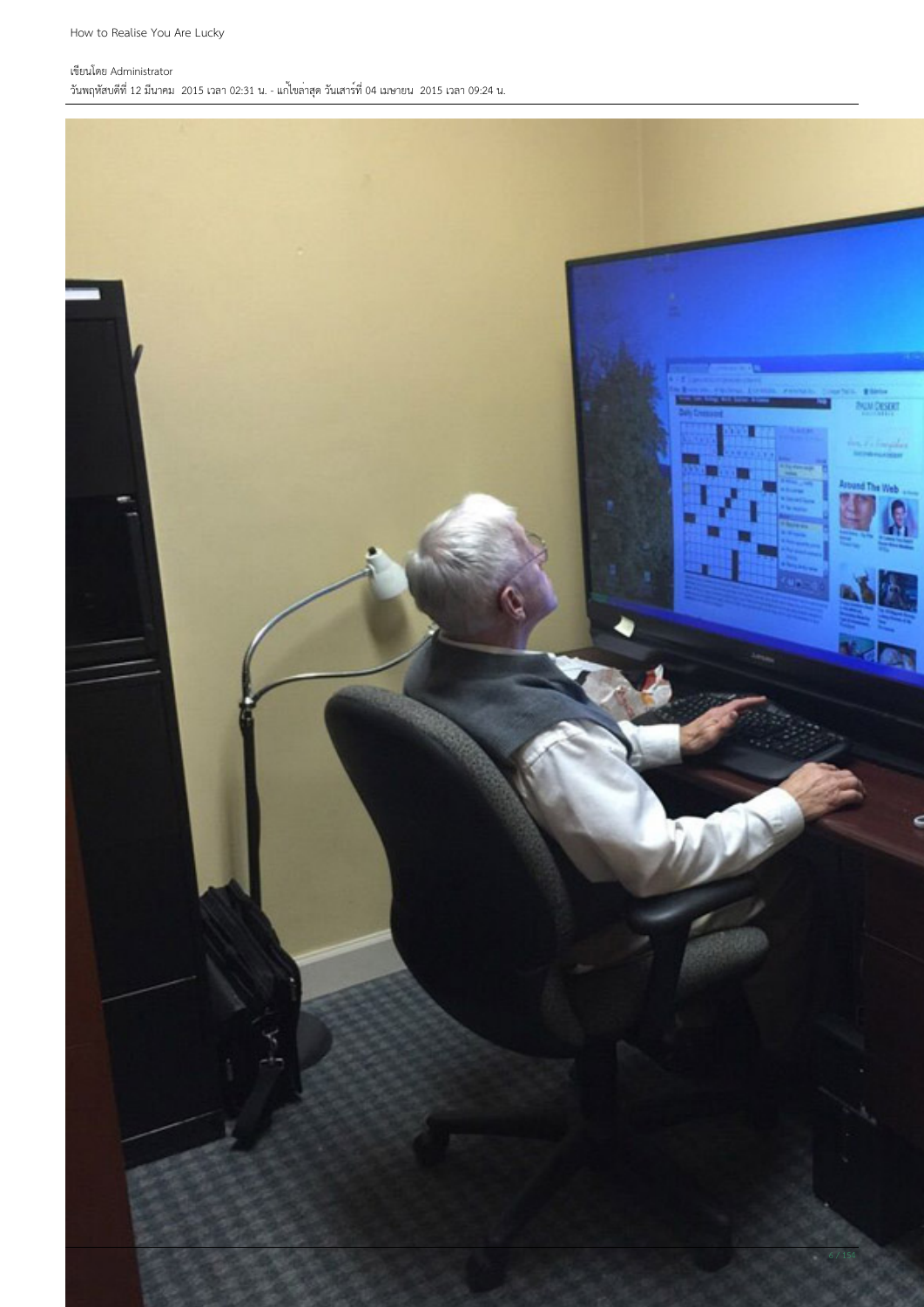2 Think about things you normally take for granted, such as having hot water or the Internet. Challenge yourself go without it. If you find it is too important to do without, consider how lucky you are to have access to it.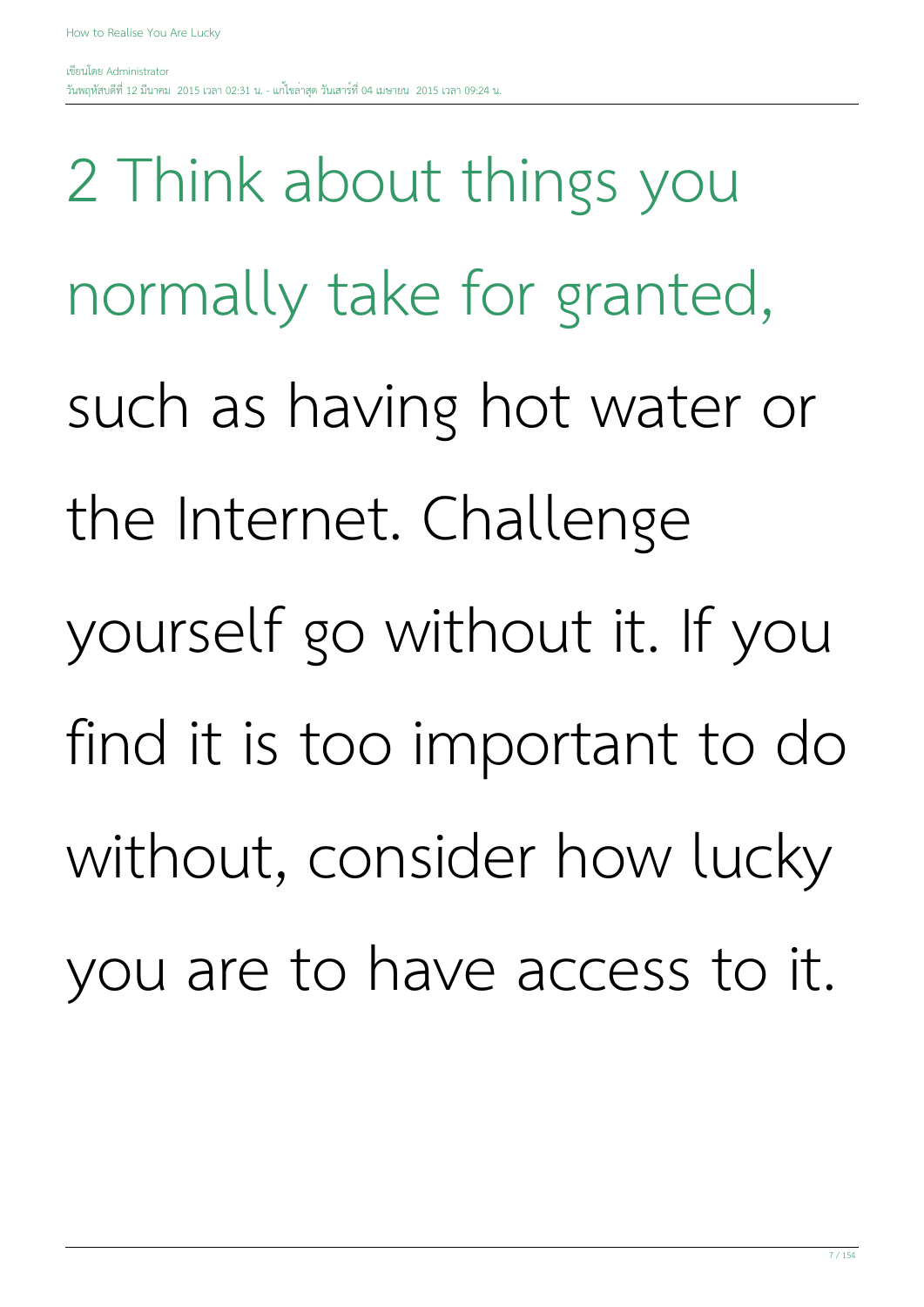#### What Earth Would Look Like If Only 100 People Lived Here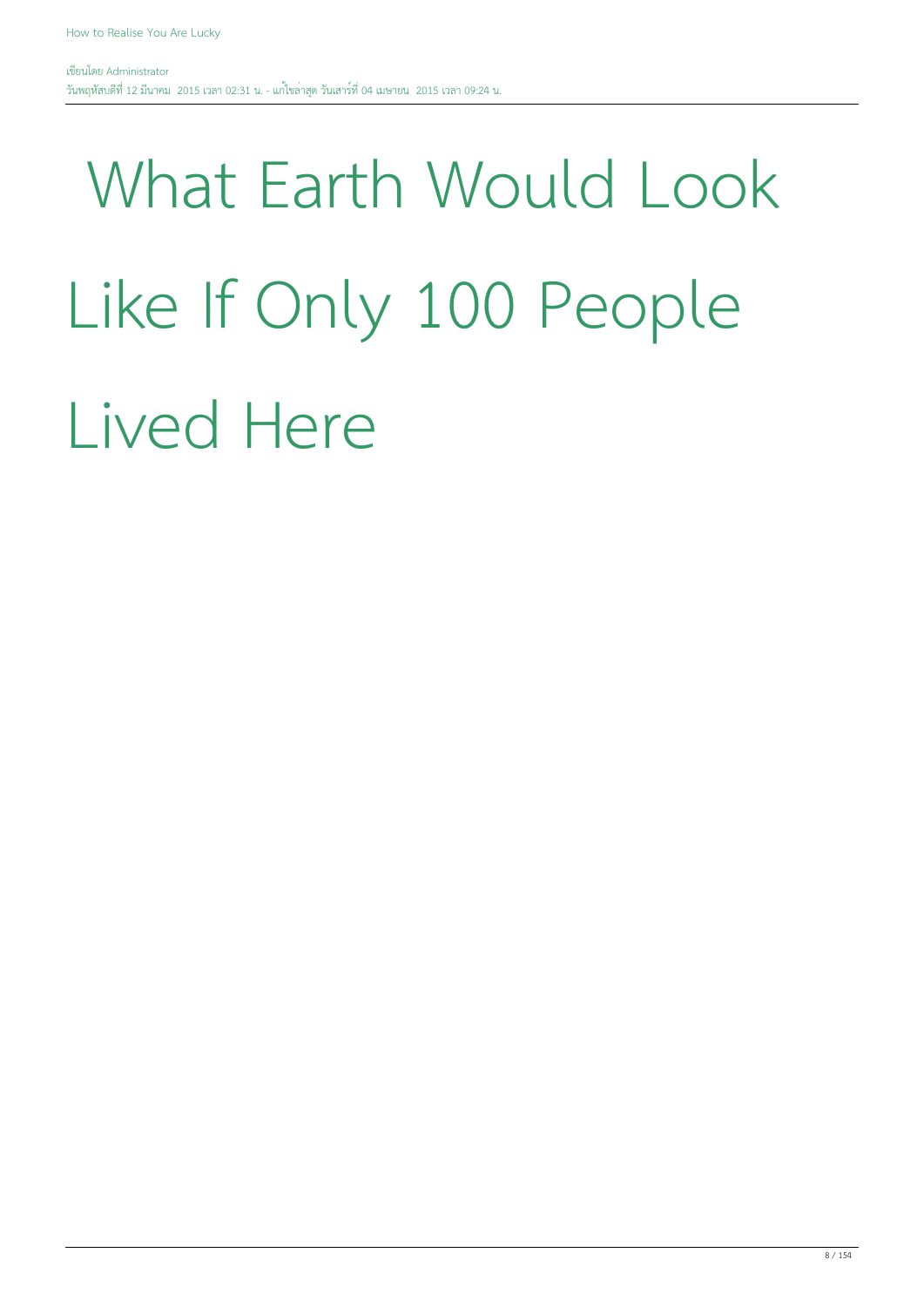

#### เขียนโดย Administrator วันพฤหัสบดีที่ 12 มีนาคม 2015 เวลา 02:31 น. - แก้ไขล่าสุด วันเสาร์ที่ 04 เมษายน 2015 เวลา 09:24 น.



#### Courtesy of Jack Hagley

#### Of 100 people, 70 would not have access to the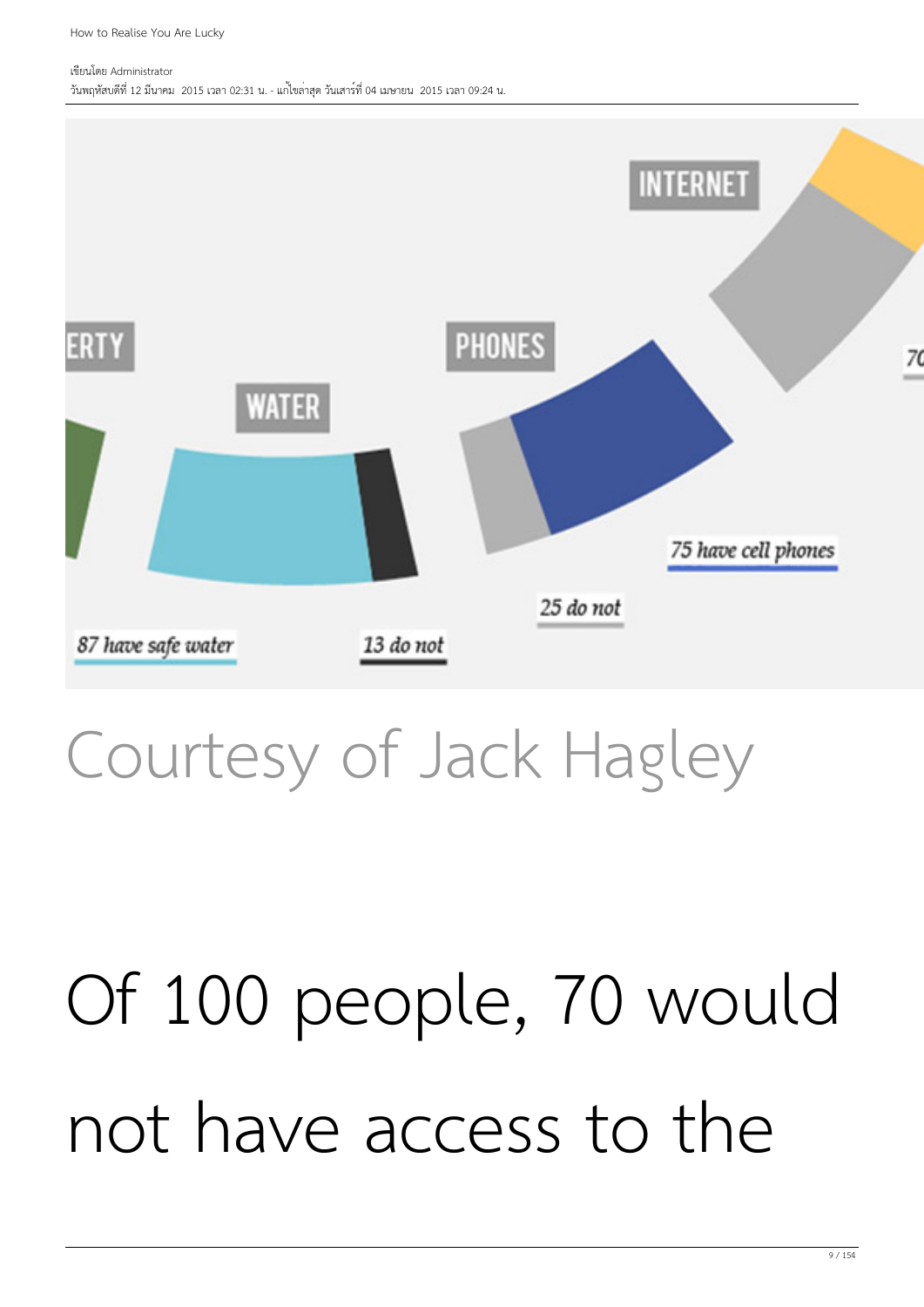#### internet; 48 live on less than \$2 a day; 75 have cell phones; and 87 would have safe water.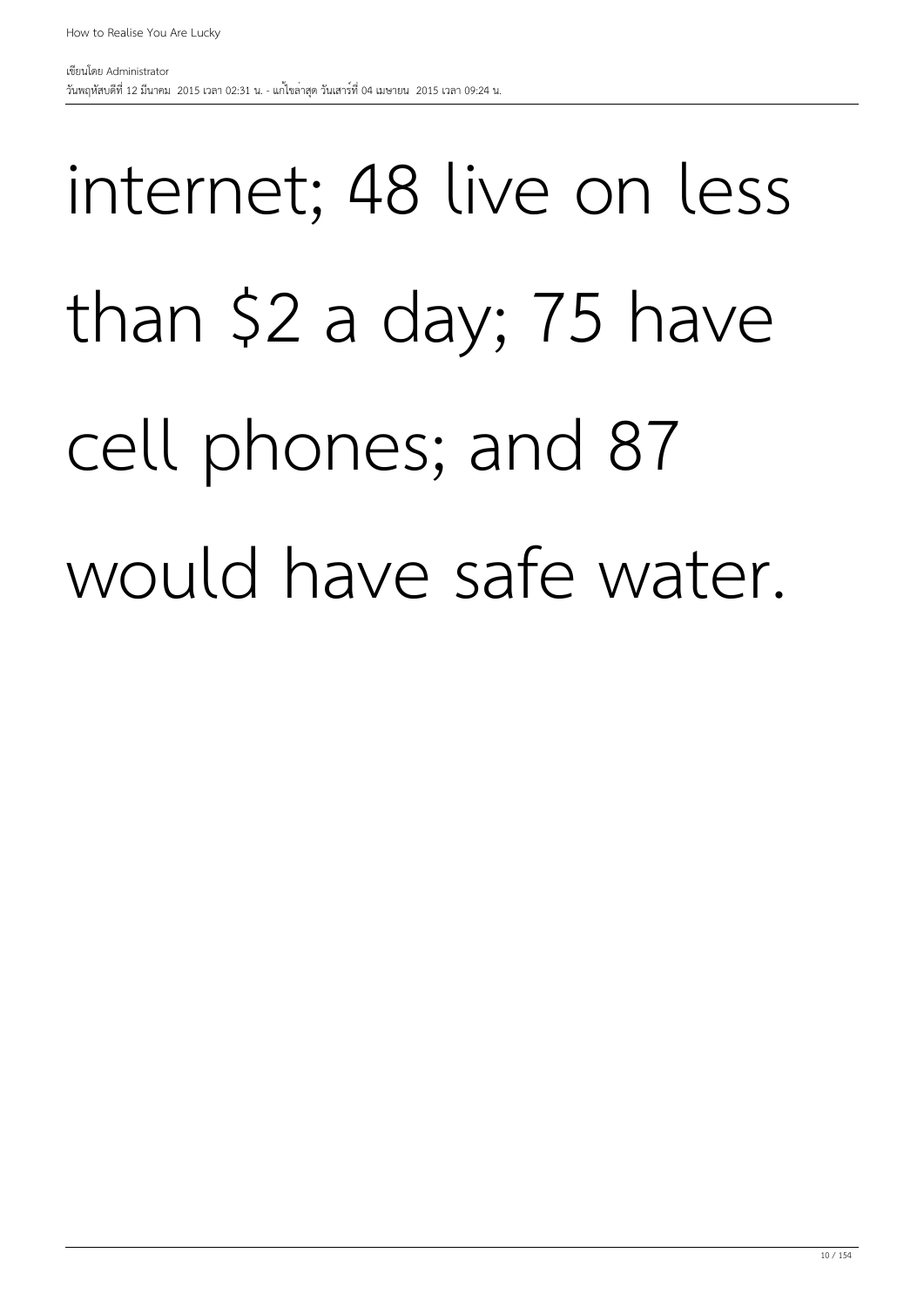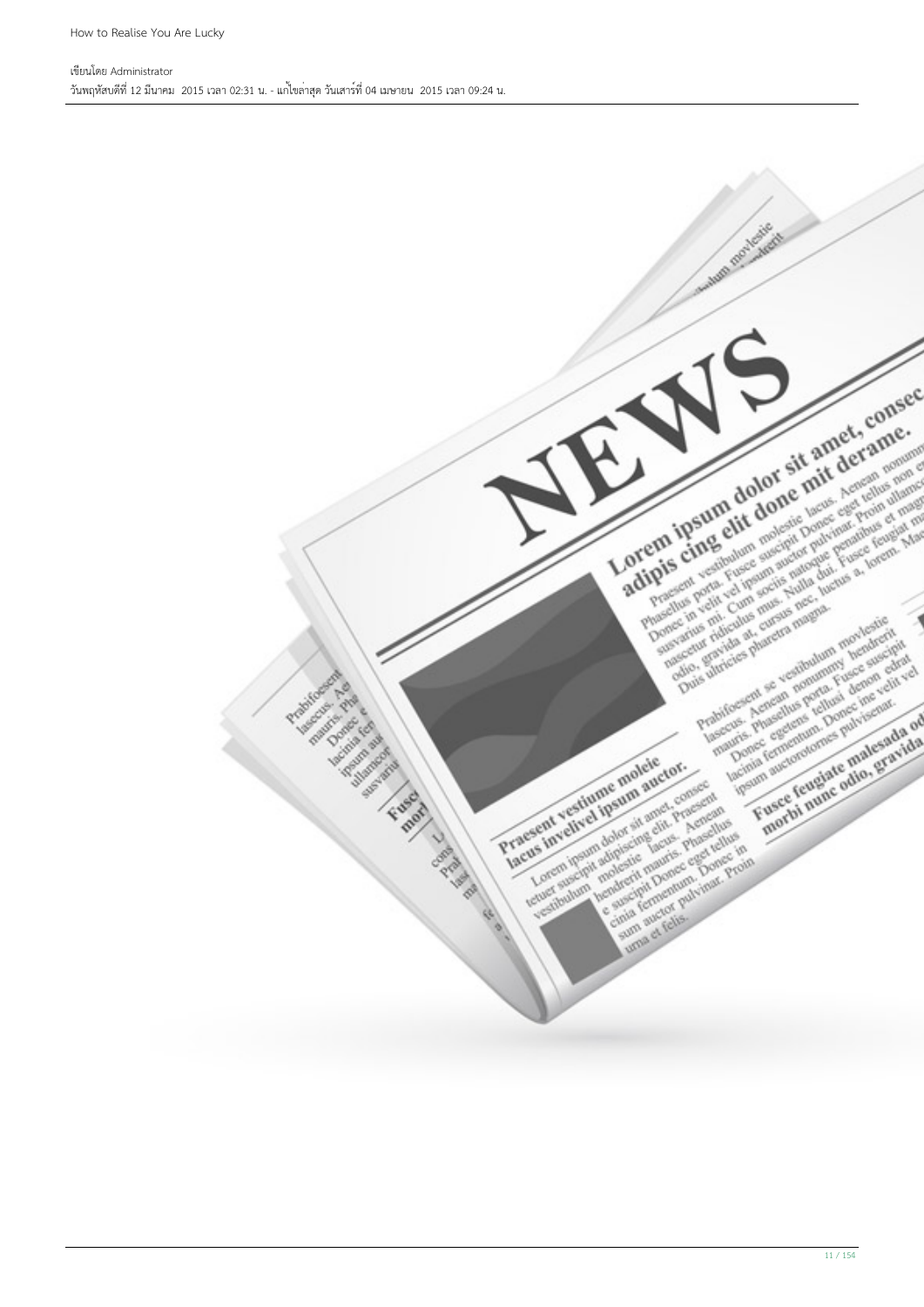3 Listen to, watch or read the news every once in a while. You're sure to hear about plenty of bad things happening to people around the world.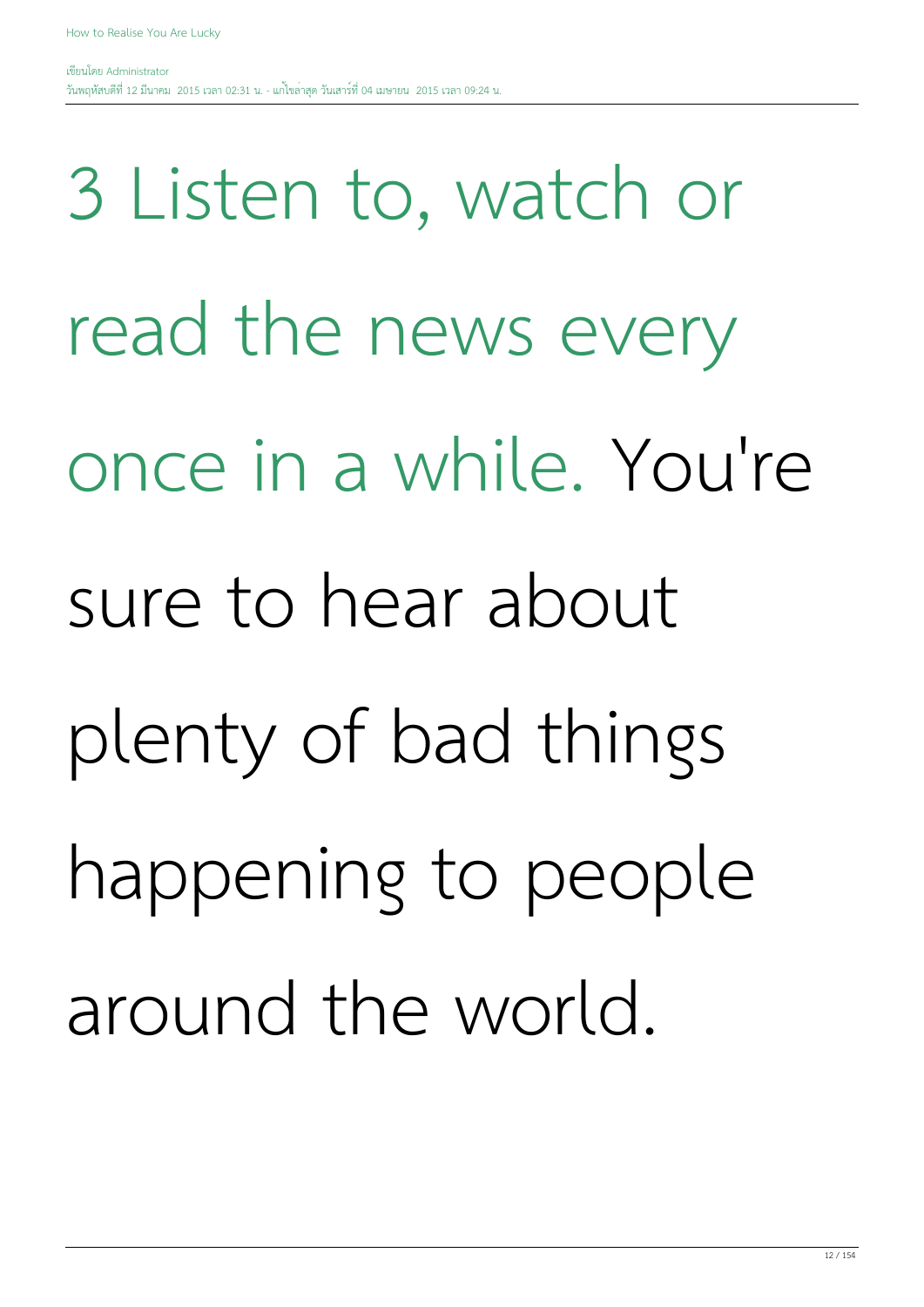#### Consider how lucky you are not be involved.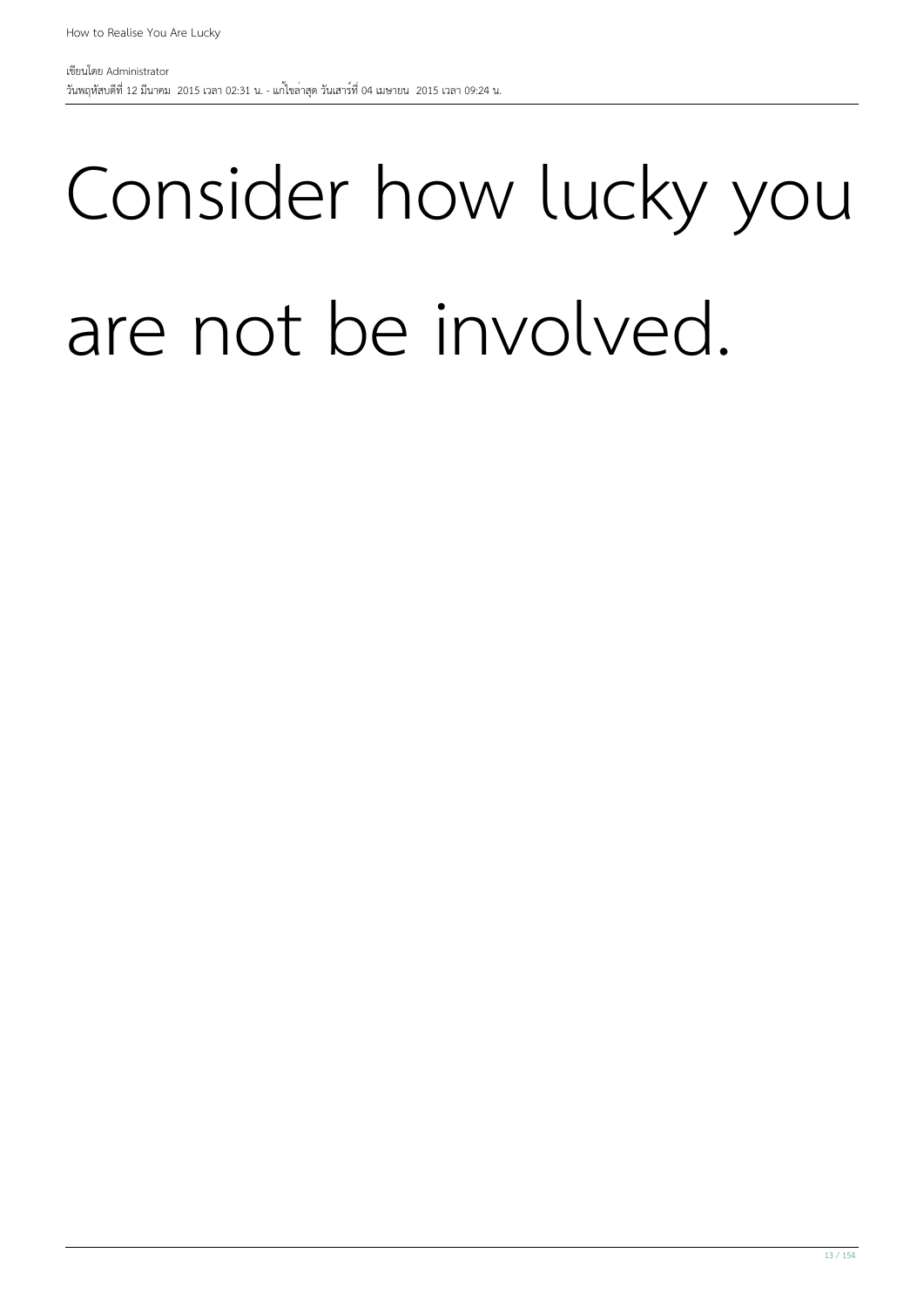4 Remember positive things that have happened to you in the past. Think about the circumstances that created those events and whether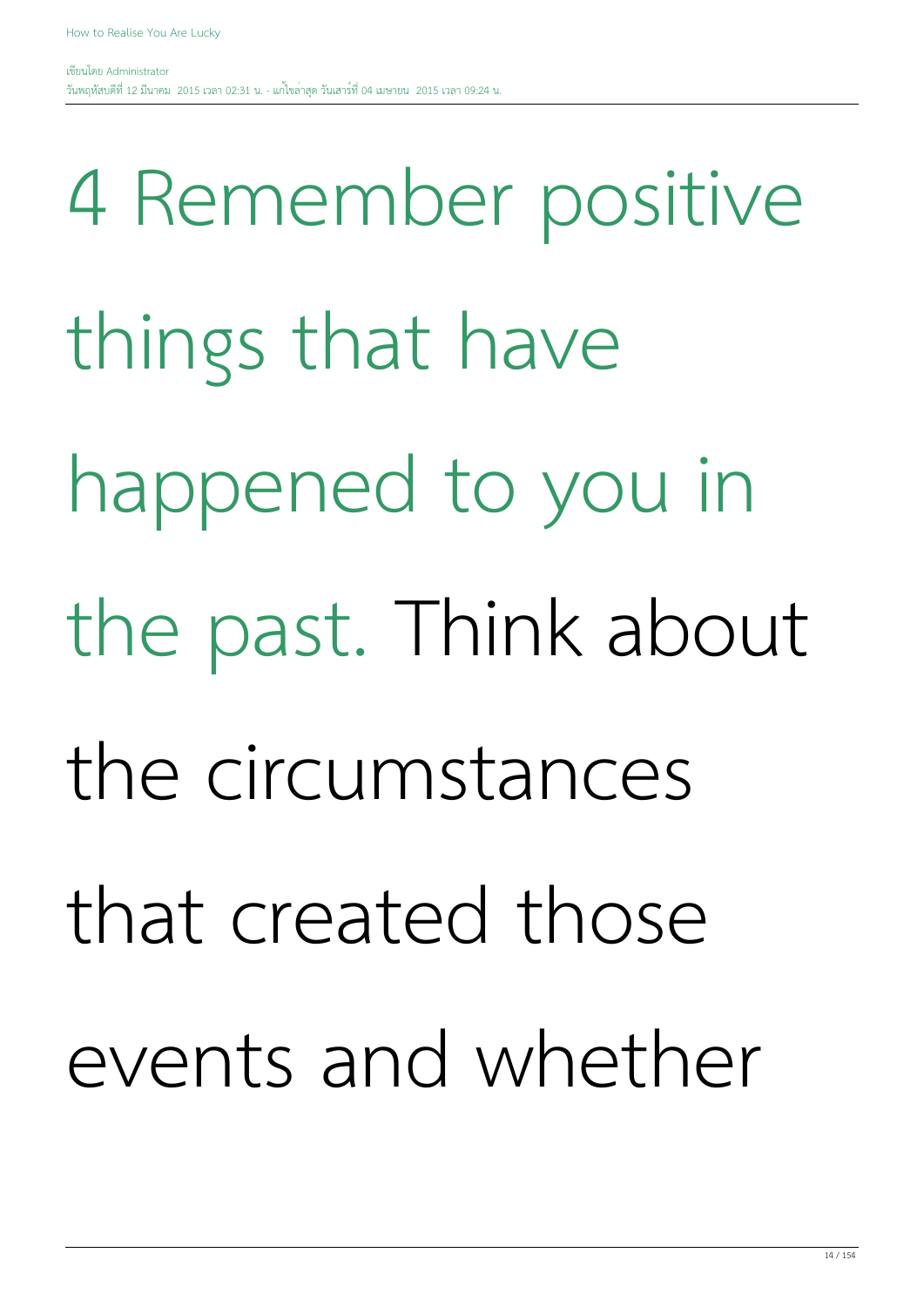### they can be recreated. If not, consider how lucky you are that everything co-ordinated to make that event occur.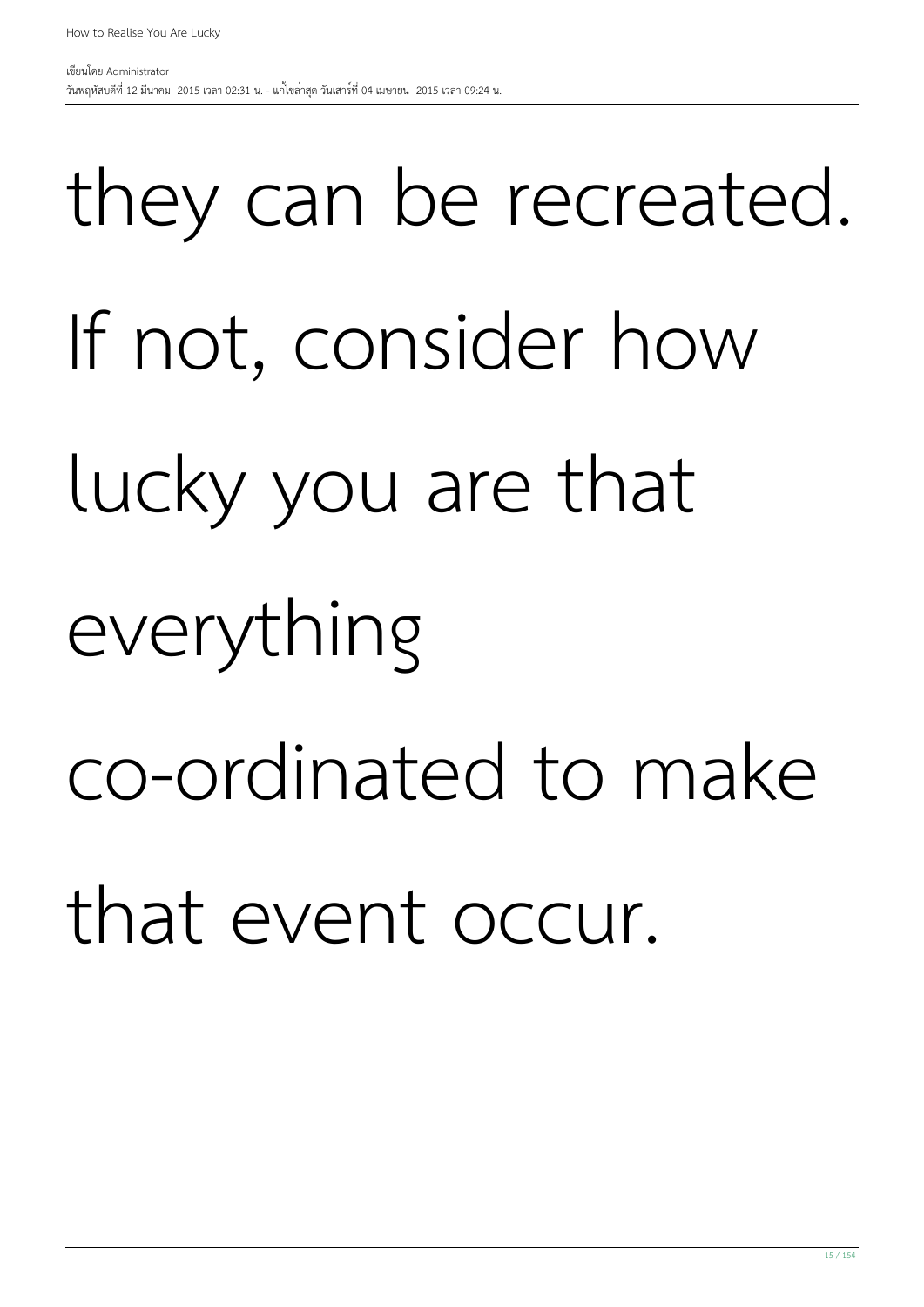5 Remind yourself of how lucky you are. Remind yourself that you're lucky just to have running water, food to eat whenever you want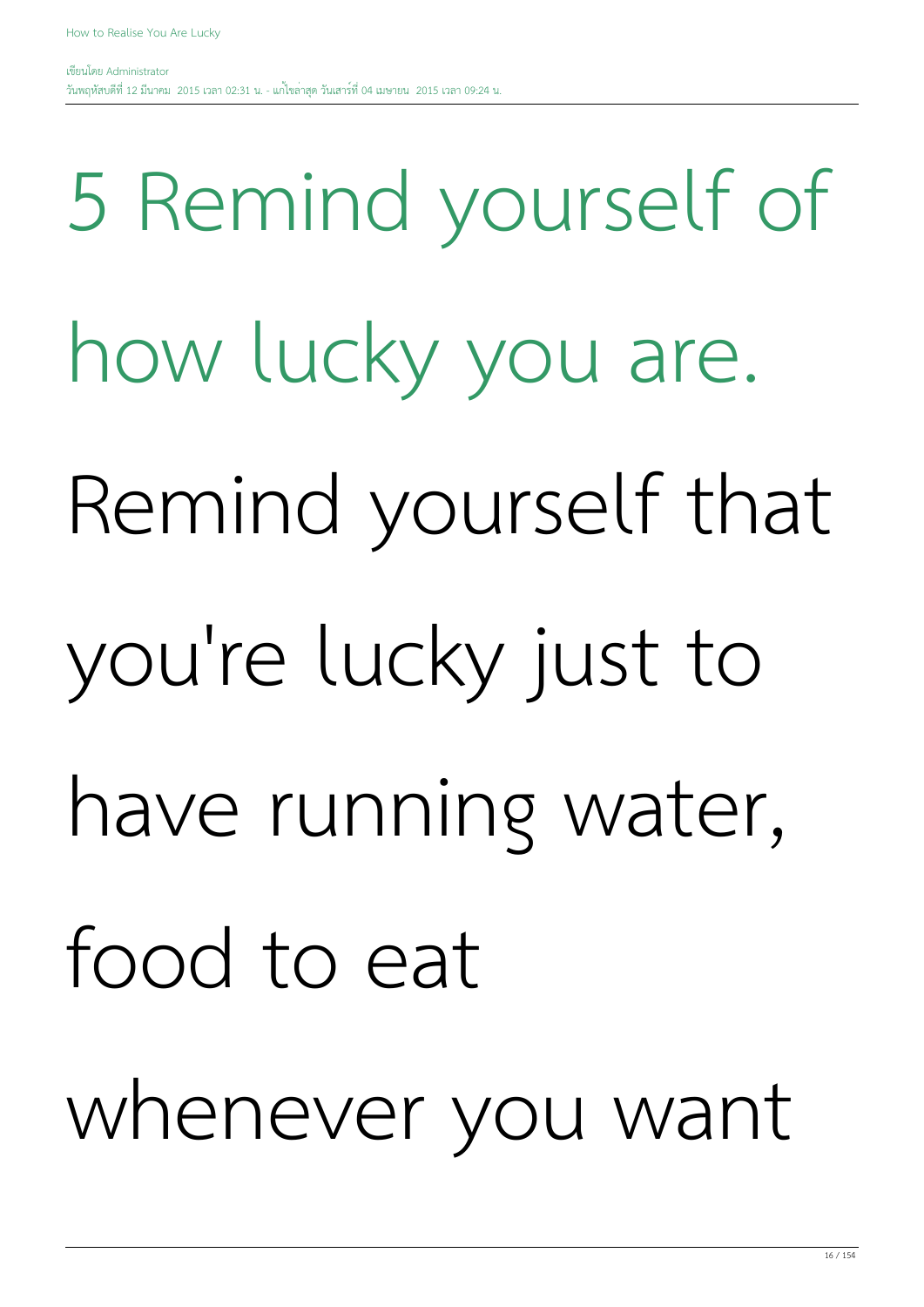### it, good health, and even access to a computer. Here's how you do it: • Understand how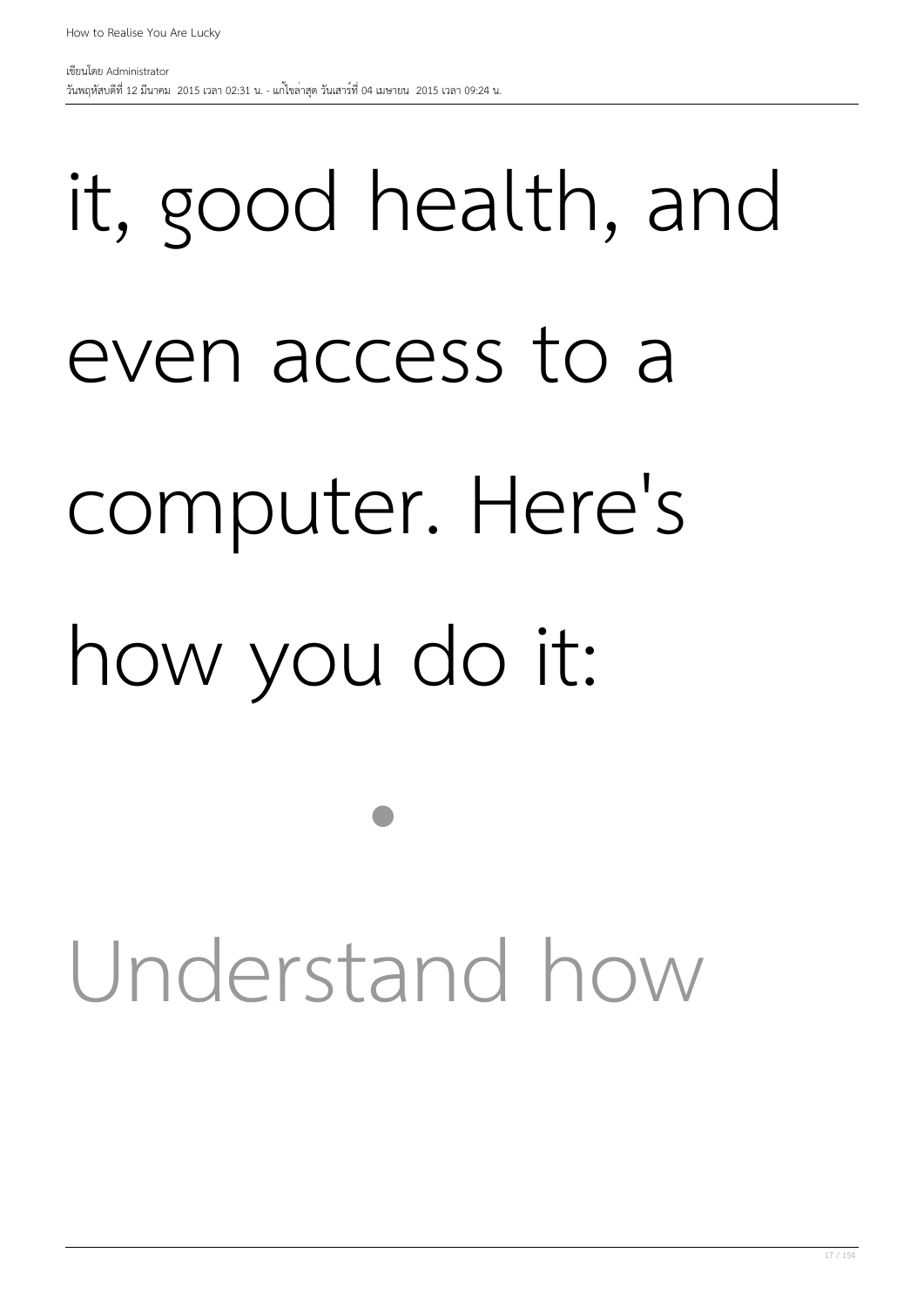## fortunate you are compared to most people in the world. Remind yourself that many people in the world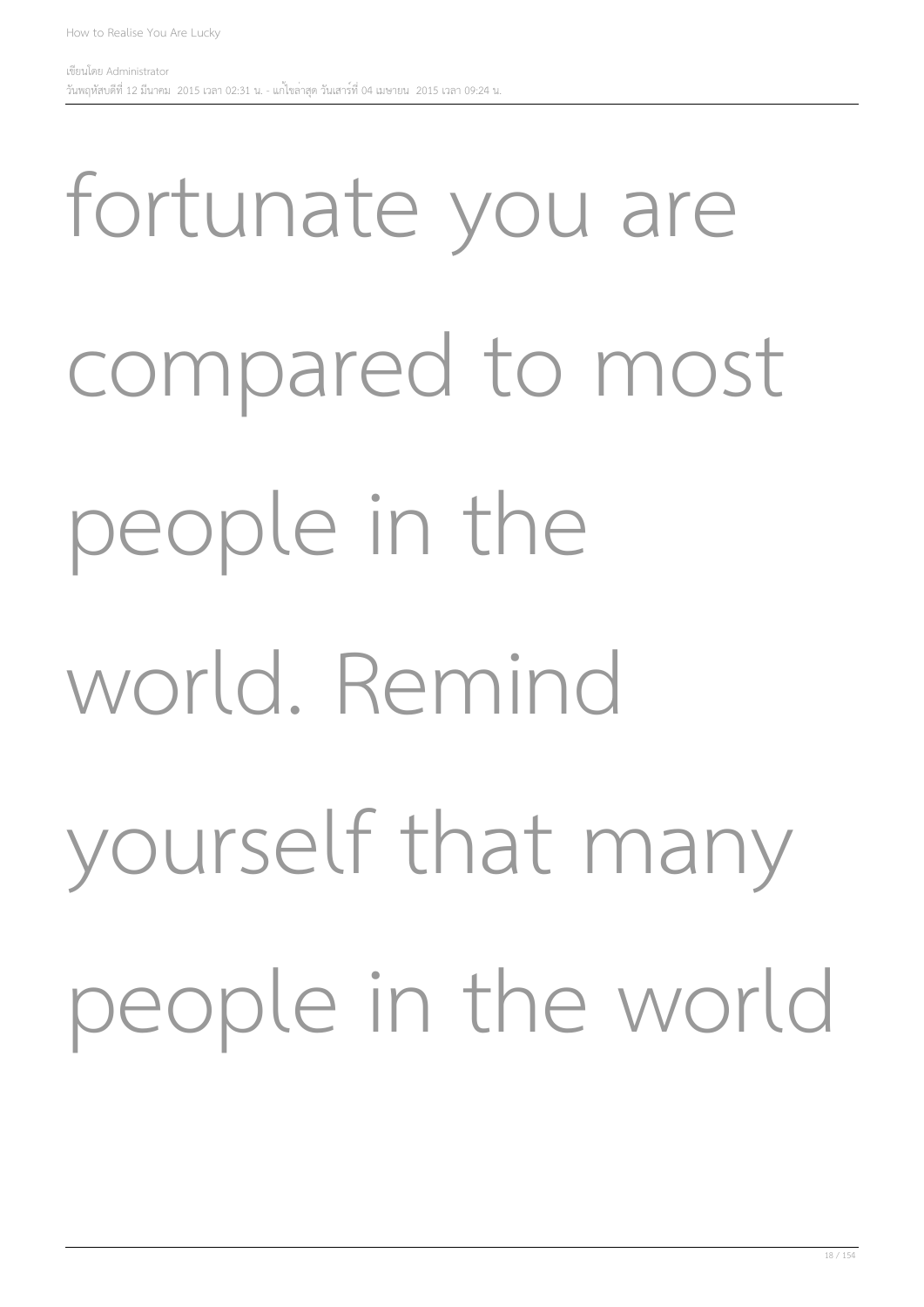## do not have many basic things that you take for granted. It's likely that you've never had to deal with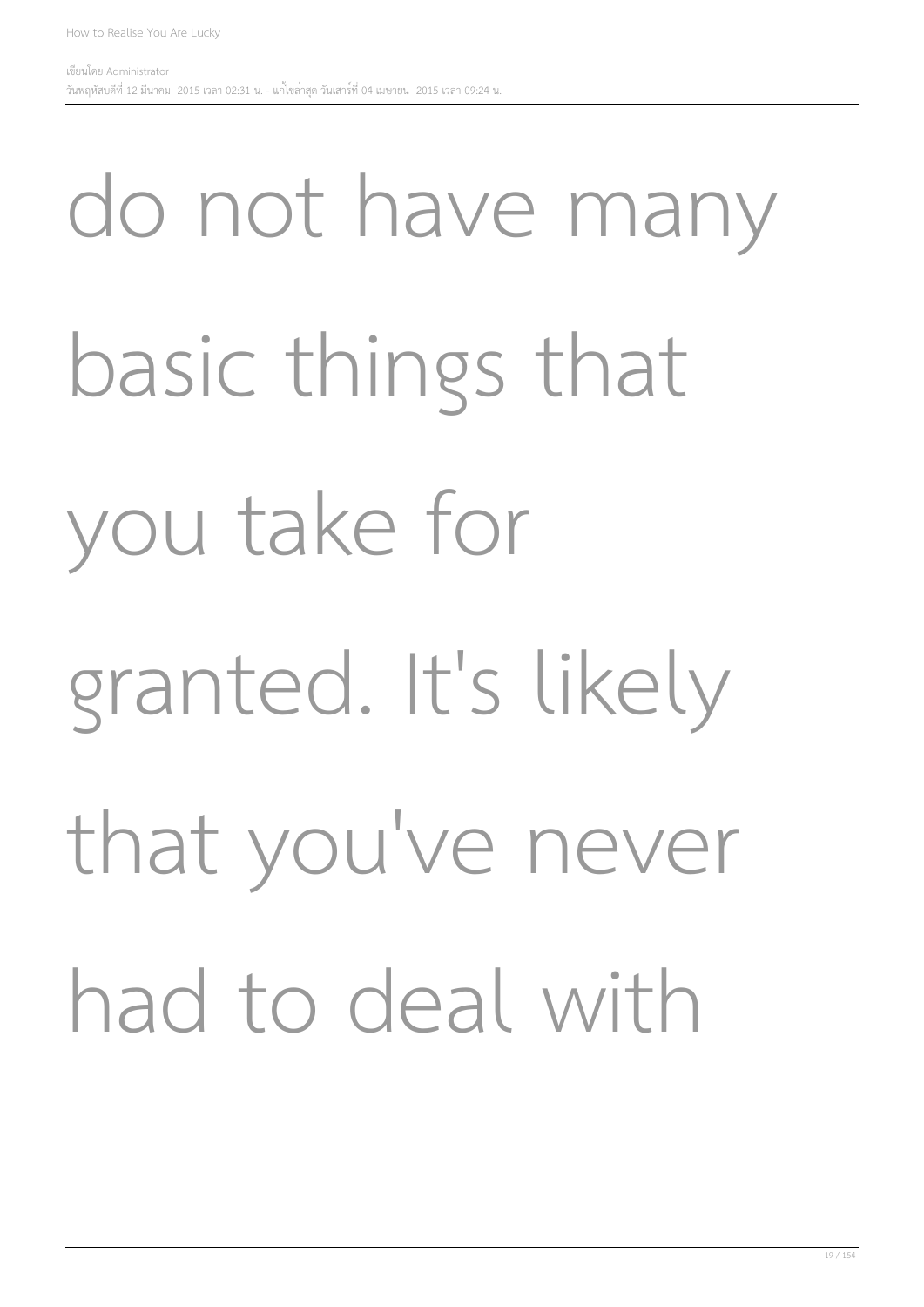## real hunger, that you're healthy and can see a doctor fairly easily, that you have enough clothes to stay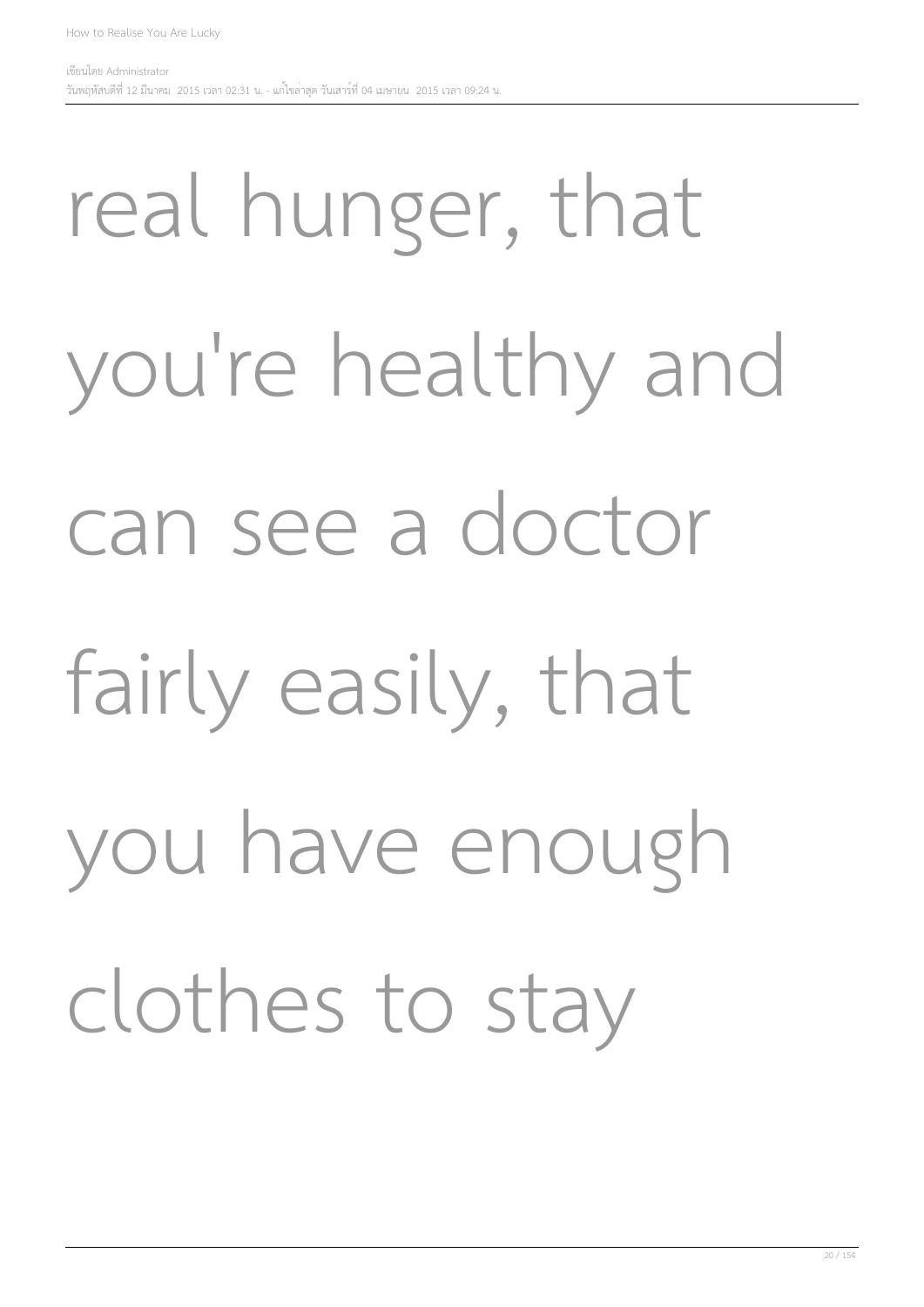### warm, and that you don't feel oppressed in the

#### place where you

#### live. This is more

than many people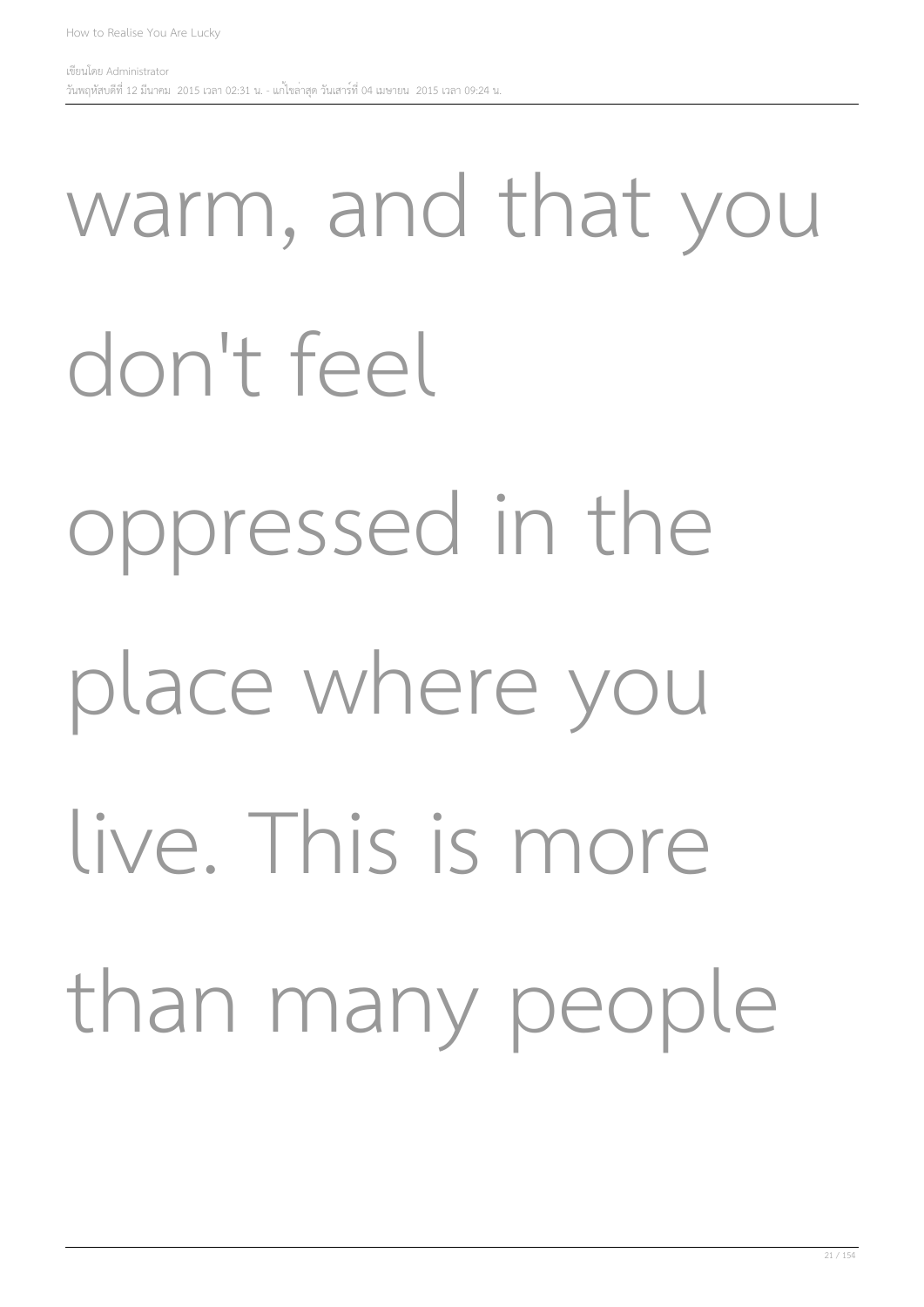#### can say.

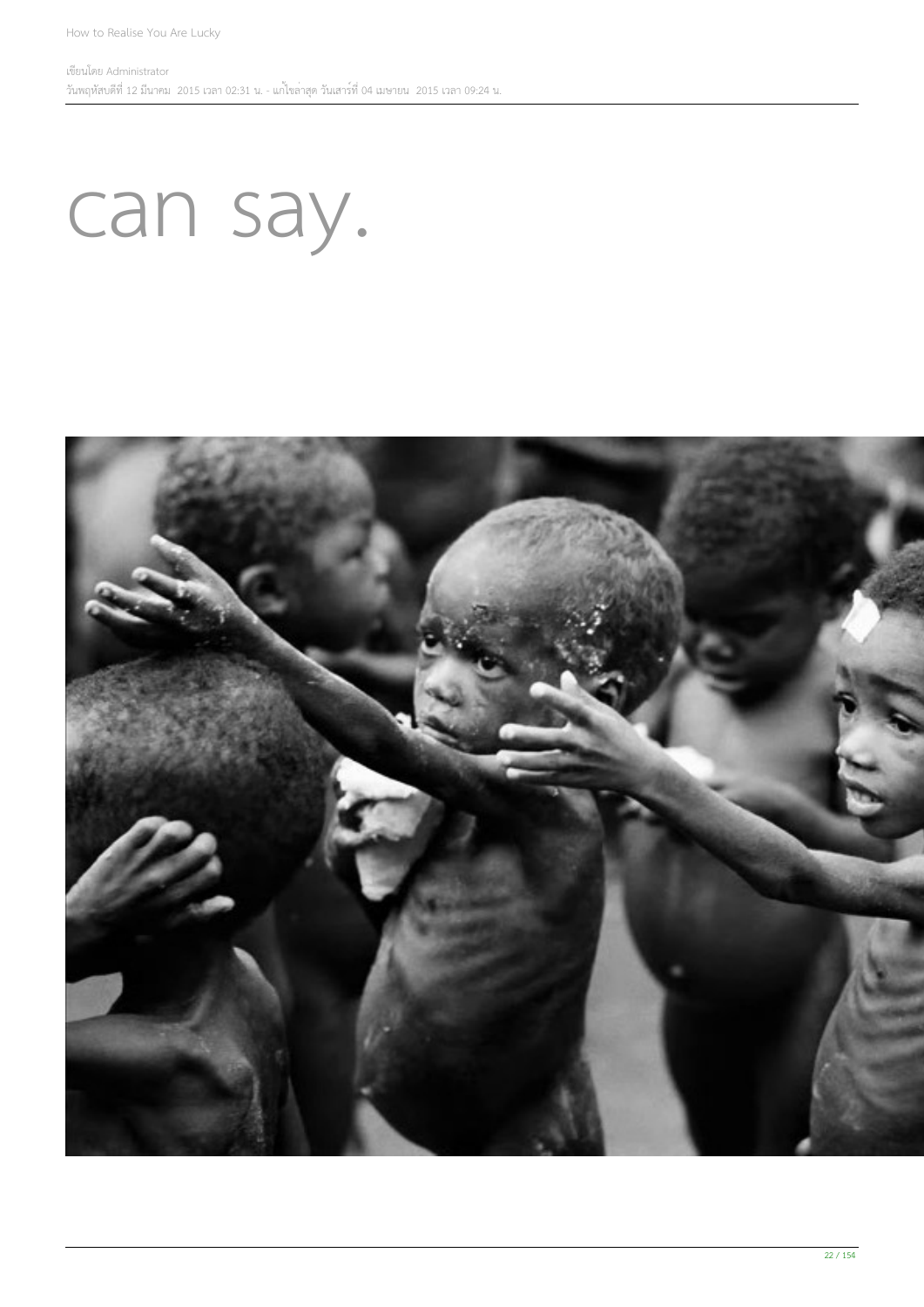How to Realise You Are Lucky

#### Tips

## • Don't let things discourage

#### you from

#### reaching your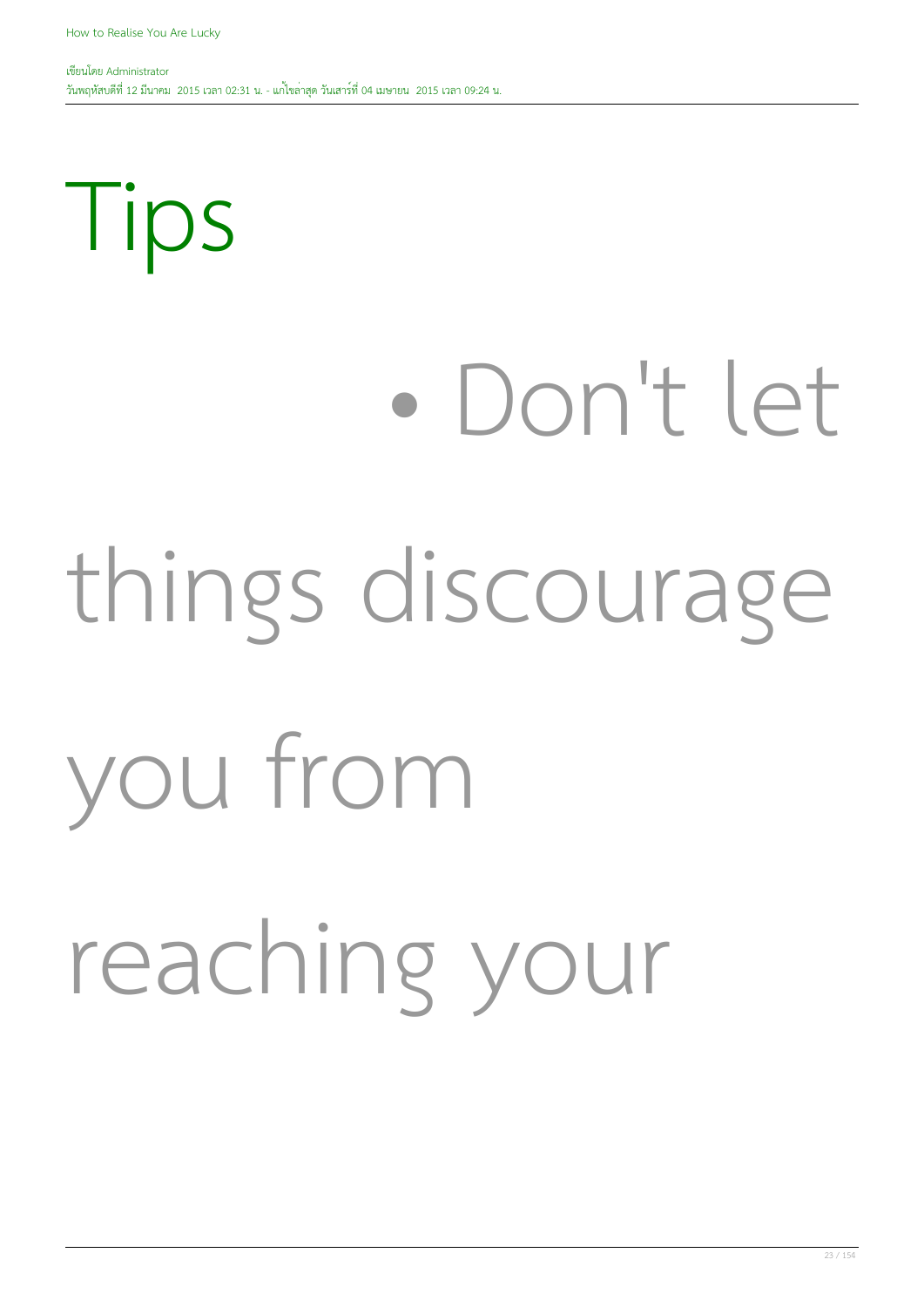How to Realise You Are Lucky

เขียนโดย Administrator วันพฤหัสบดีที่ 12 มีนาคม 2015 เวลา 02:31 น. - แก้ไขล่าสุด วันเสาร์ที่ 04 เมษายน 2015 เวลา 09:24 น.

goal.

## • If you have a home, a roof to sleep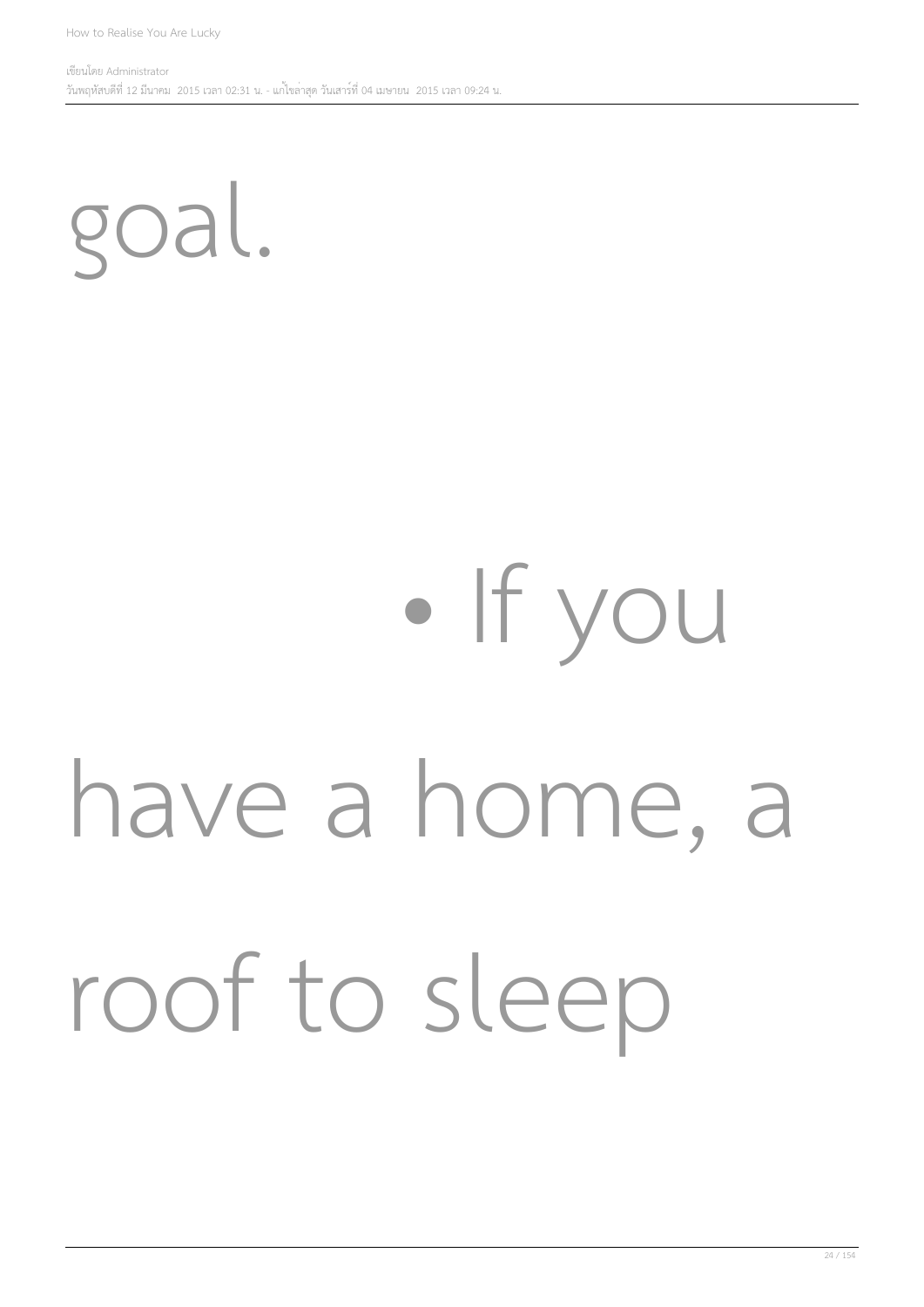## under, a fridge with food and 3 meals a day, you are luckier than 75% of the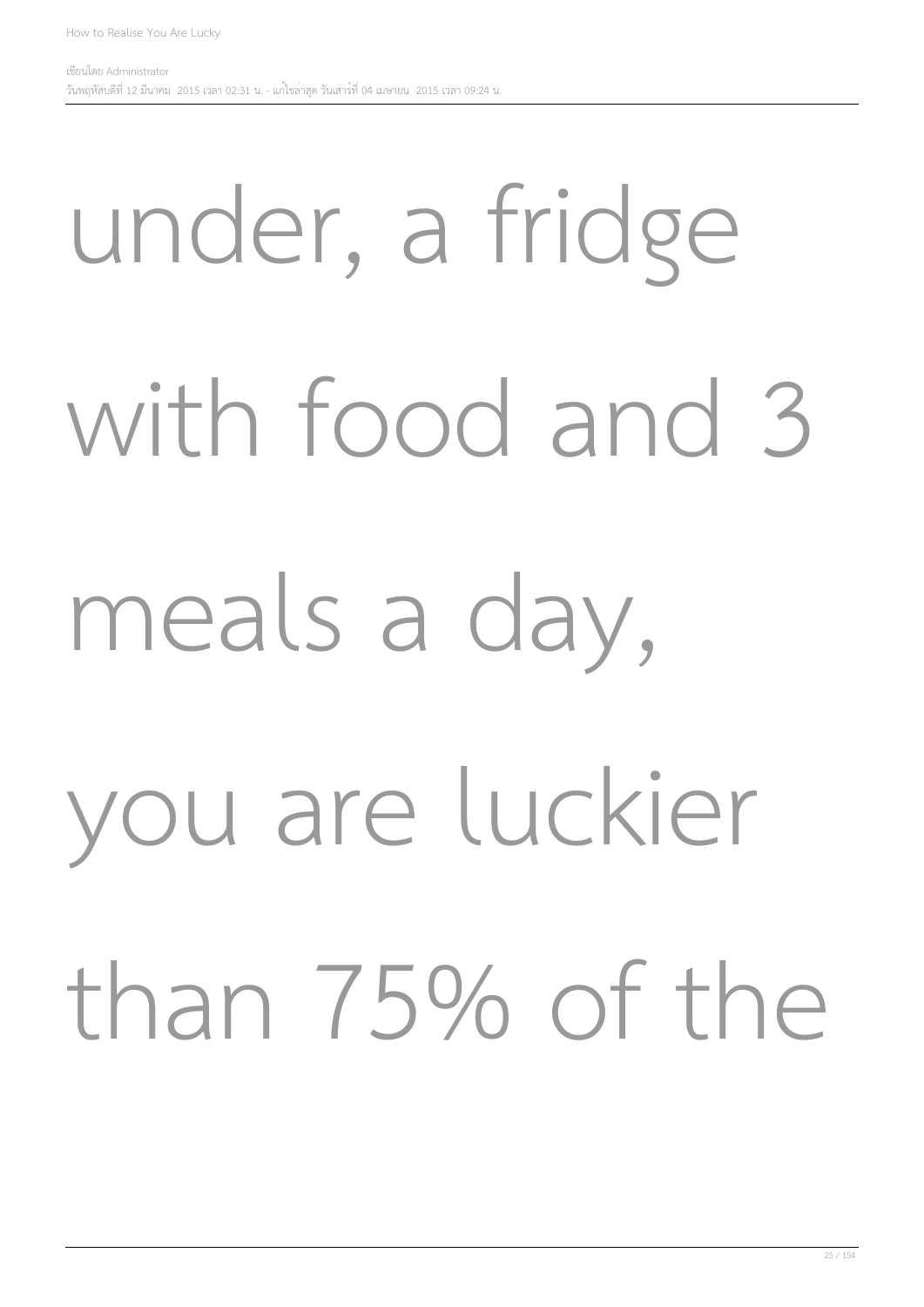### people in the

world.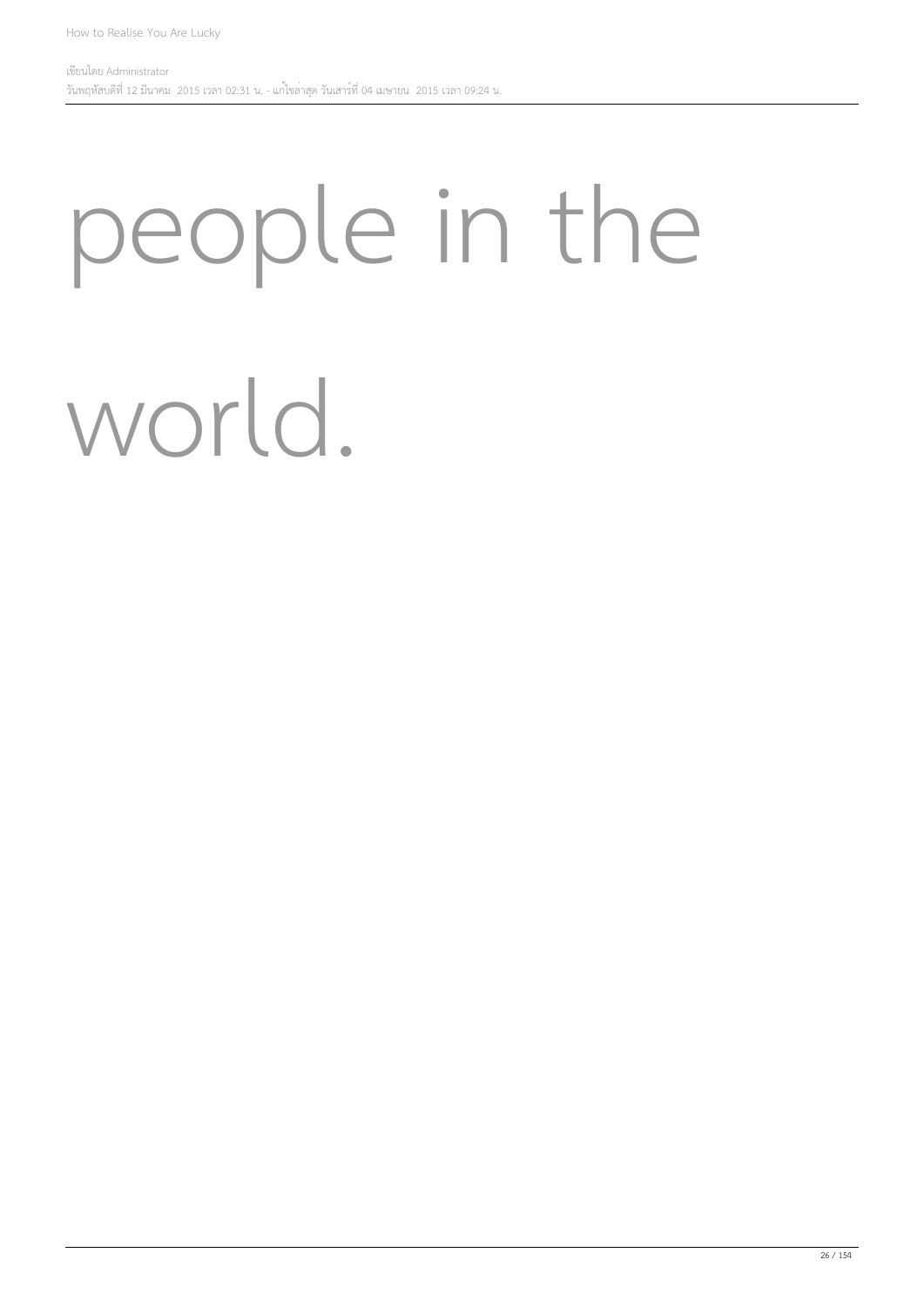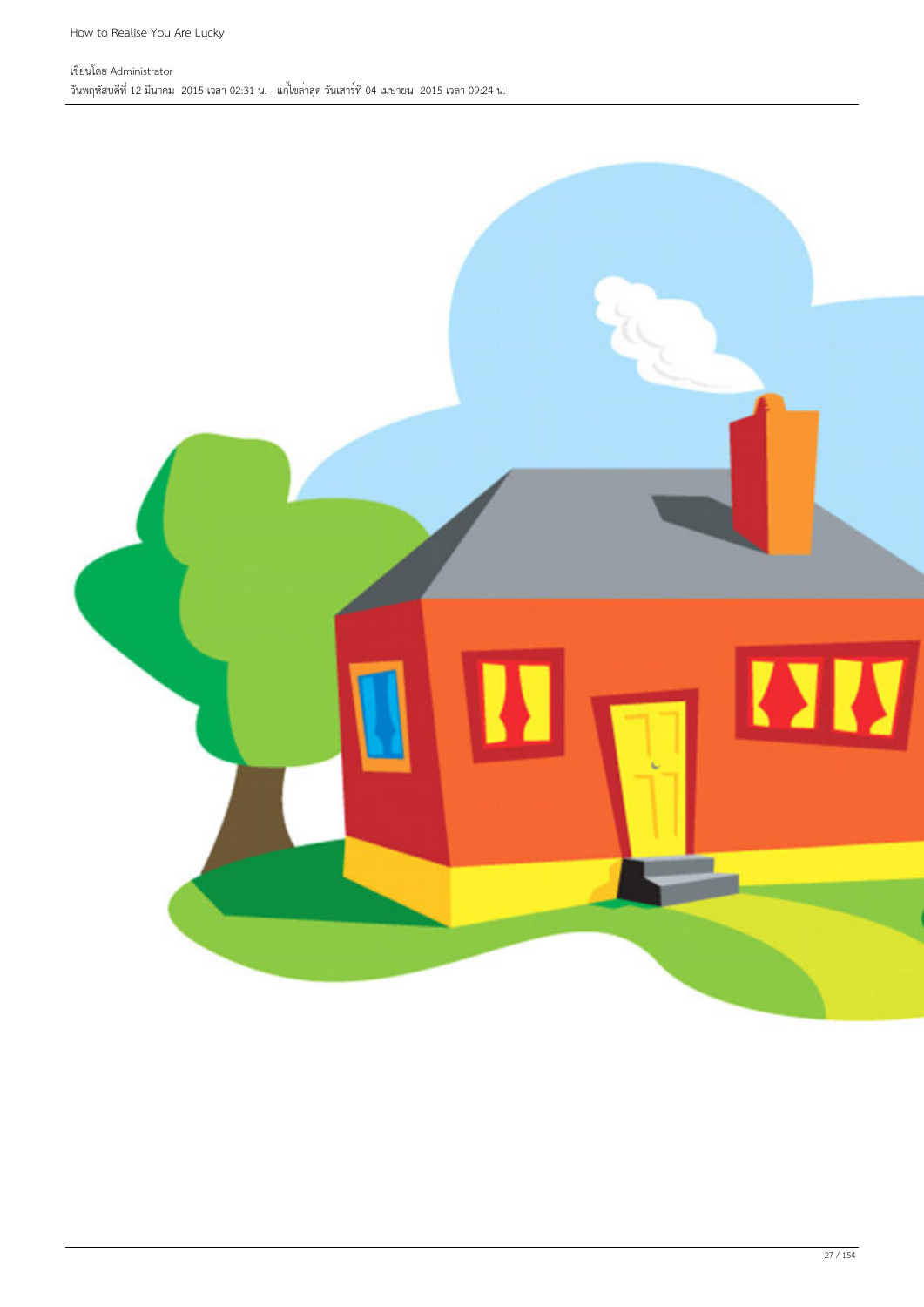### Source from

### Website : [http:/](http://www.wikihow.com/)

#### [/www.wikihow.c](http://www.wikihow.com/)

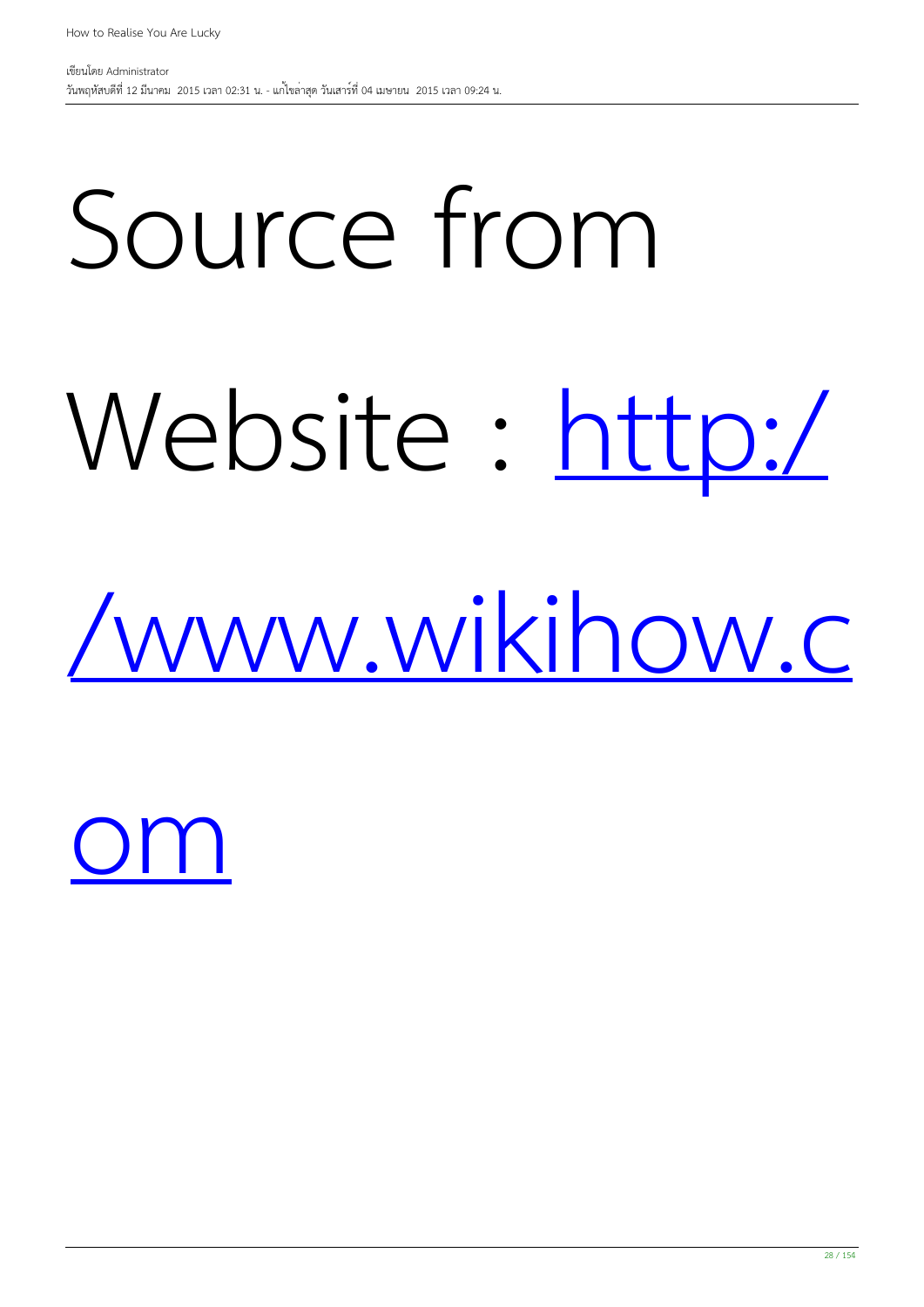### The world as

100 people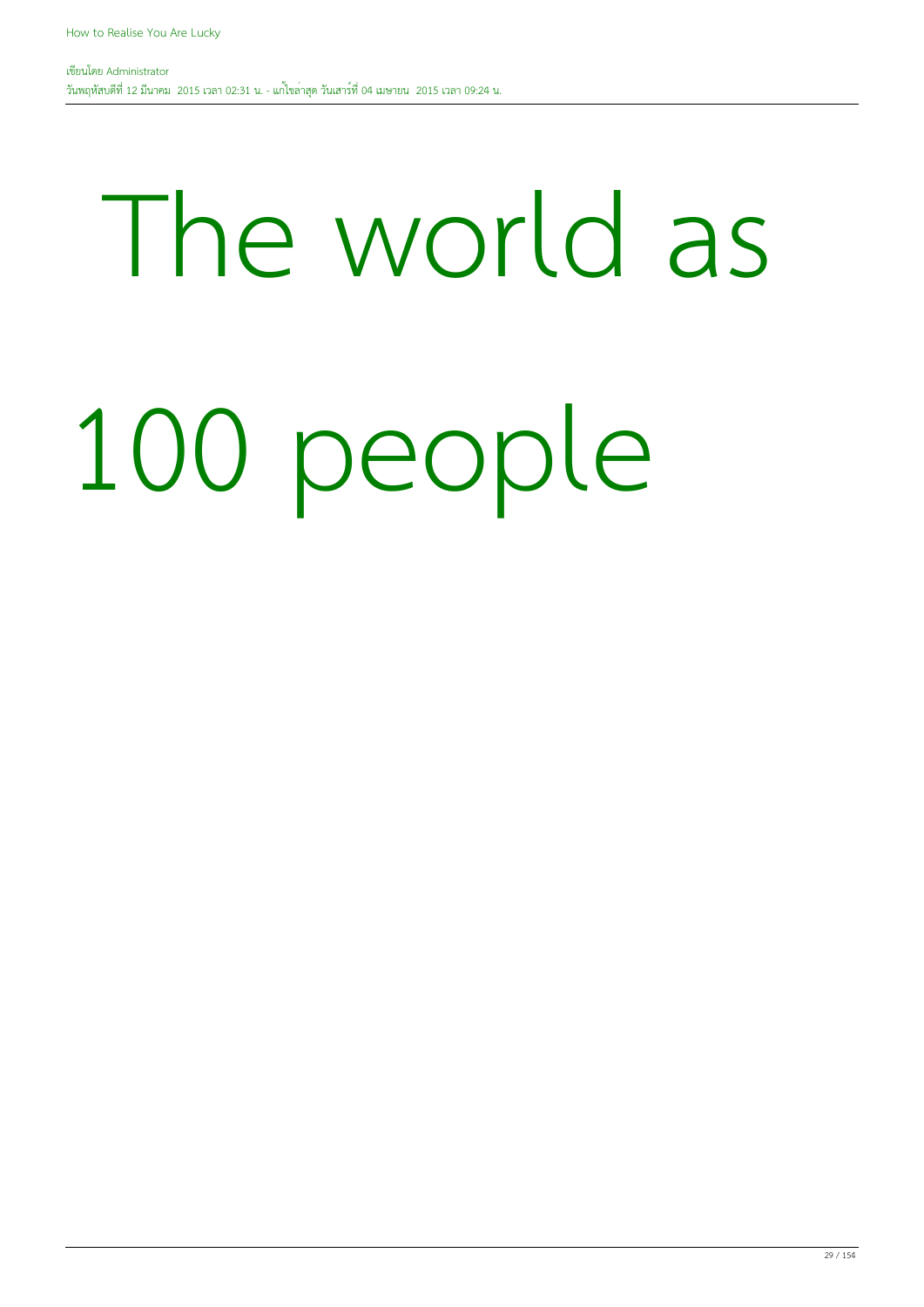# The world population has now reached 7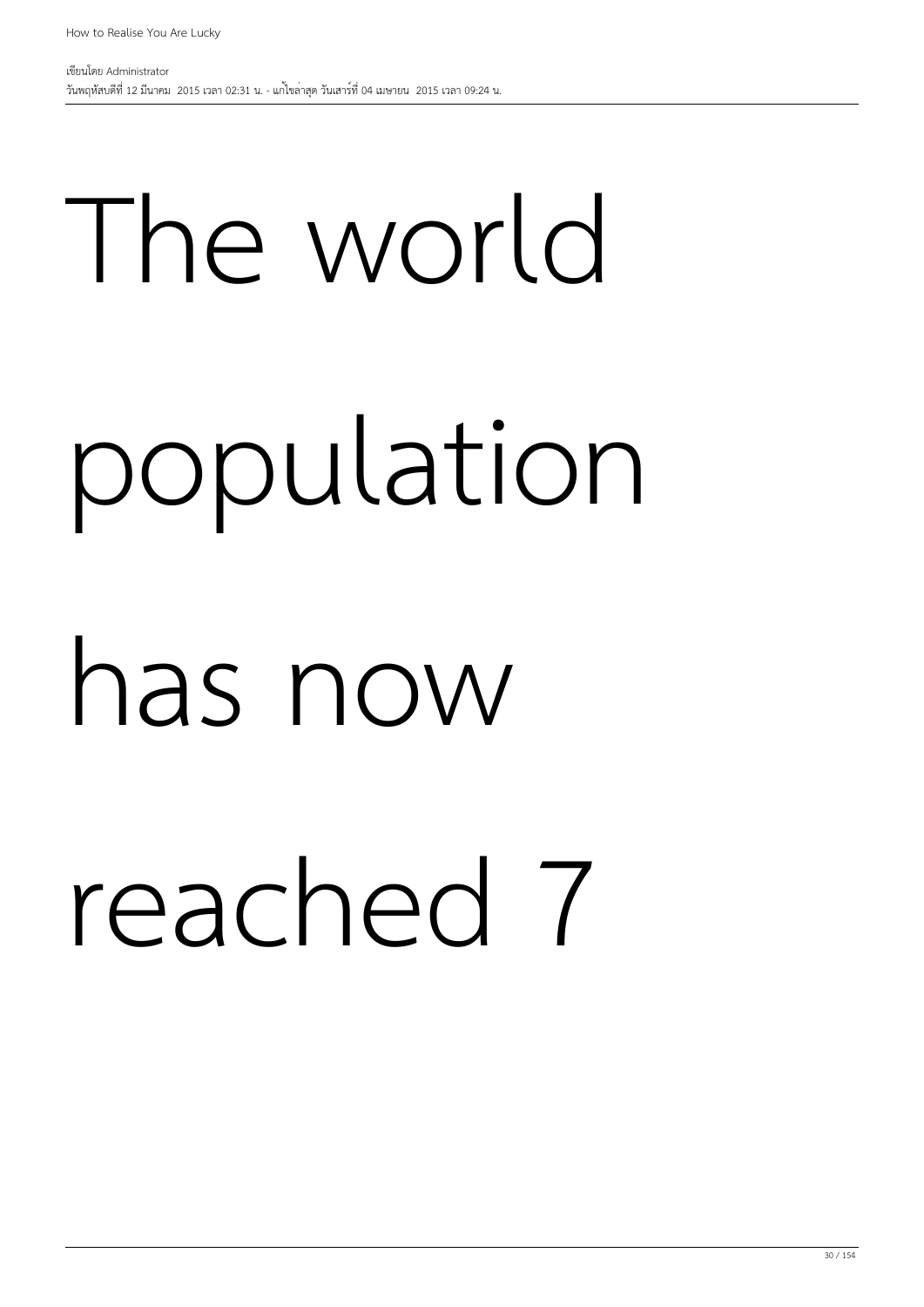# billion people. This milestone inspired us to conduct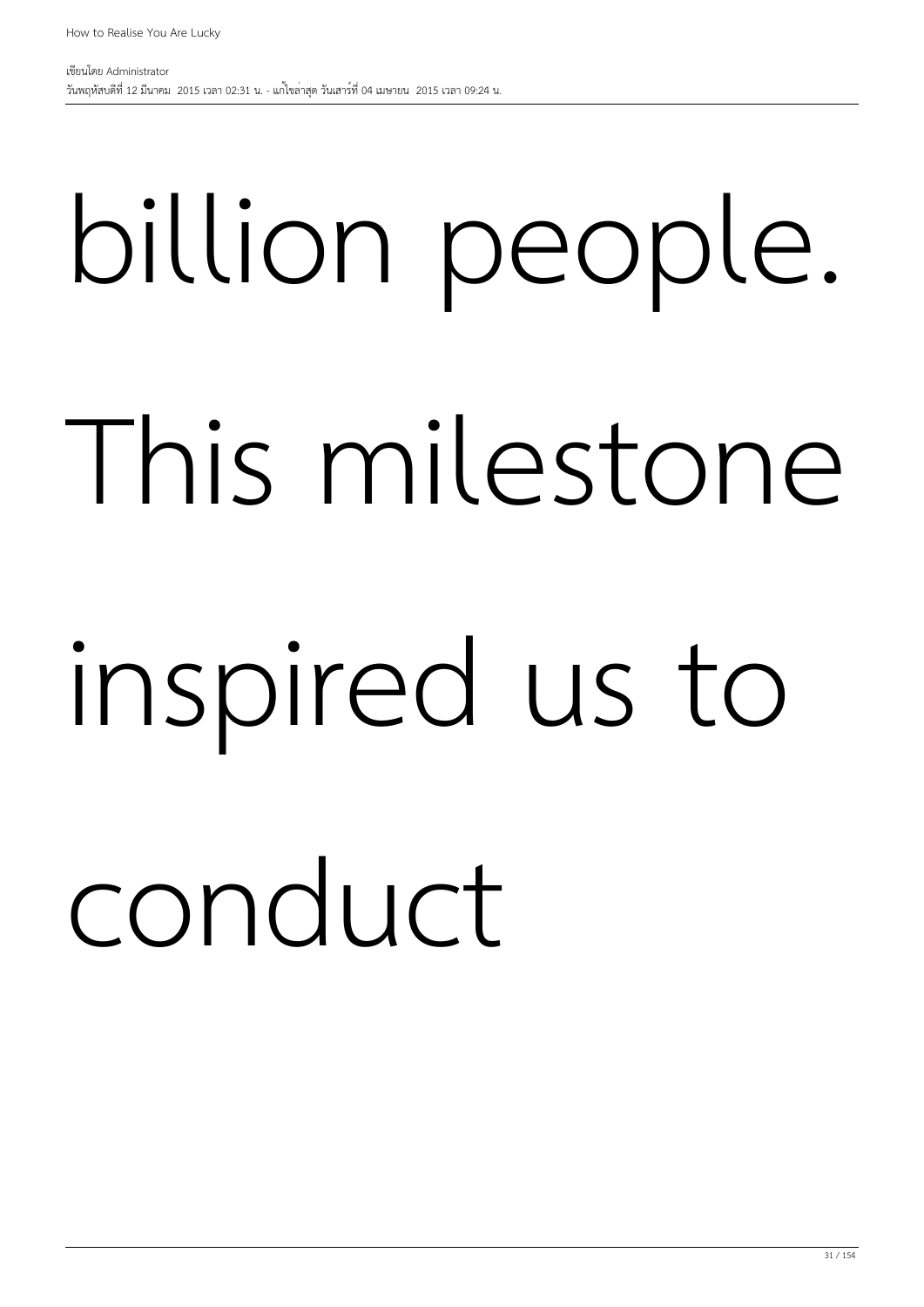# research to

### update our

### statistics, and

### the changes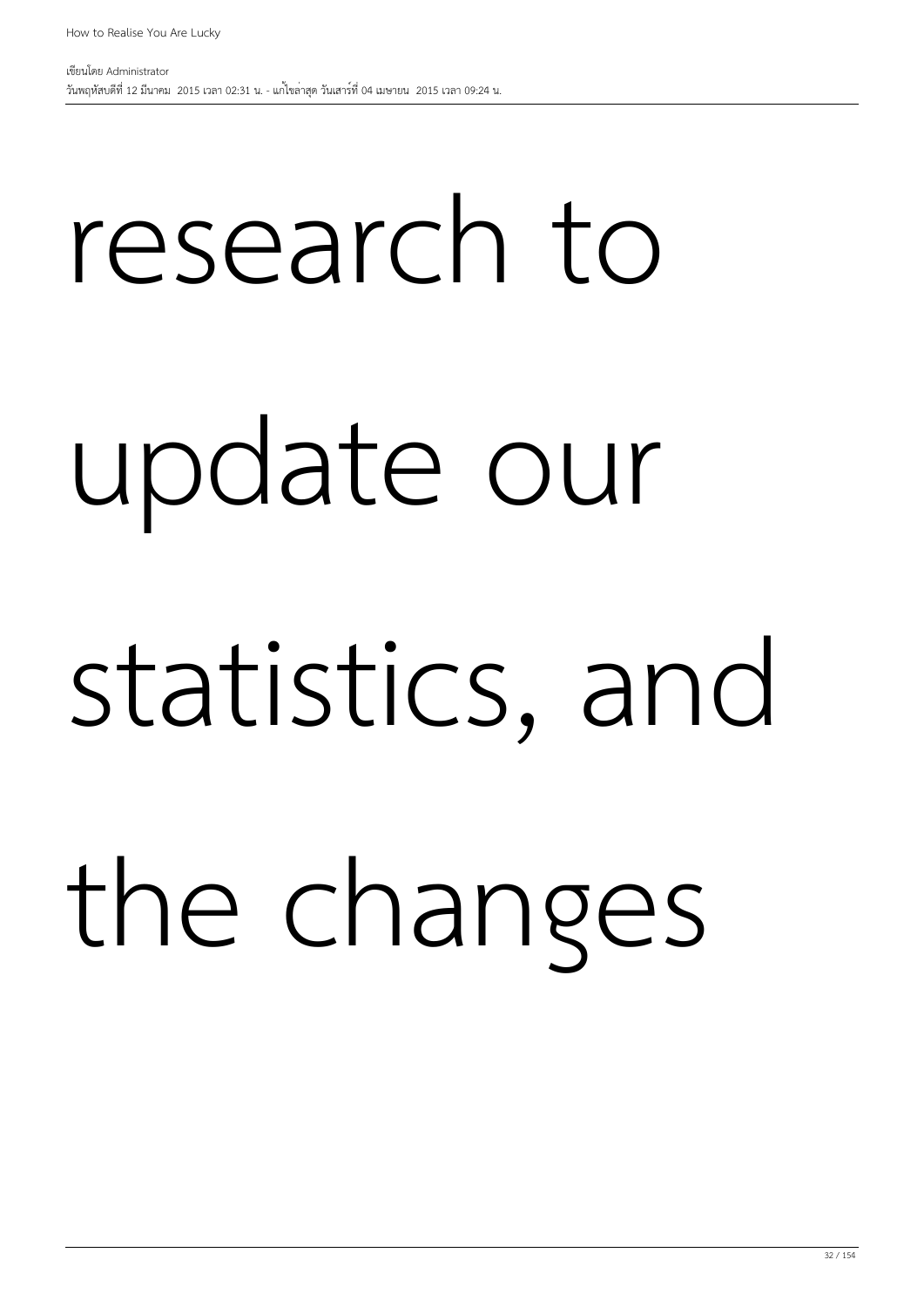# over the past 5 years are remarkable. In 2006, only 1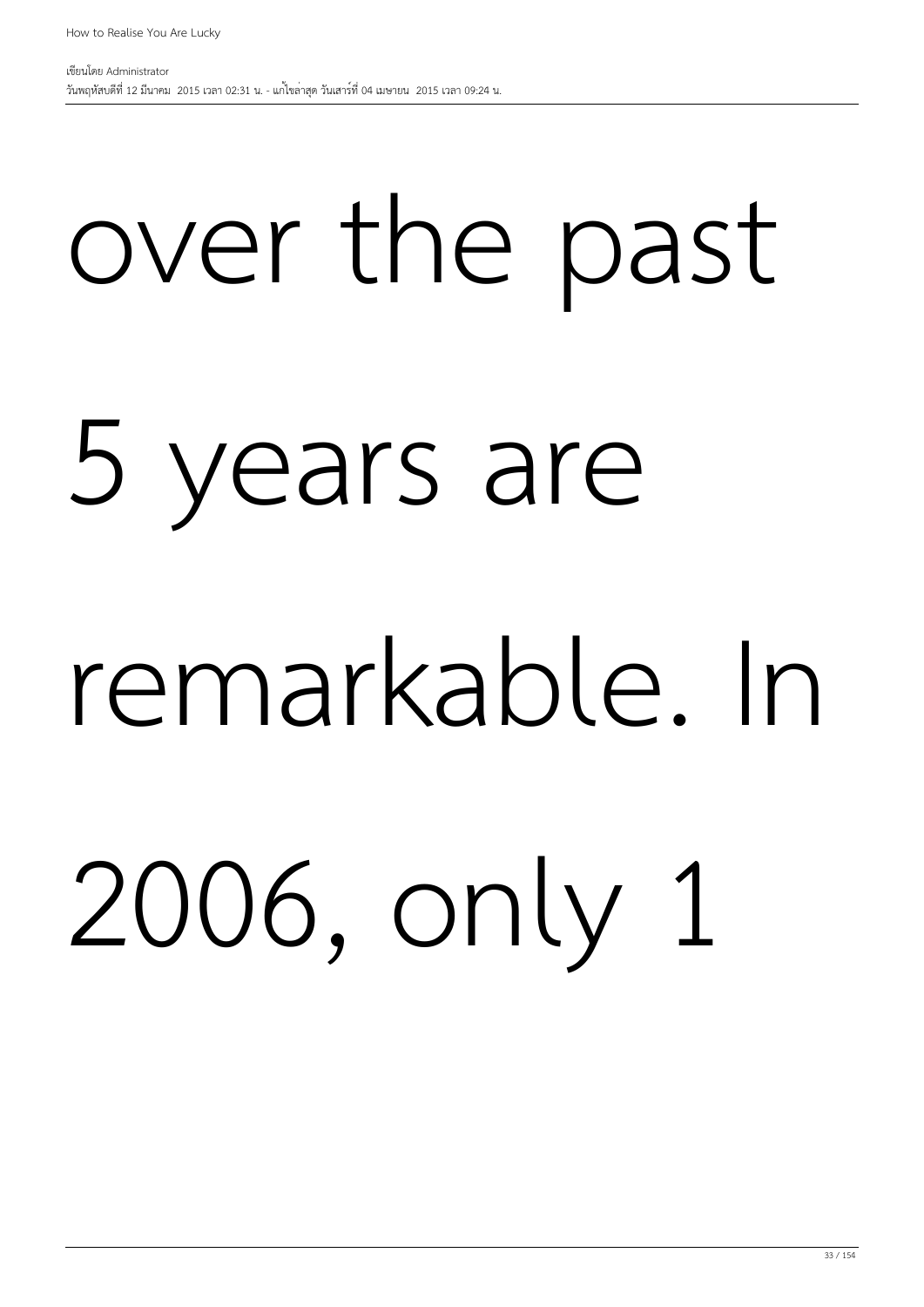# person out of 100 would have had a college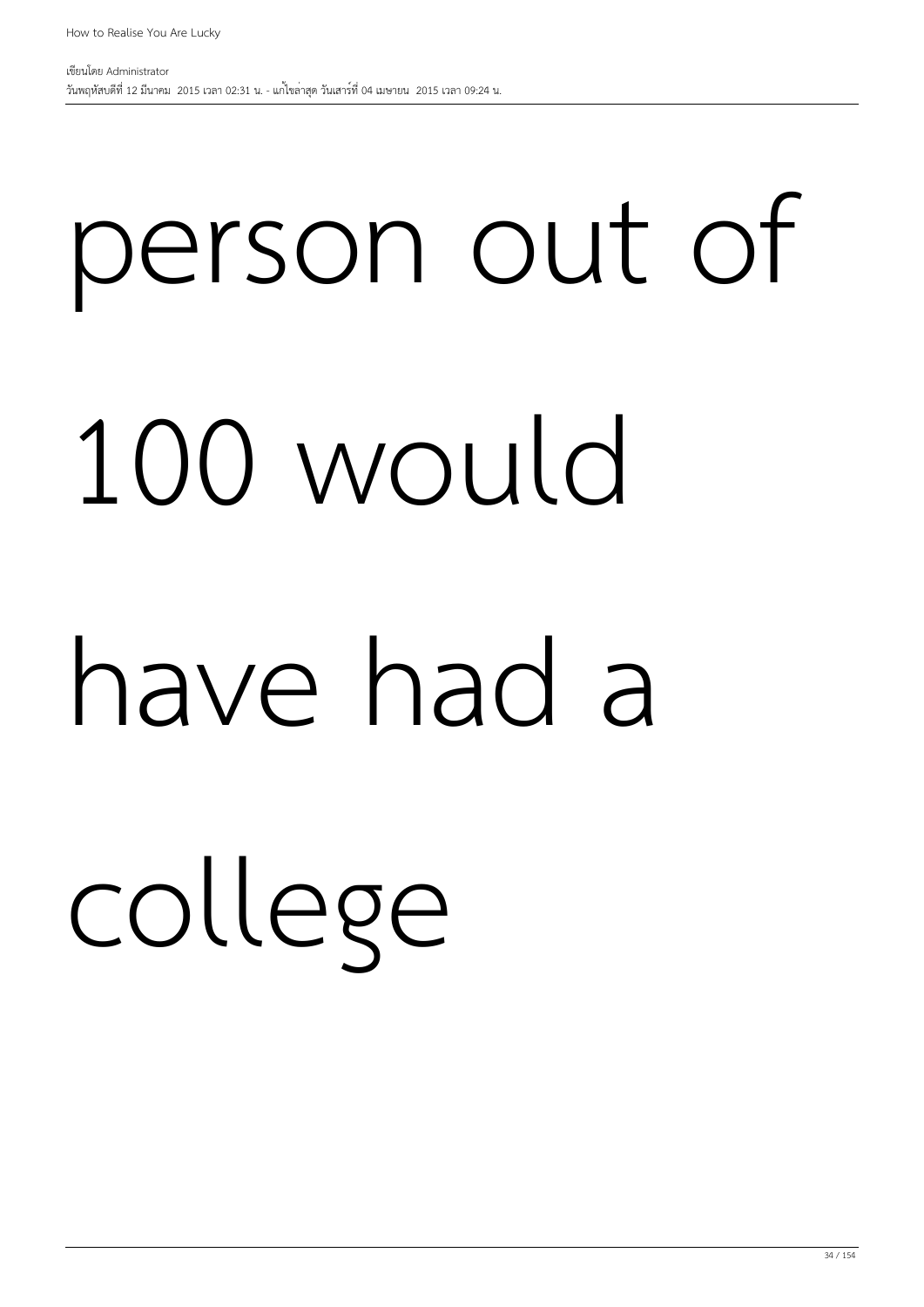# education- today that number has jumped to 7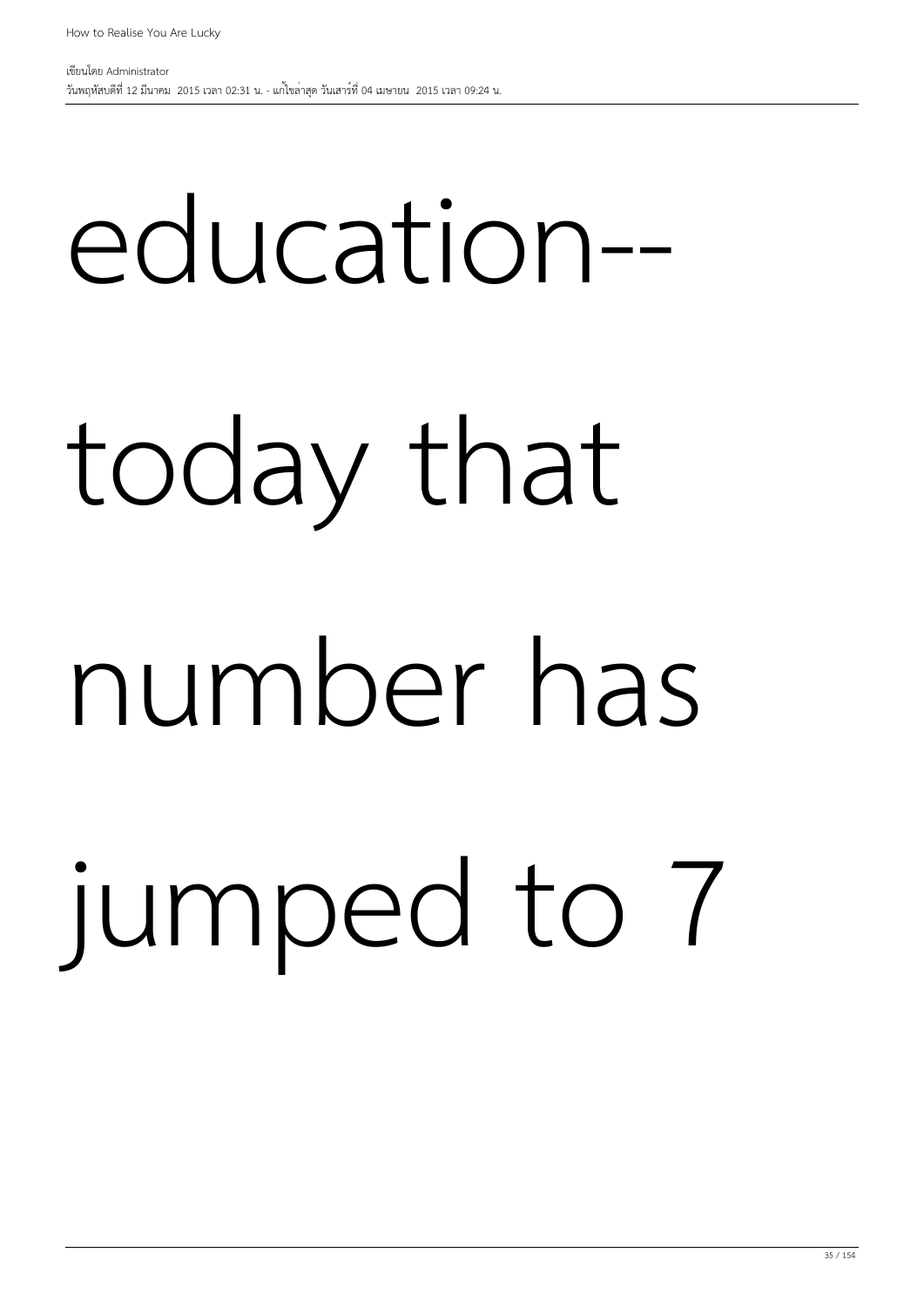# thanks in part to advances in

## higher education in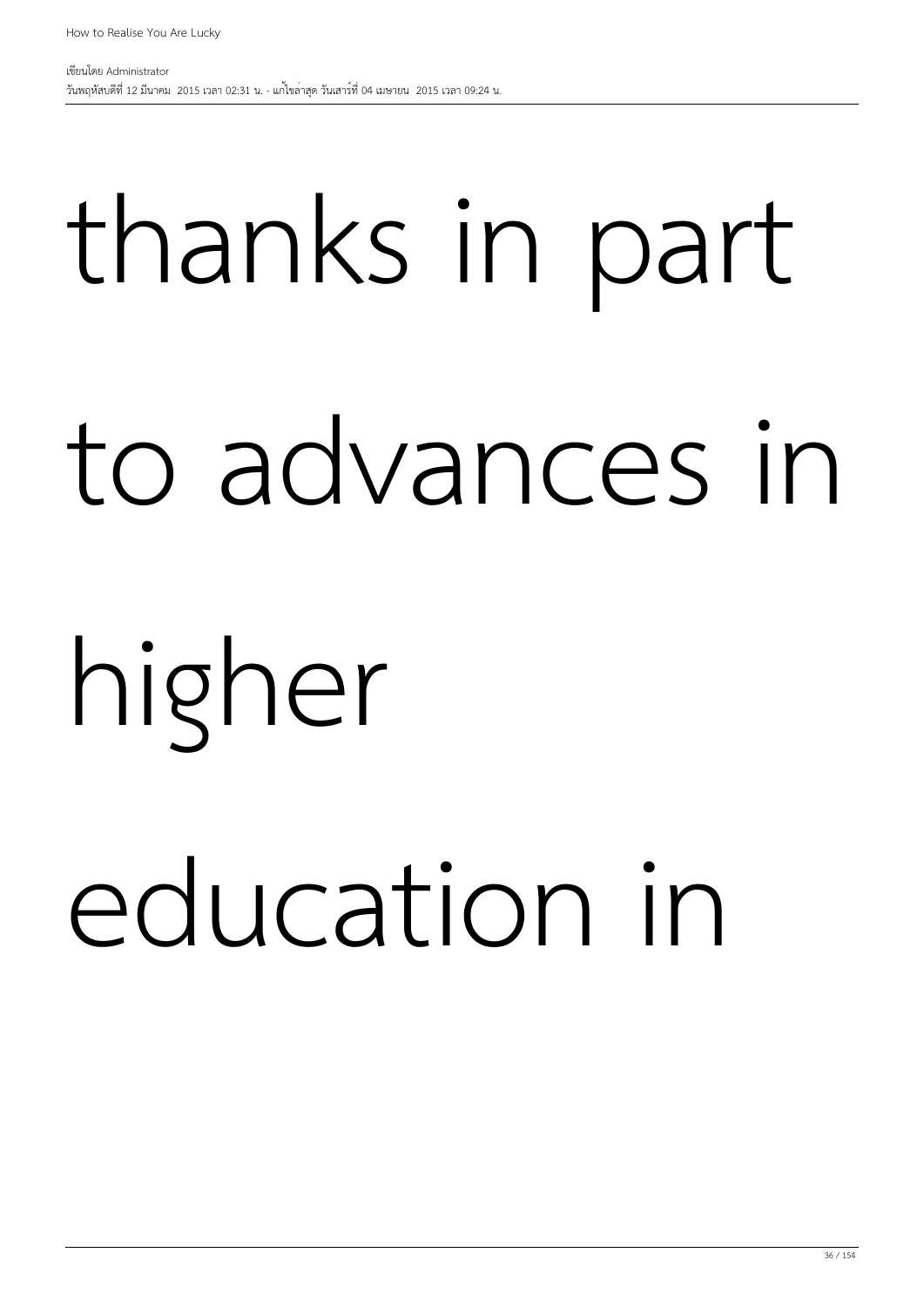#### Asia.

## If the World were 100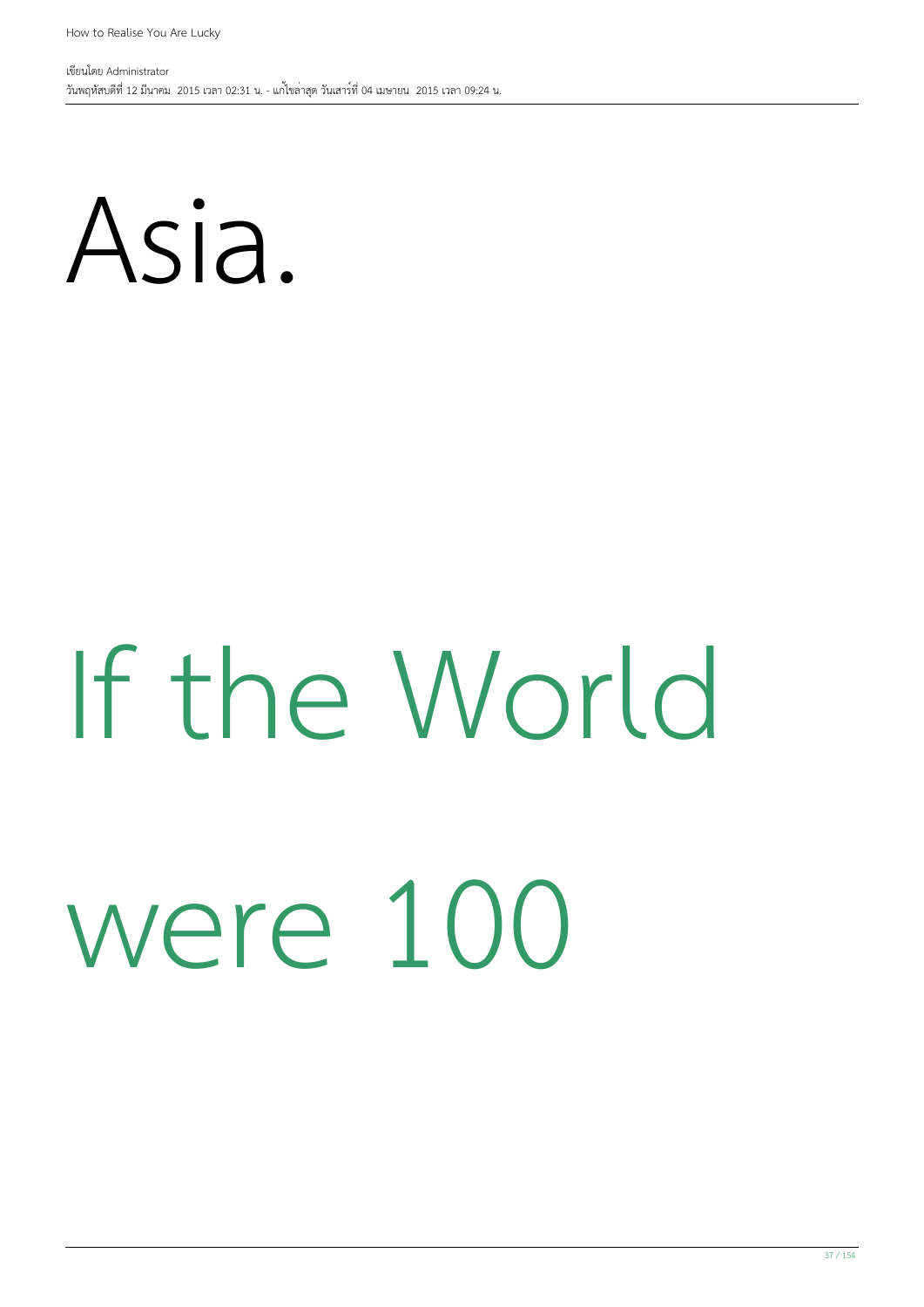เขียนโดย Administrator วันพฤหัสบดีที่ 12 มีนาคม 2015 เวลา 02:31 น. - แก้ไขล่าสุด วันเสาร์ที่ 04 เมษายน 2015 เวลา 09:24 น.

#### PEOPLE:

#### Gender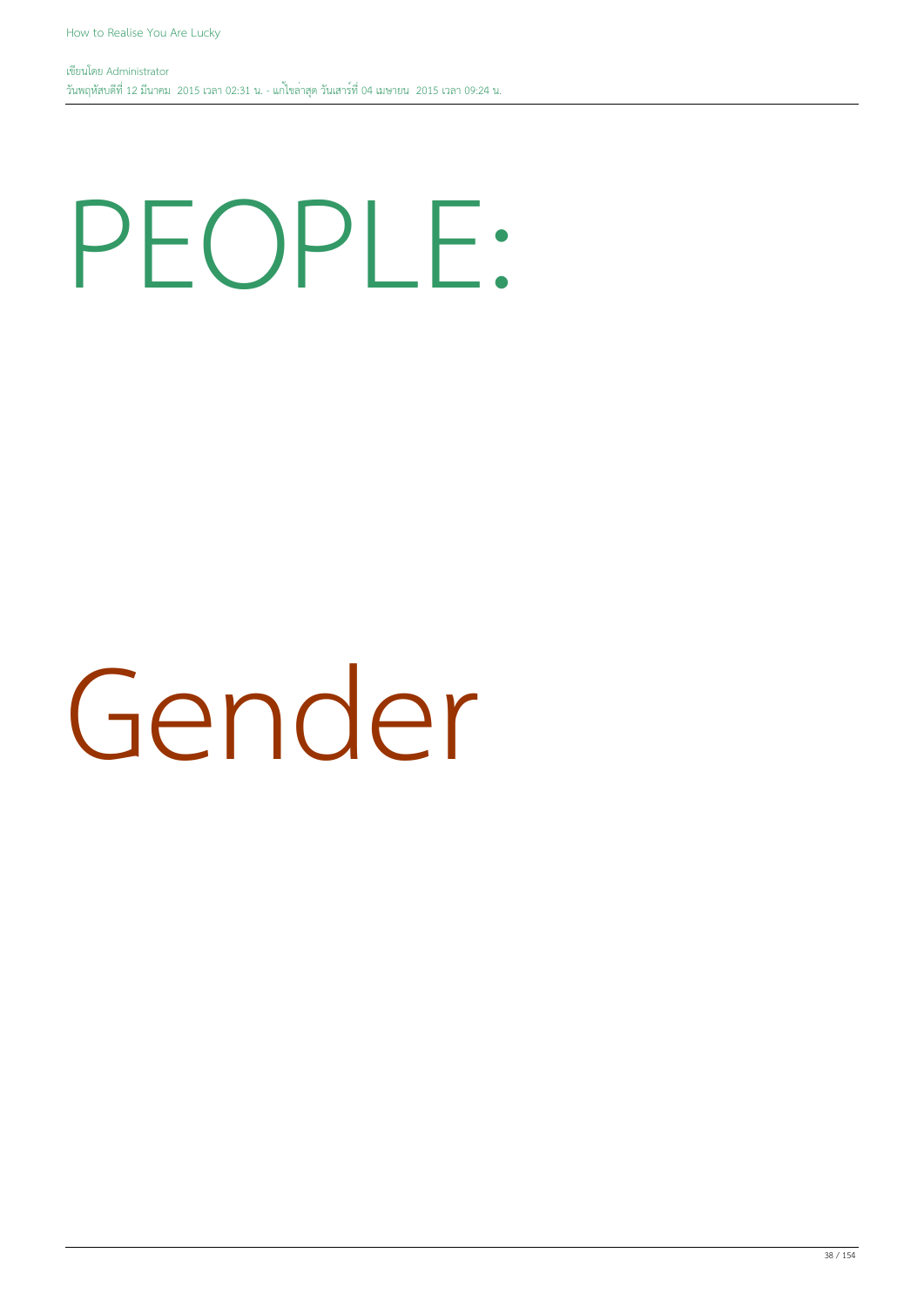#### female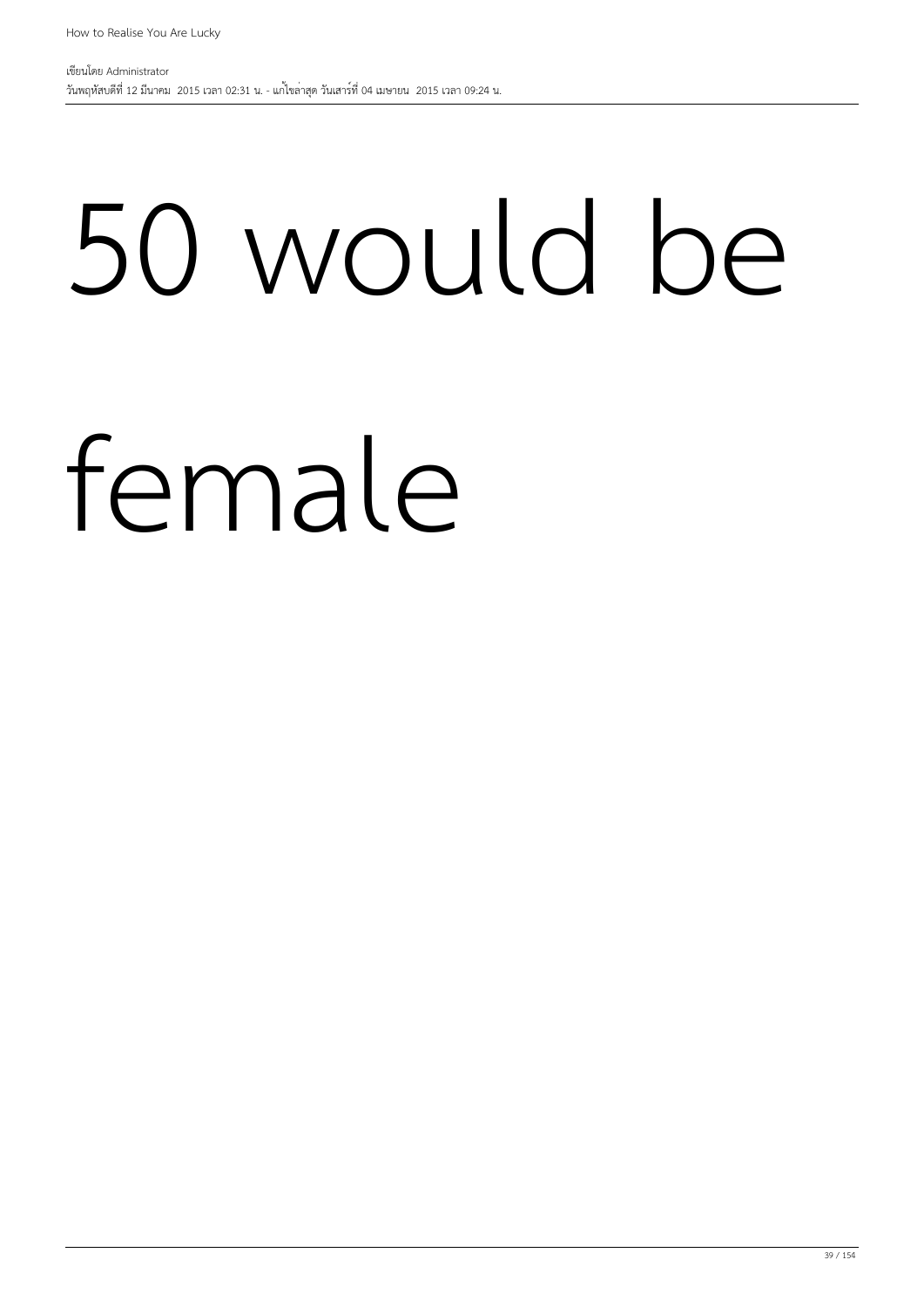#### male

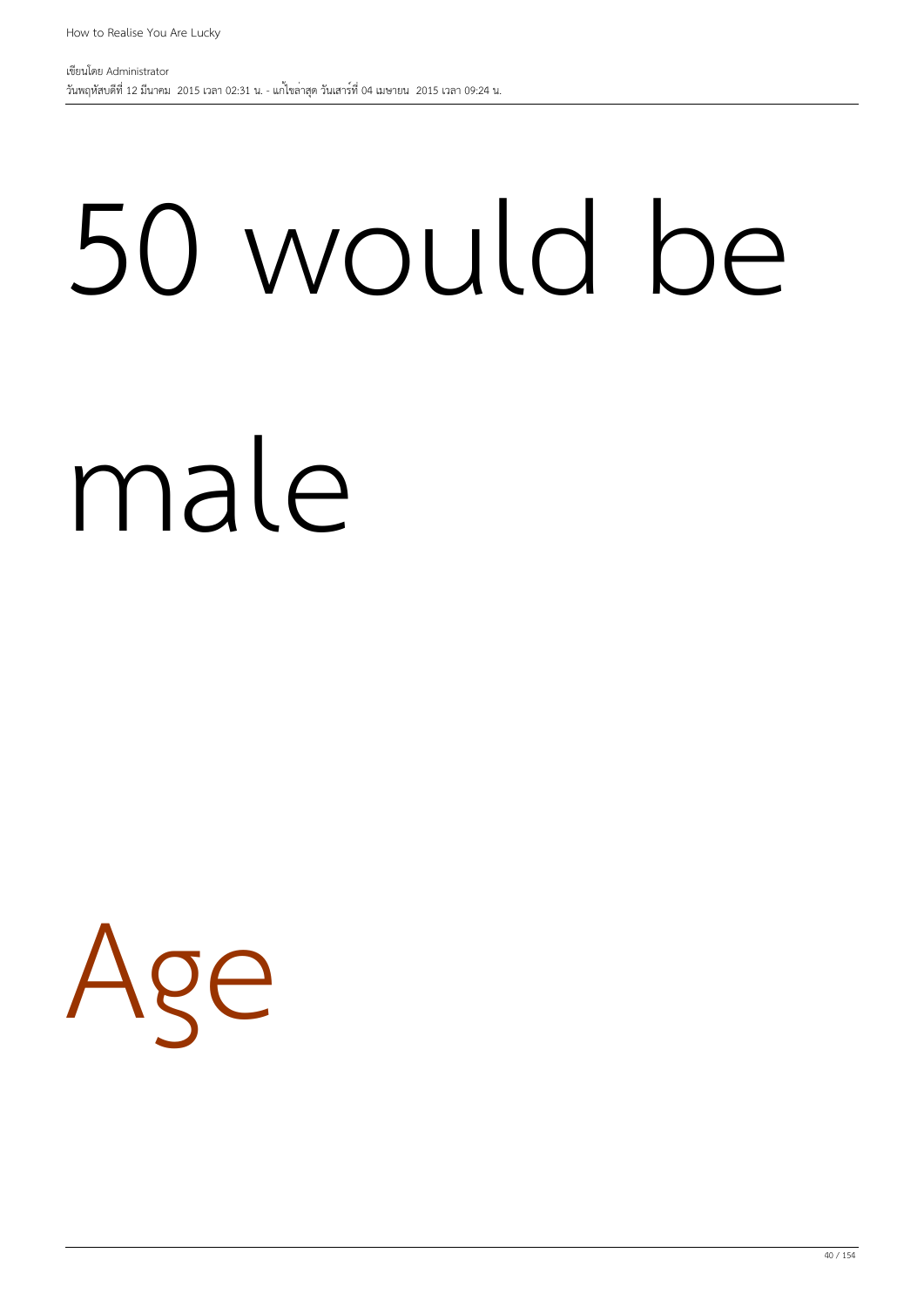#### 0-14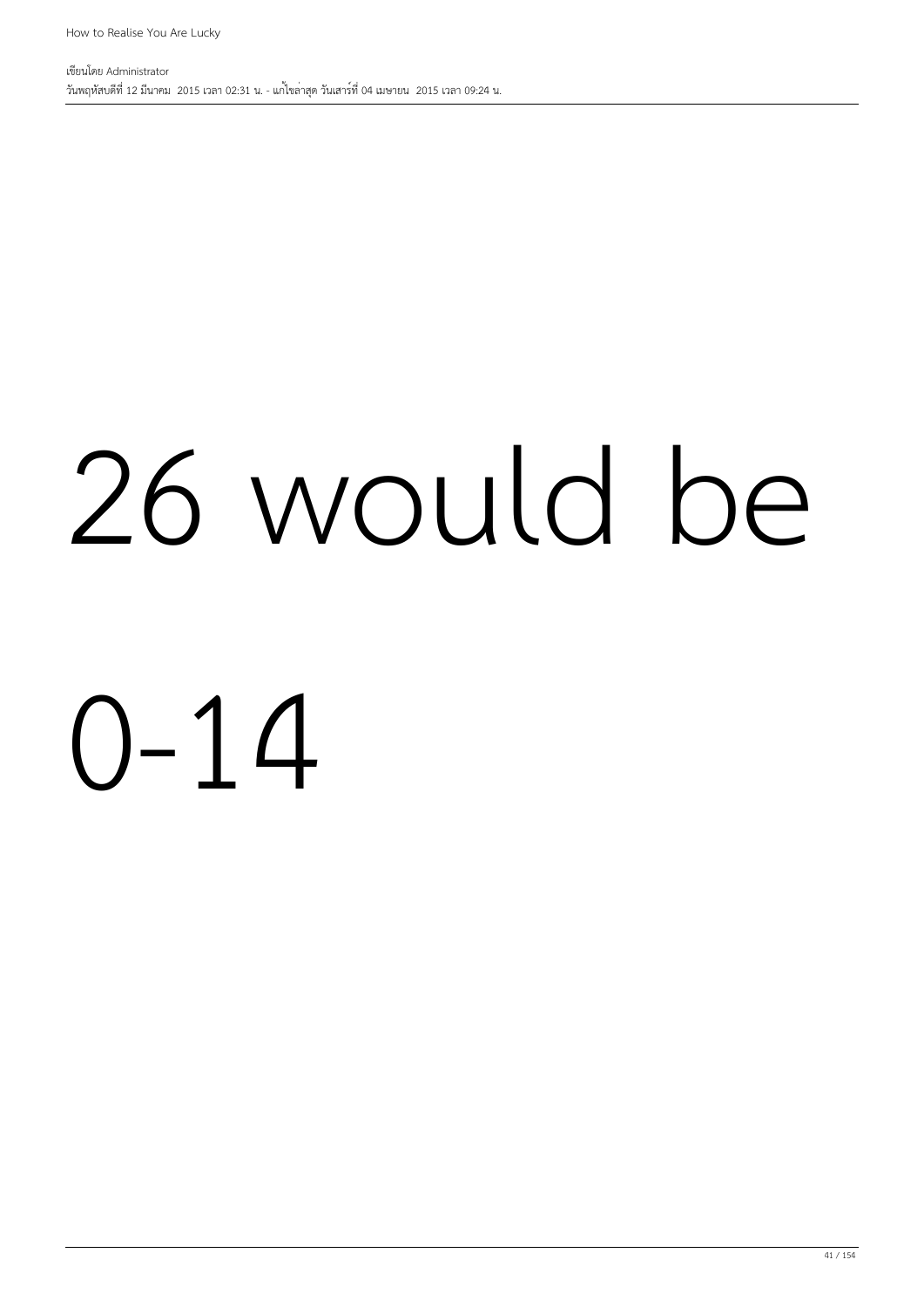#### 15-64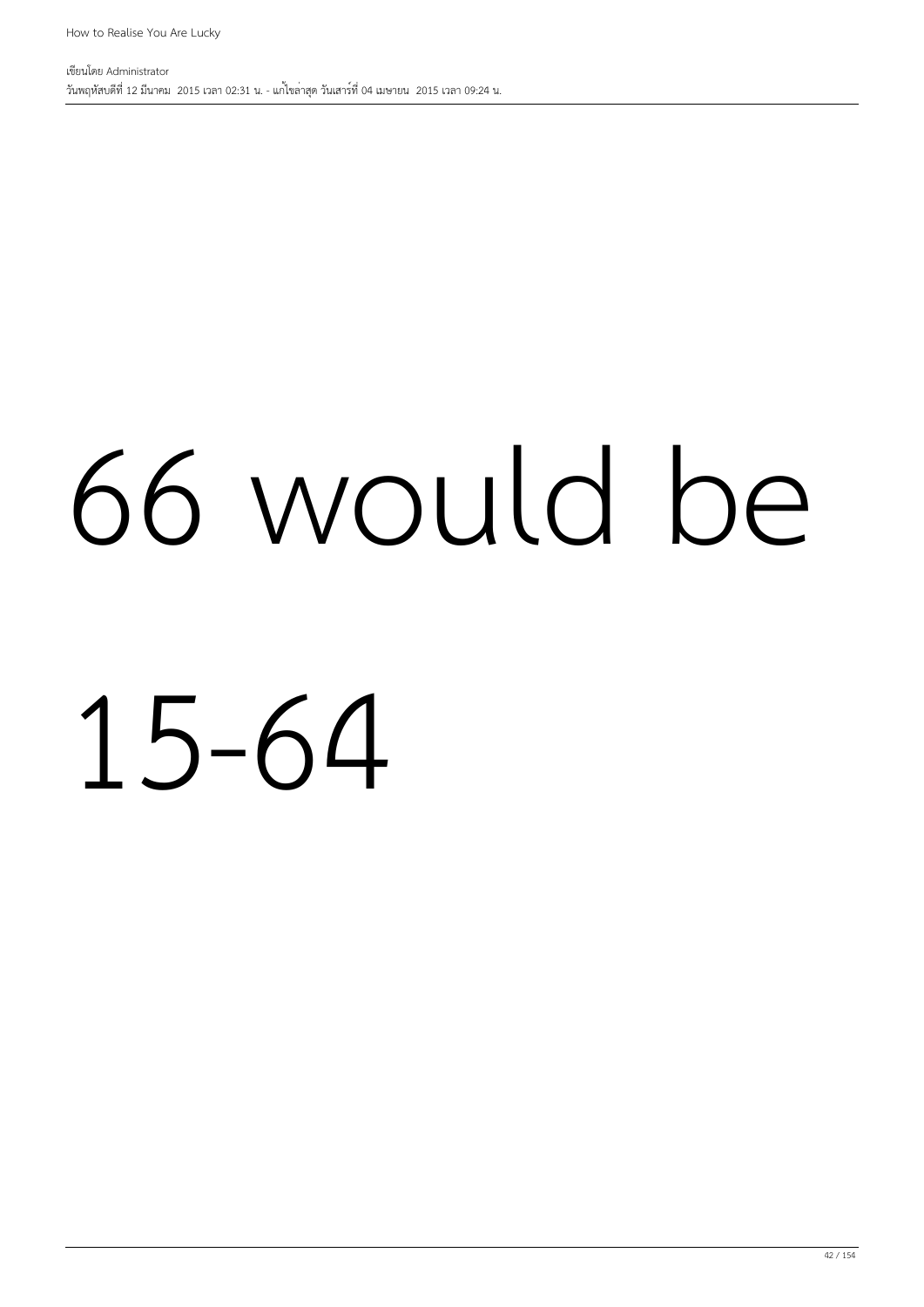## 8 would be 65 and older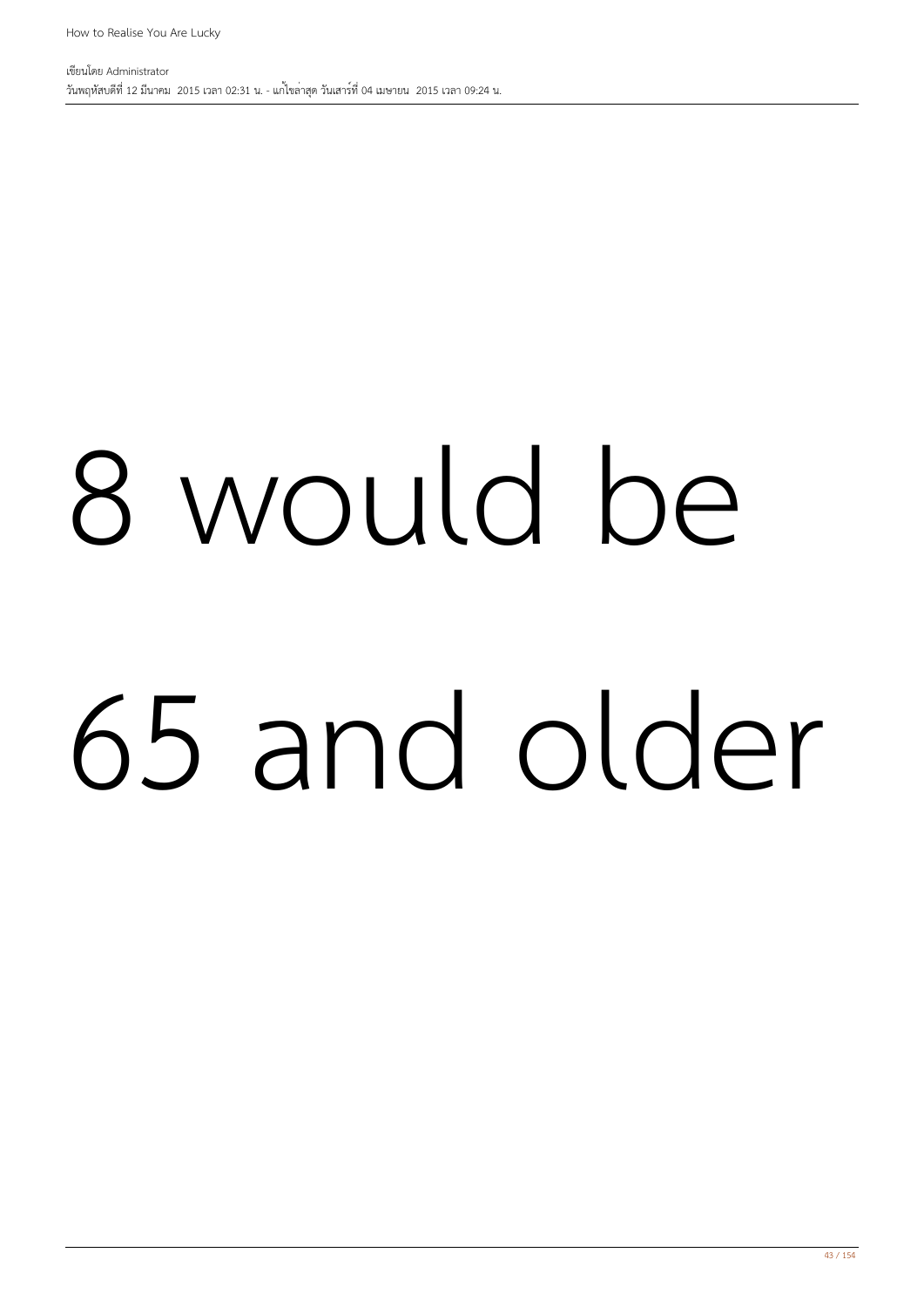### Geography

## 60 would be from Asia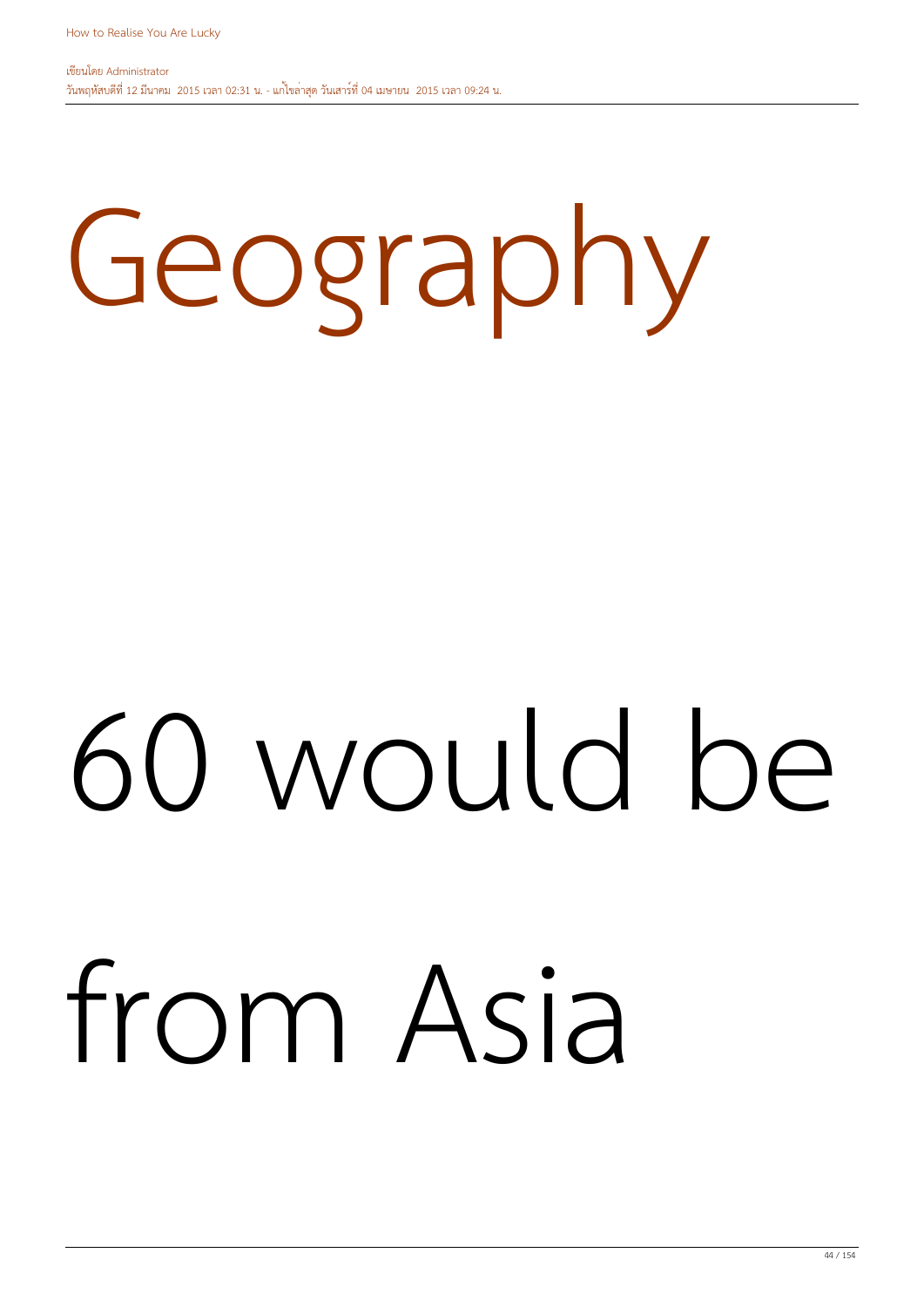## 15 would be from Africa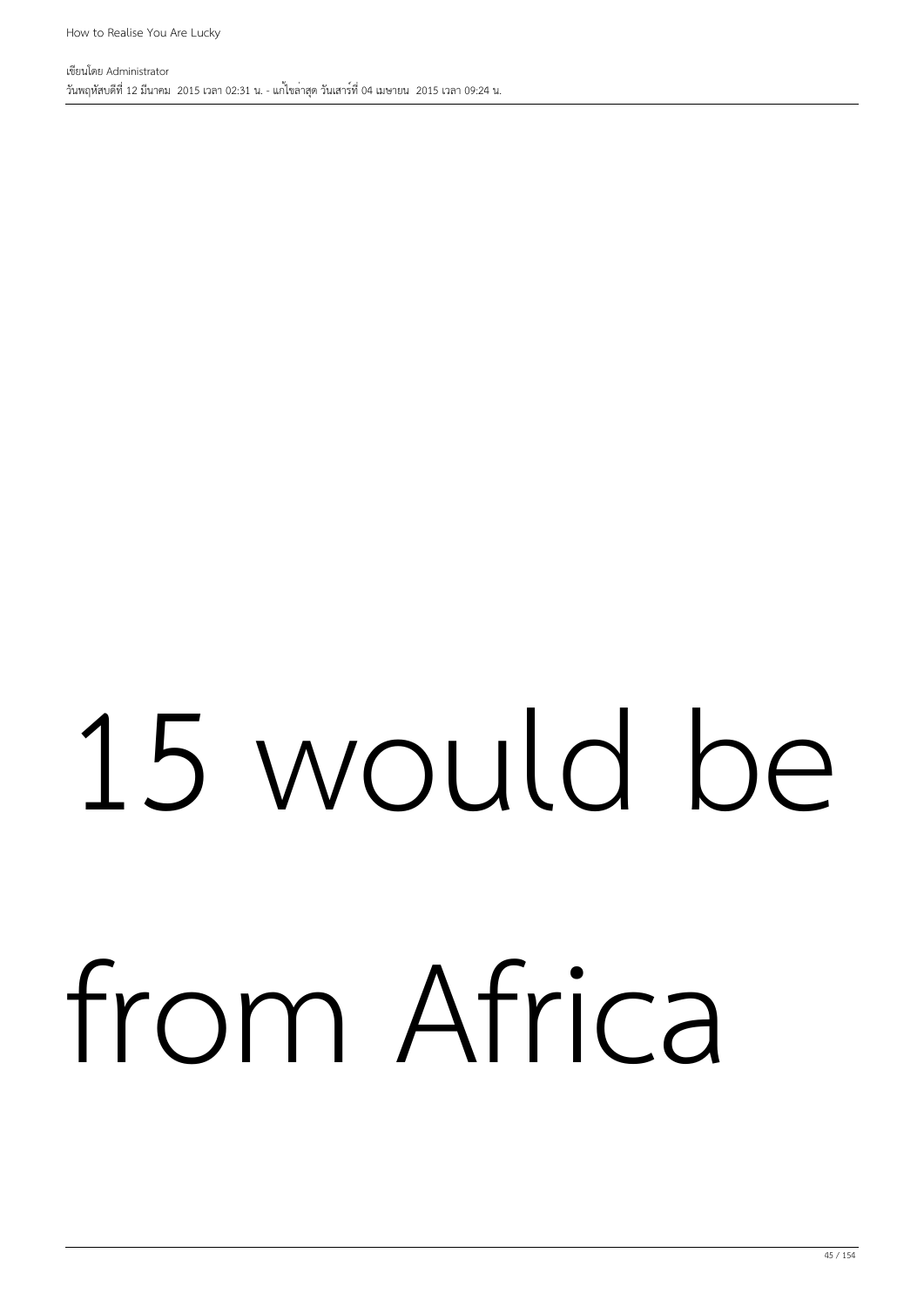# 11 would be from Europe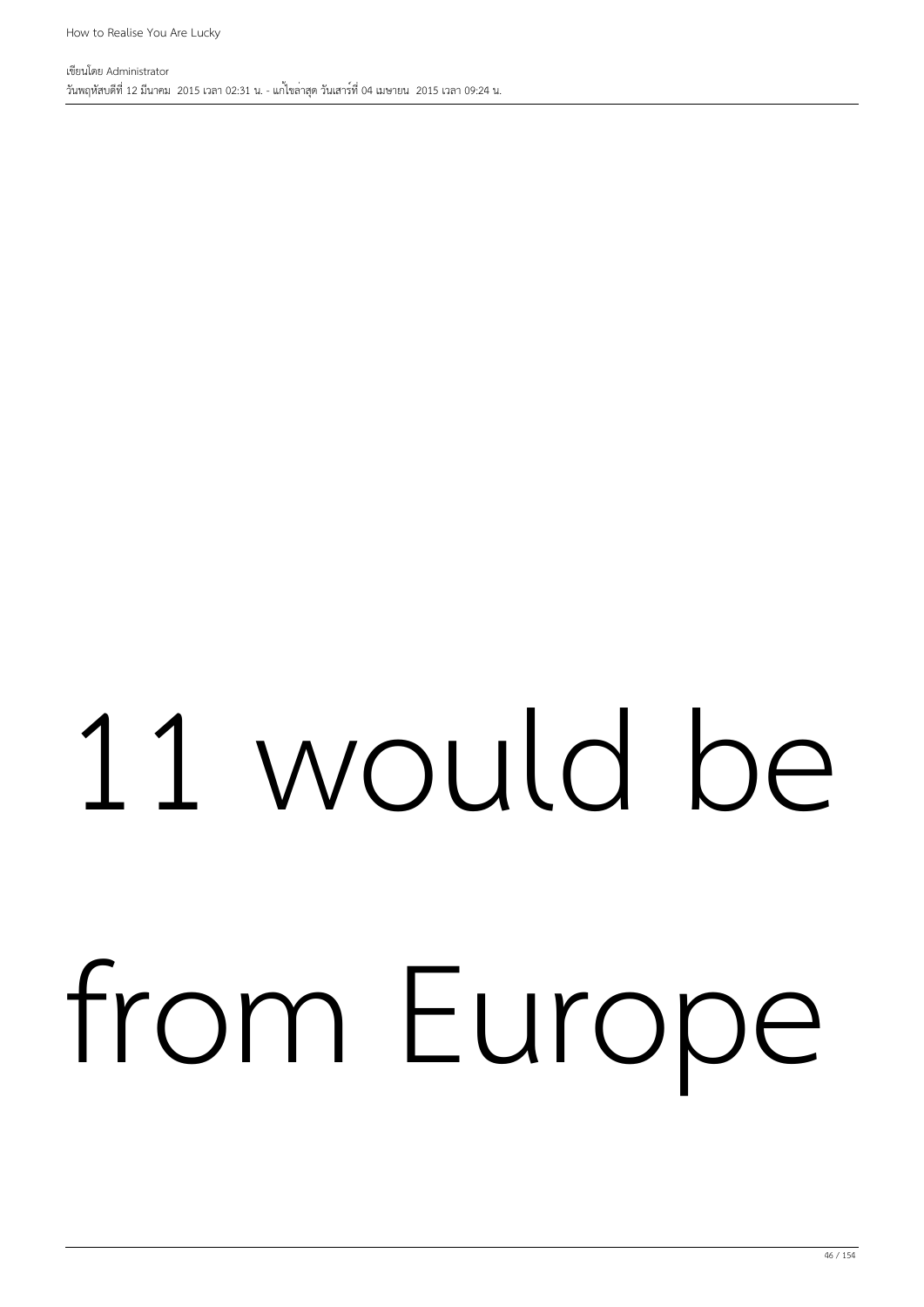## 9 would be from Latin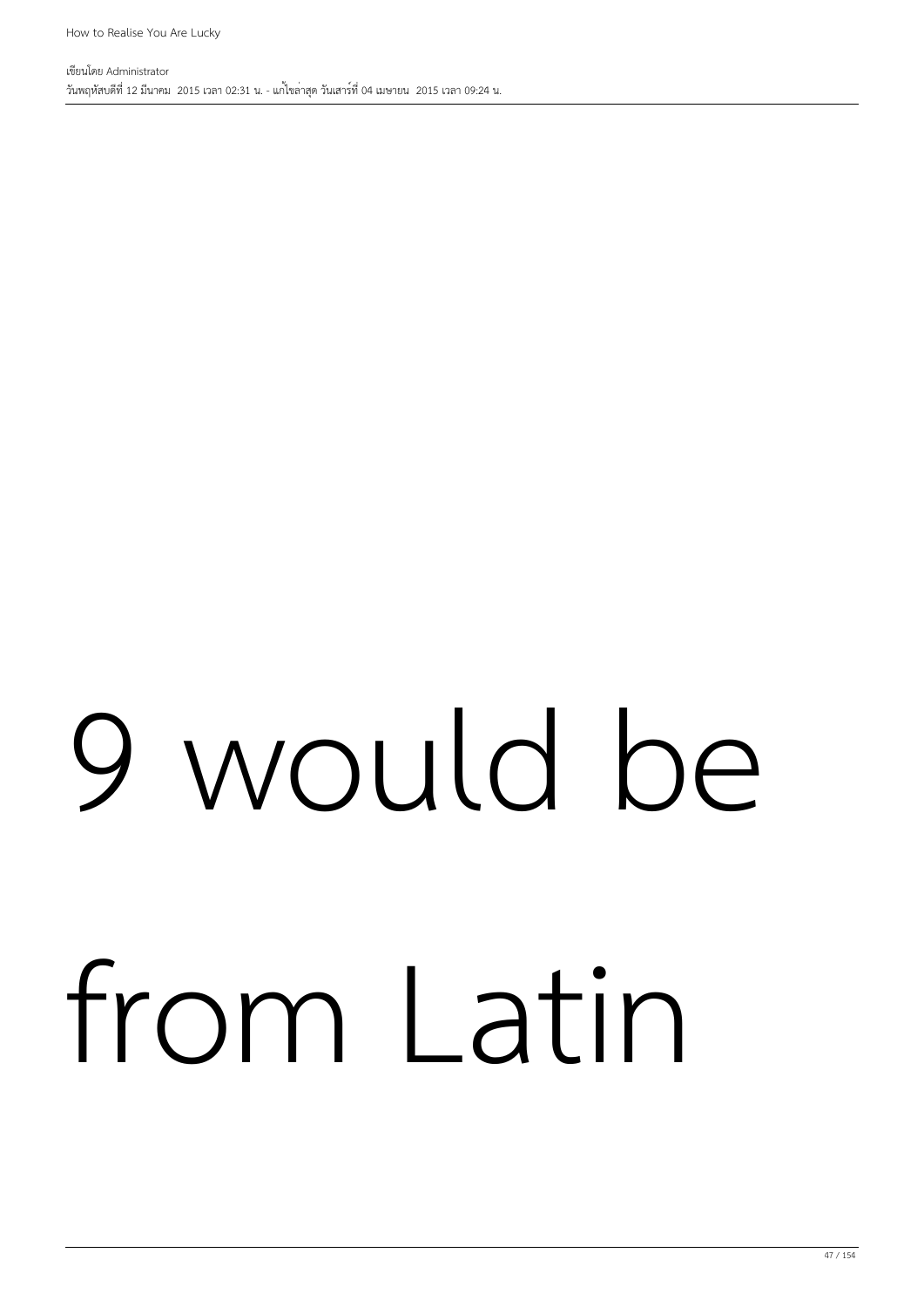### America &

#### the

### Caribbean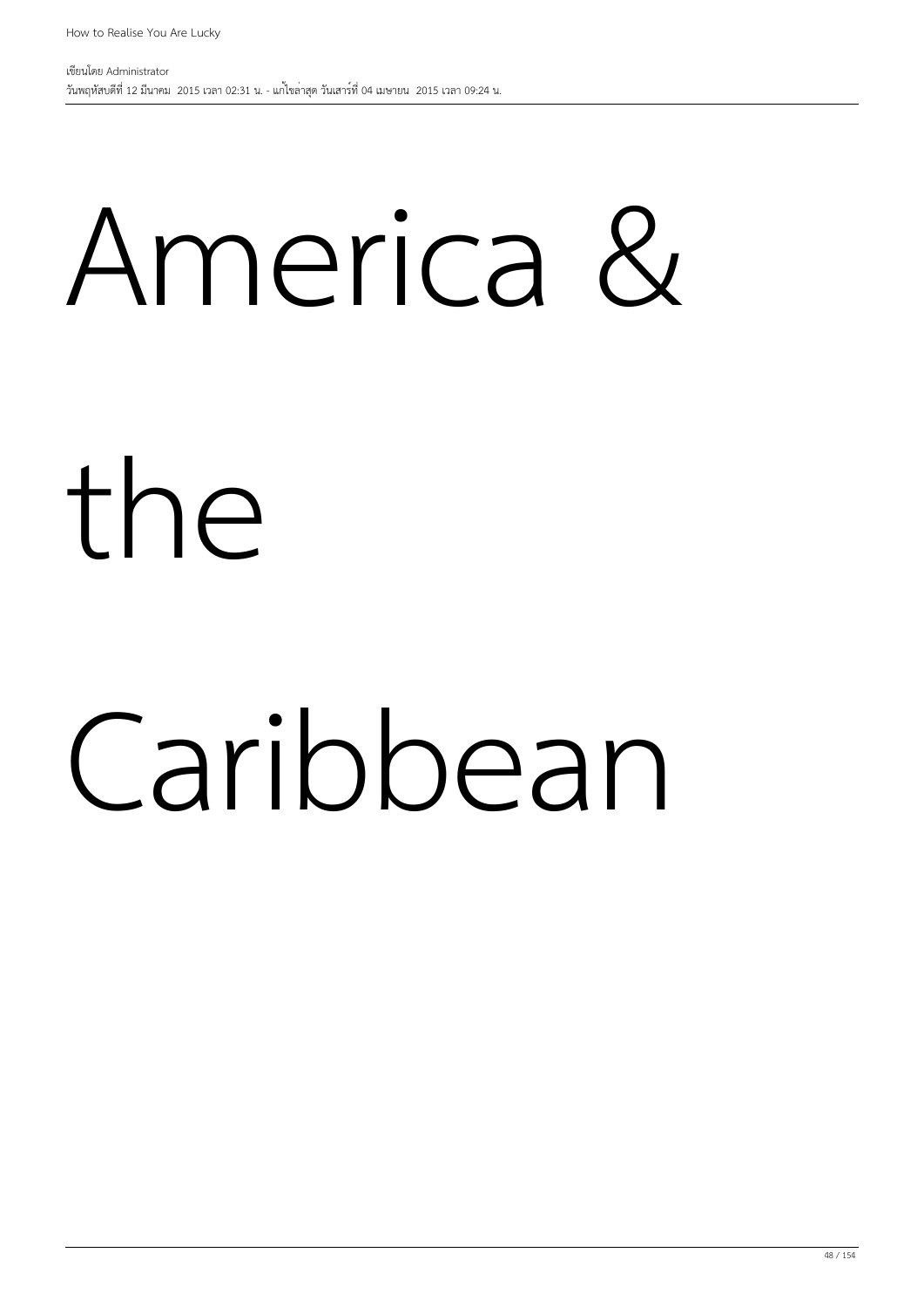# 5 would be from North America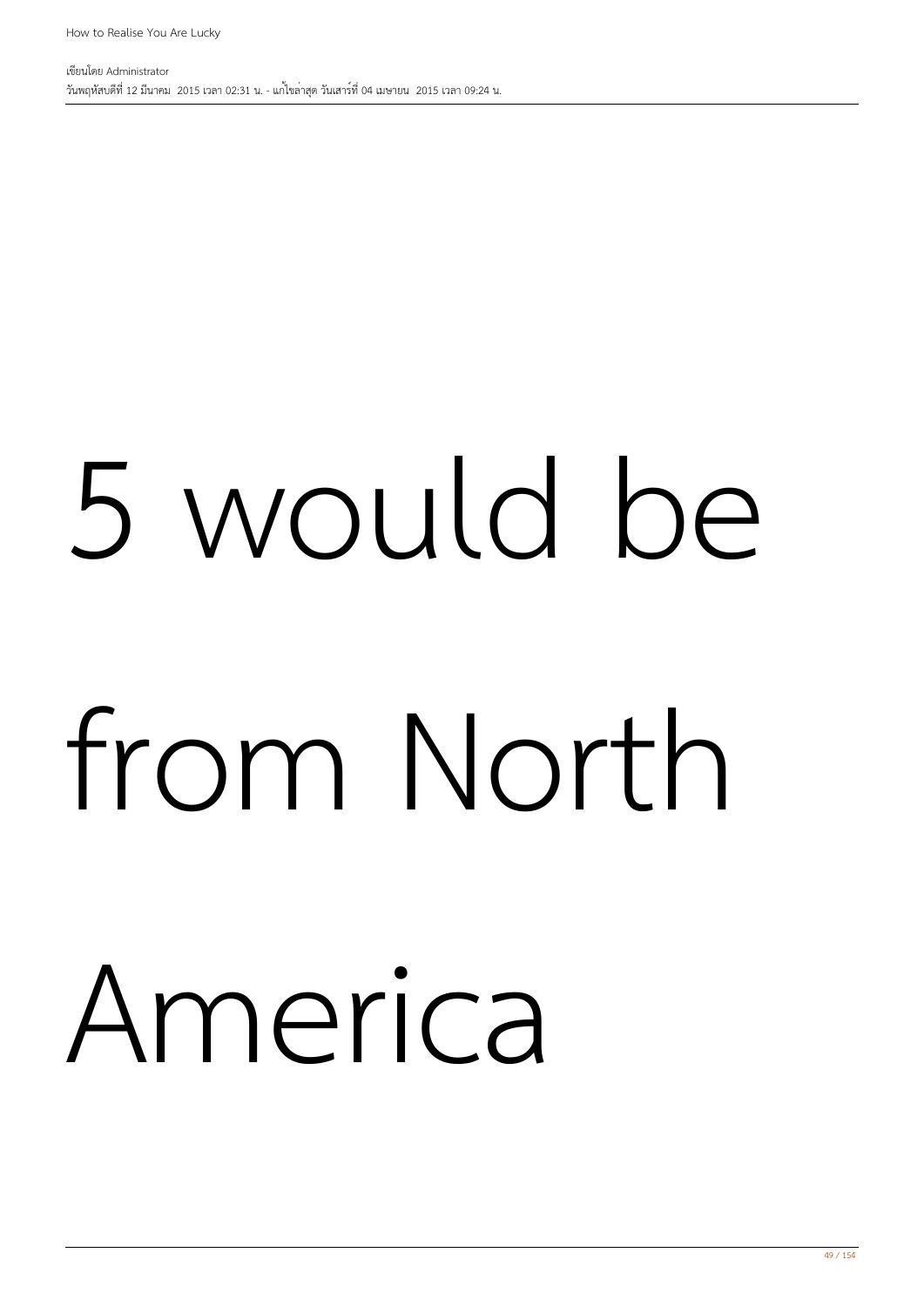## Religion

# 33 would be Christian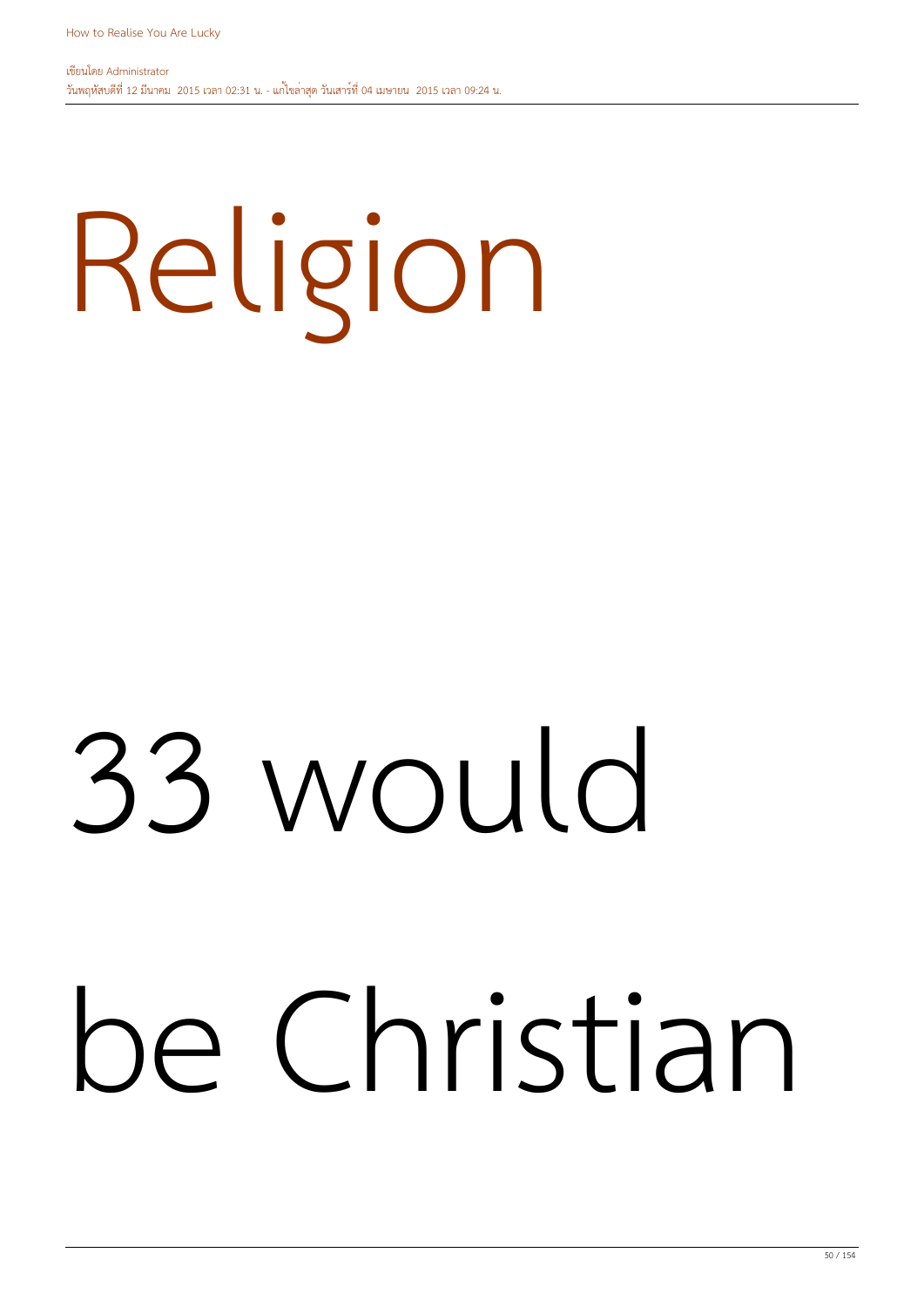# 22 would be Muslim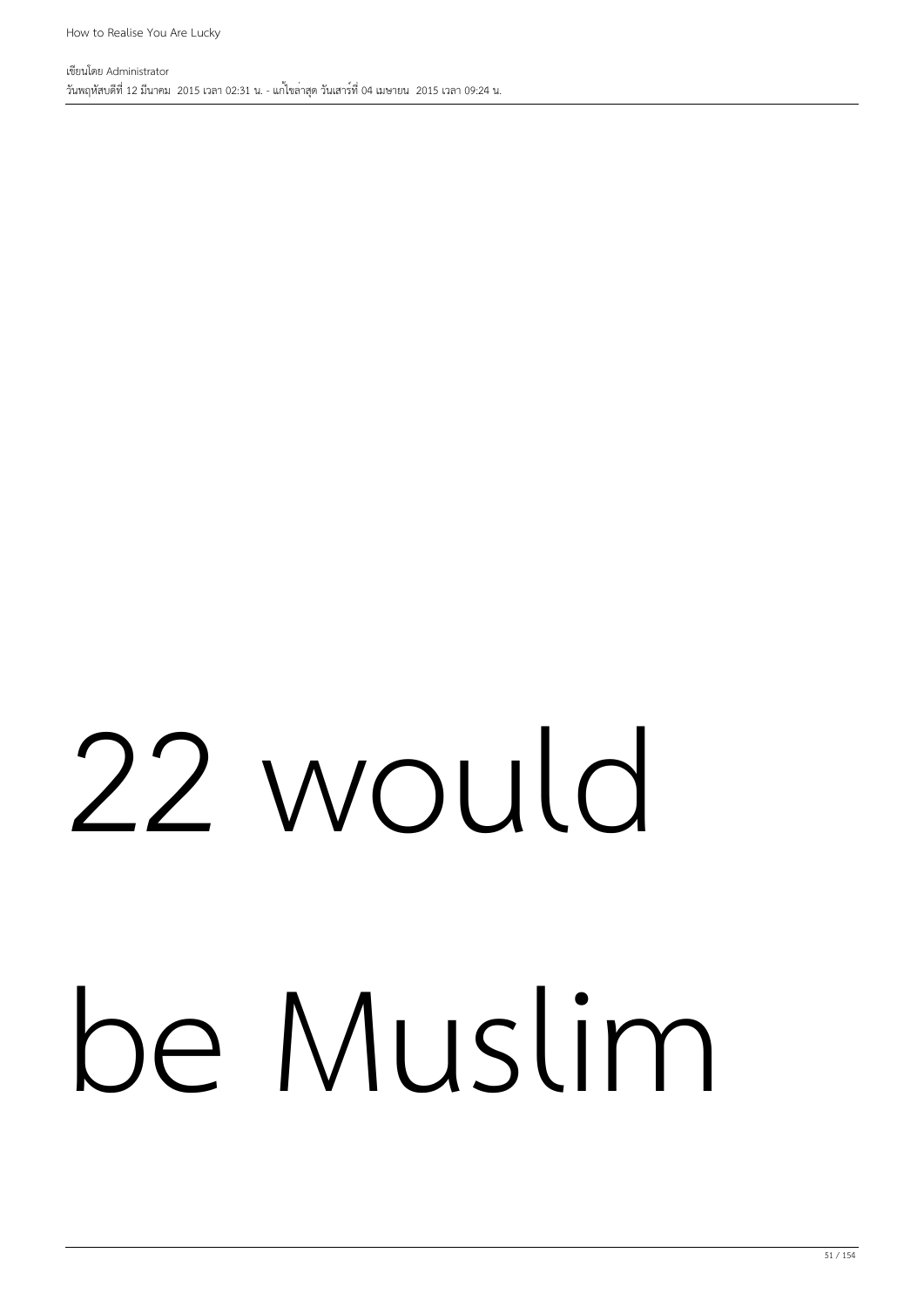# 14 would be Hindu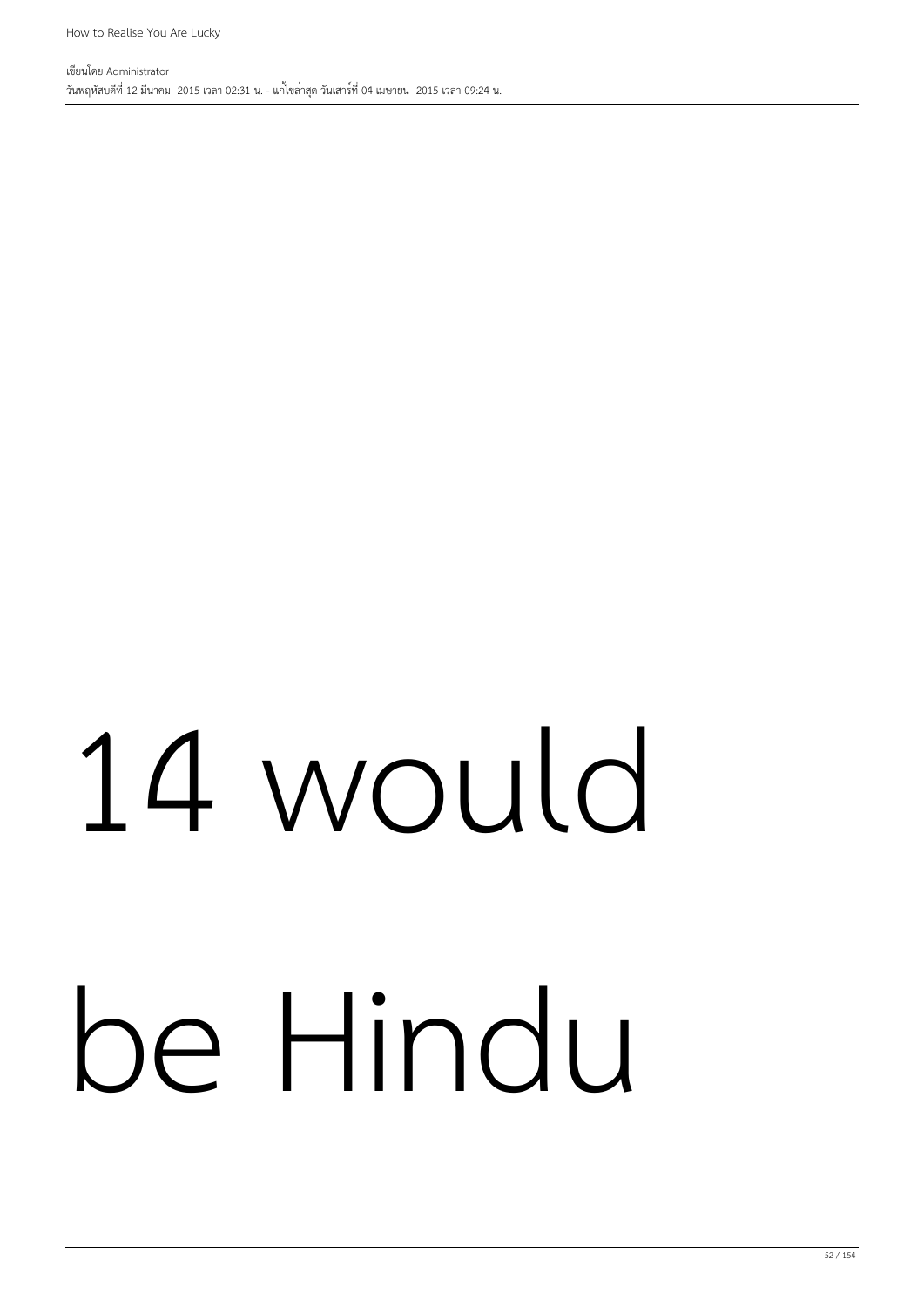# 7 would be Buddhist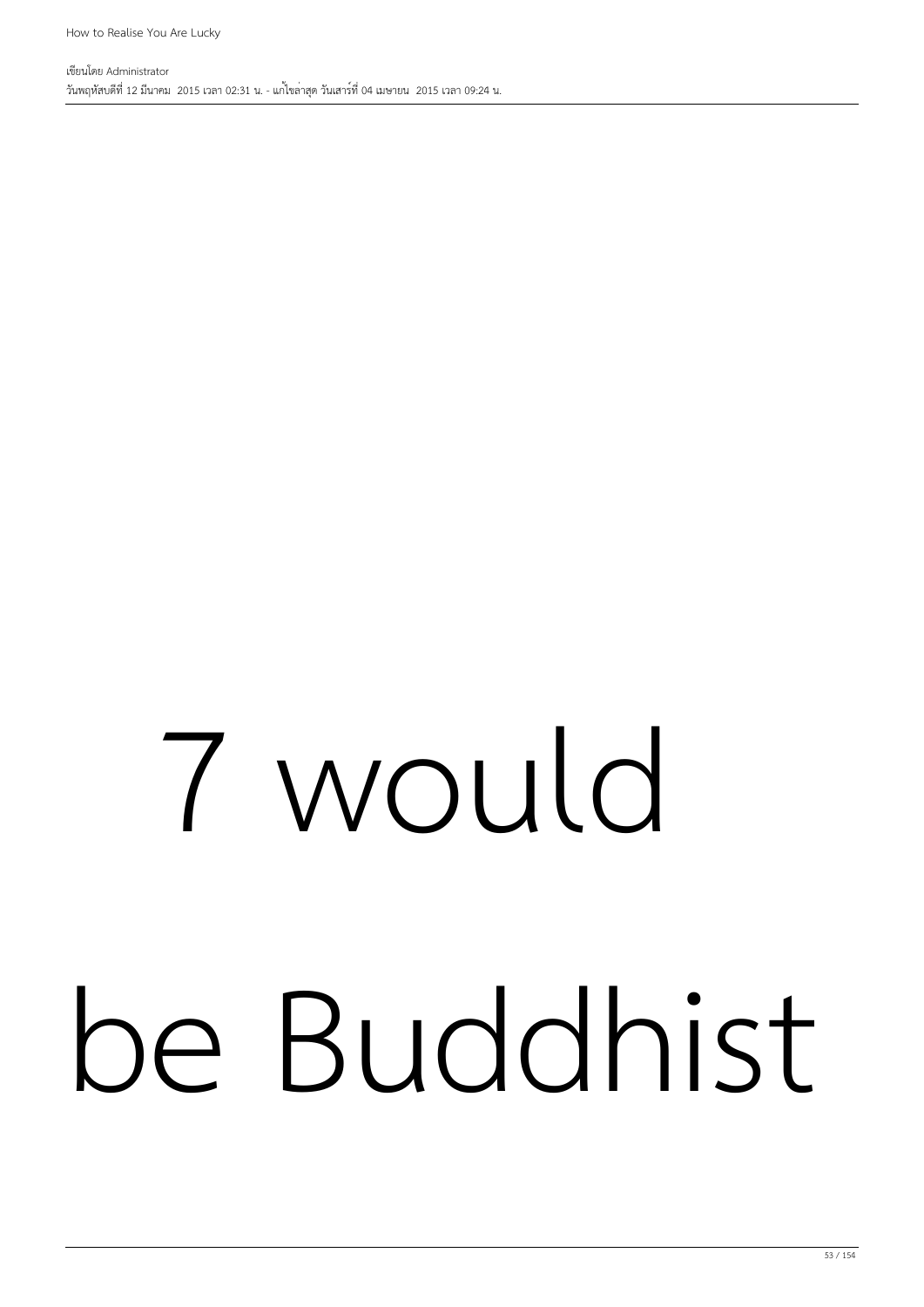## 12 would believe in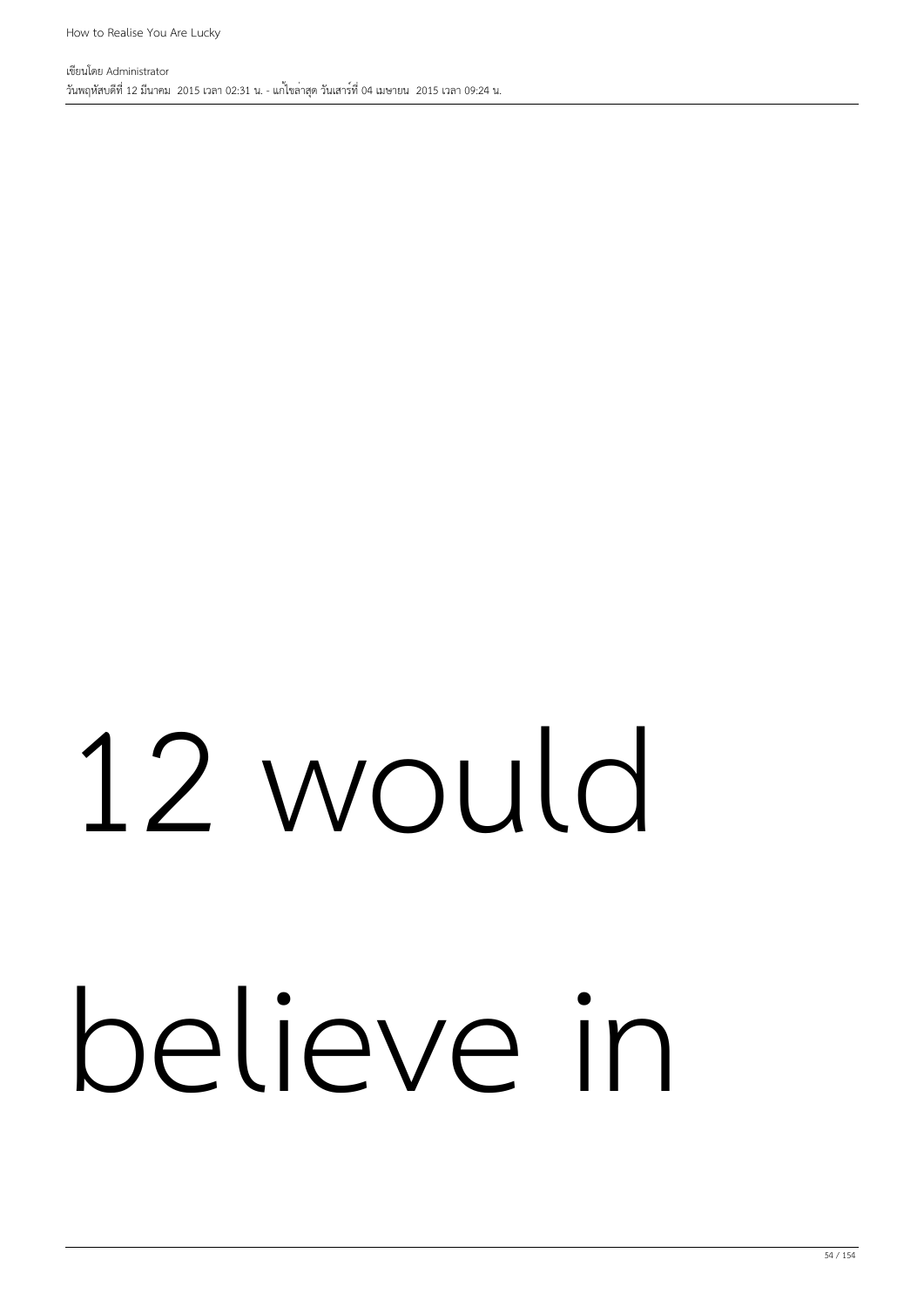# other religions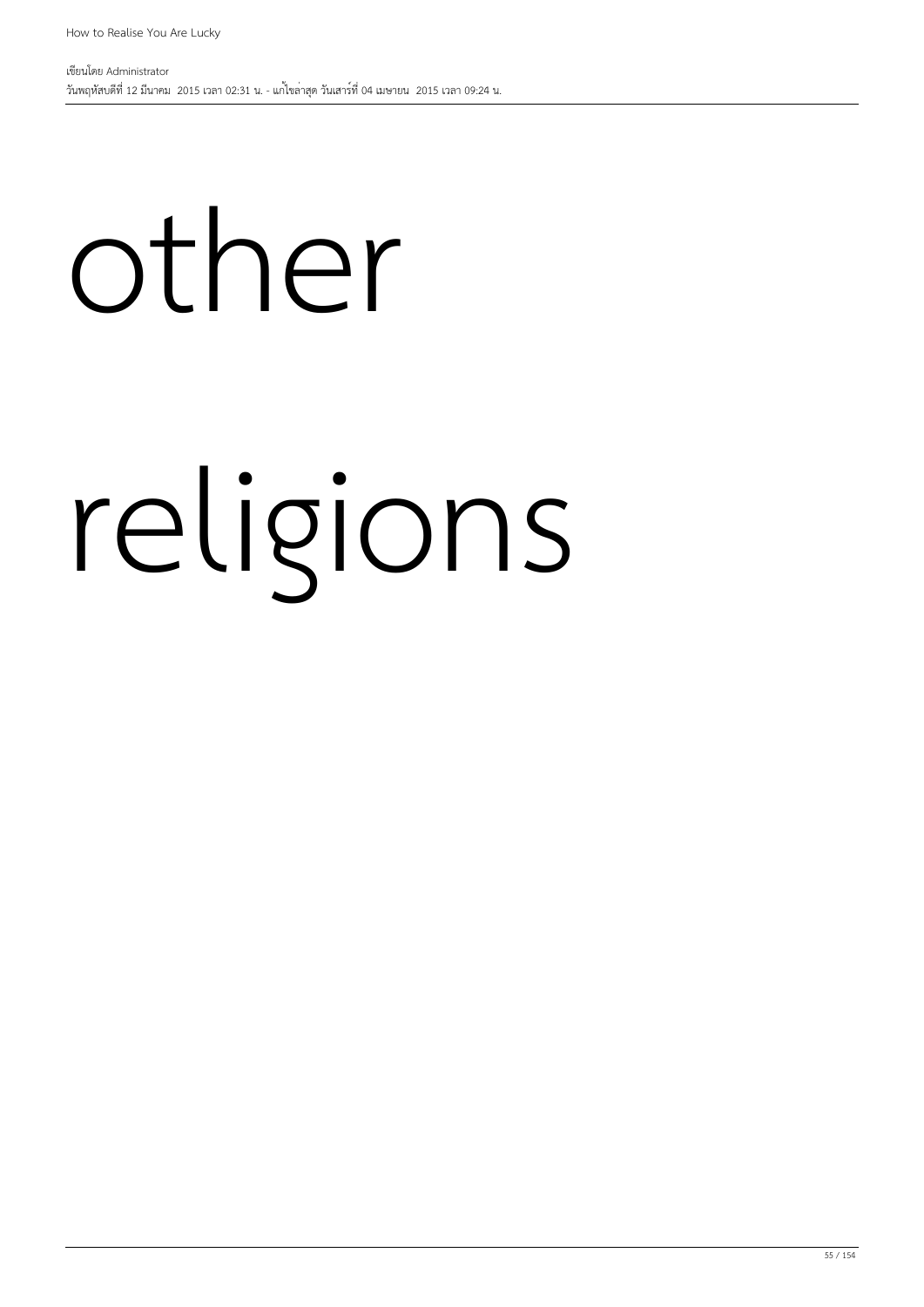# 12 would not be religious or identify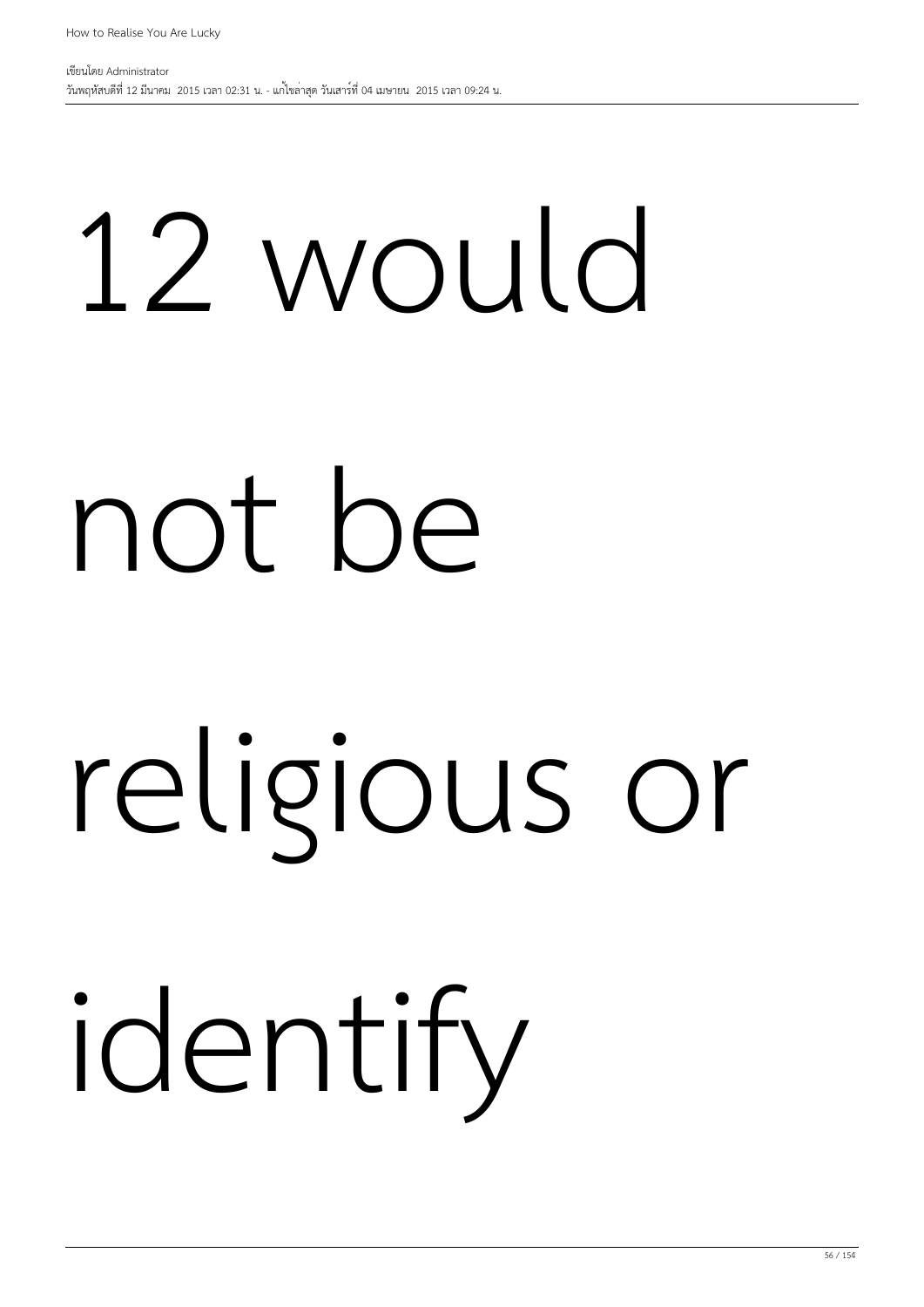# themselves as being aligned with a particular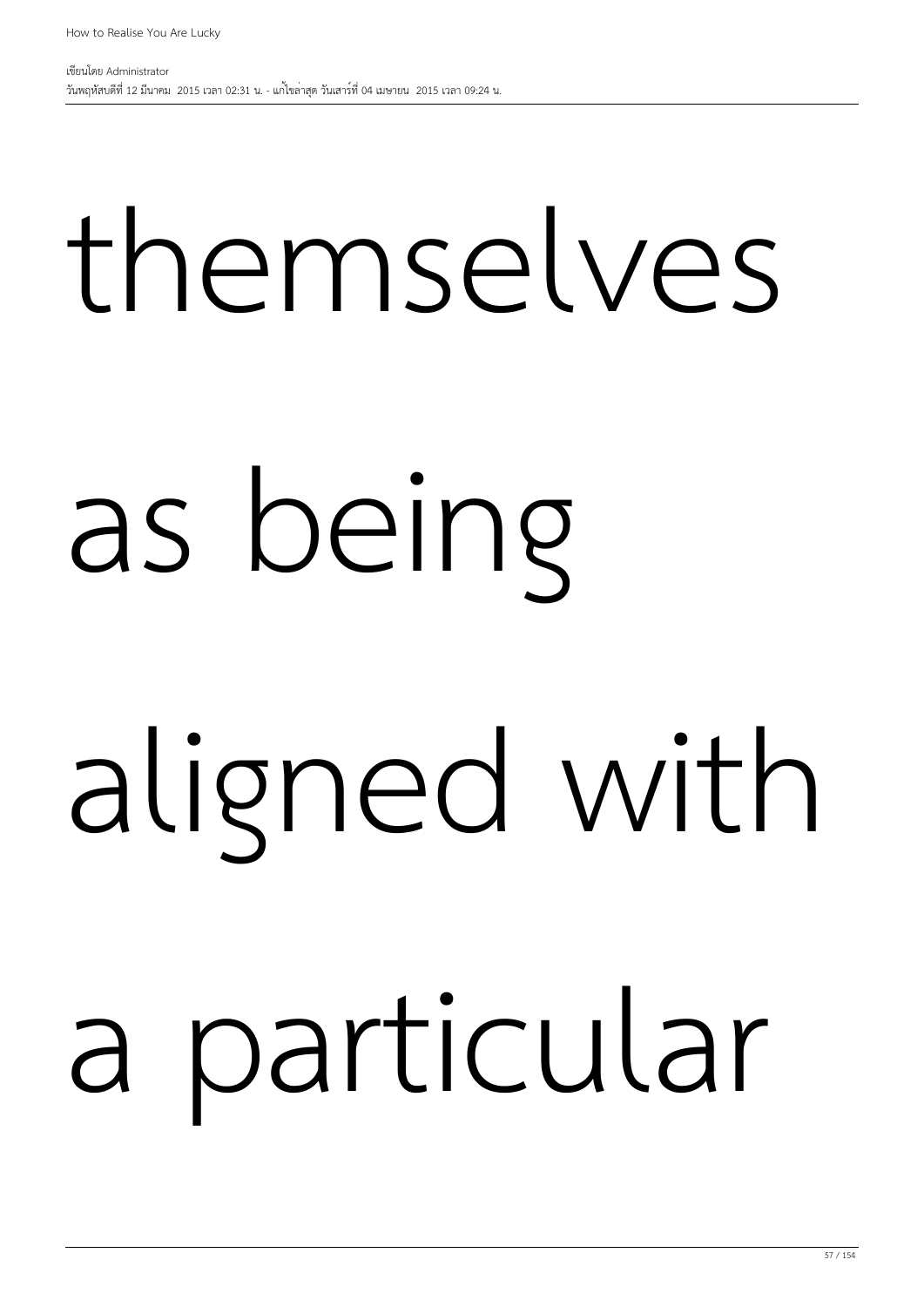### faith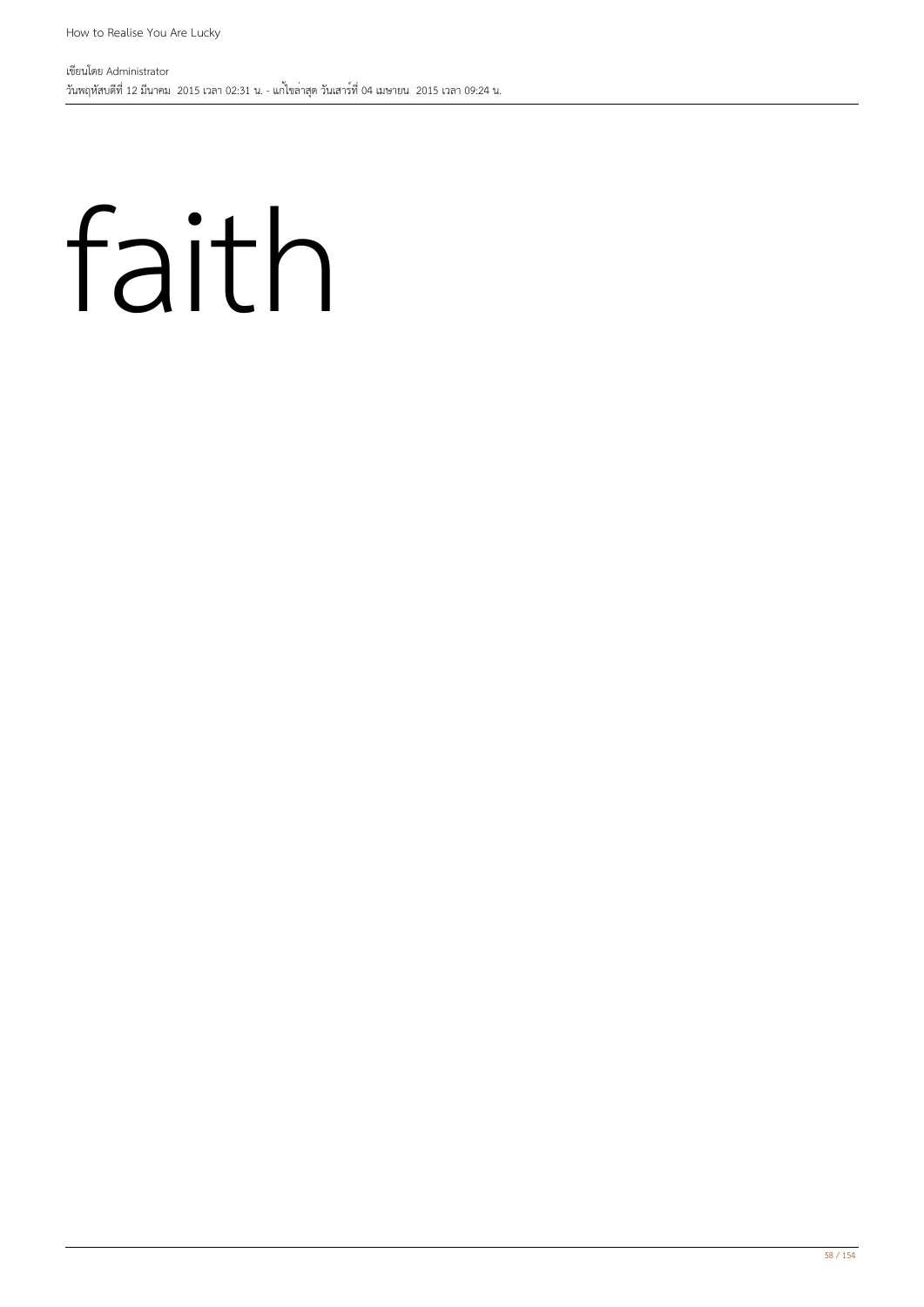#### First

### Language

## 12 would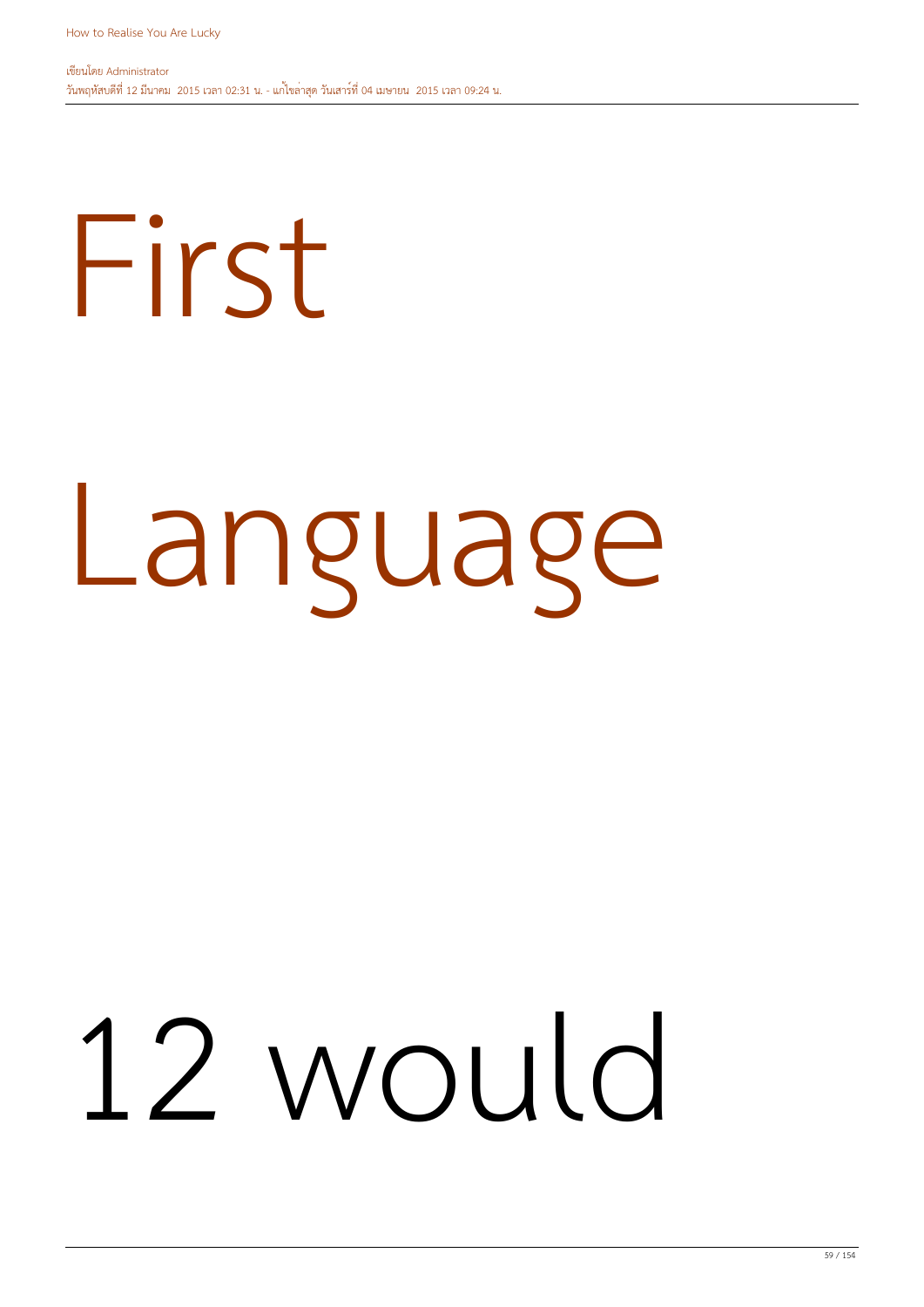# speak Chinese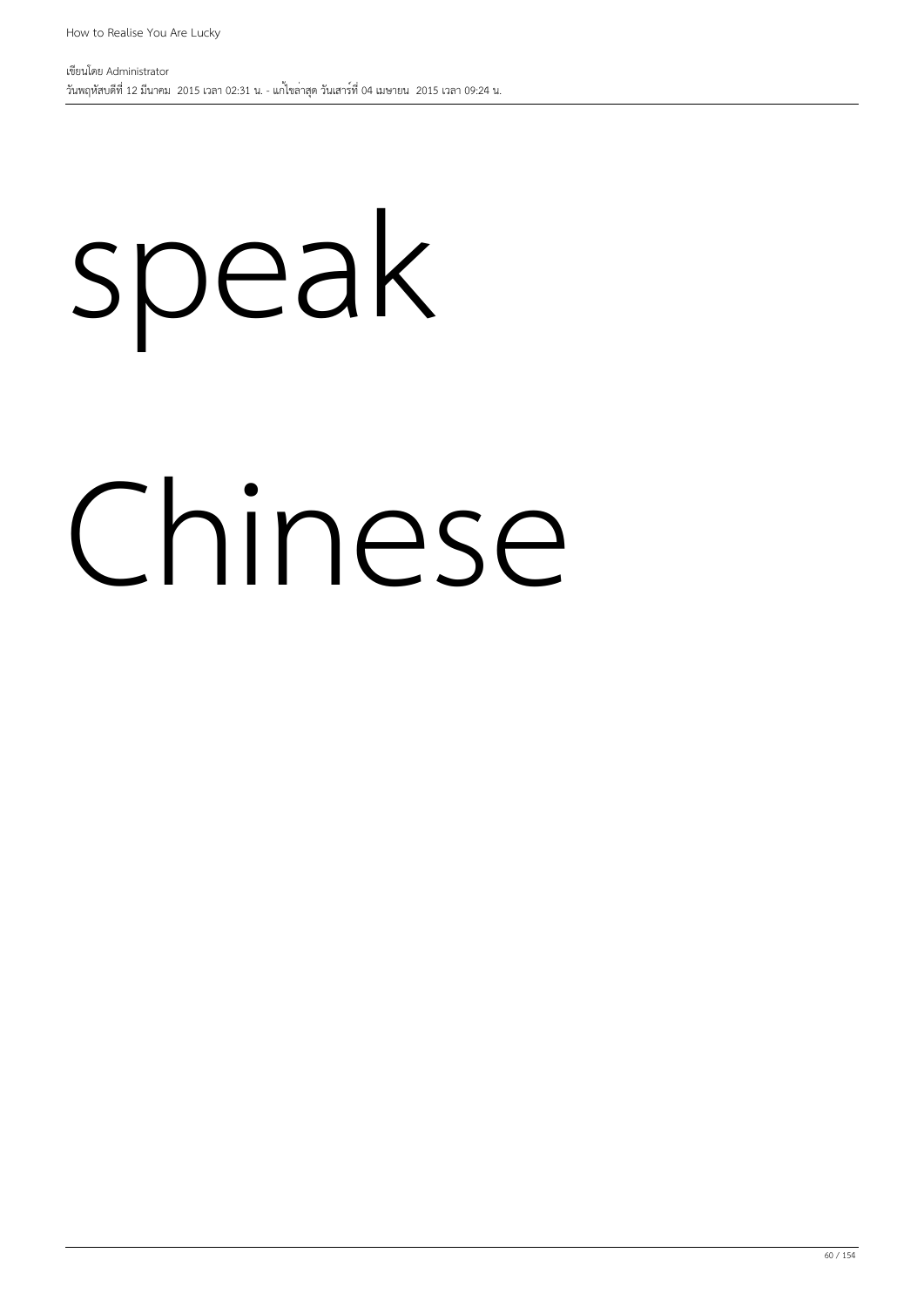# 5 would speak Spanish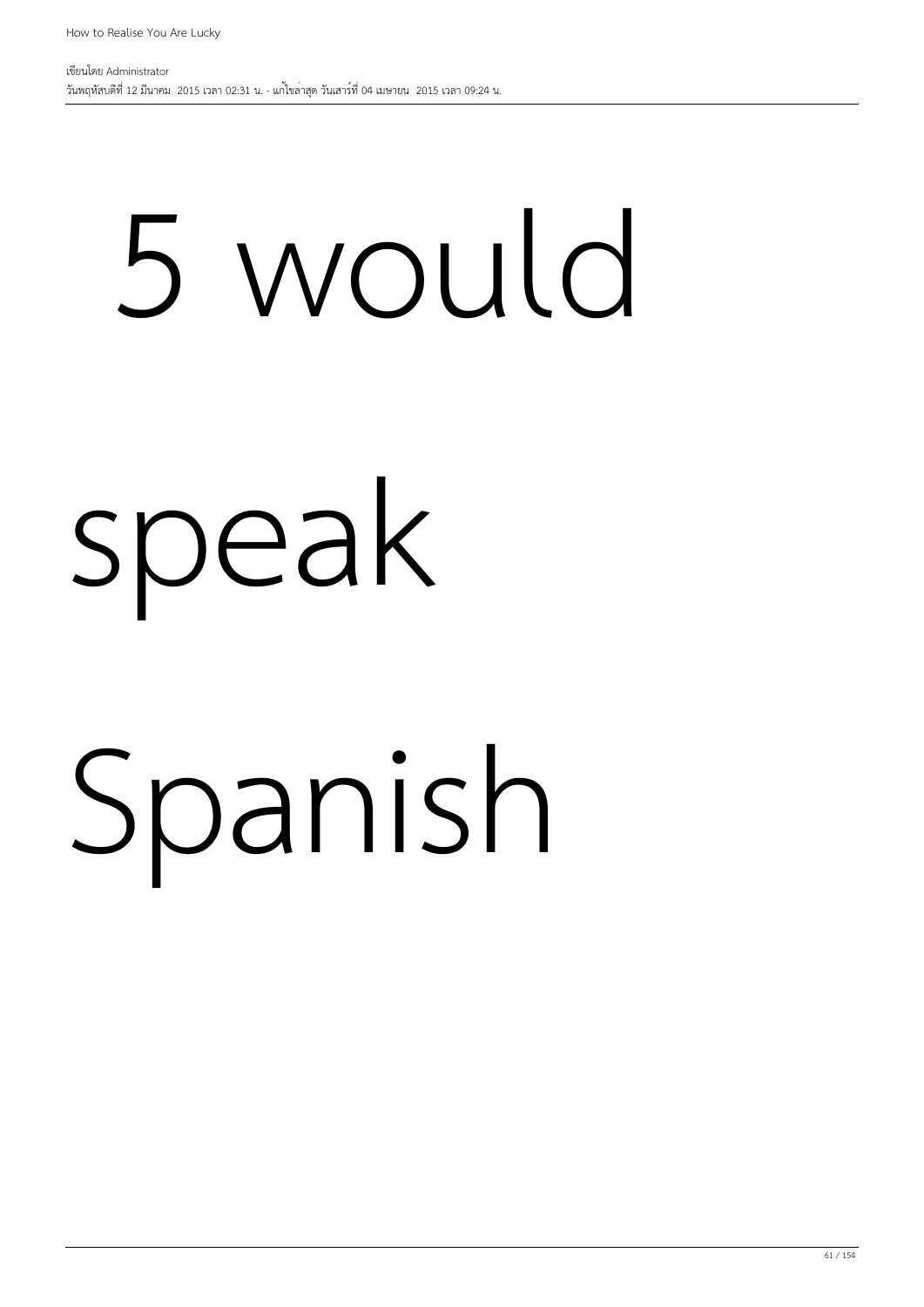# 5 would speak English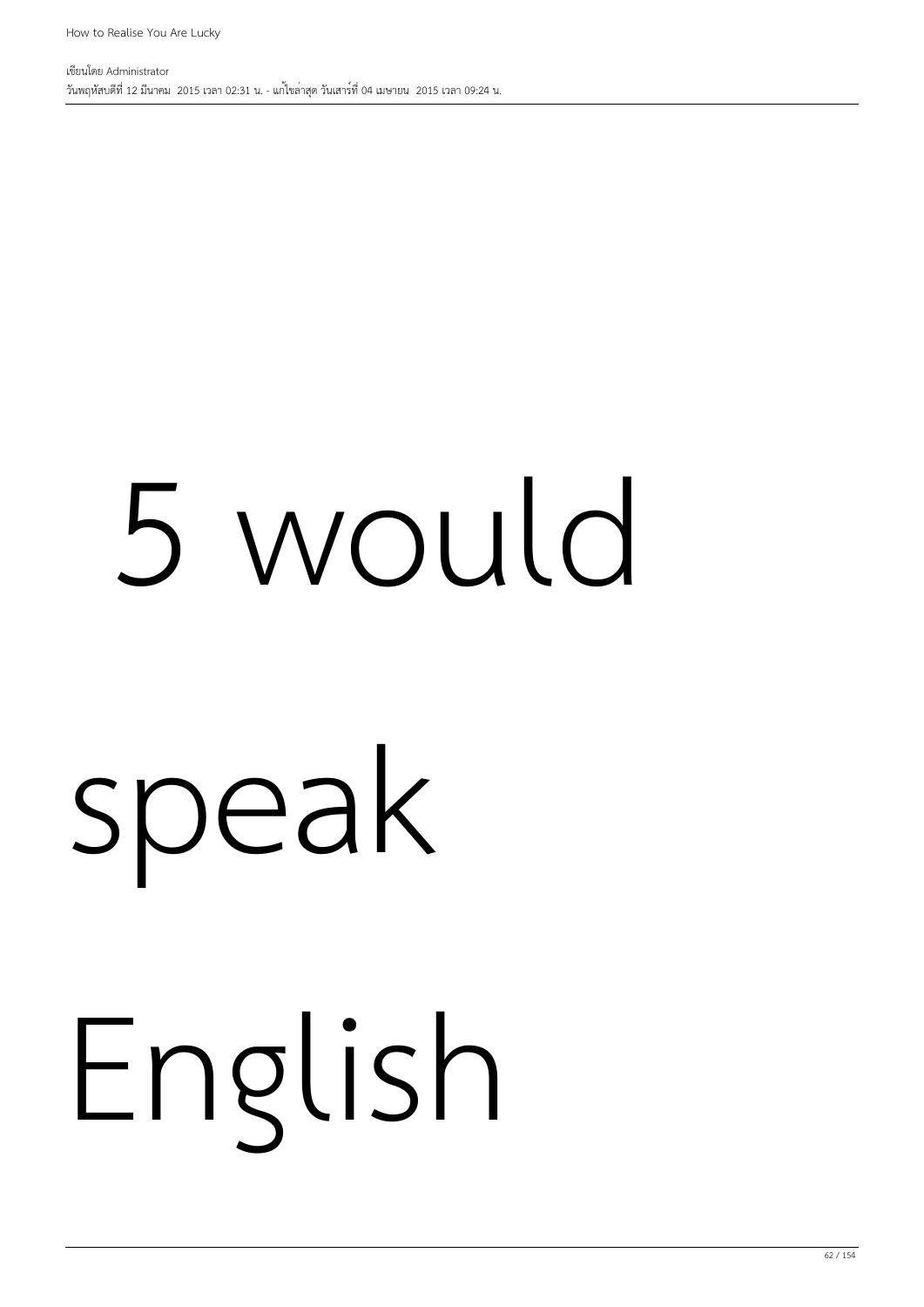# 3 would speak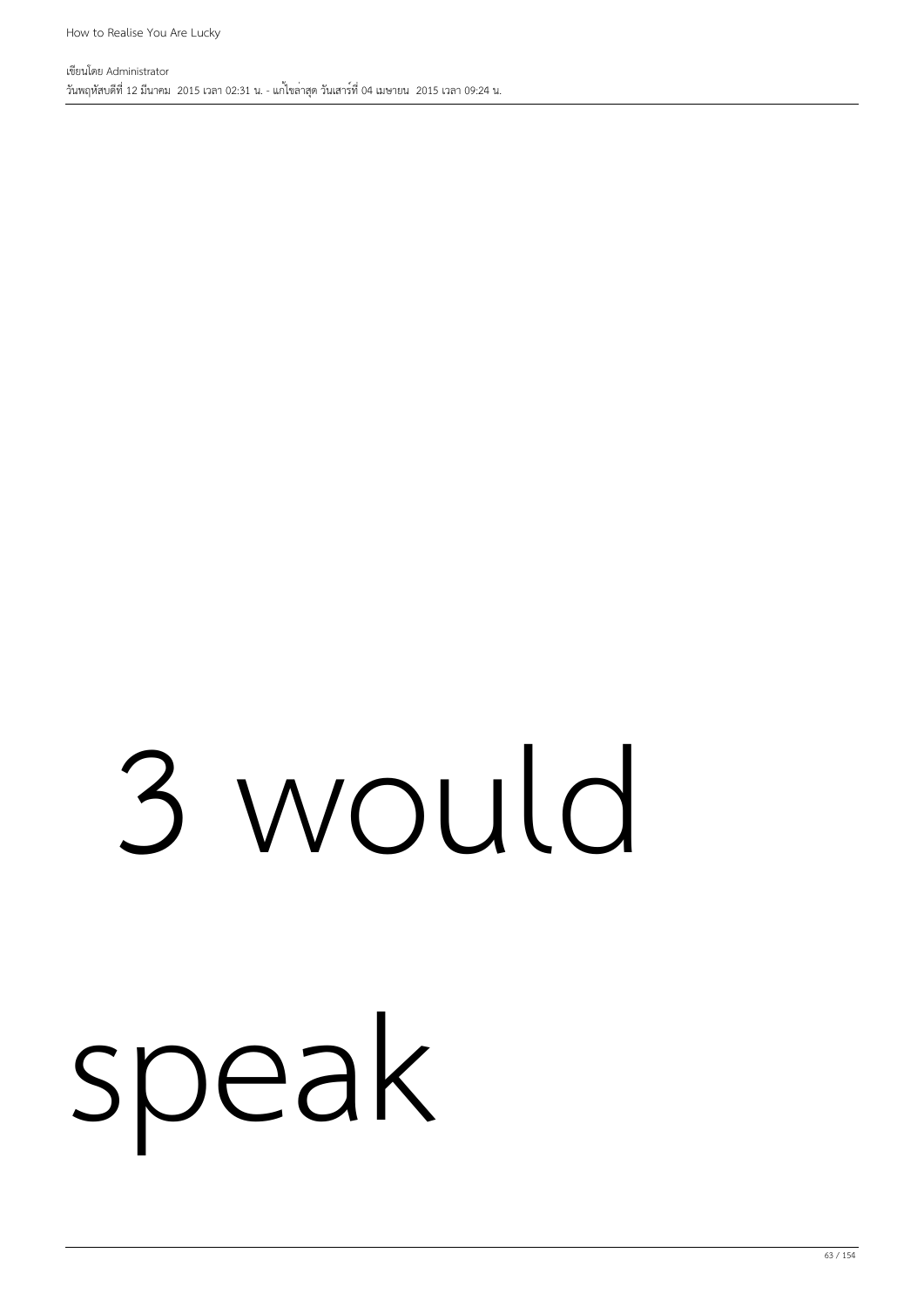### Arabic

## 3 would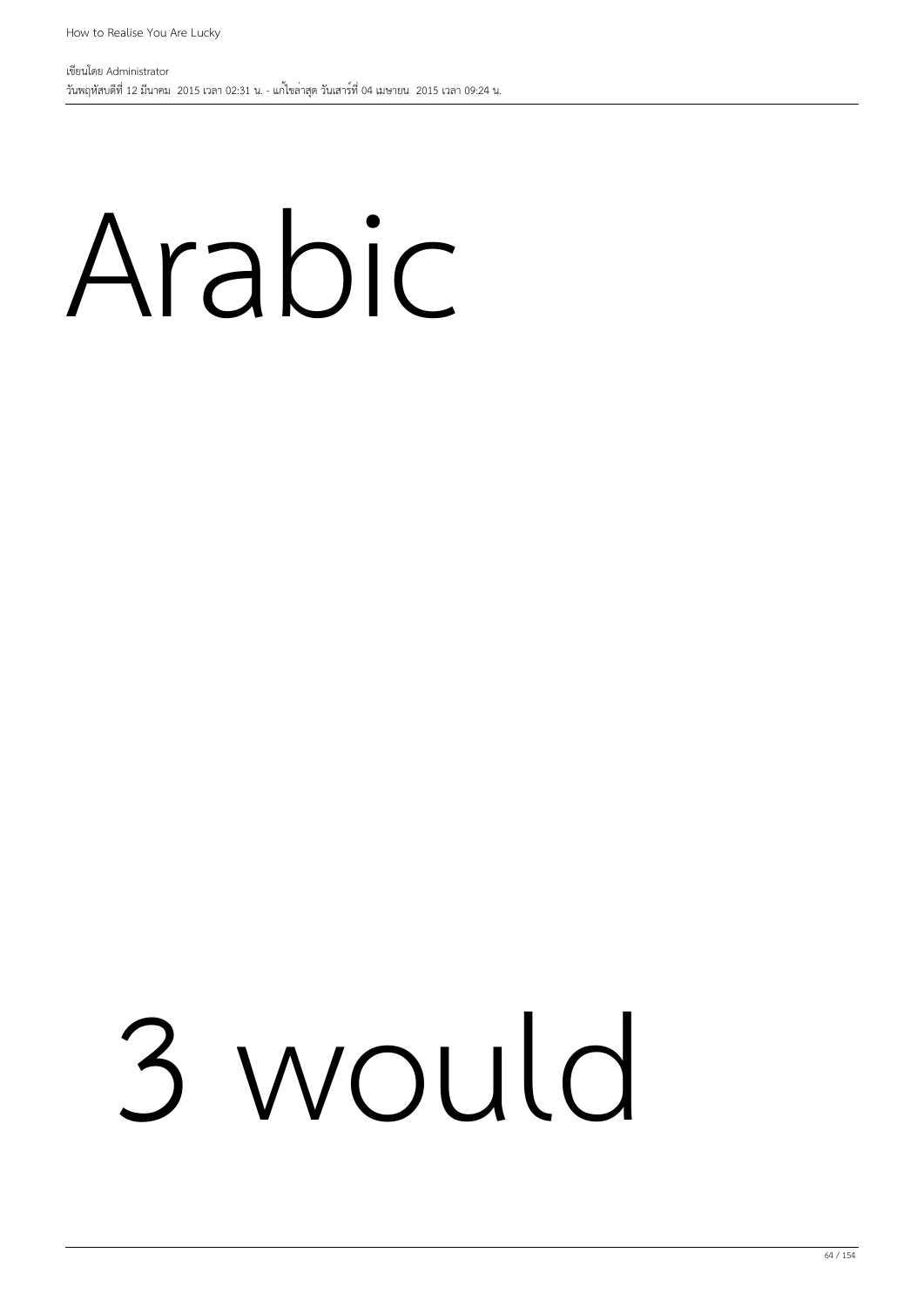## speak Hindi

## 3 would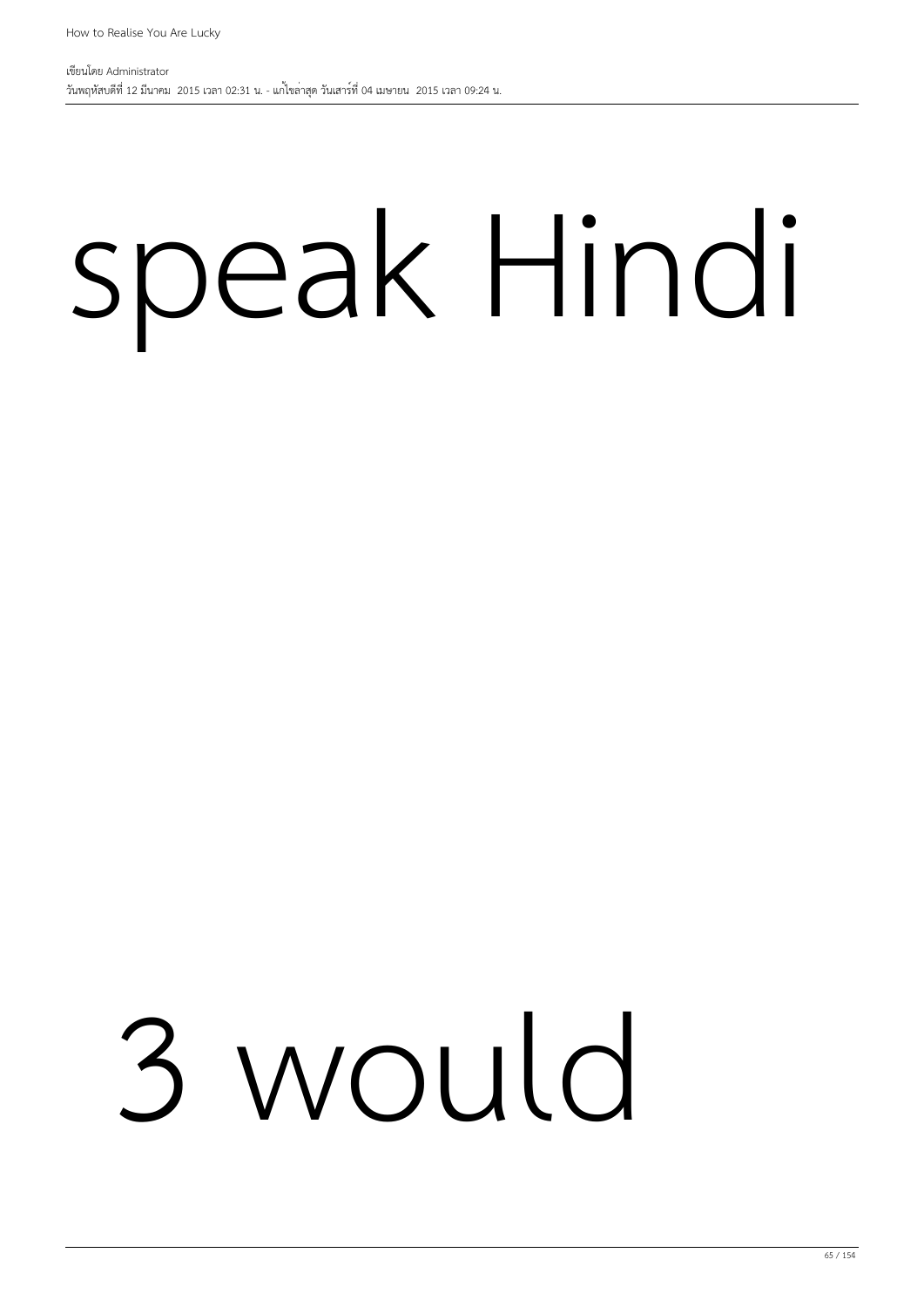# speak Bengali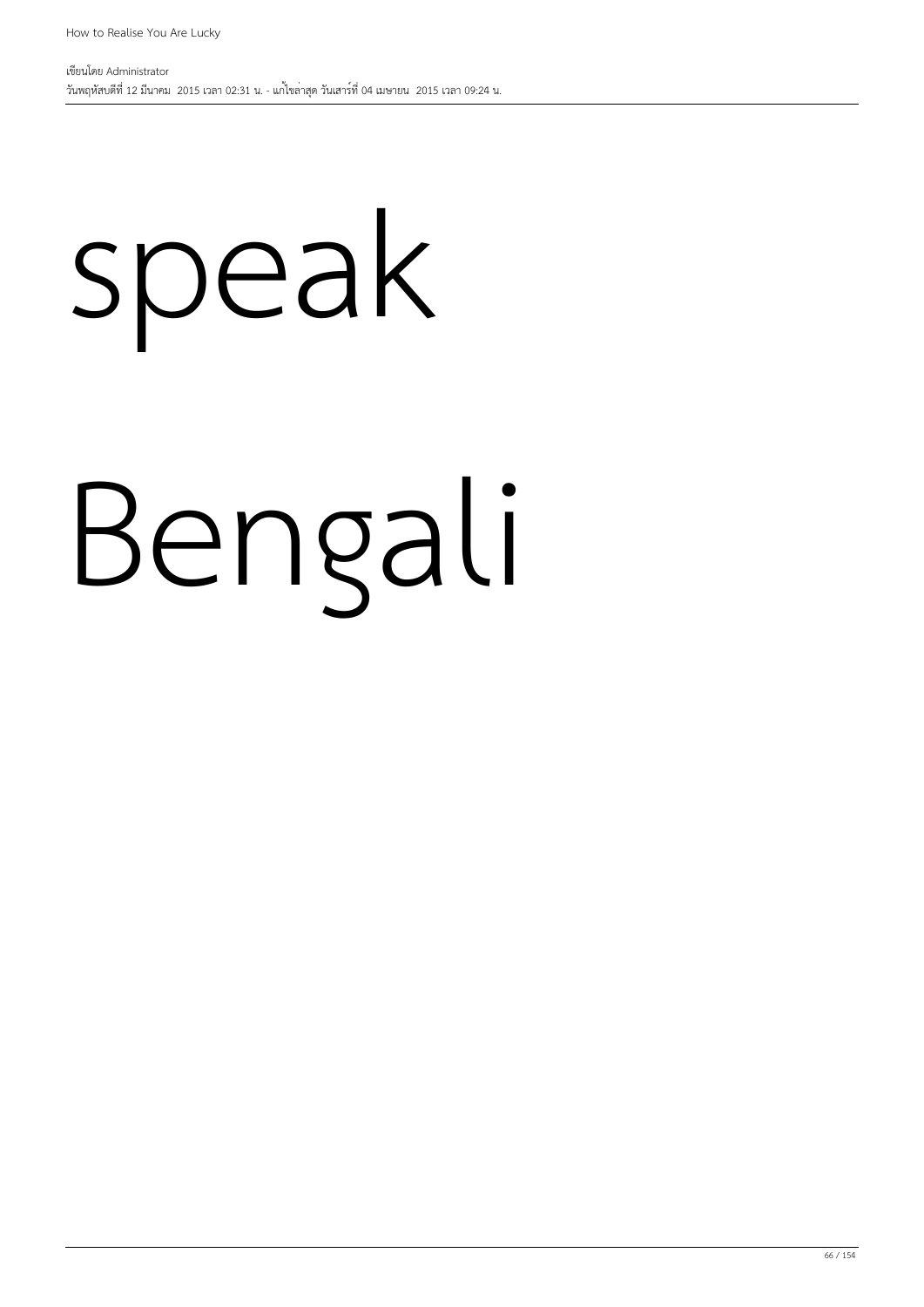# 3 would speak Portuguese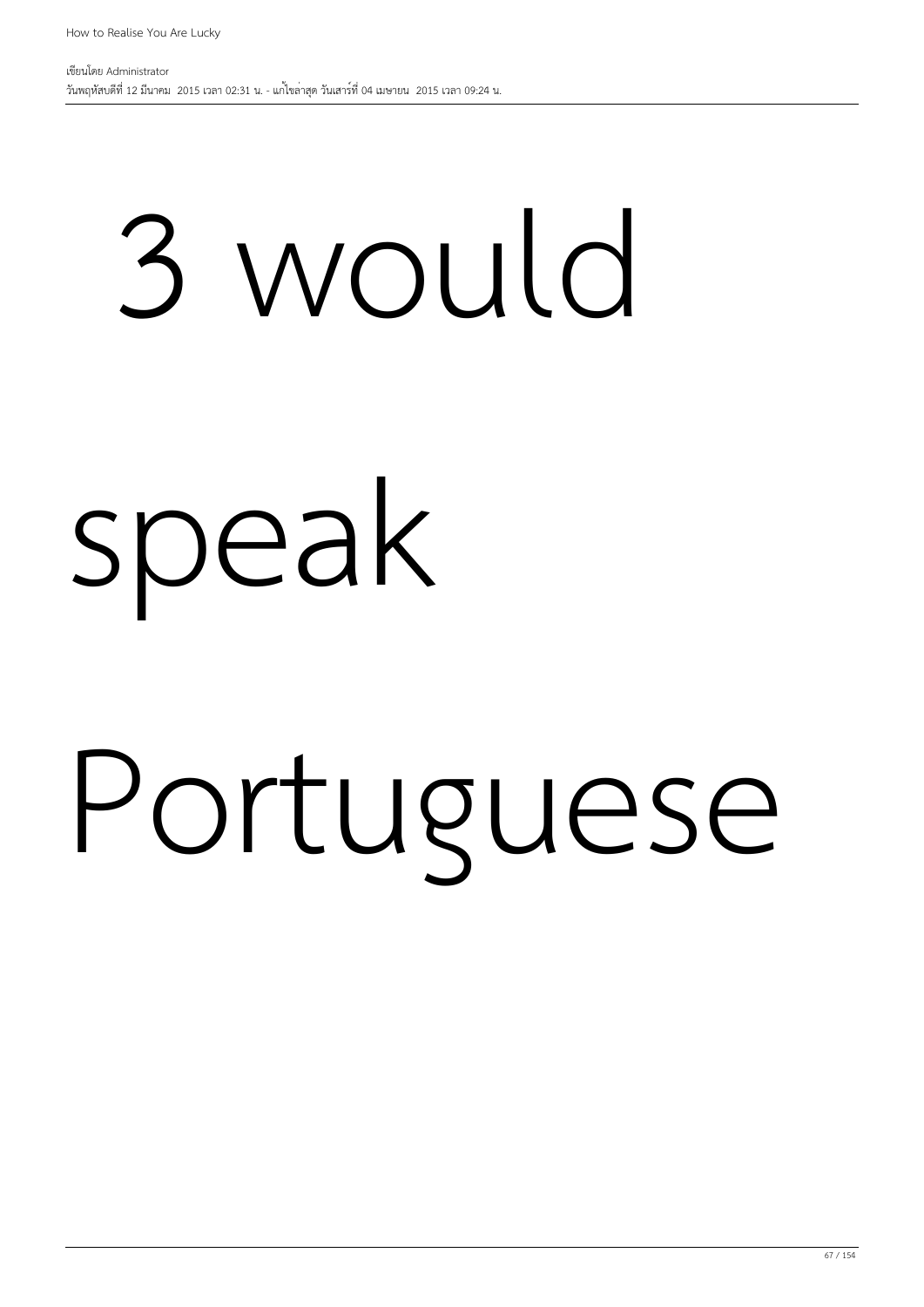# 2 would speak Russian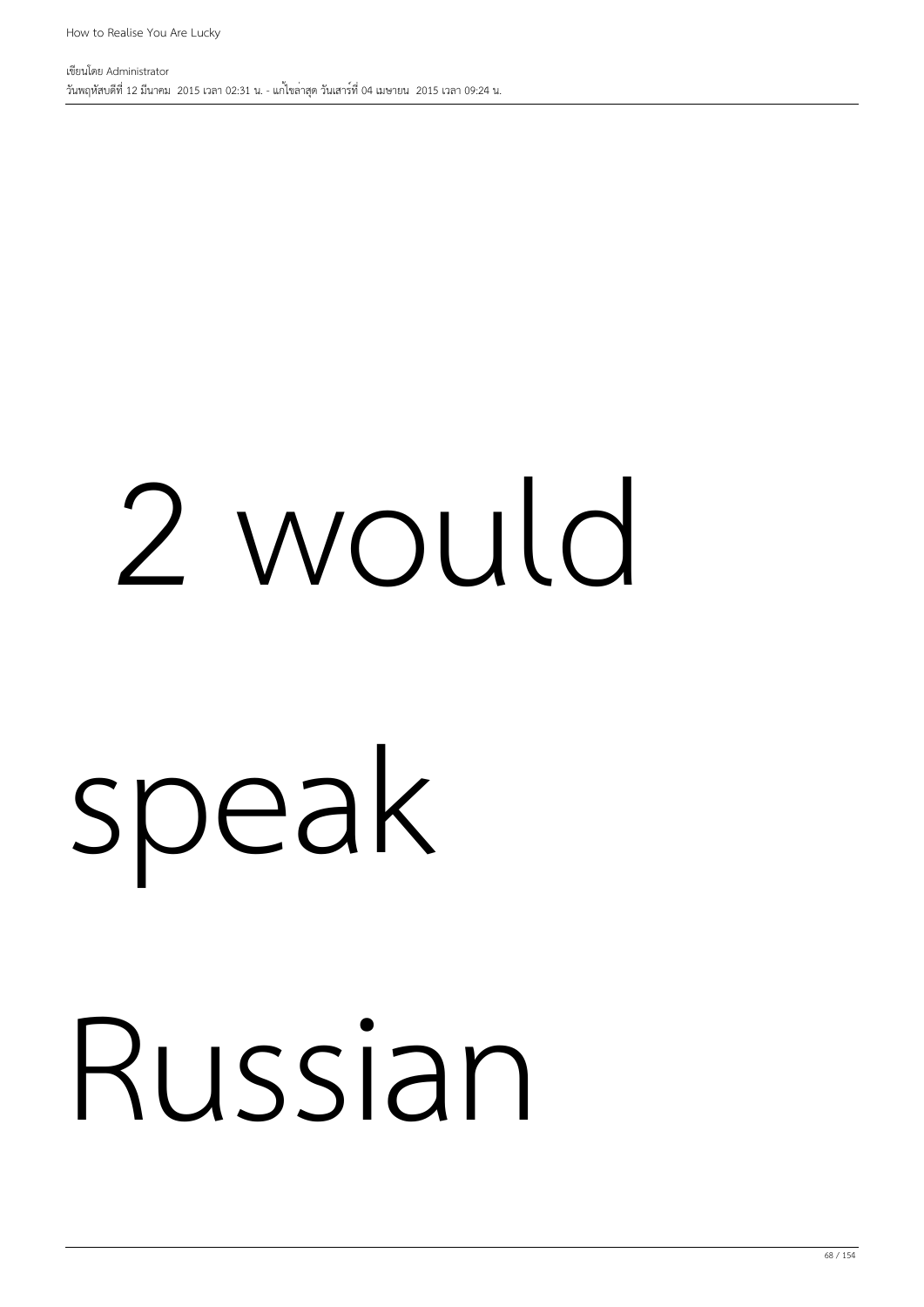# 2 would speak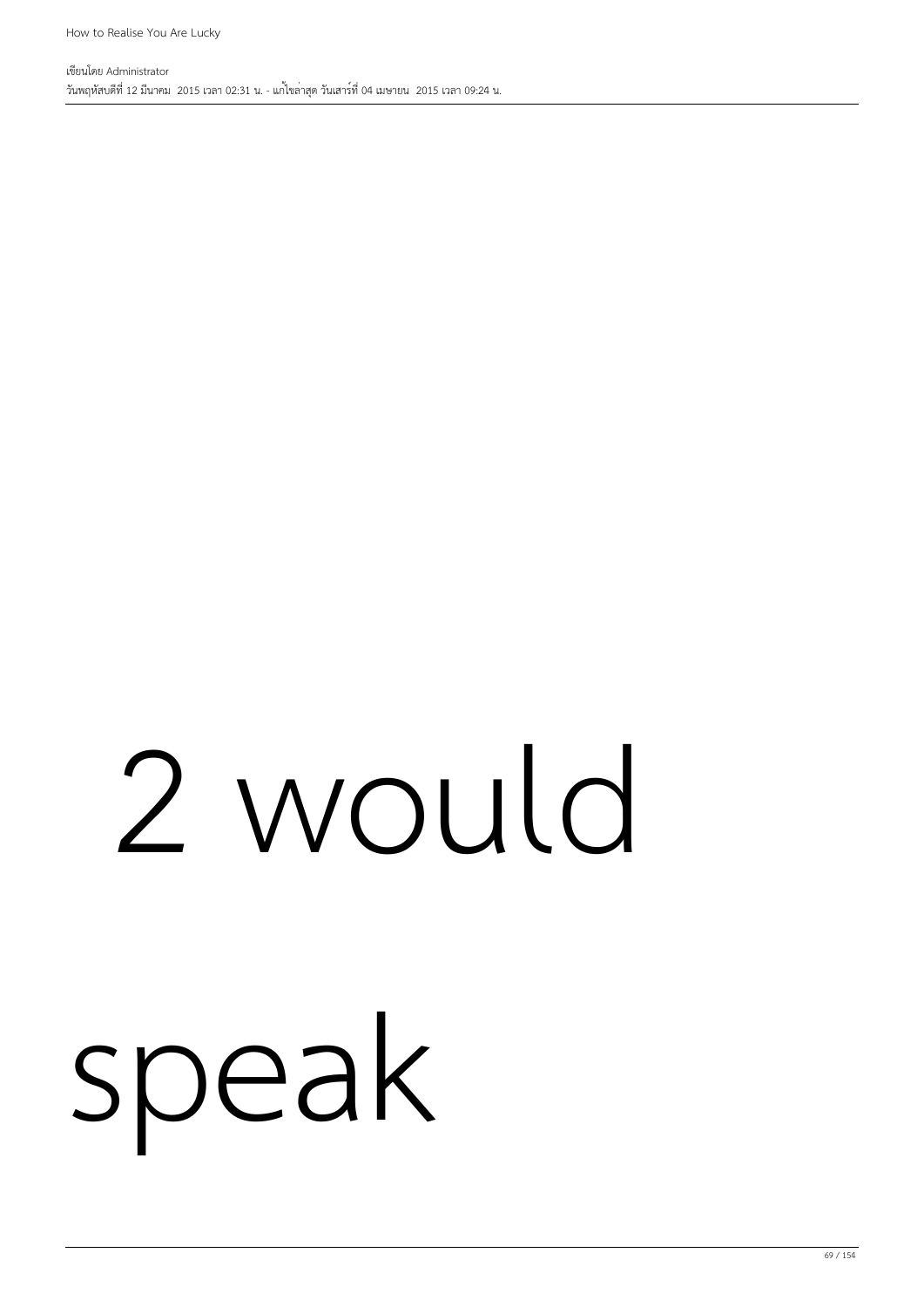### Japanese

## 62 would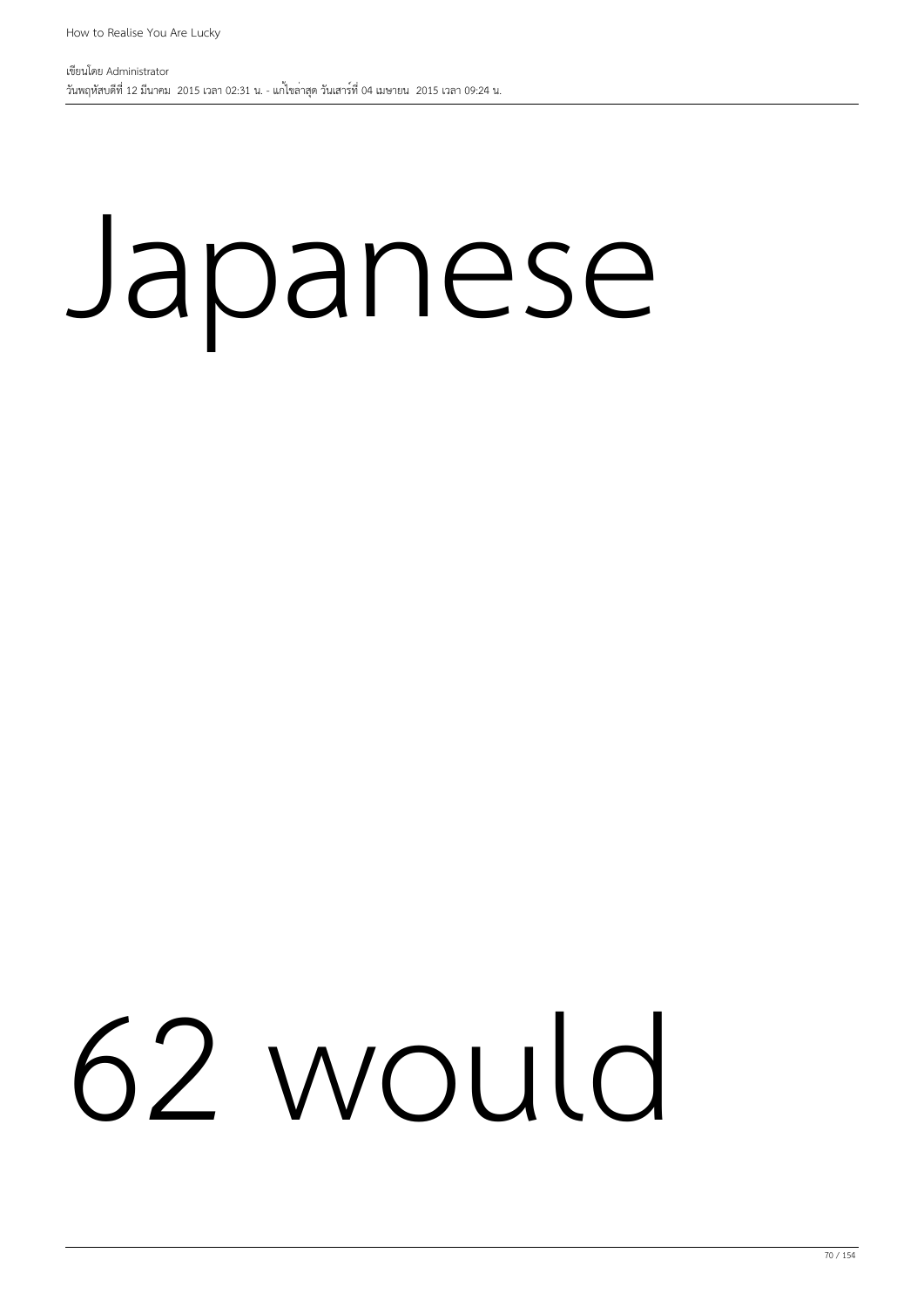# speak other languages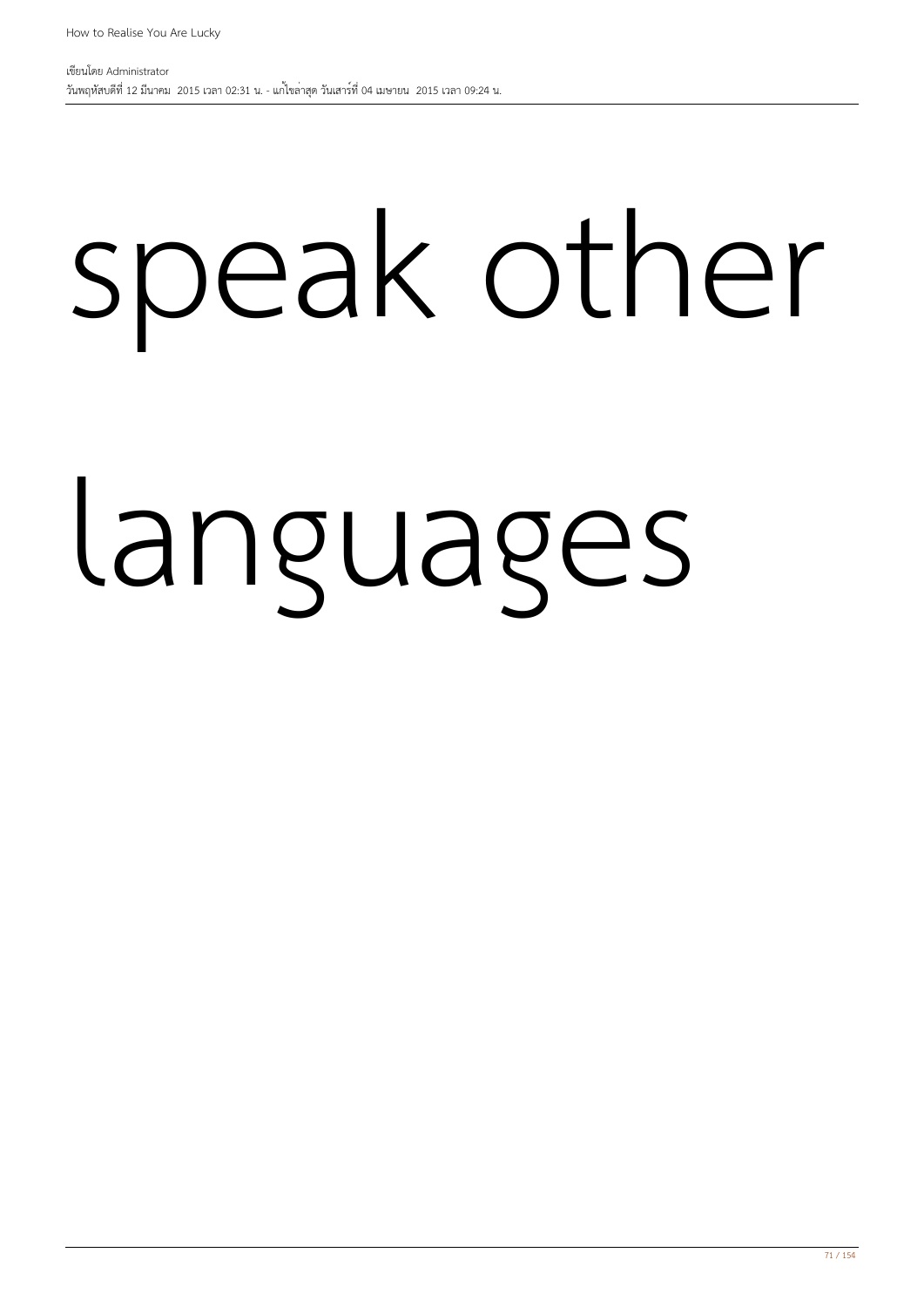เขียนโดย Administrator วันพฤหัสบดีที่ 12 มีนาคม 2015 เวลา 02:31 น. - แก้ไขล่าสุด วันเสาร์ที่ 04 เมษายน 2015 เวลา 09:24 น.

### Overall

## Literacy

### 83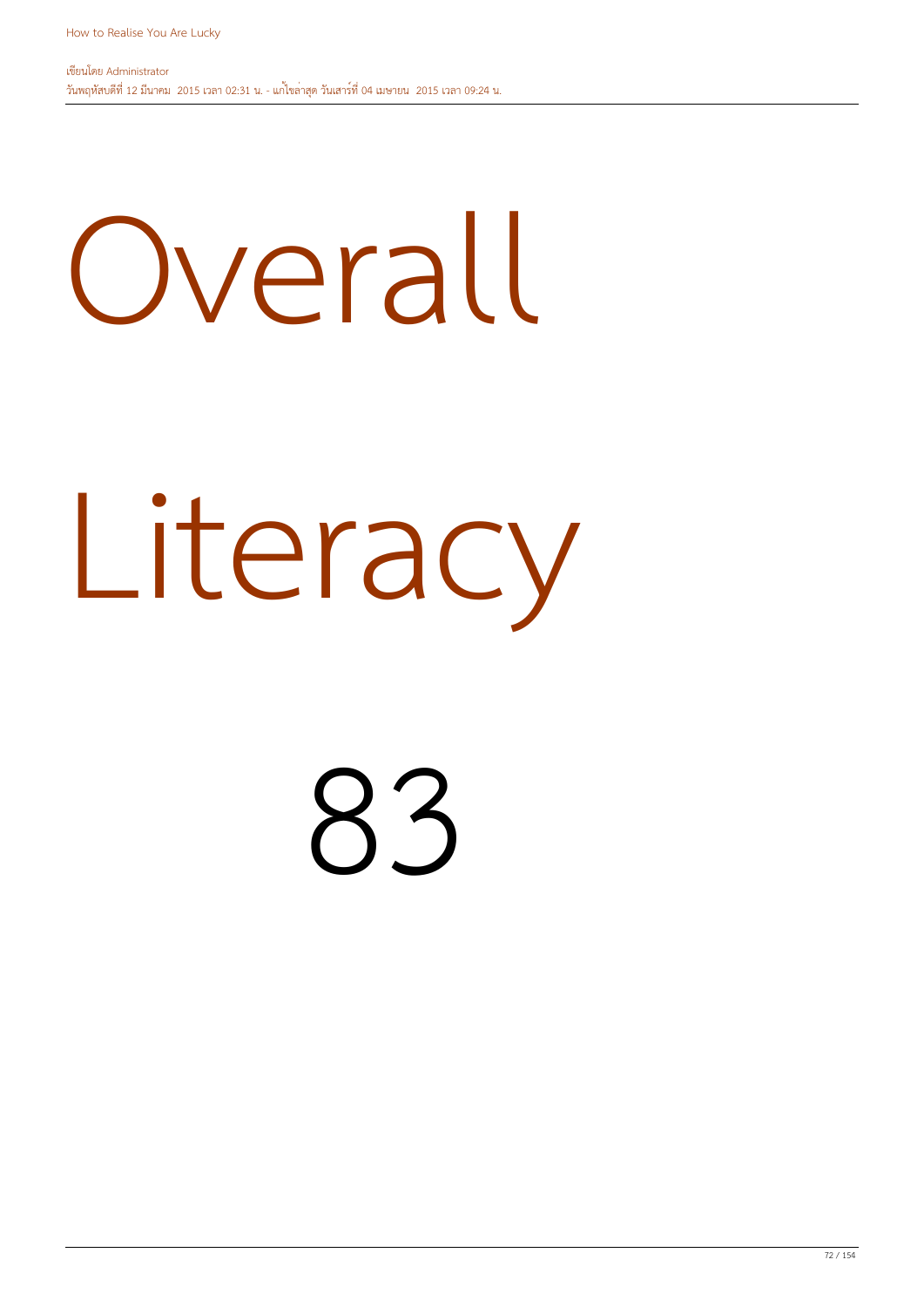## would be able to read and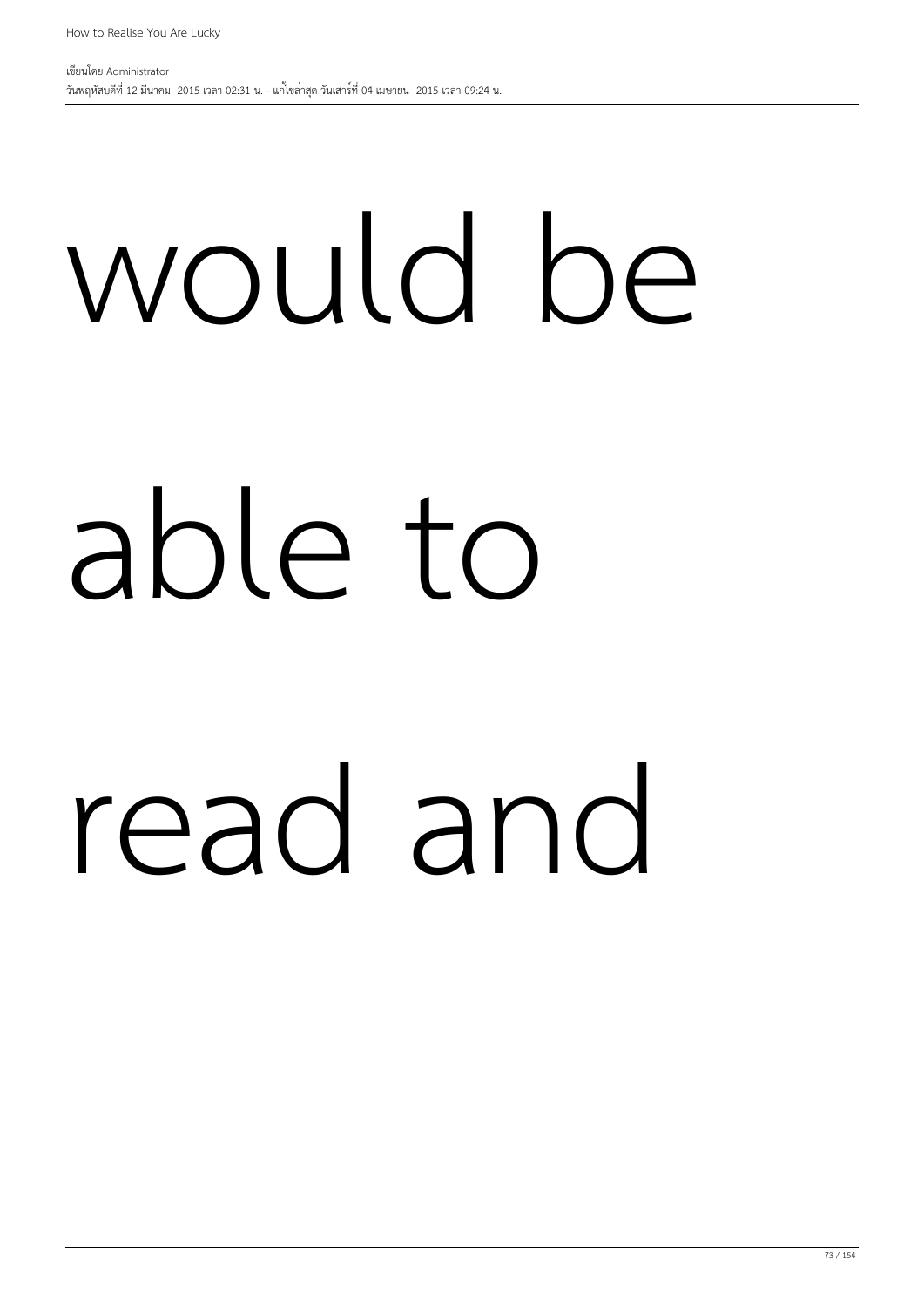#### write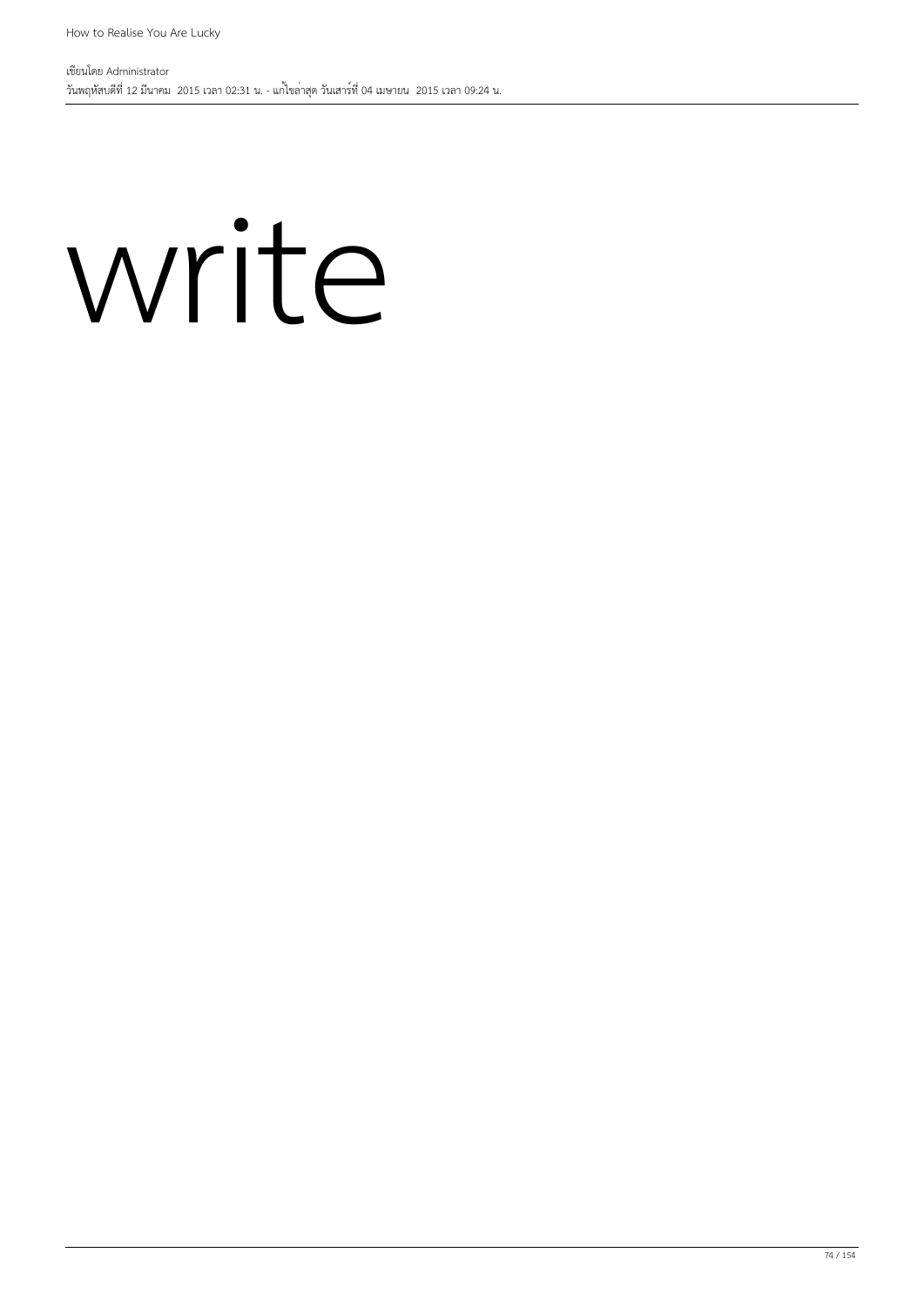## 17 would not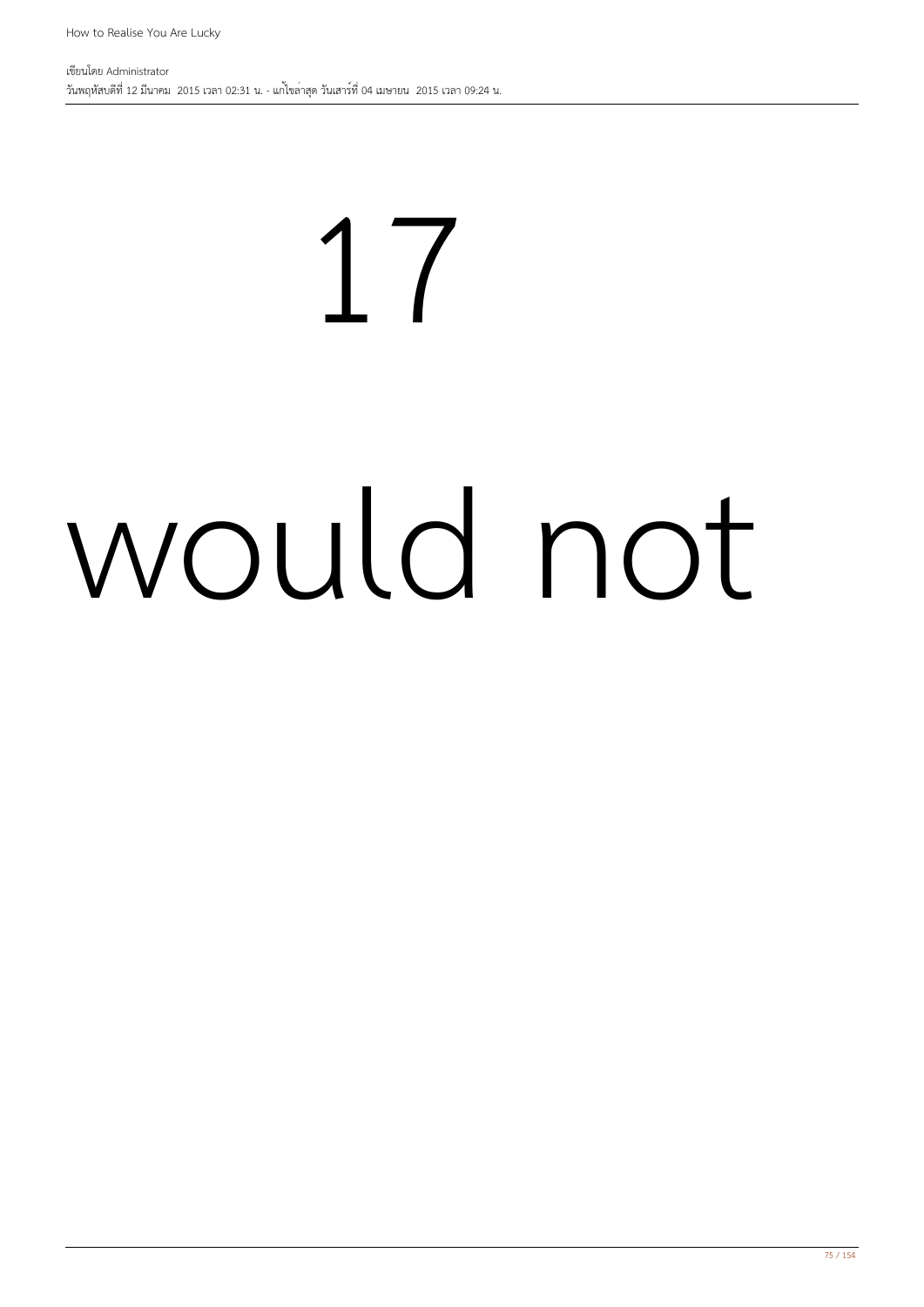### Literacy by

#### Gender

### 88% of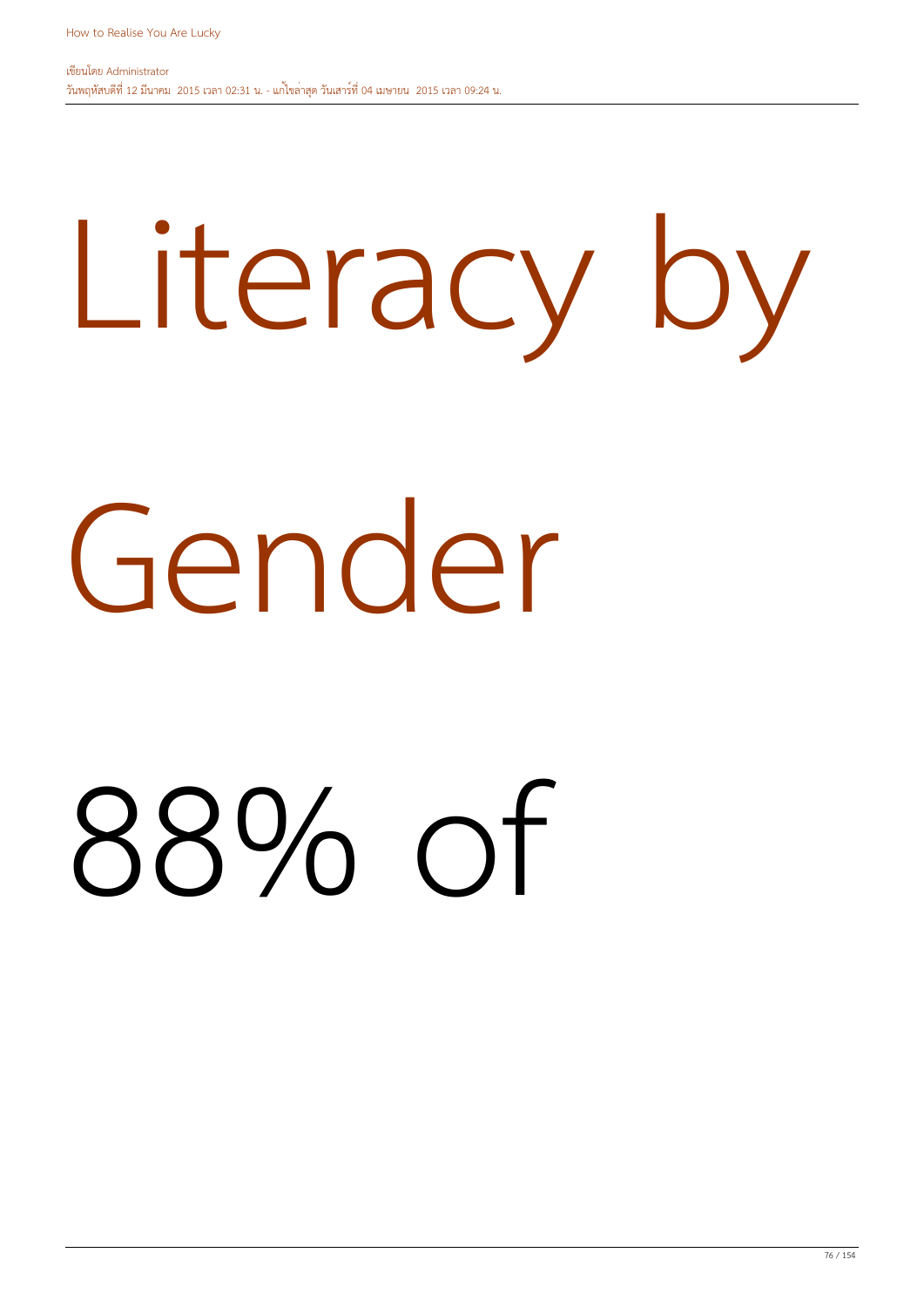# males would be able to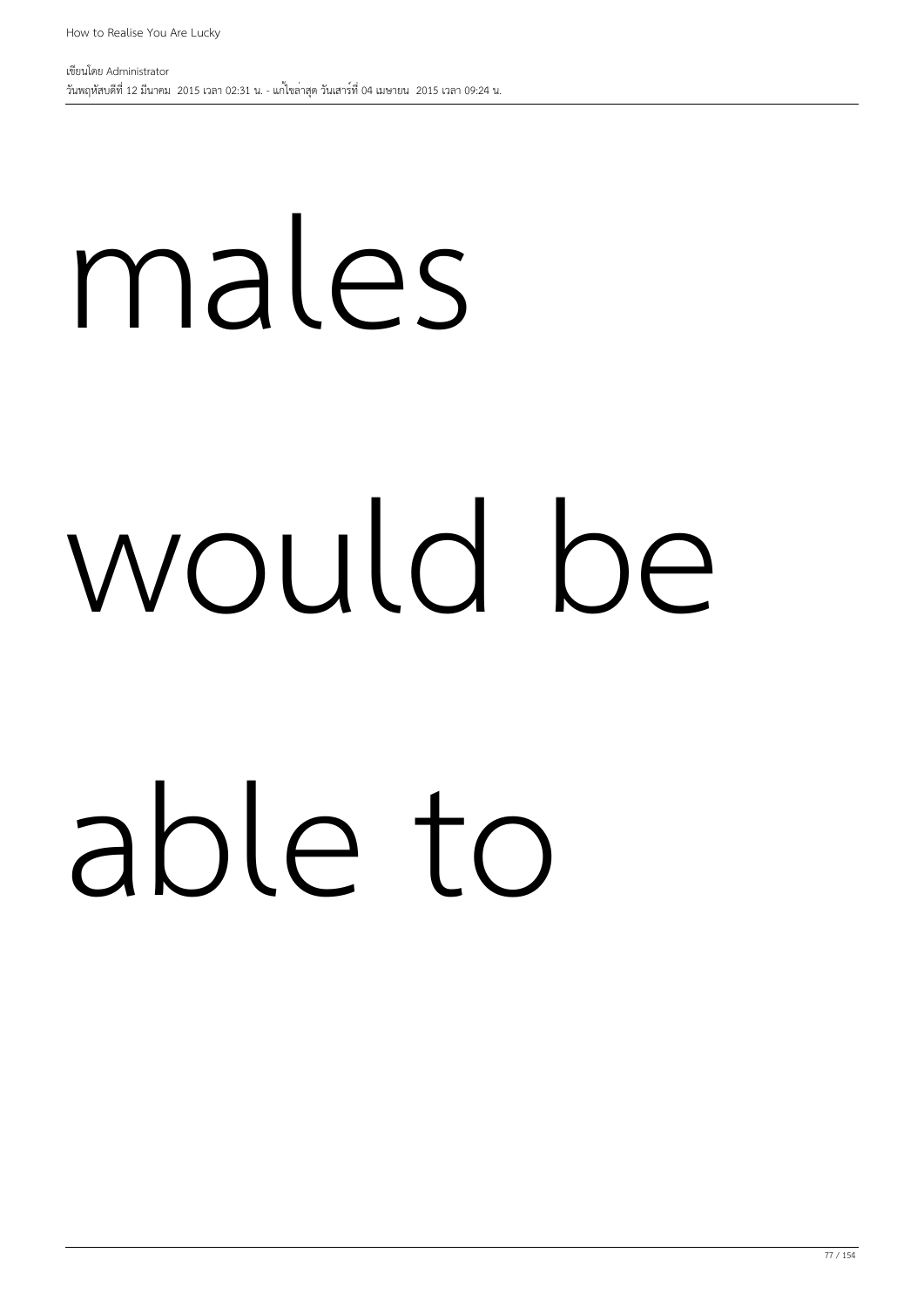### read and

#### write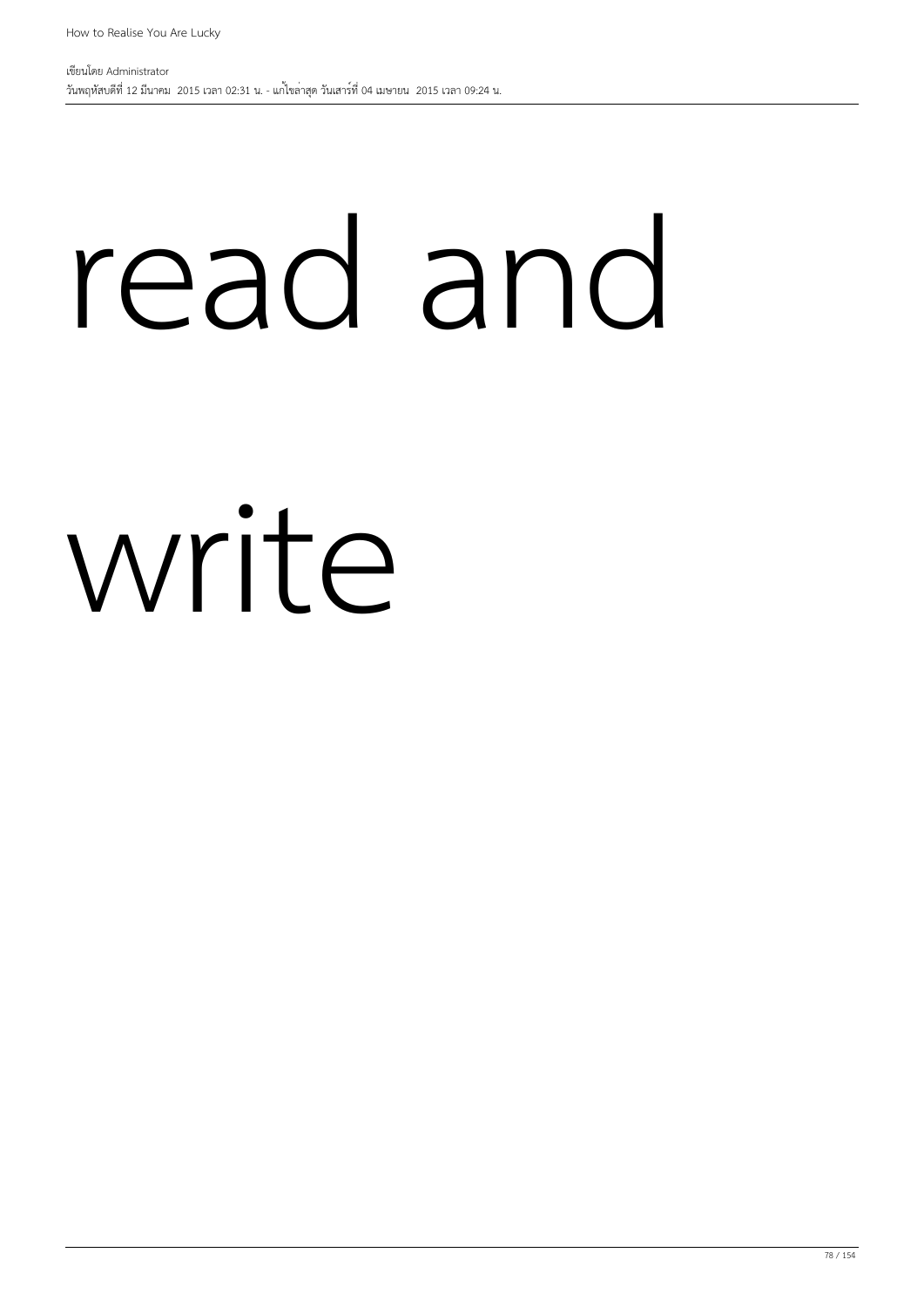## 12% of males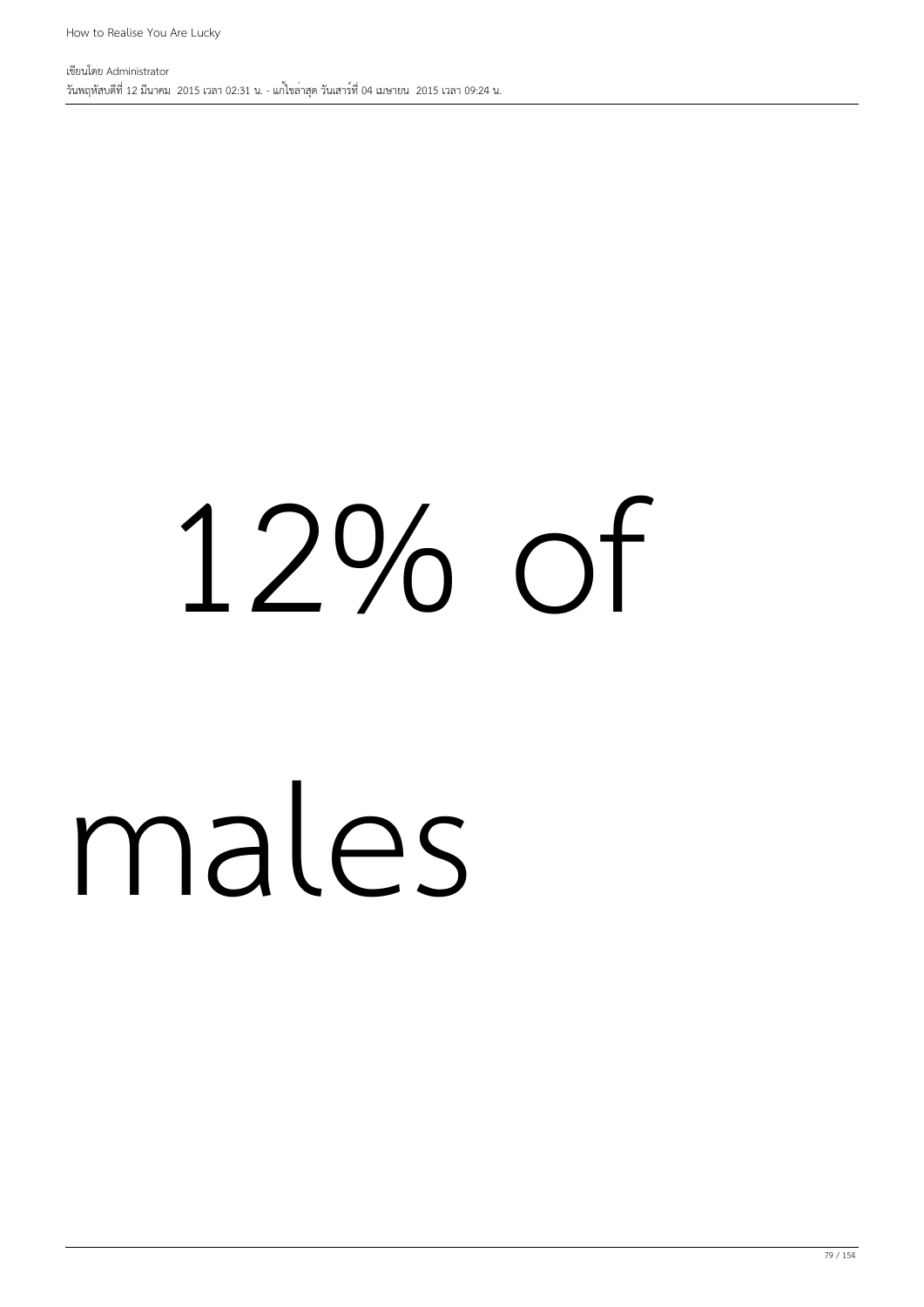# would not be able to read and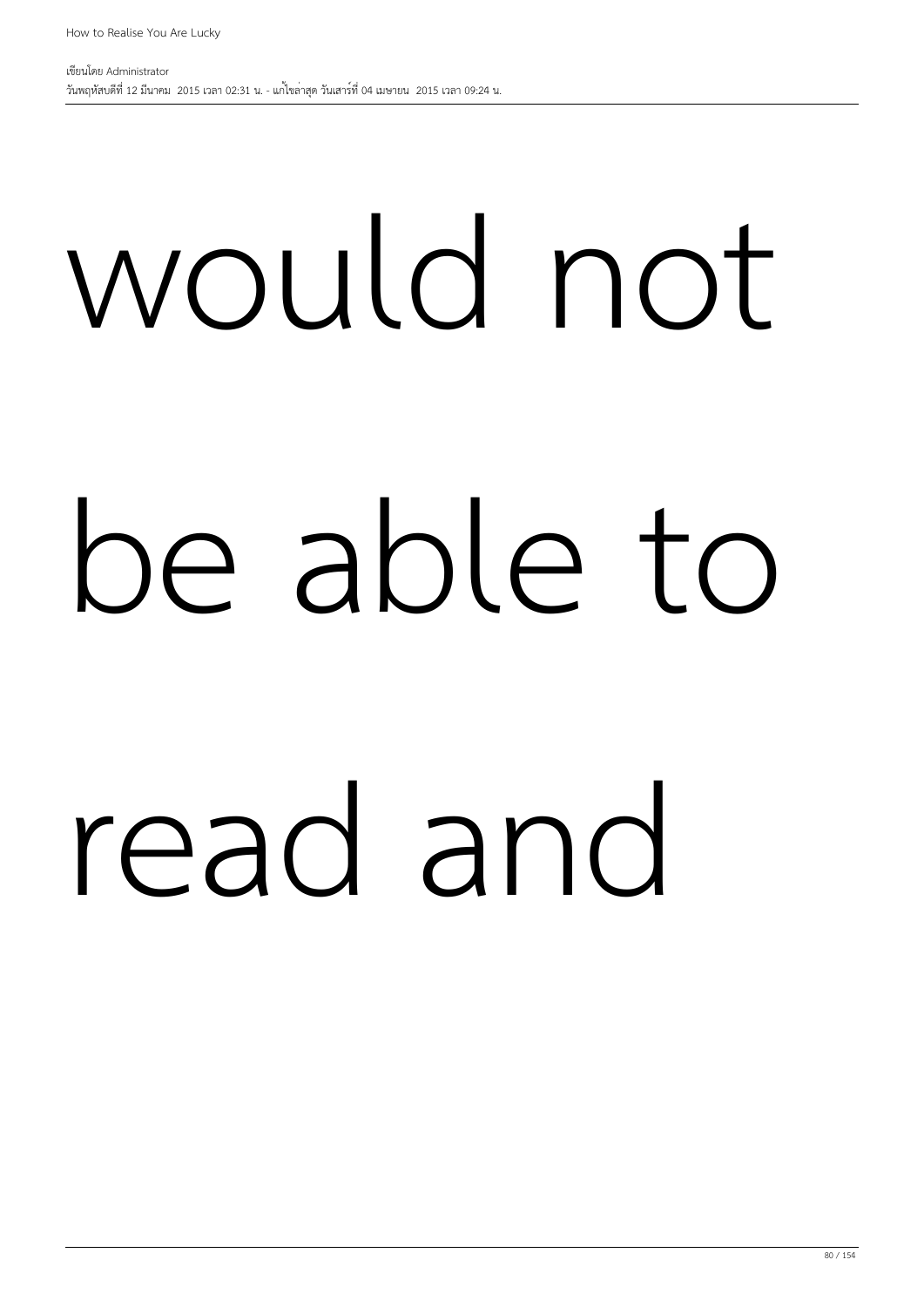#### write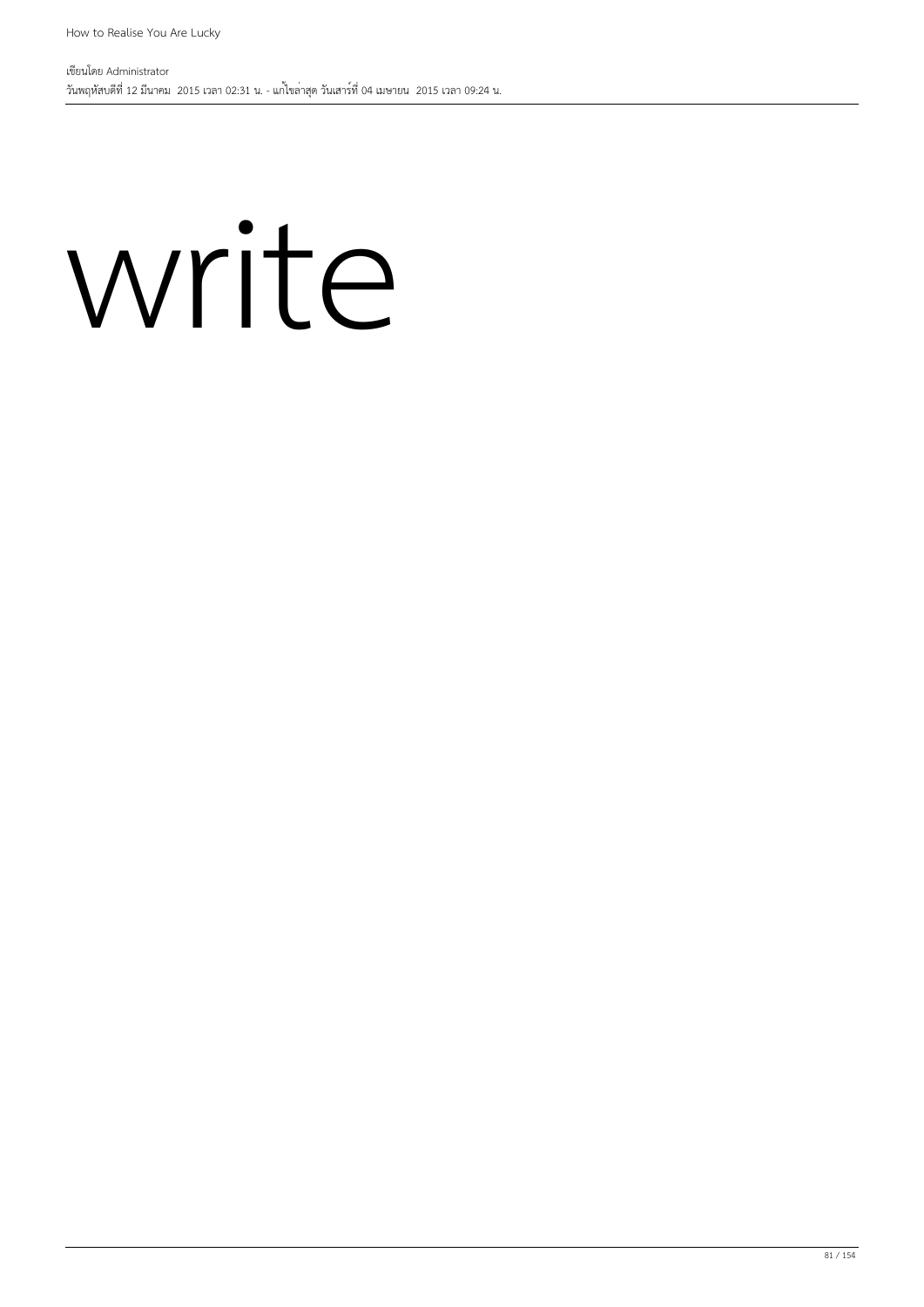# 79% of females would be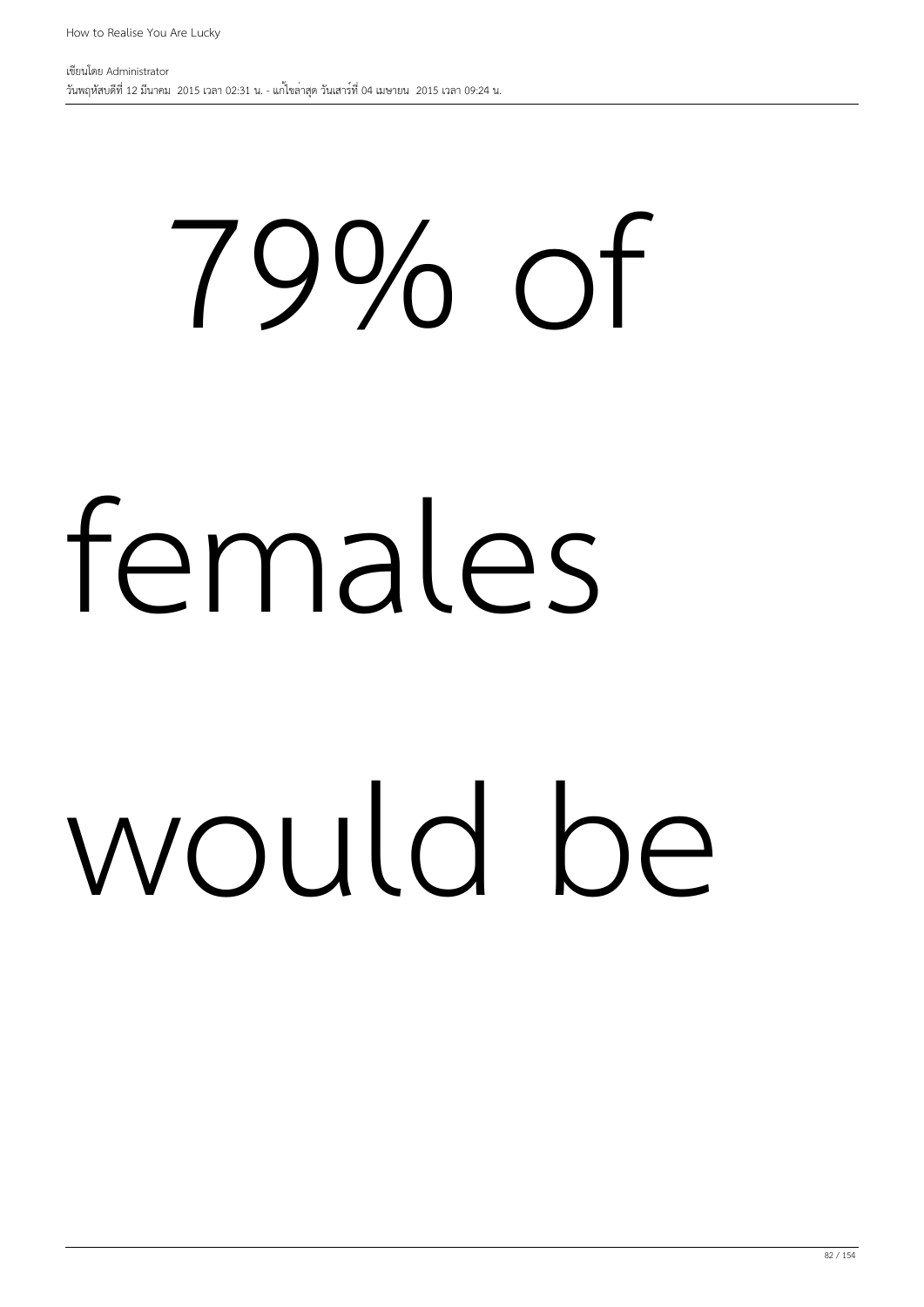# able to read and

write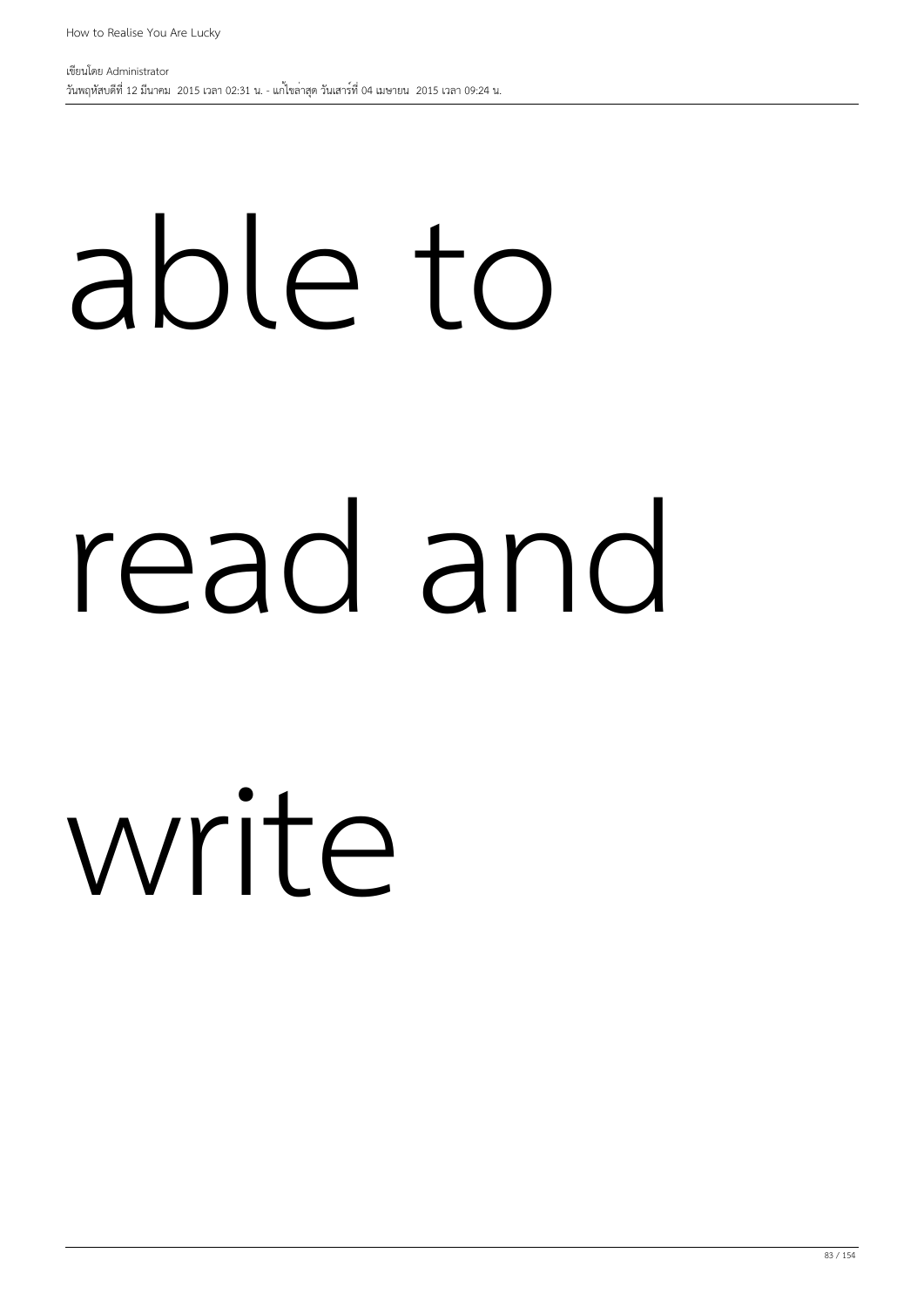### 21% of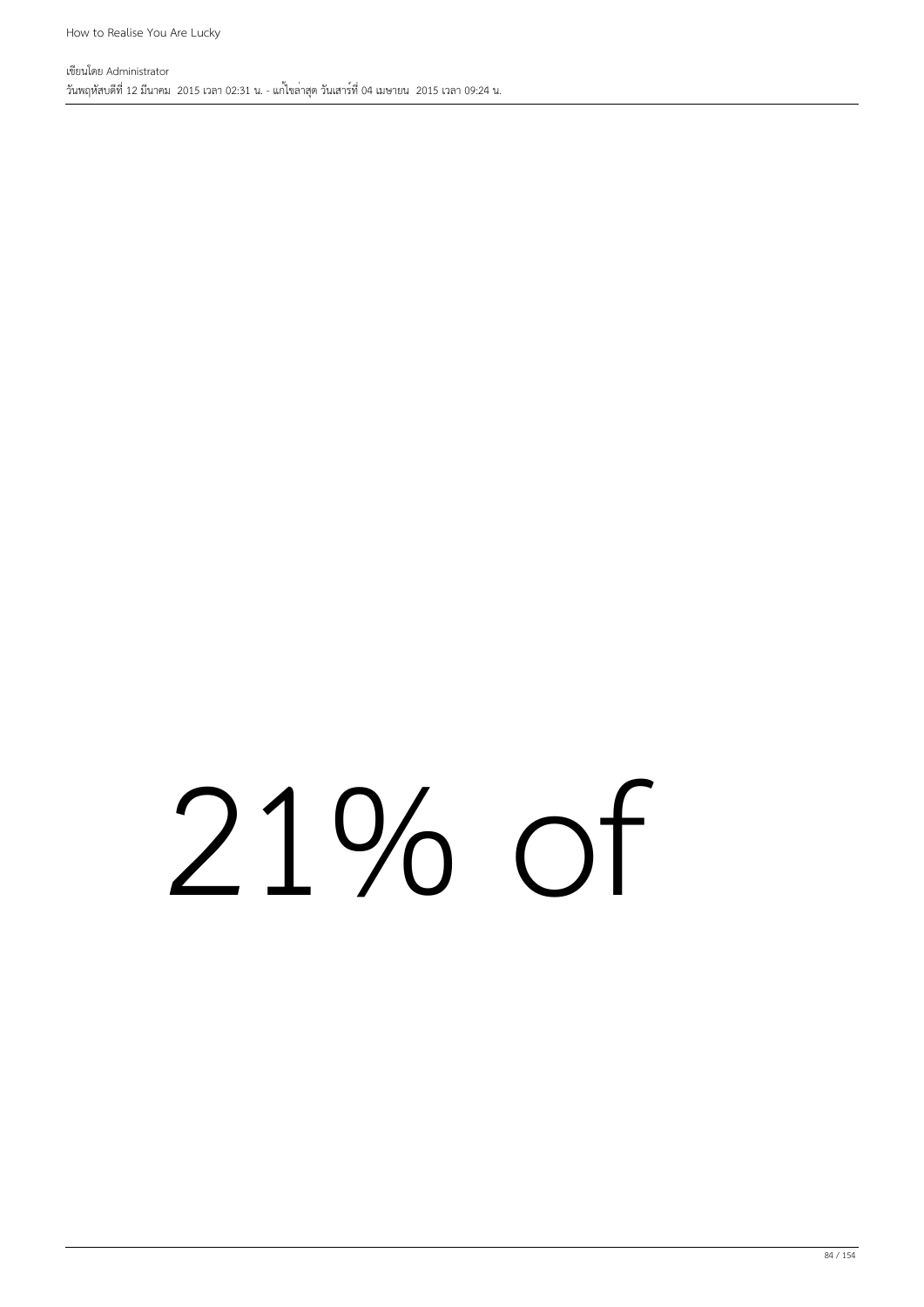# females would not be able to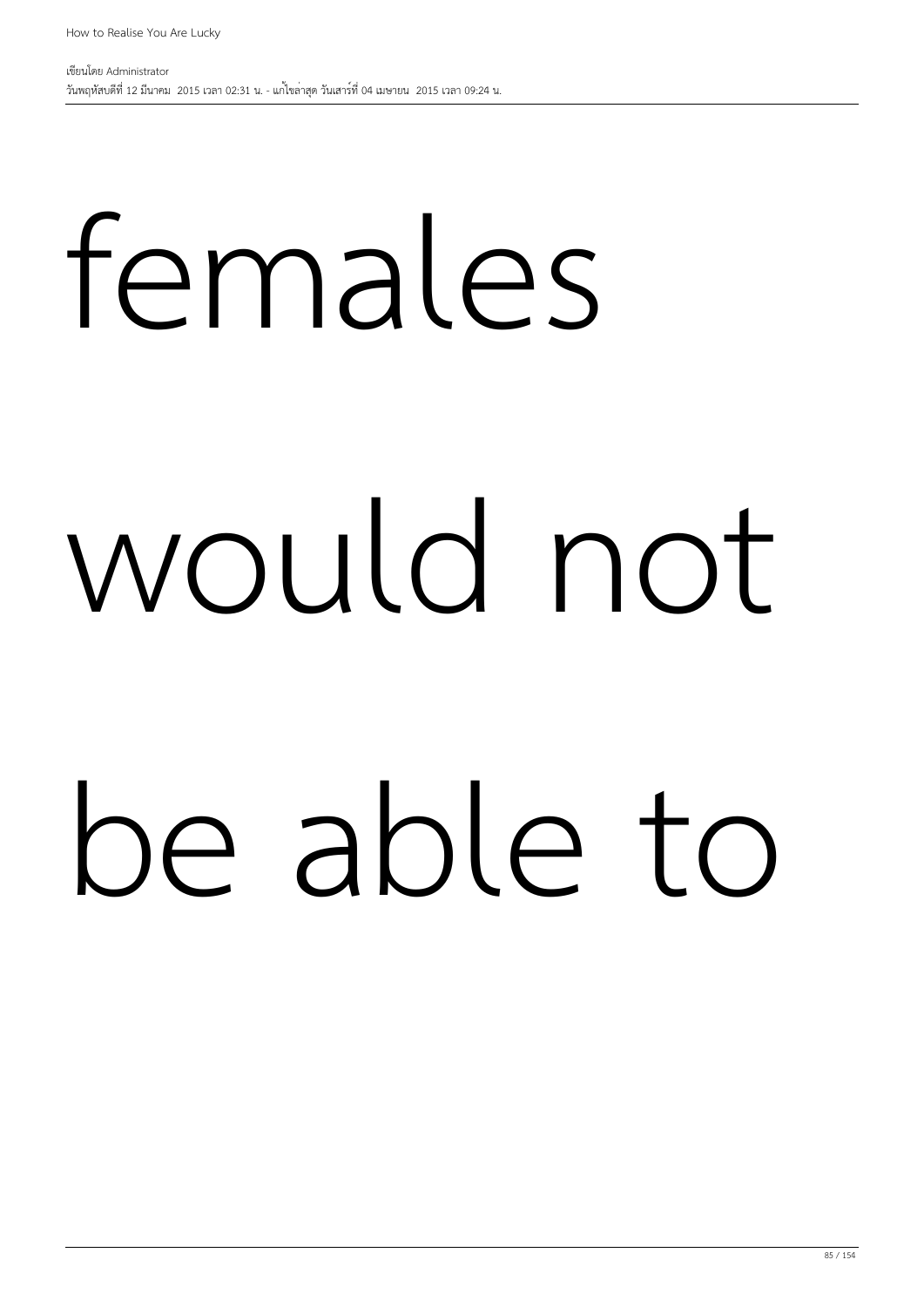### read and

#### write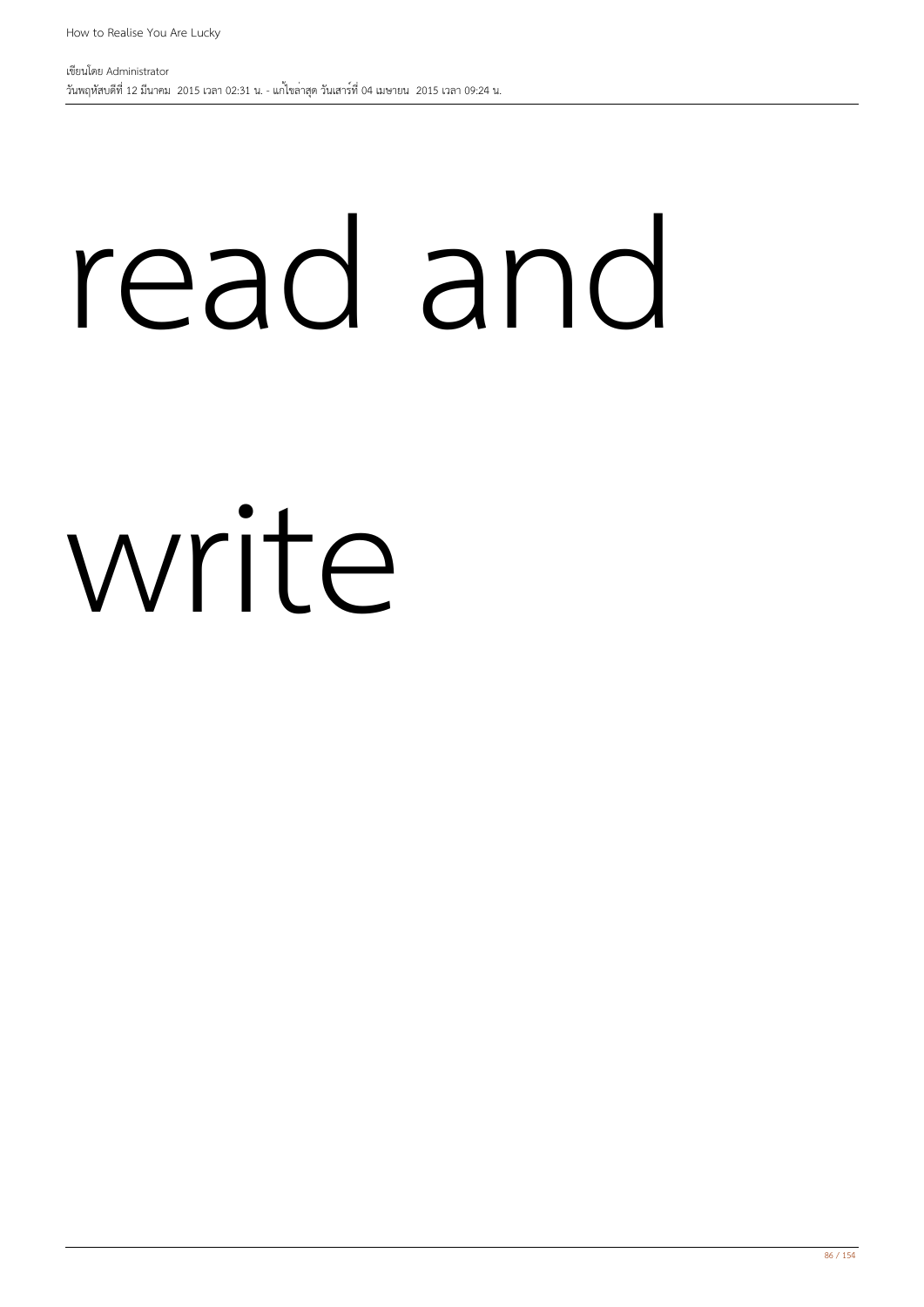#### Education

### 76% of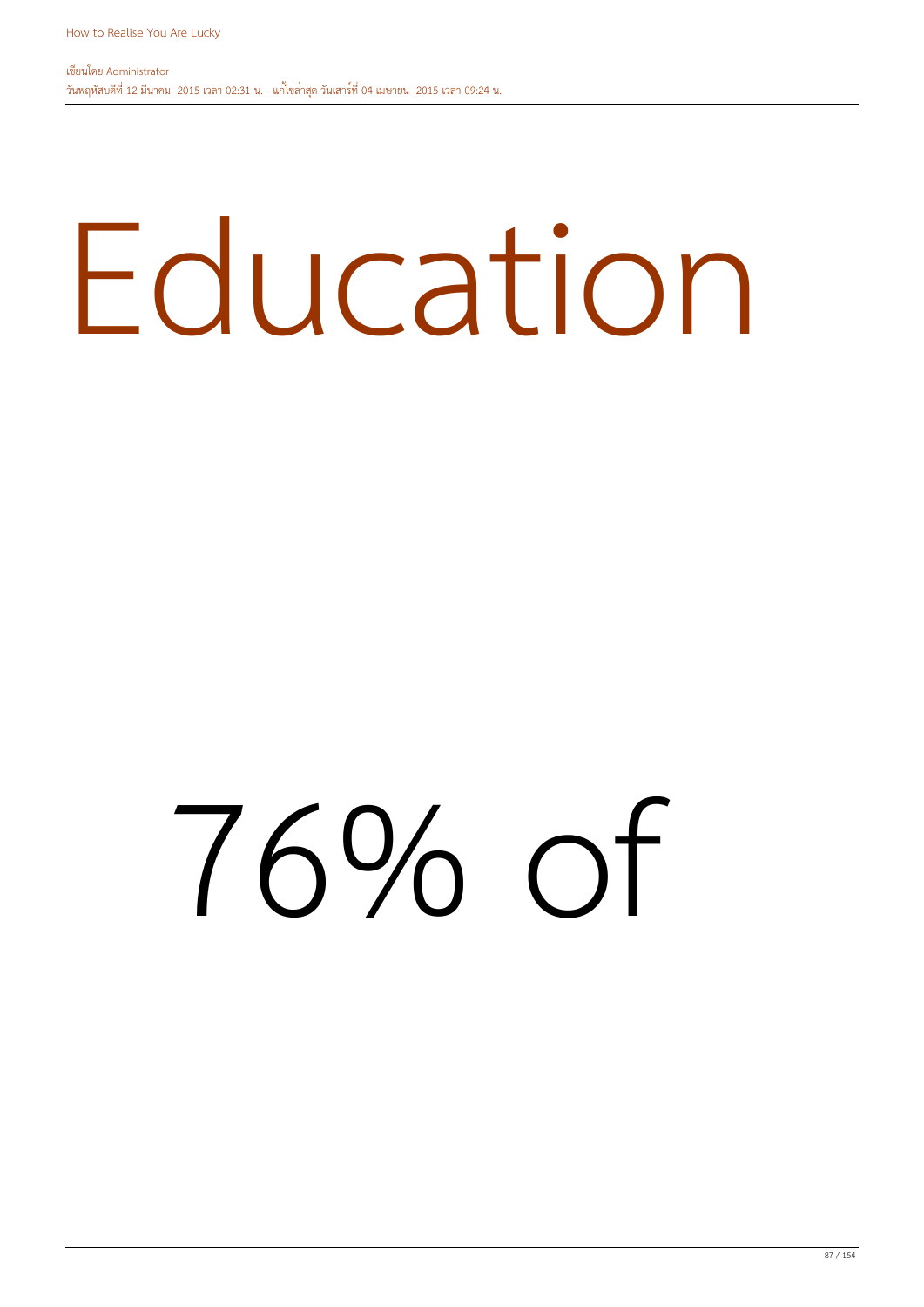# eligible males would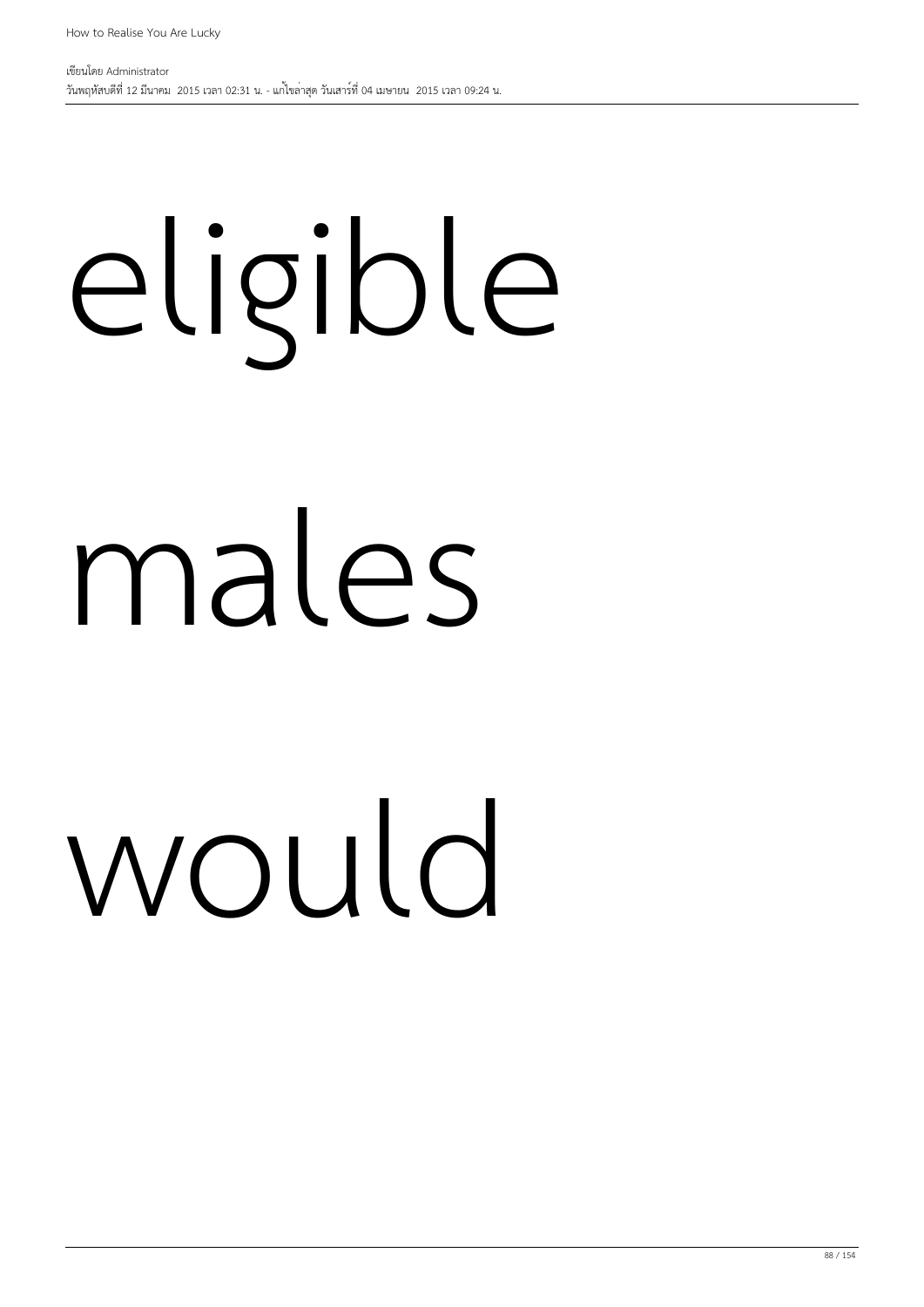### have a

## primary school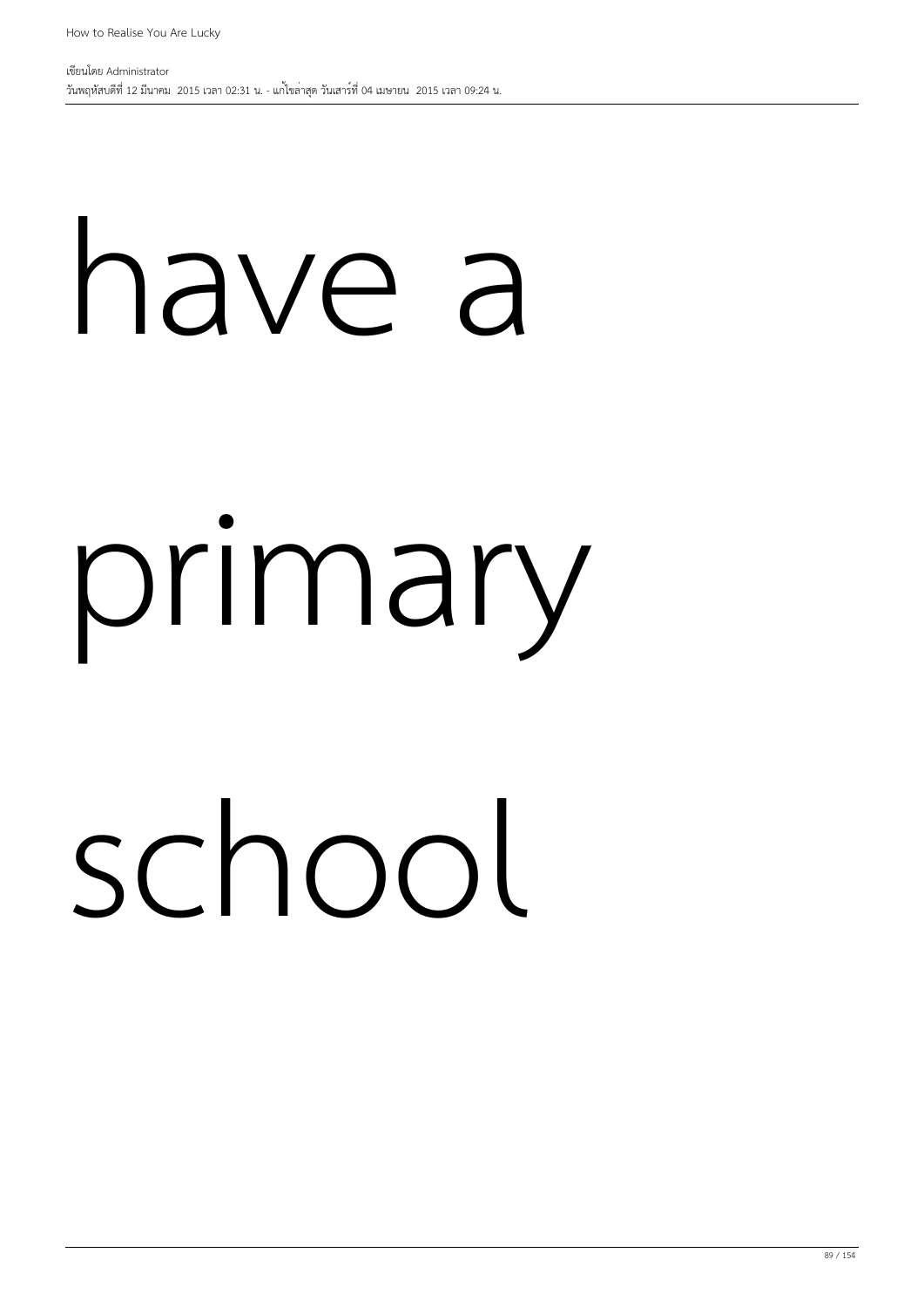### education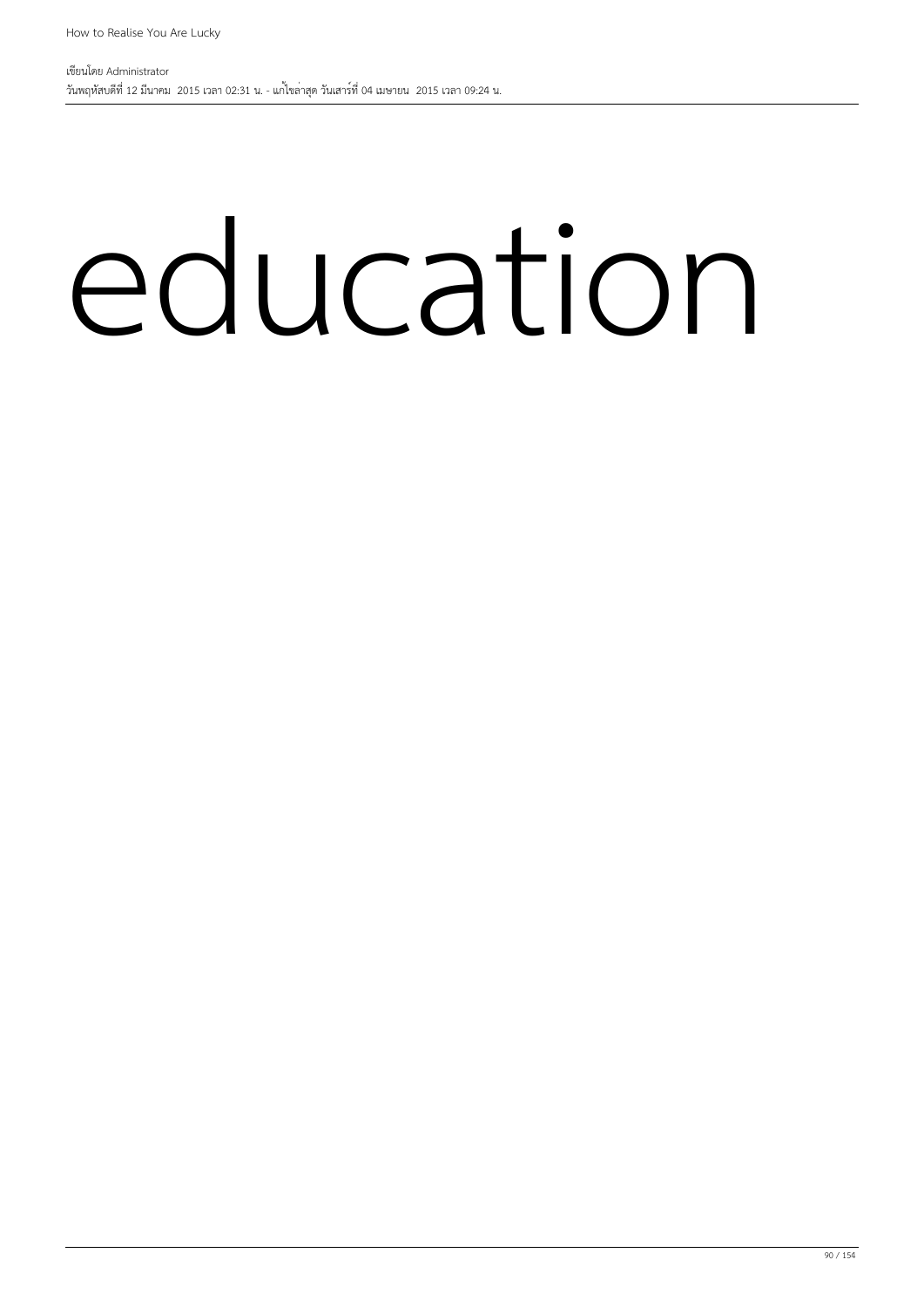## 72% of

### eligible

### females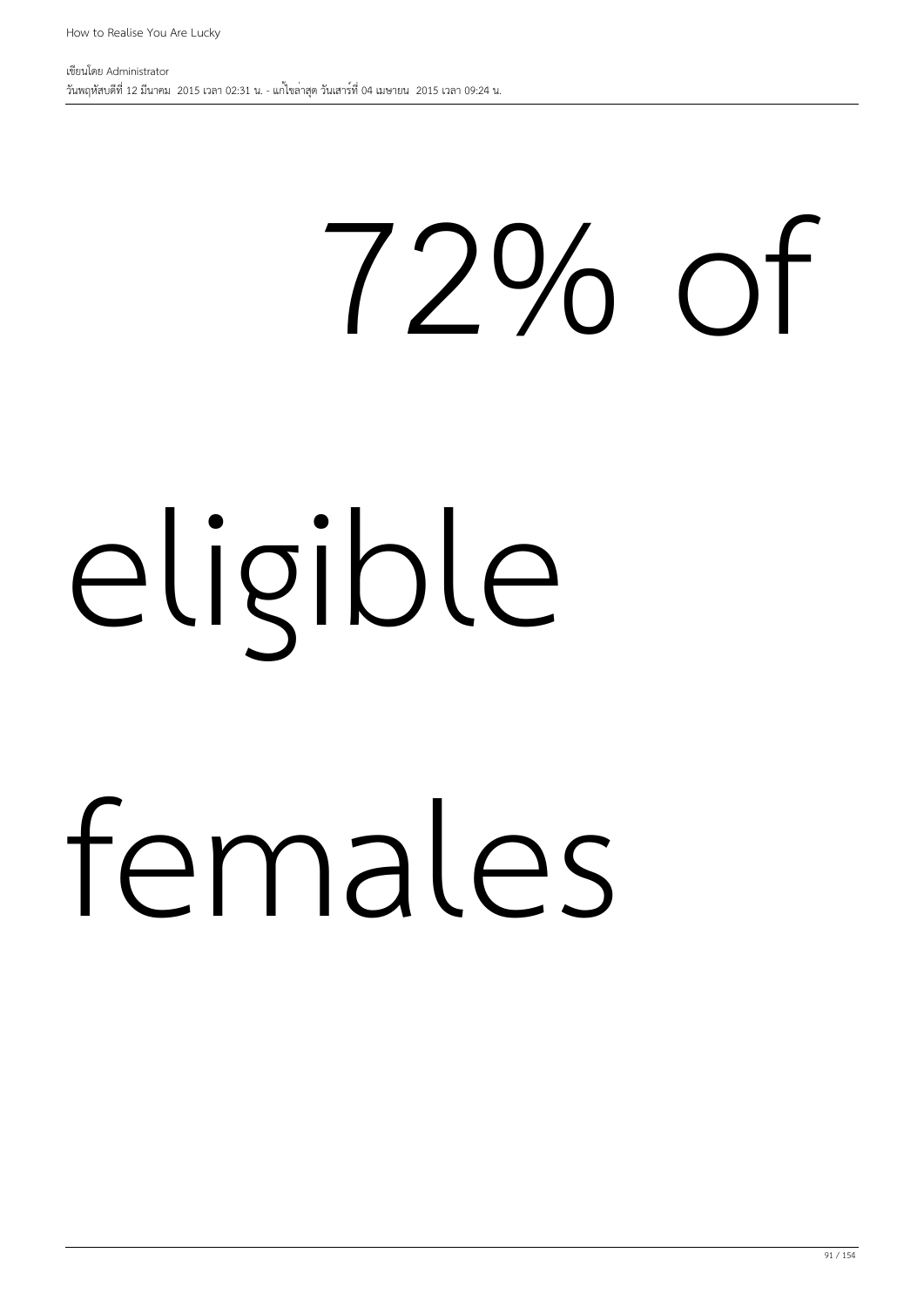# would have a primary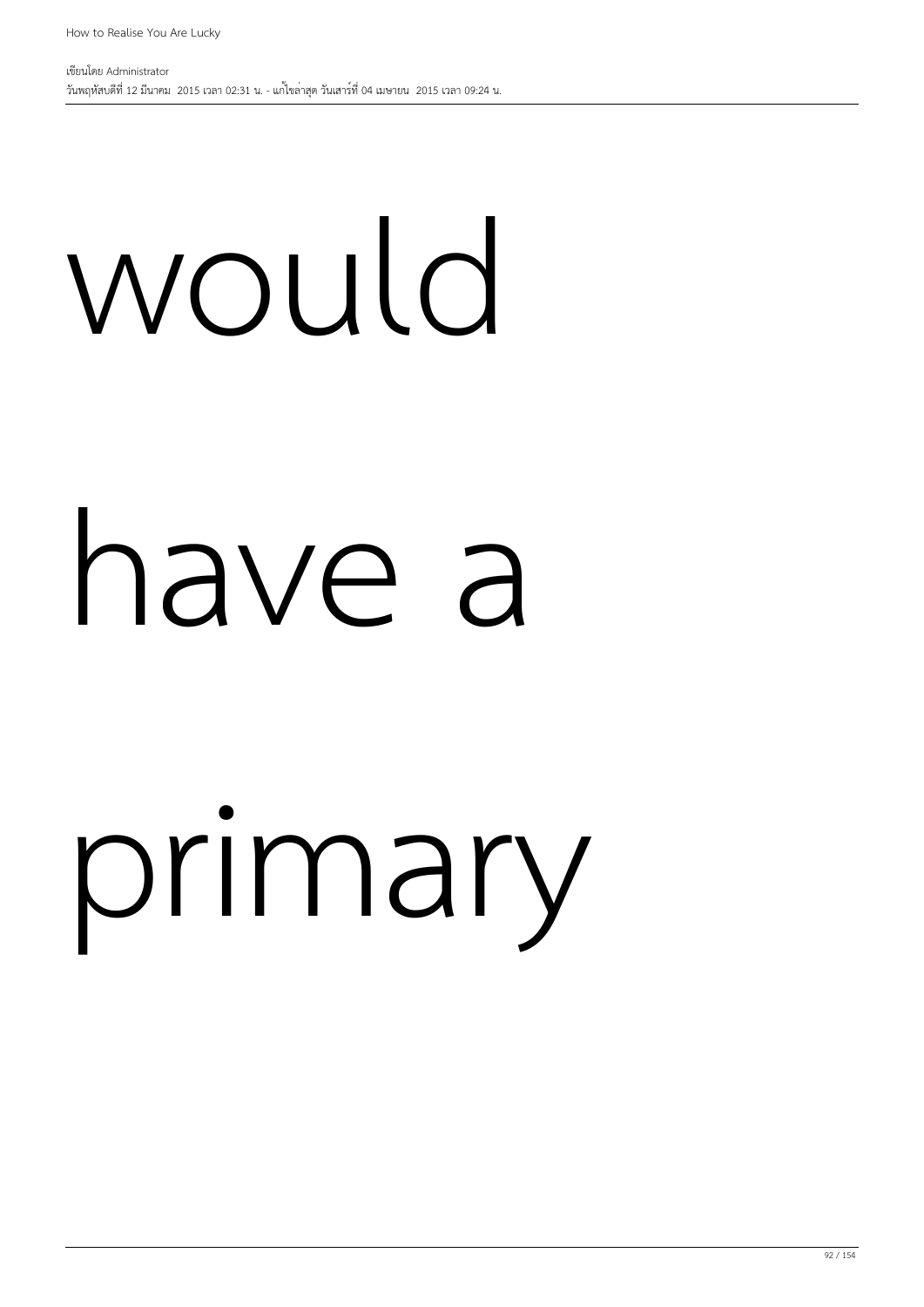## school education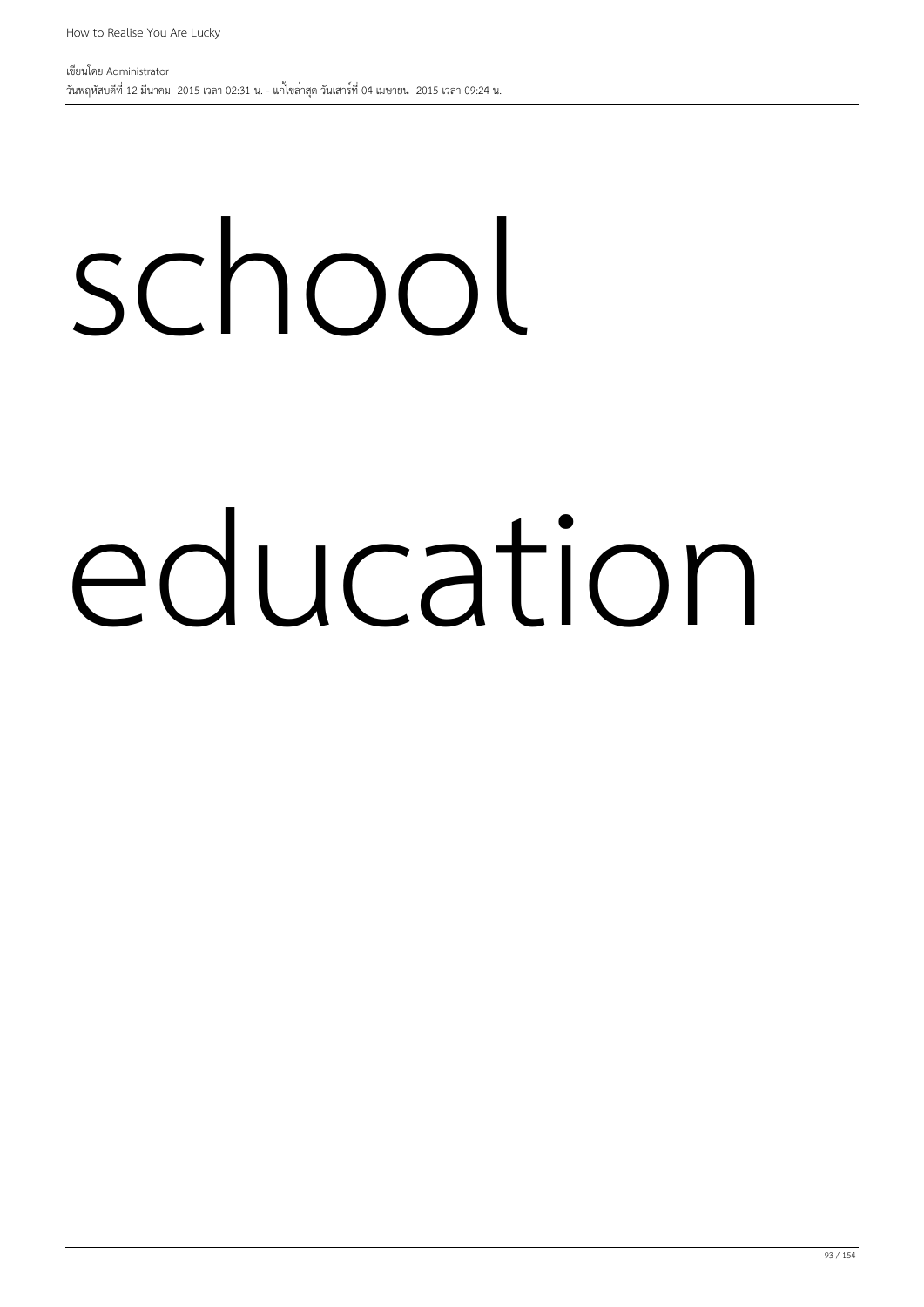# 66% of eligible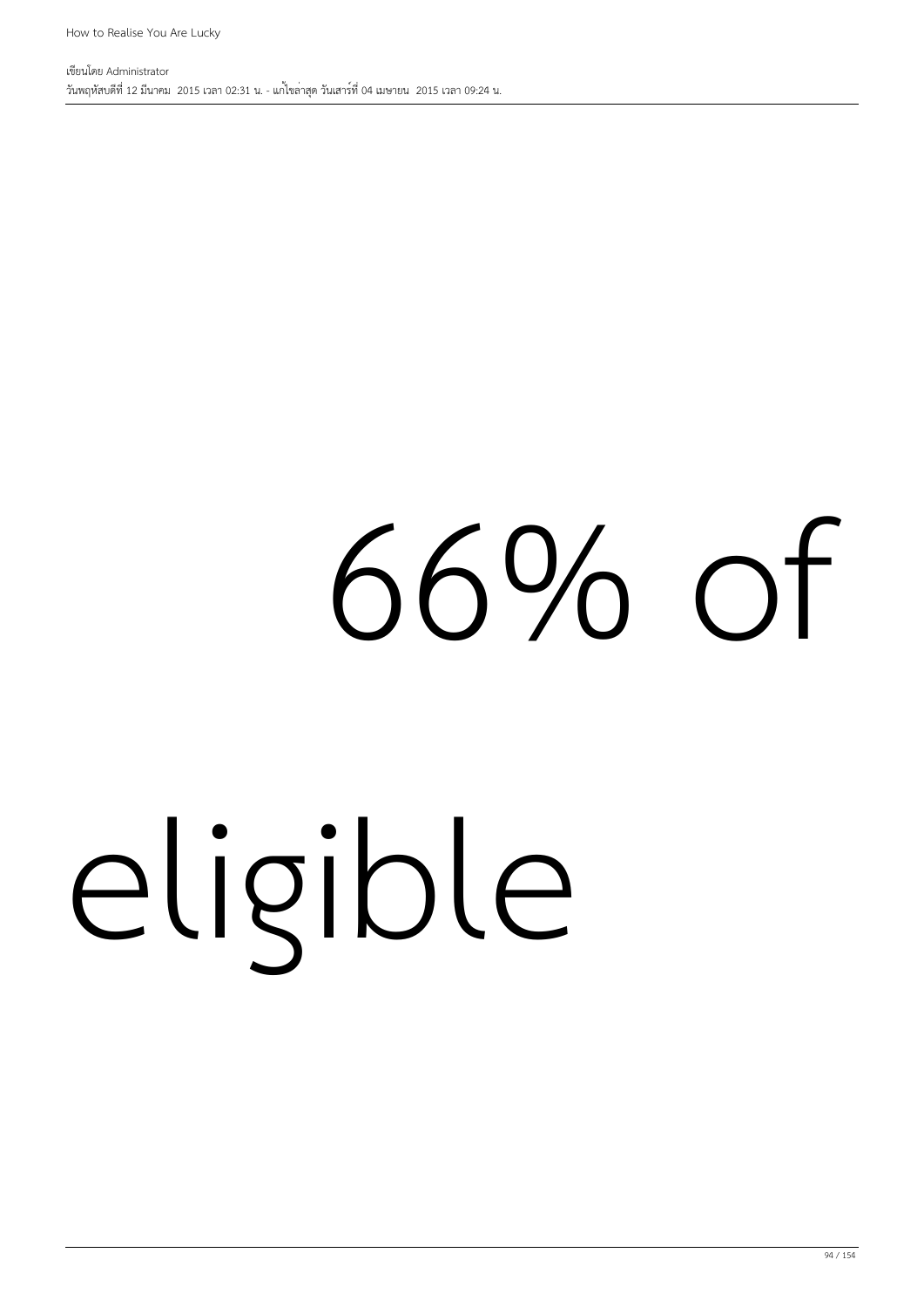# males would have a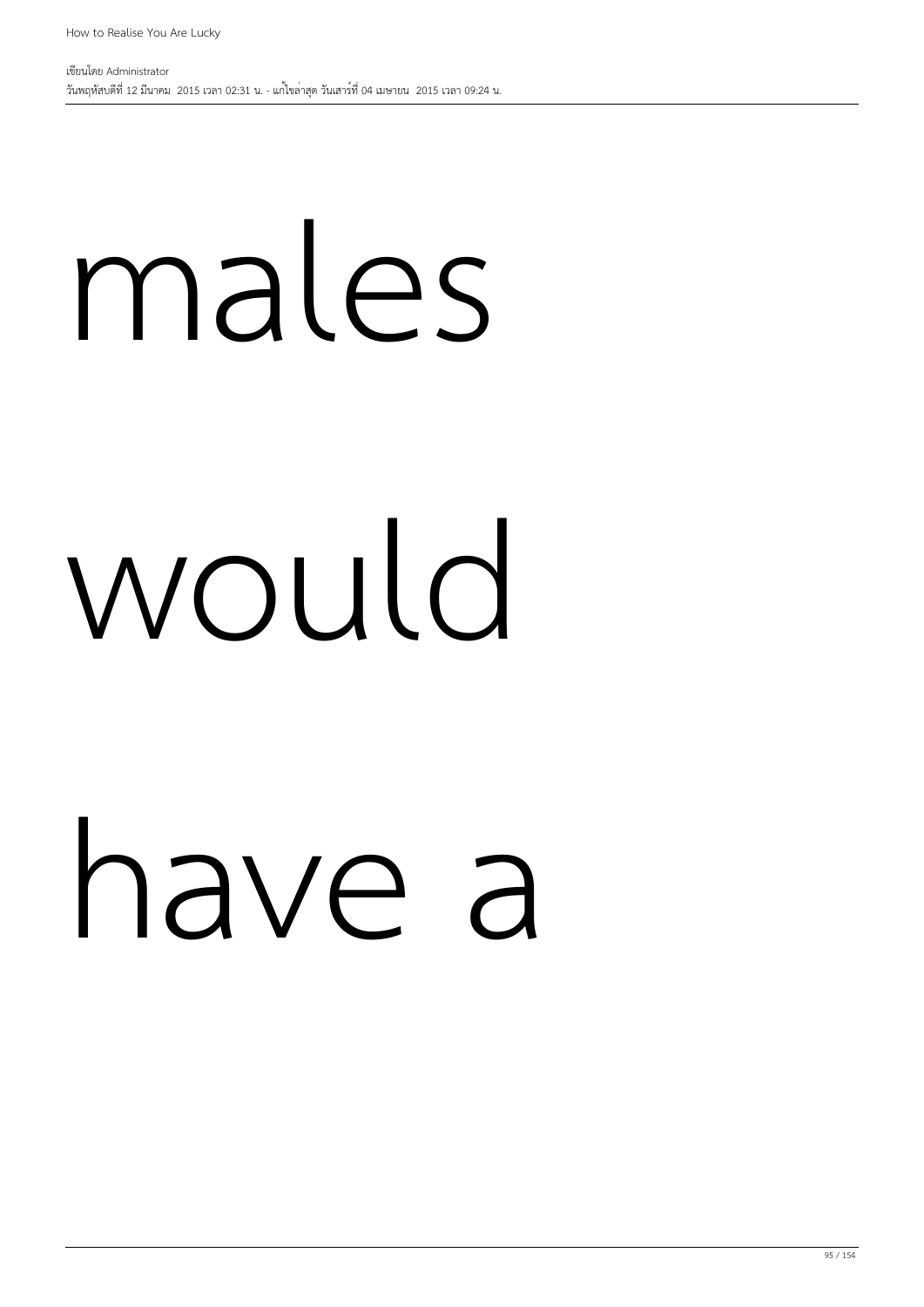# secondary school education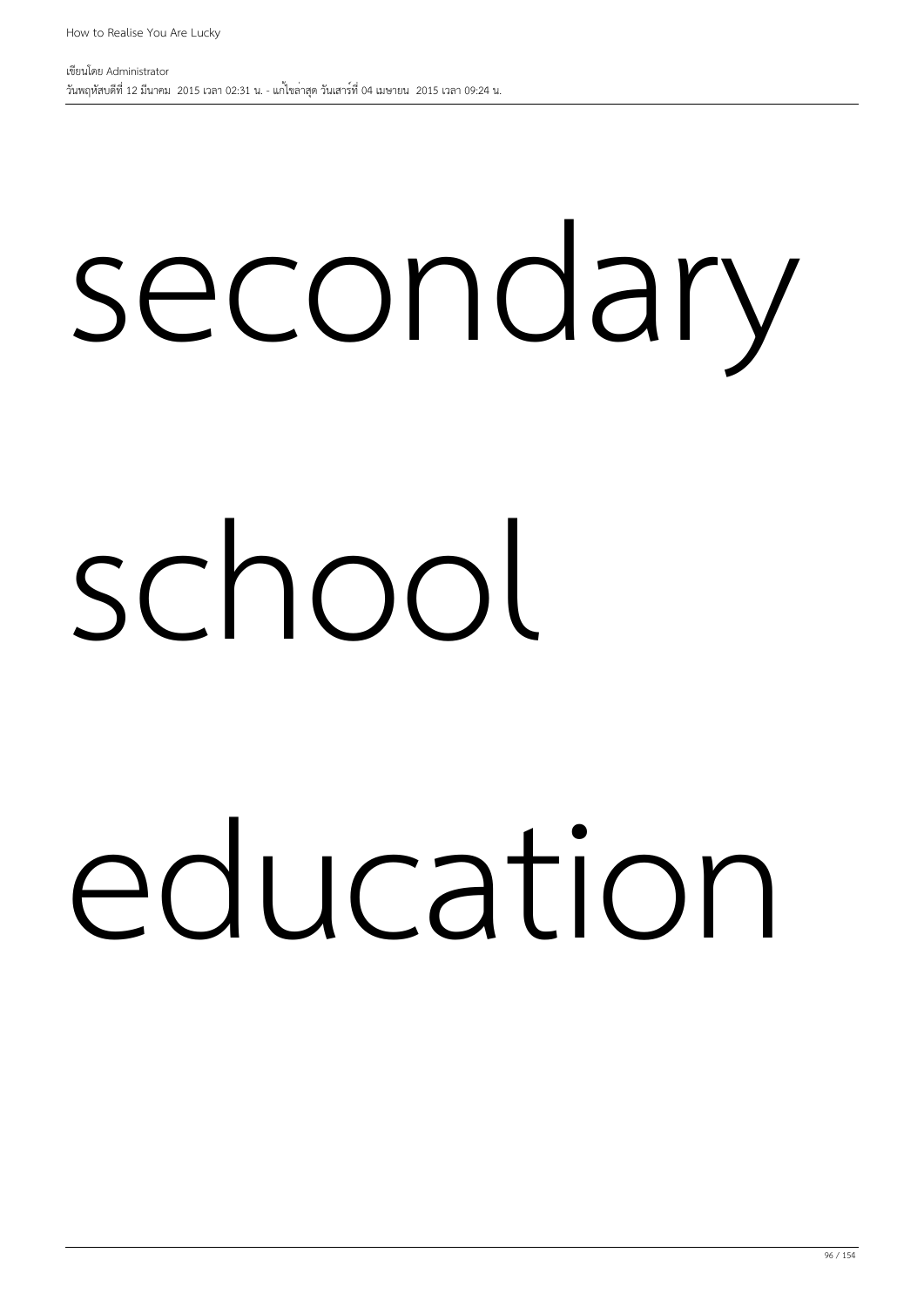### 63% of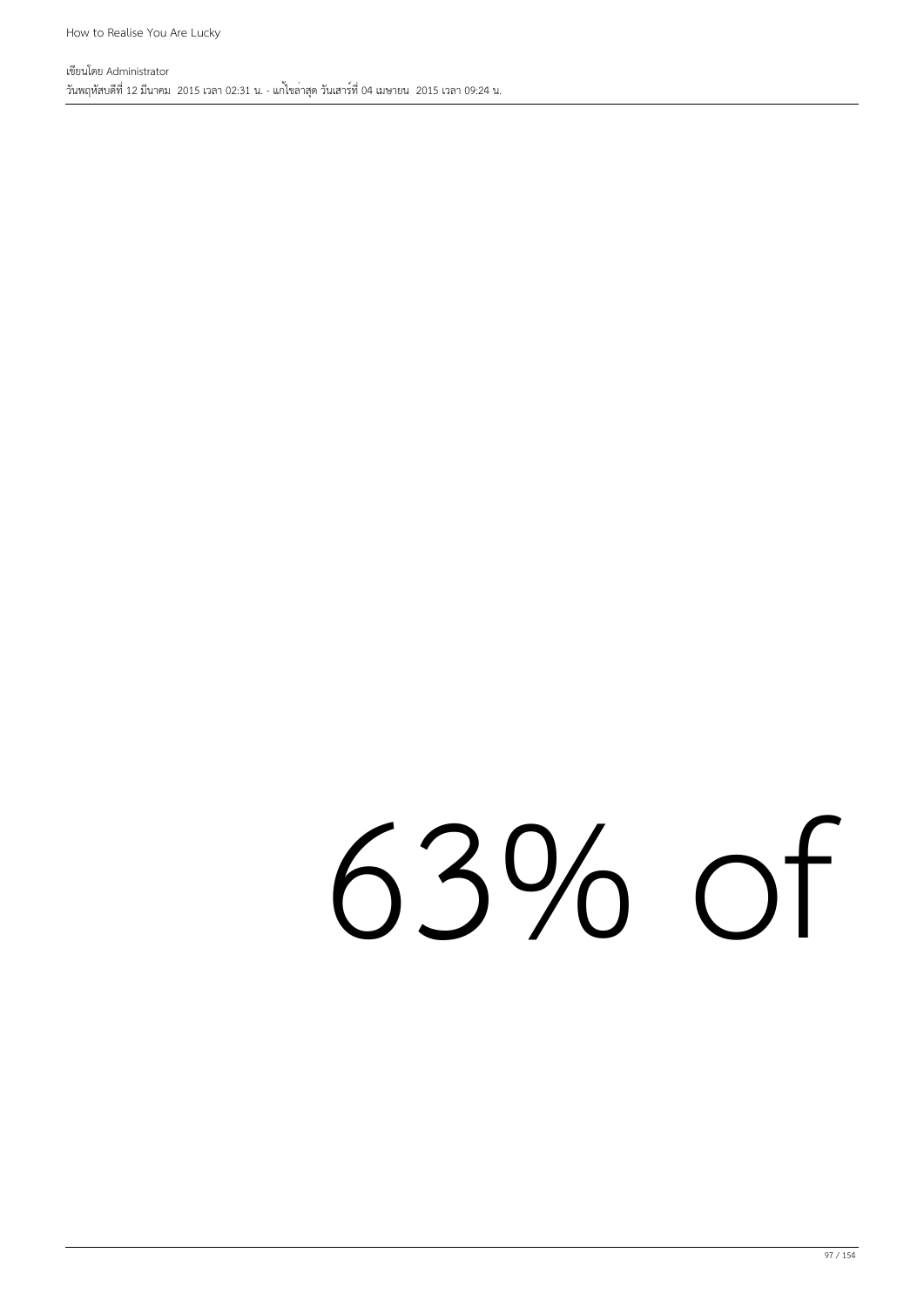# eligible females would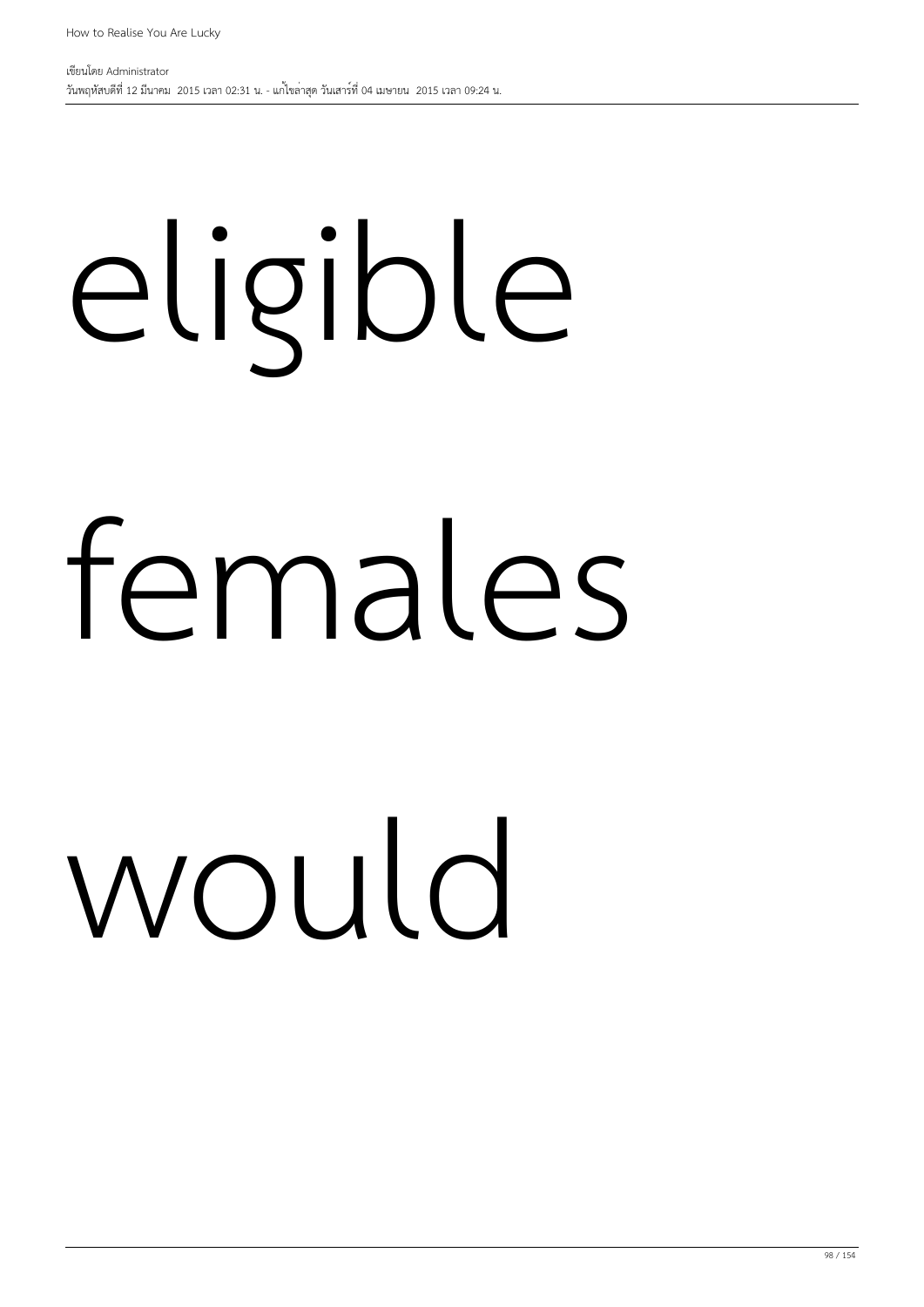# have a secondary school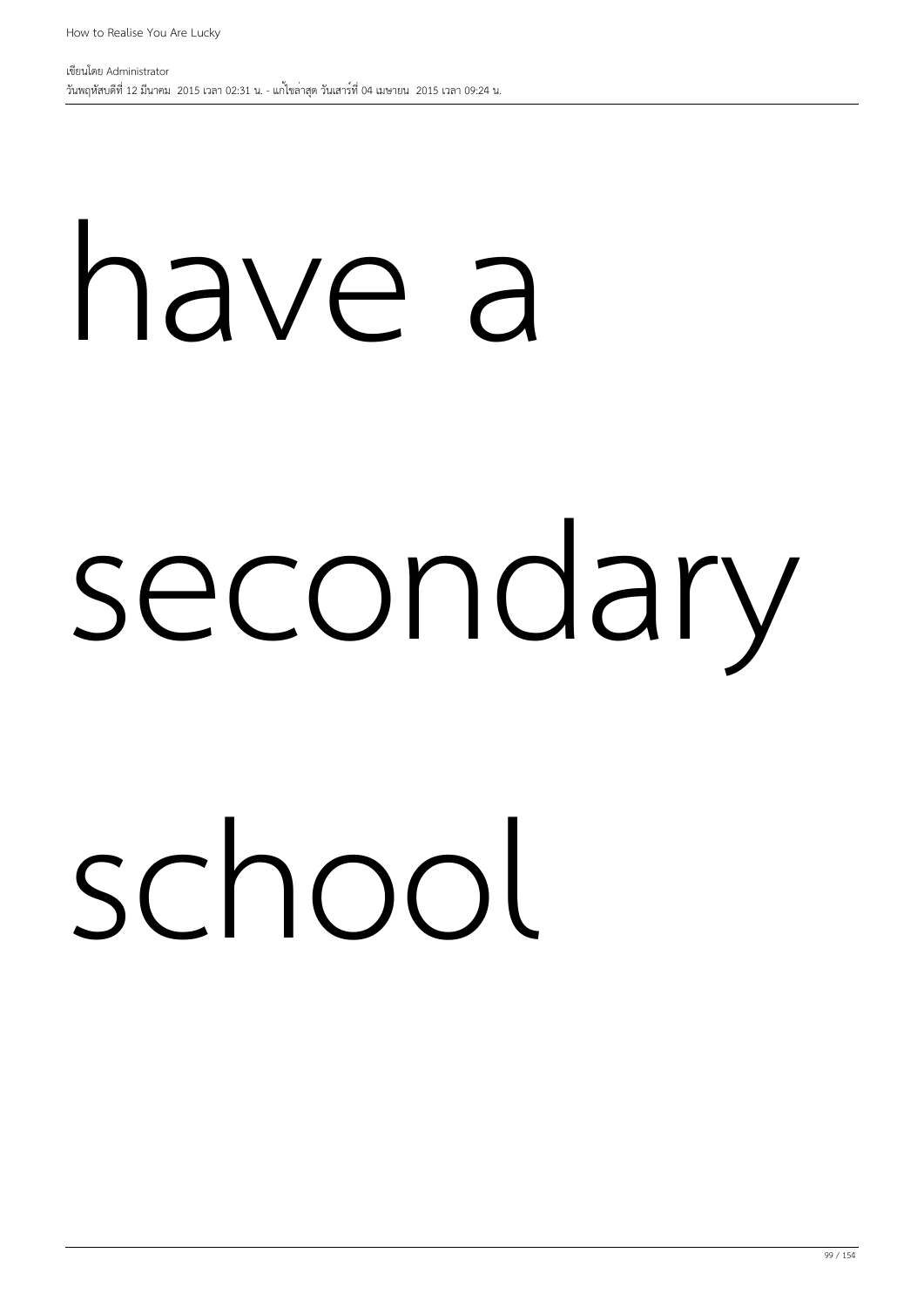### education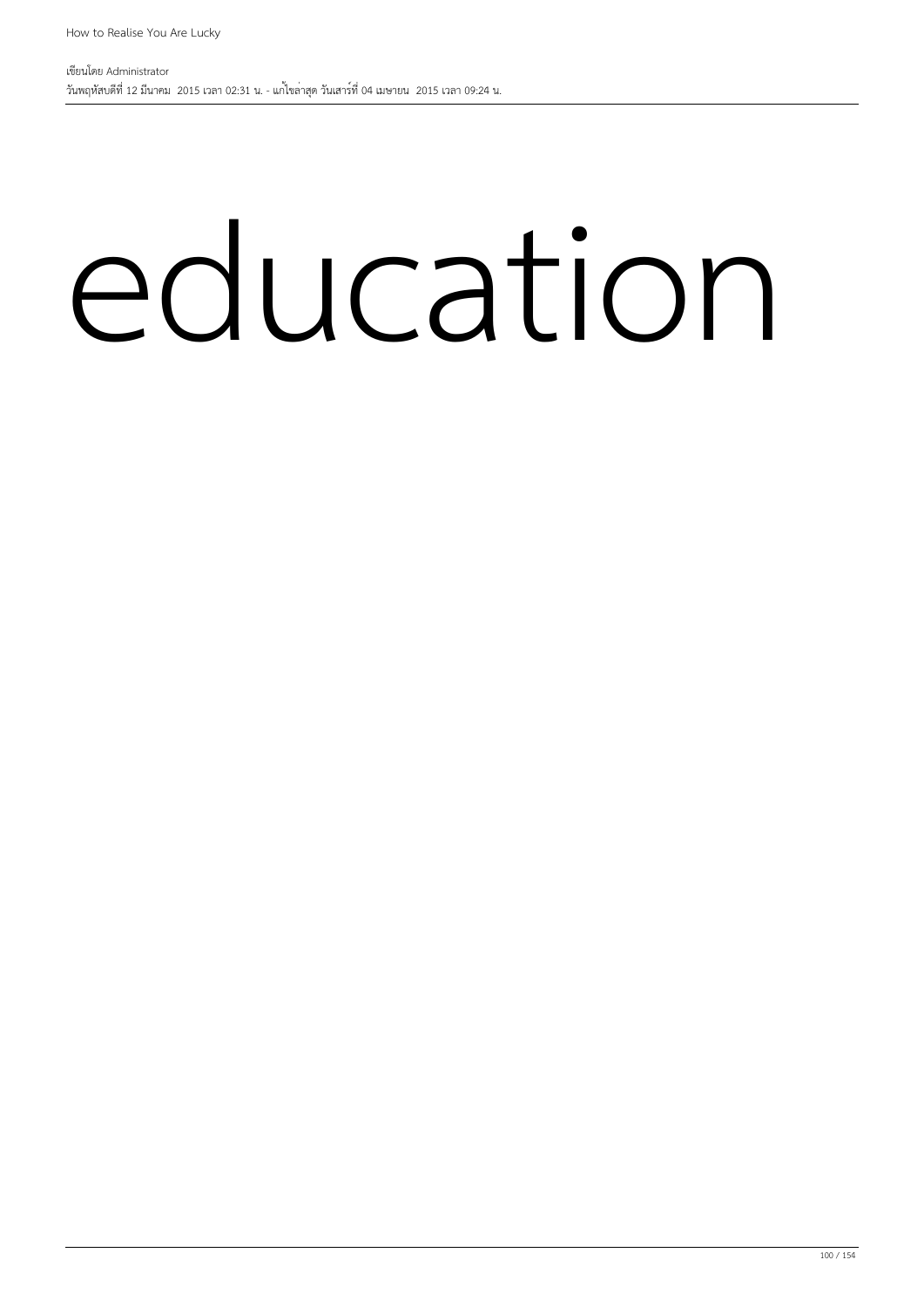7

## would have a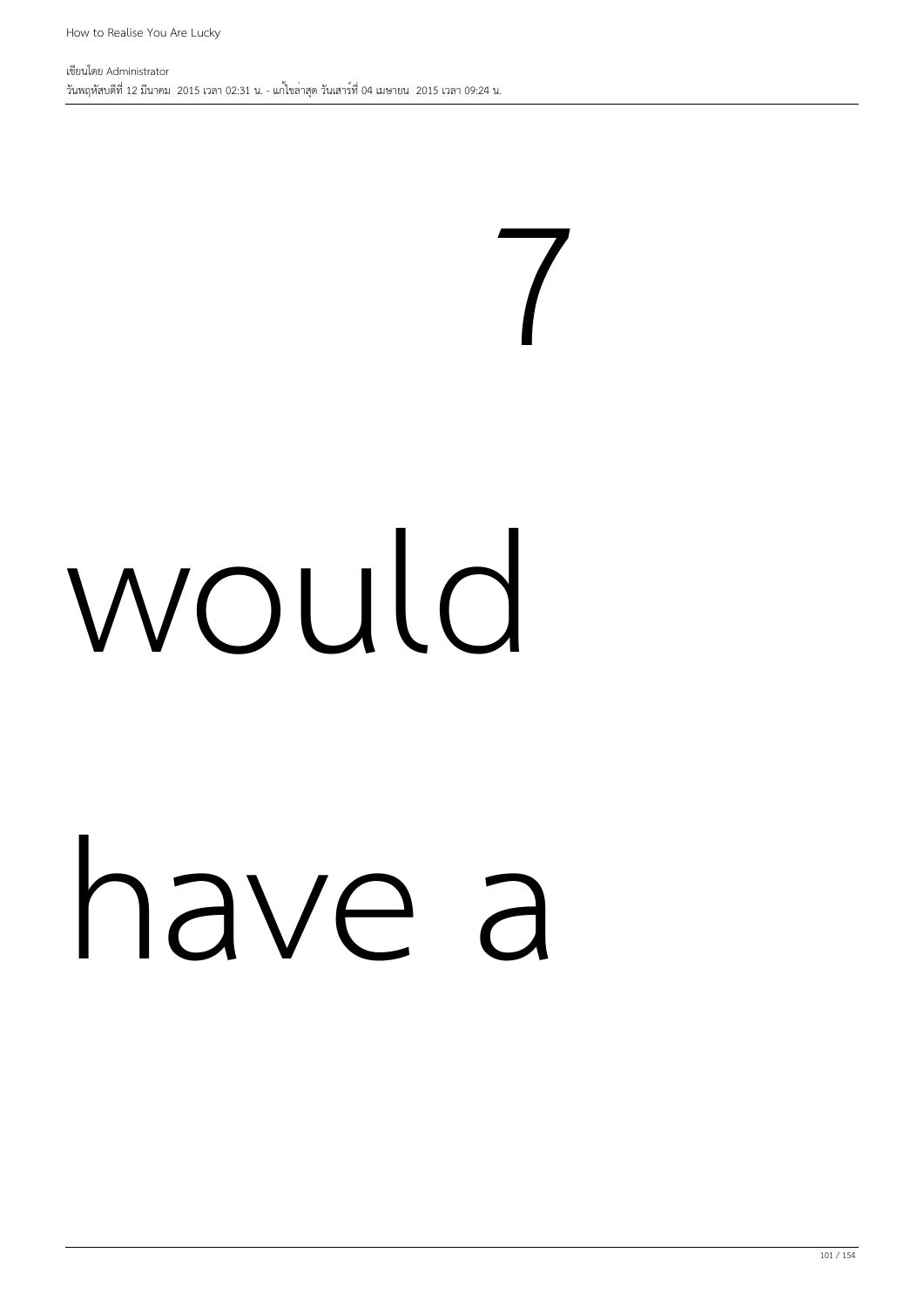## college degree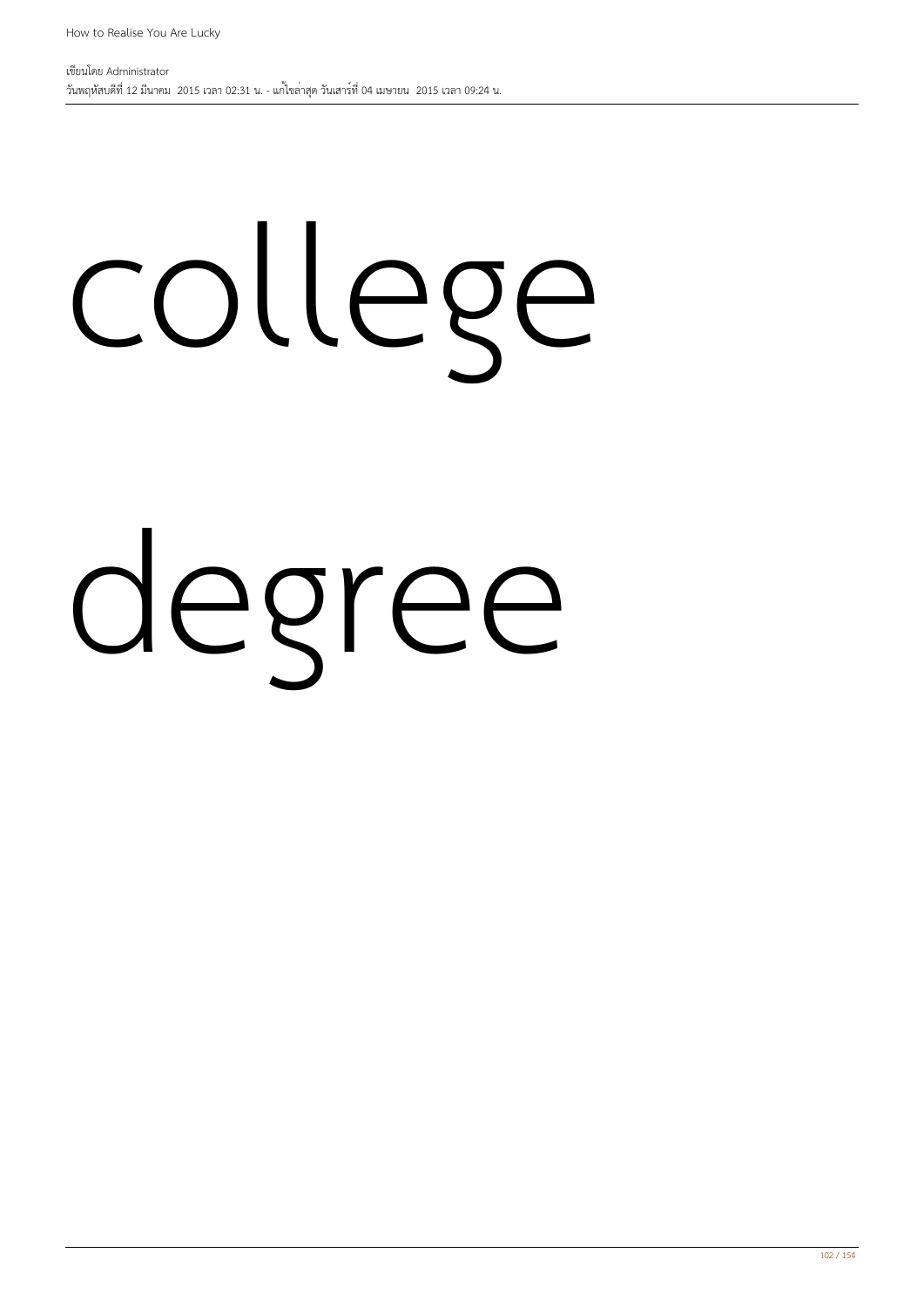### Urban/Rur



51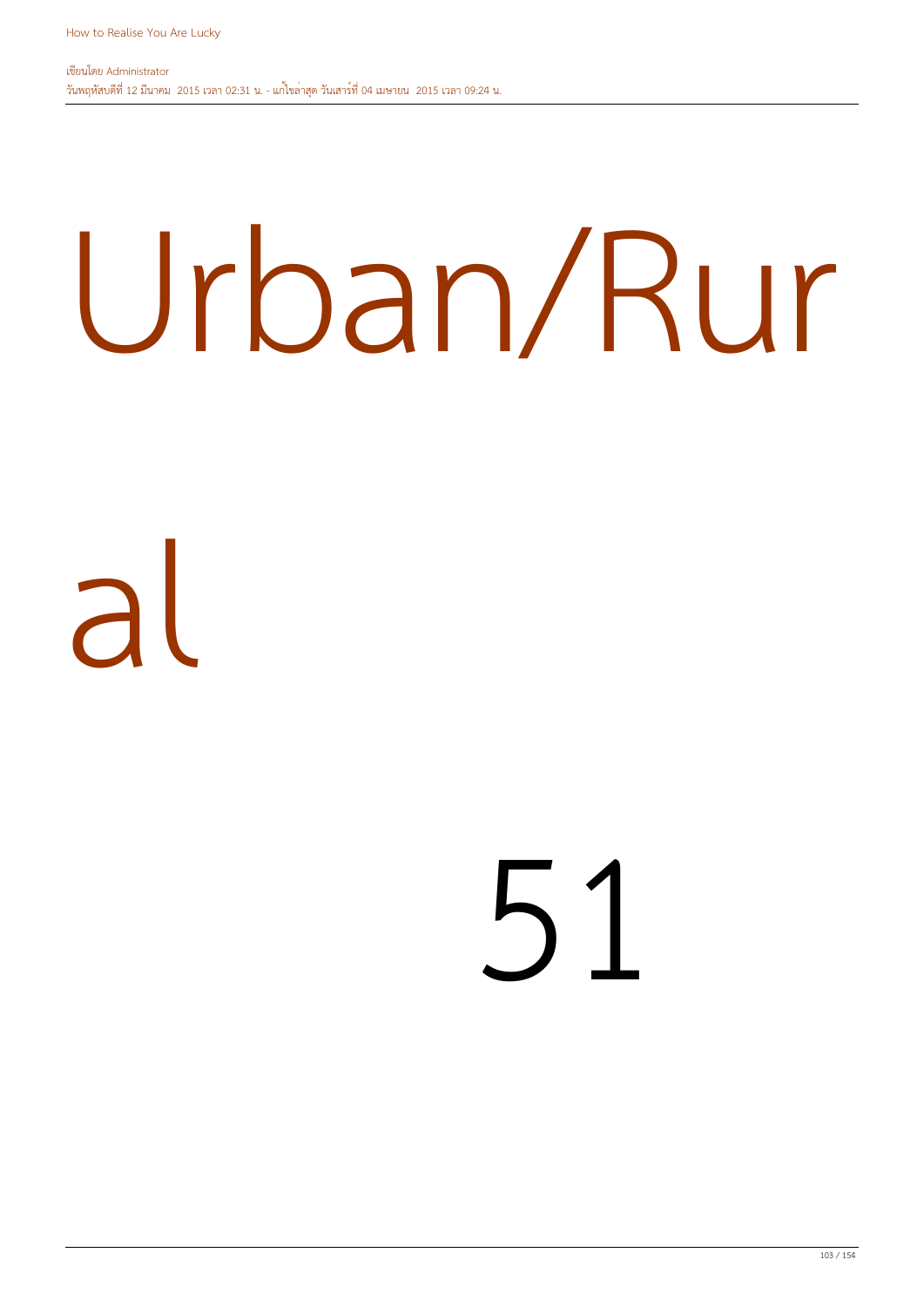# would be urban dwellers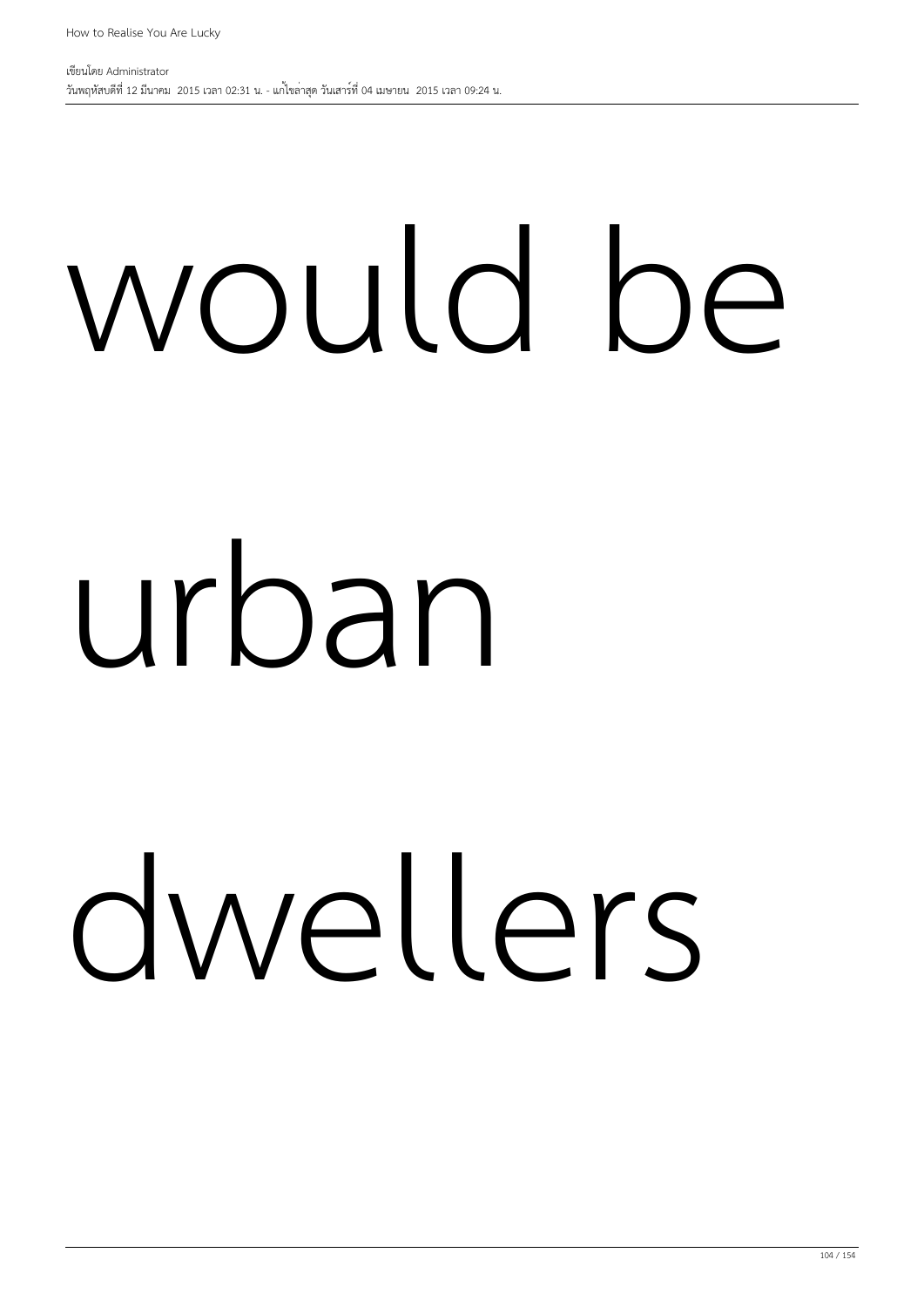### 49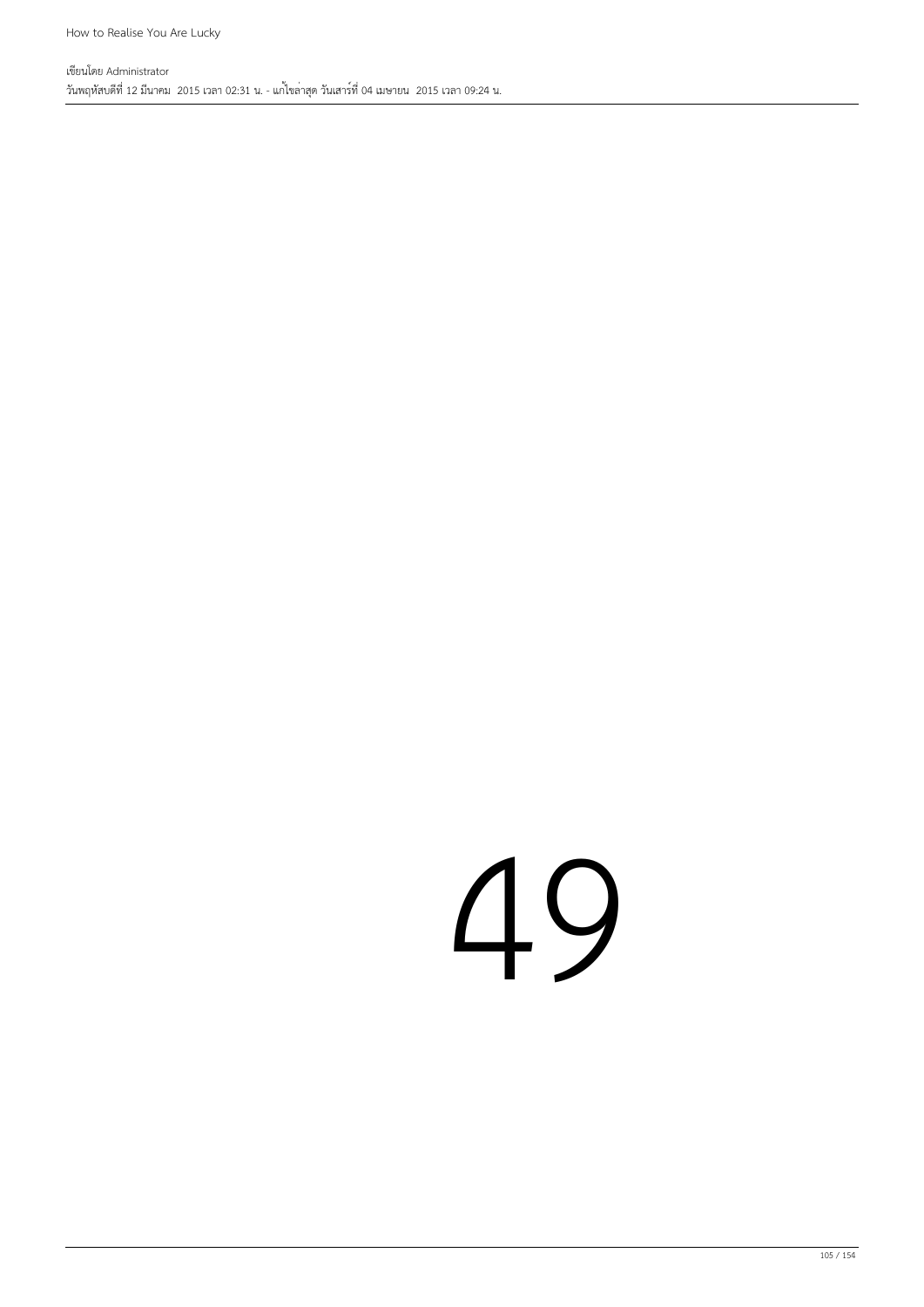## would be

#### rural

### dwellers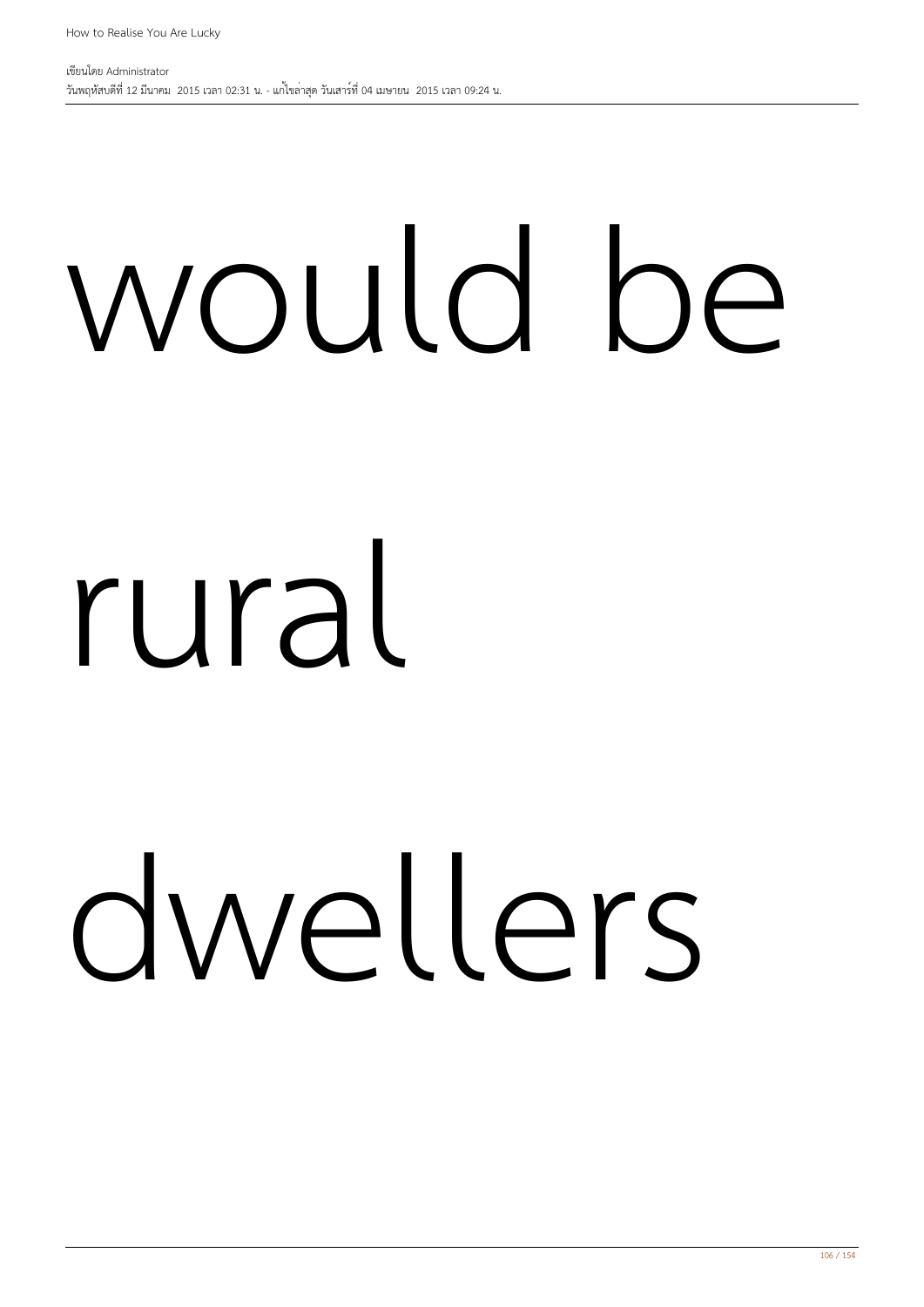## Drinking

Water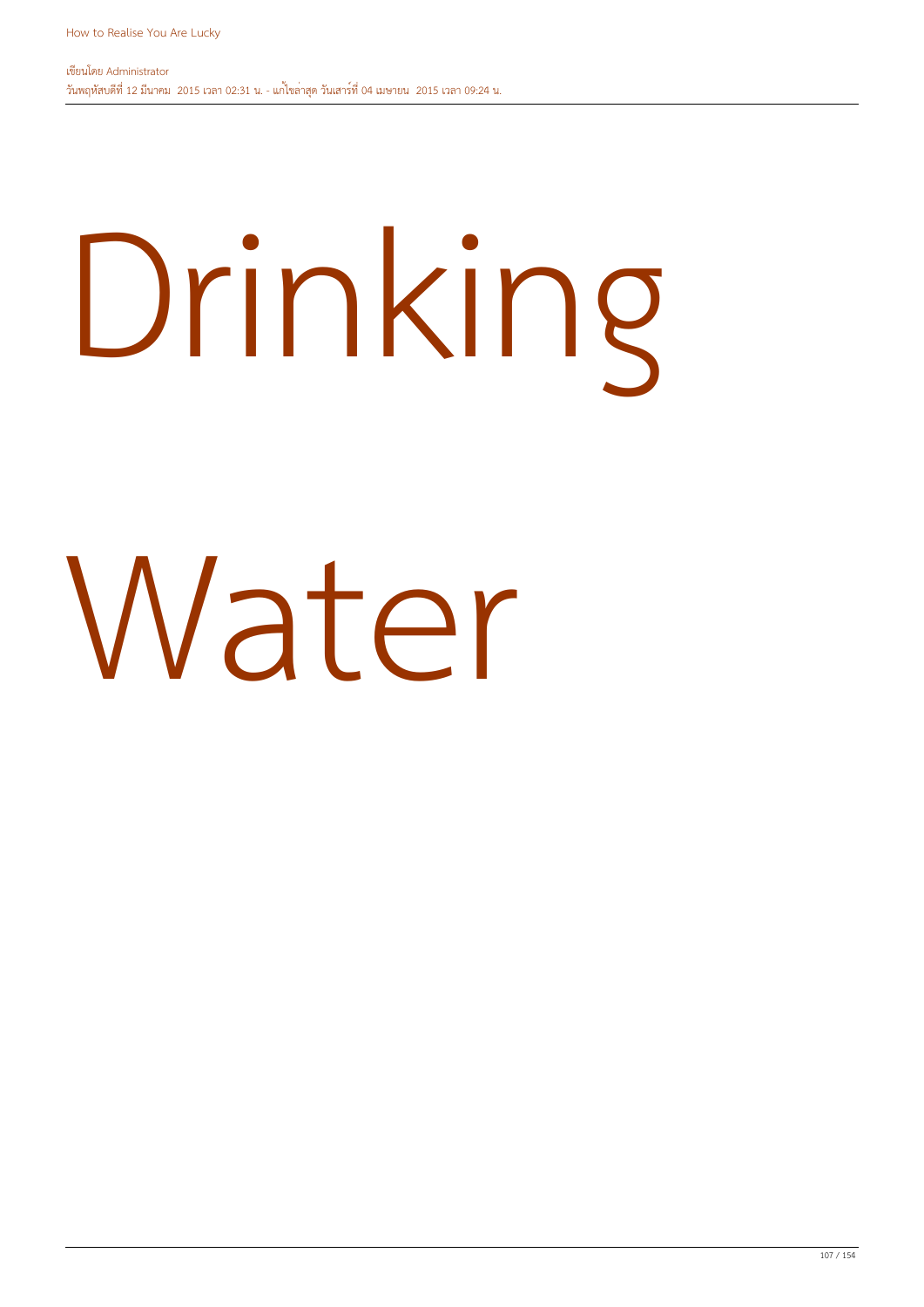## 87 would

#### have

#### access to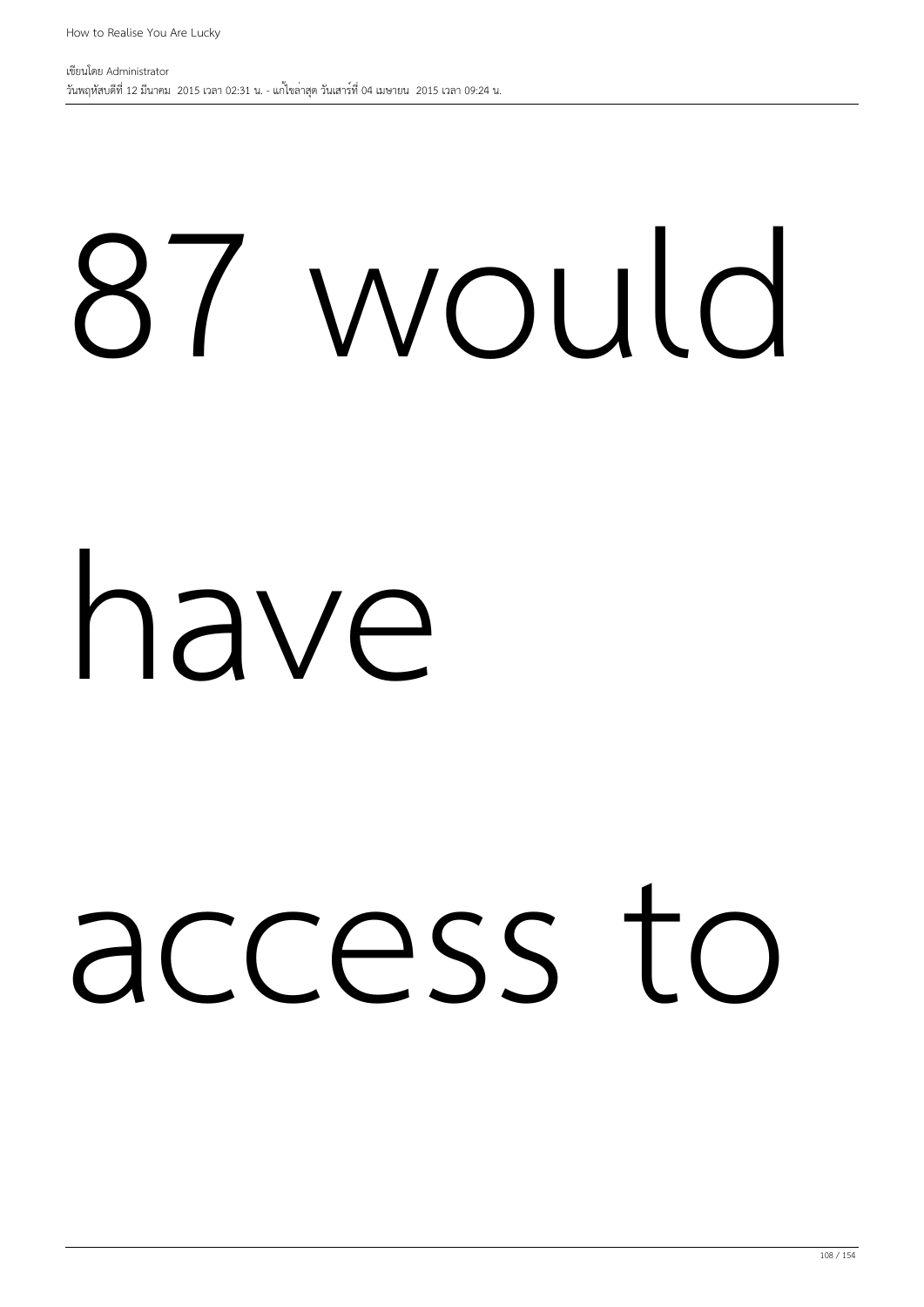# safe drinking

#### water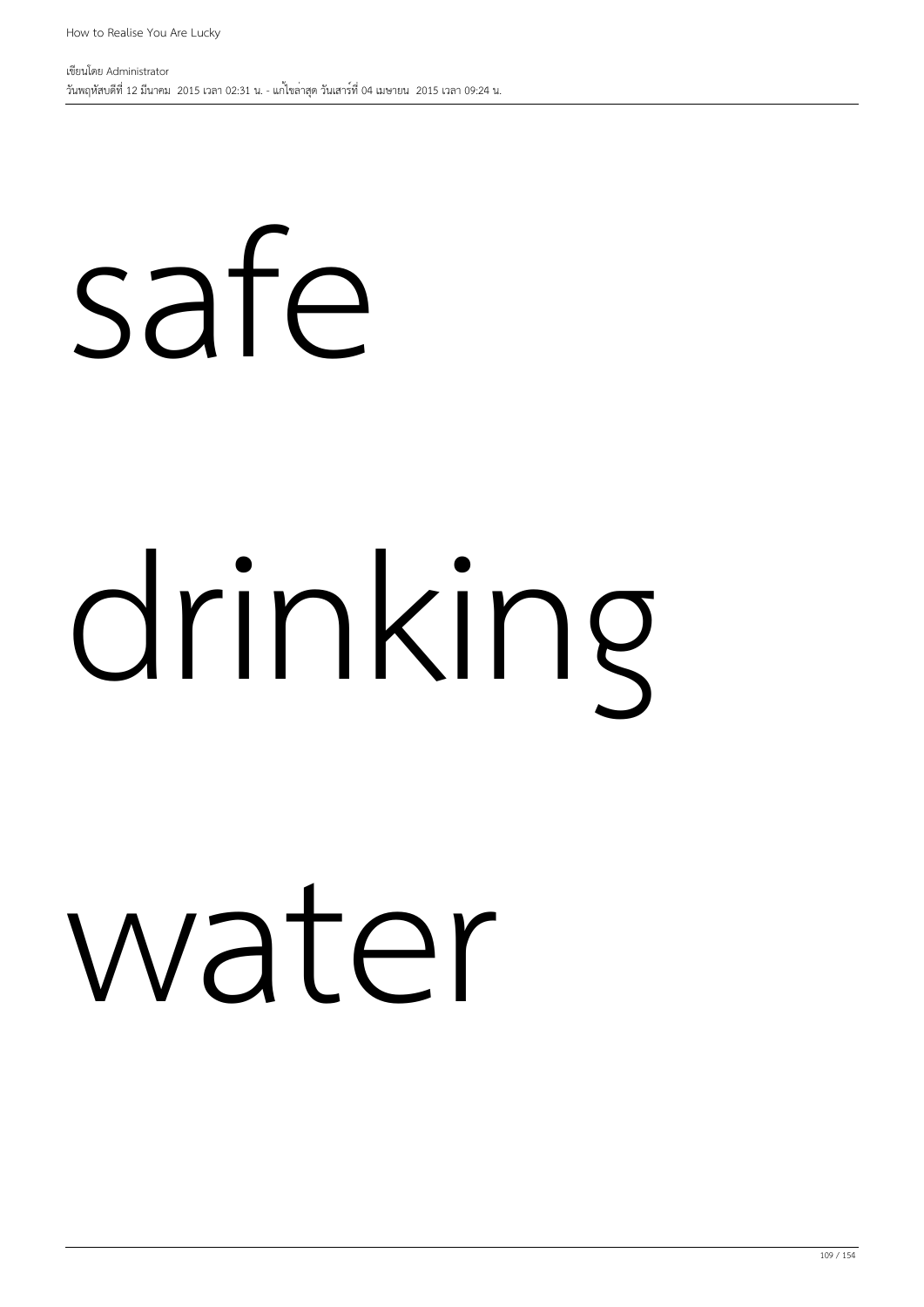#### 13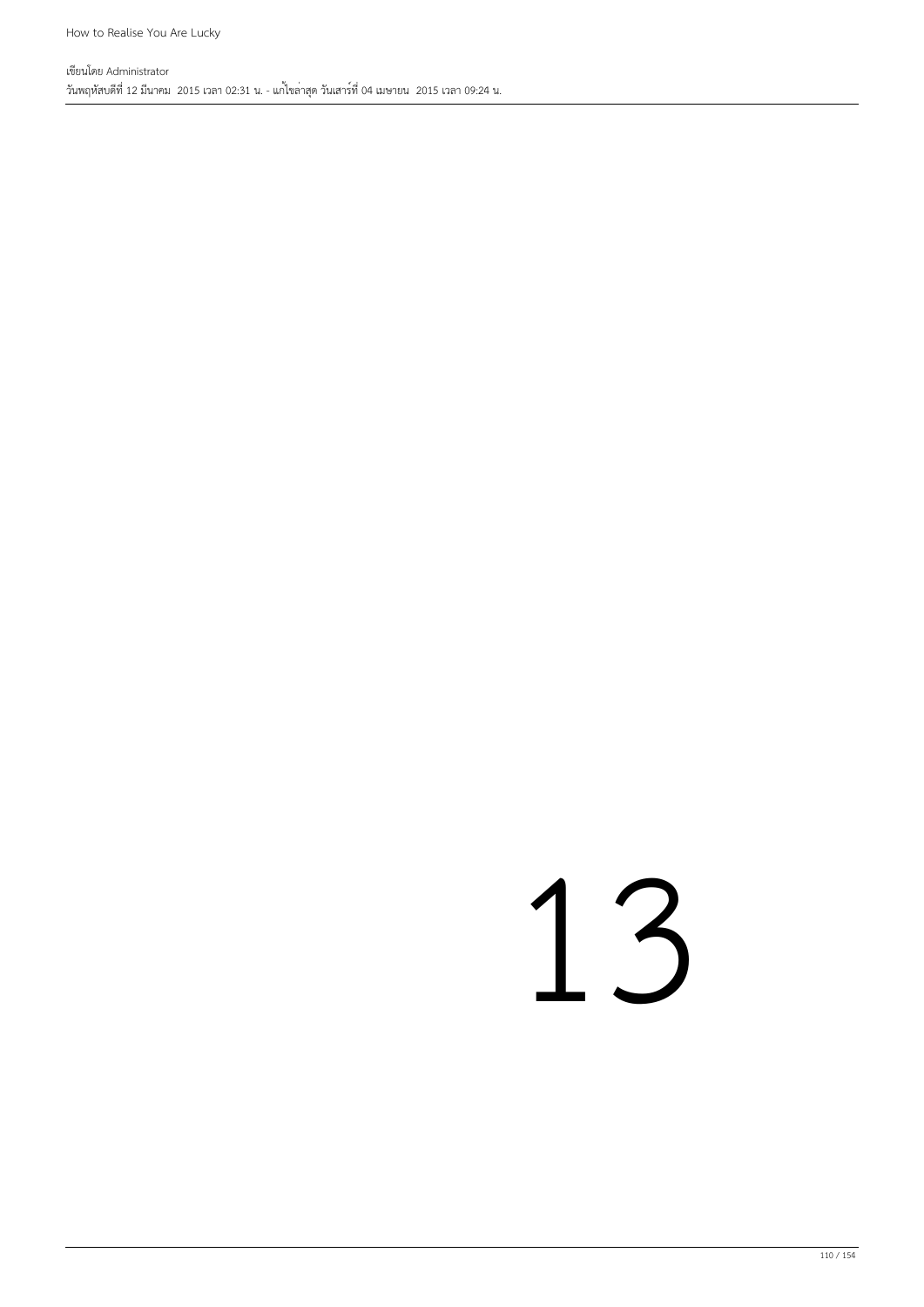#### use

# unimprov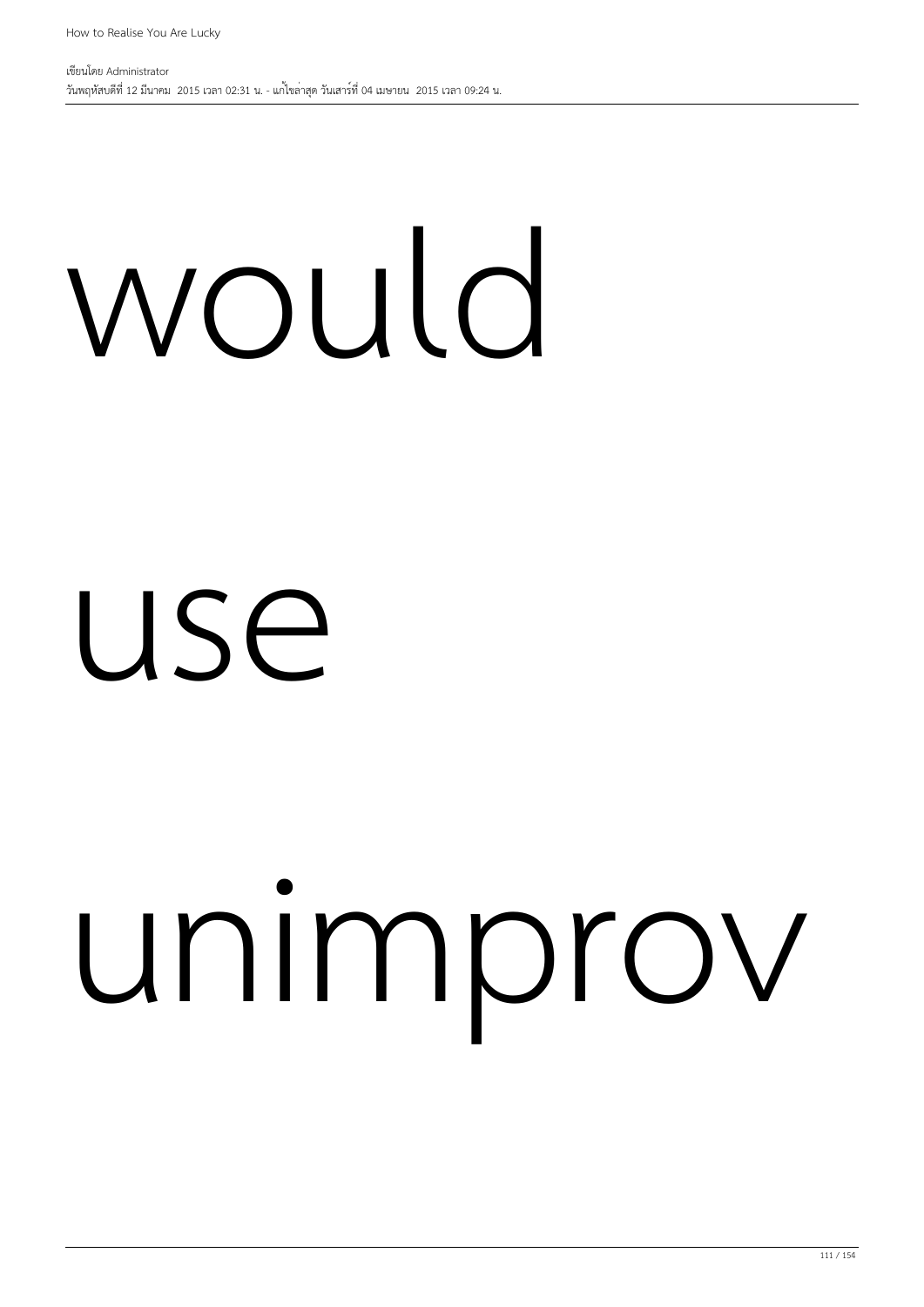### ed water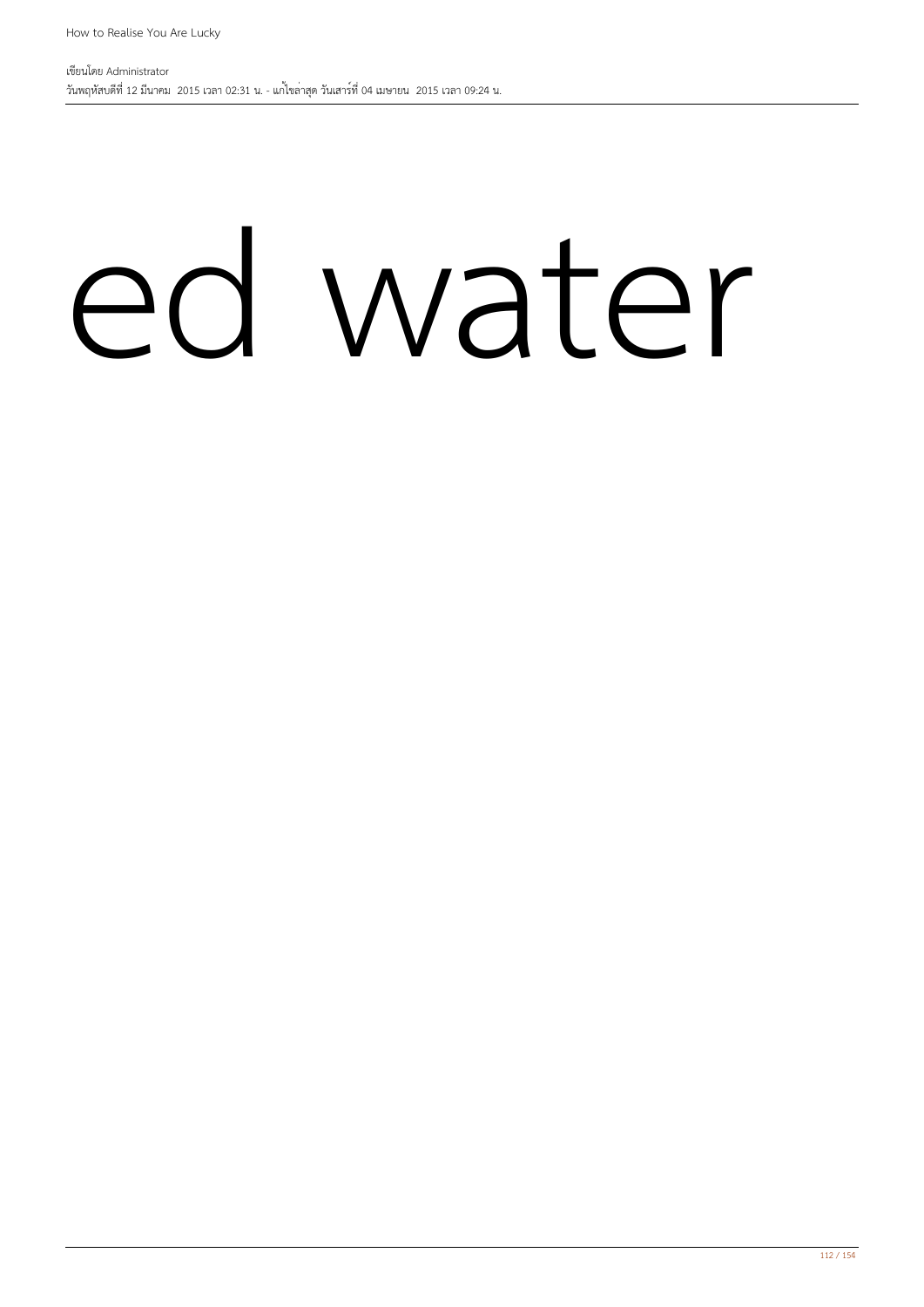#### Food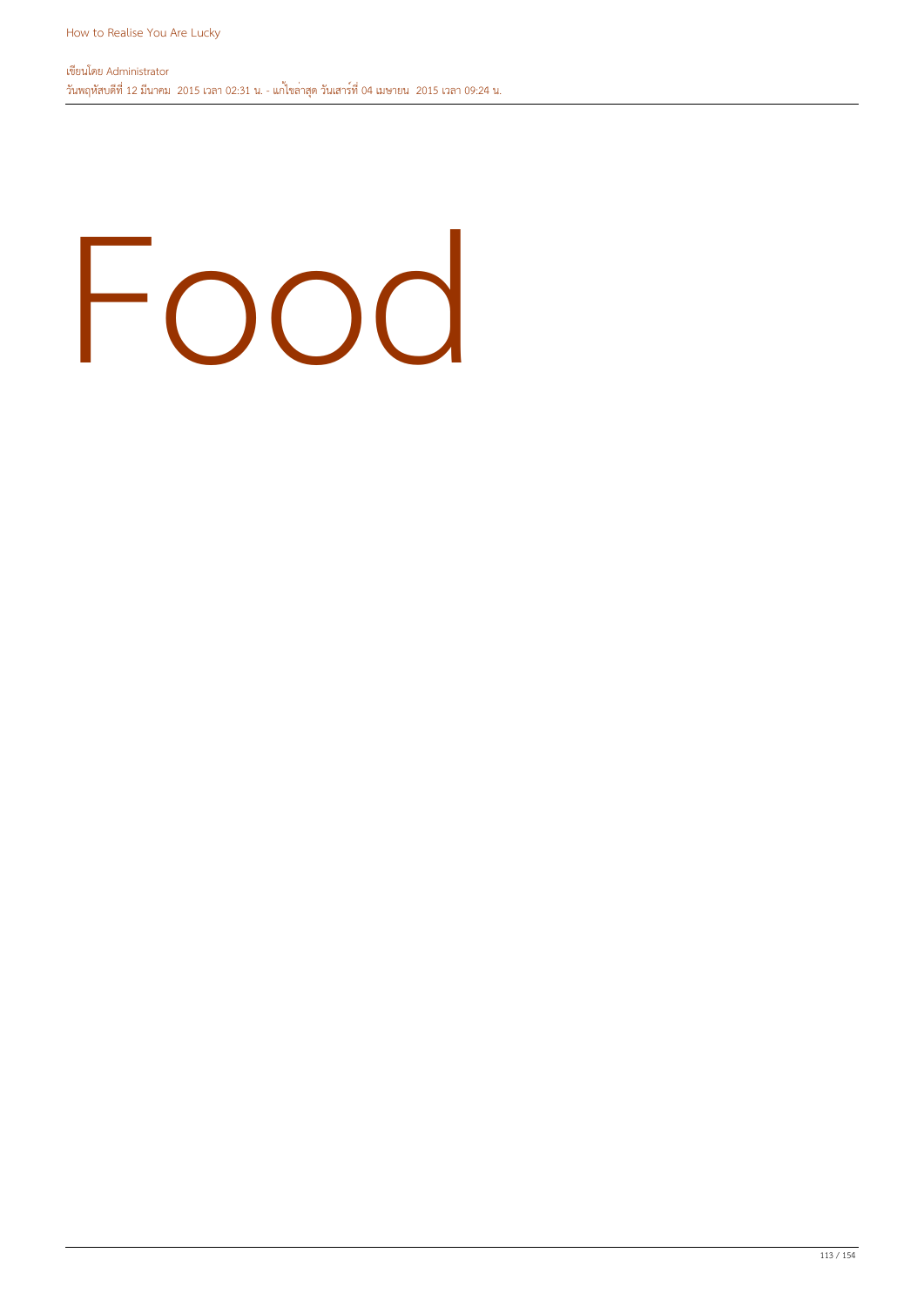be

#### undernou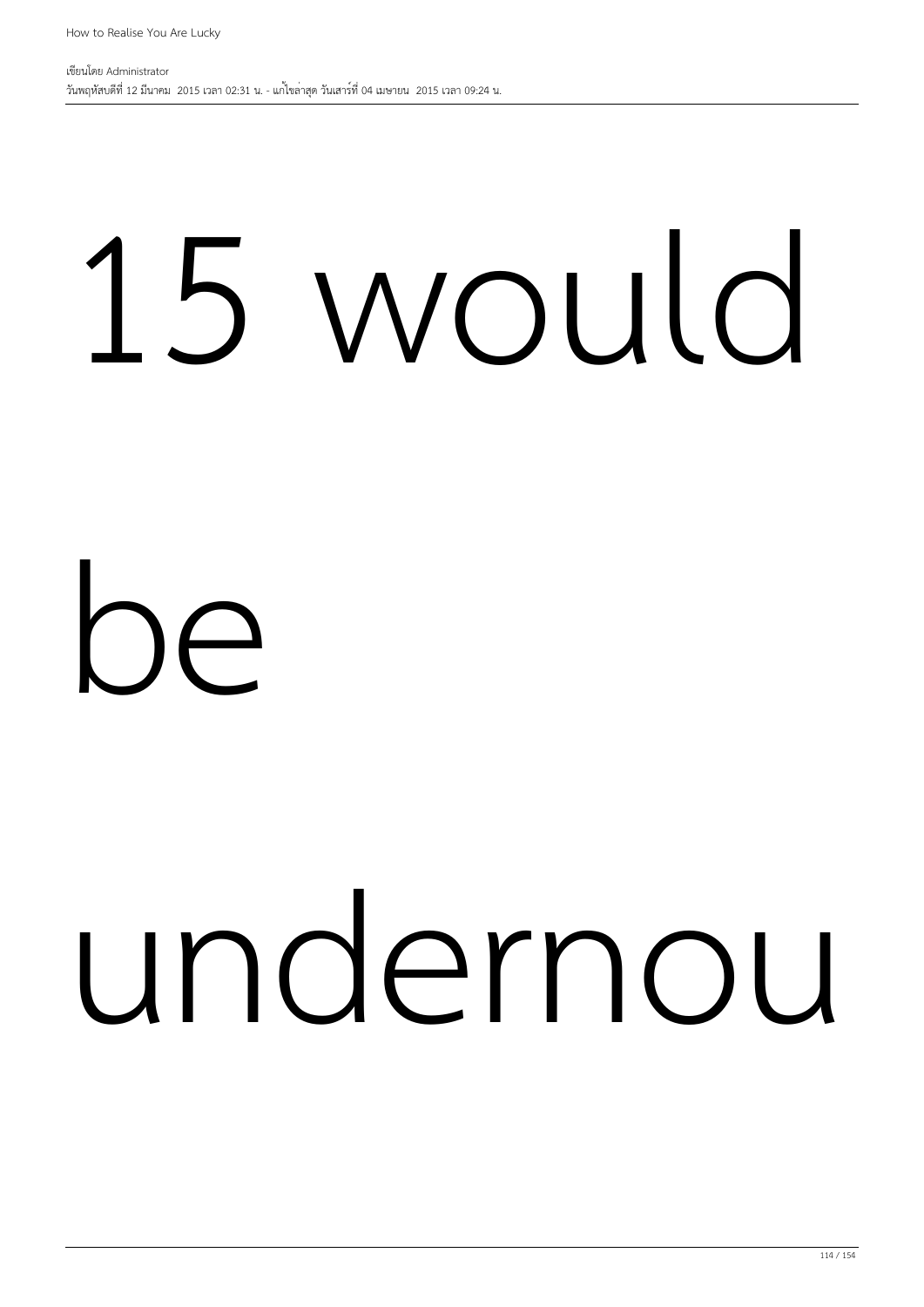# rished

#### Infectious

#### Disease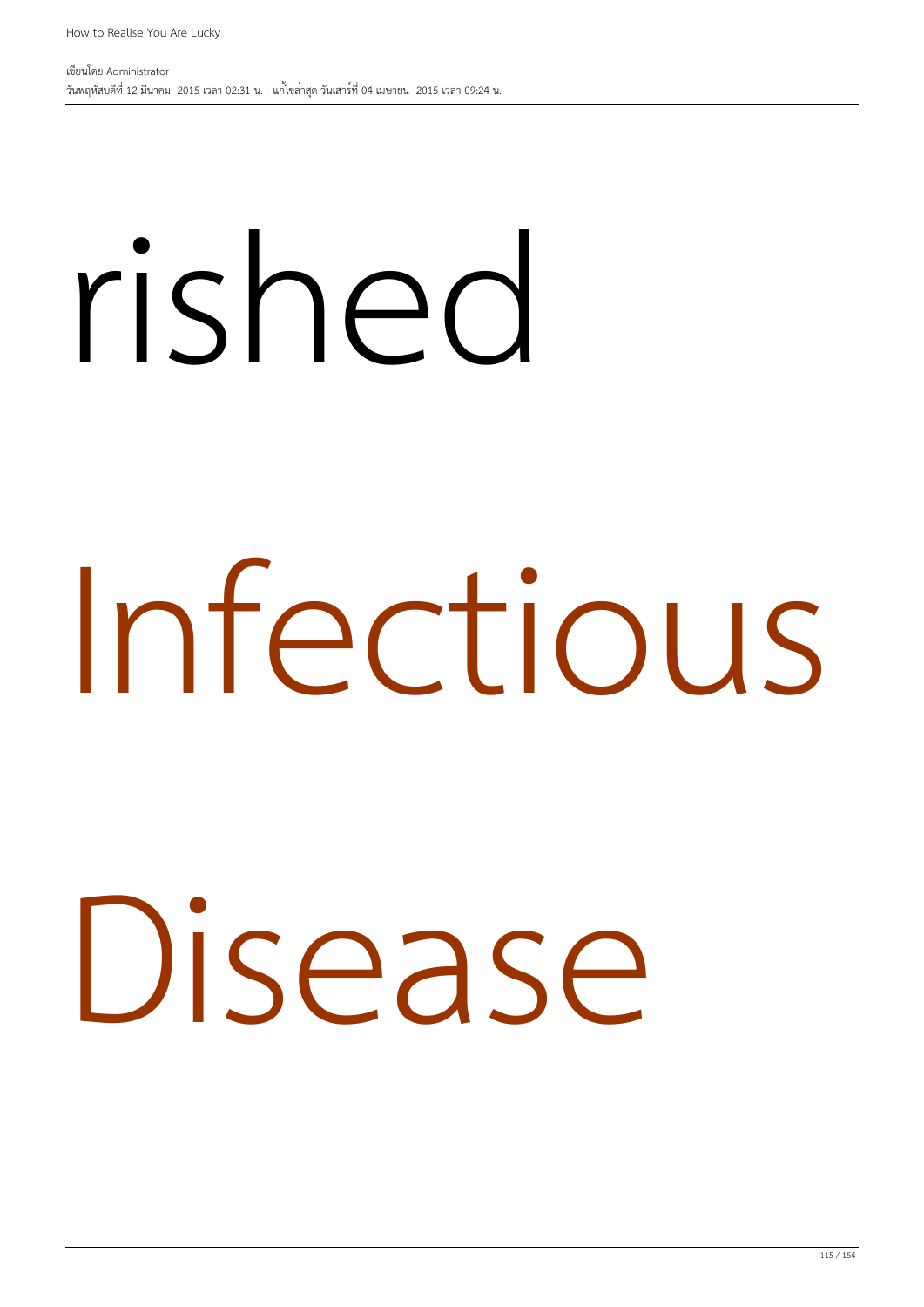#### $<1\%$

### would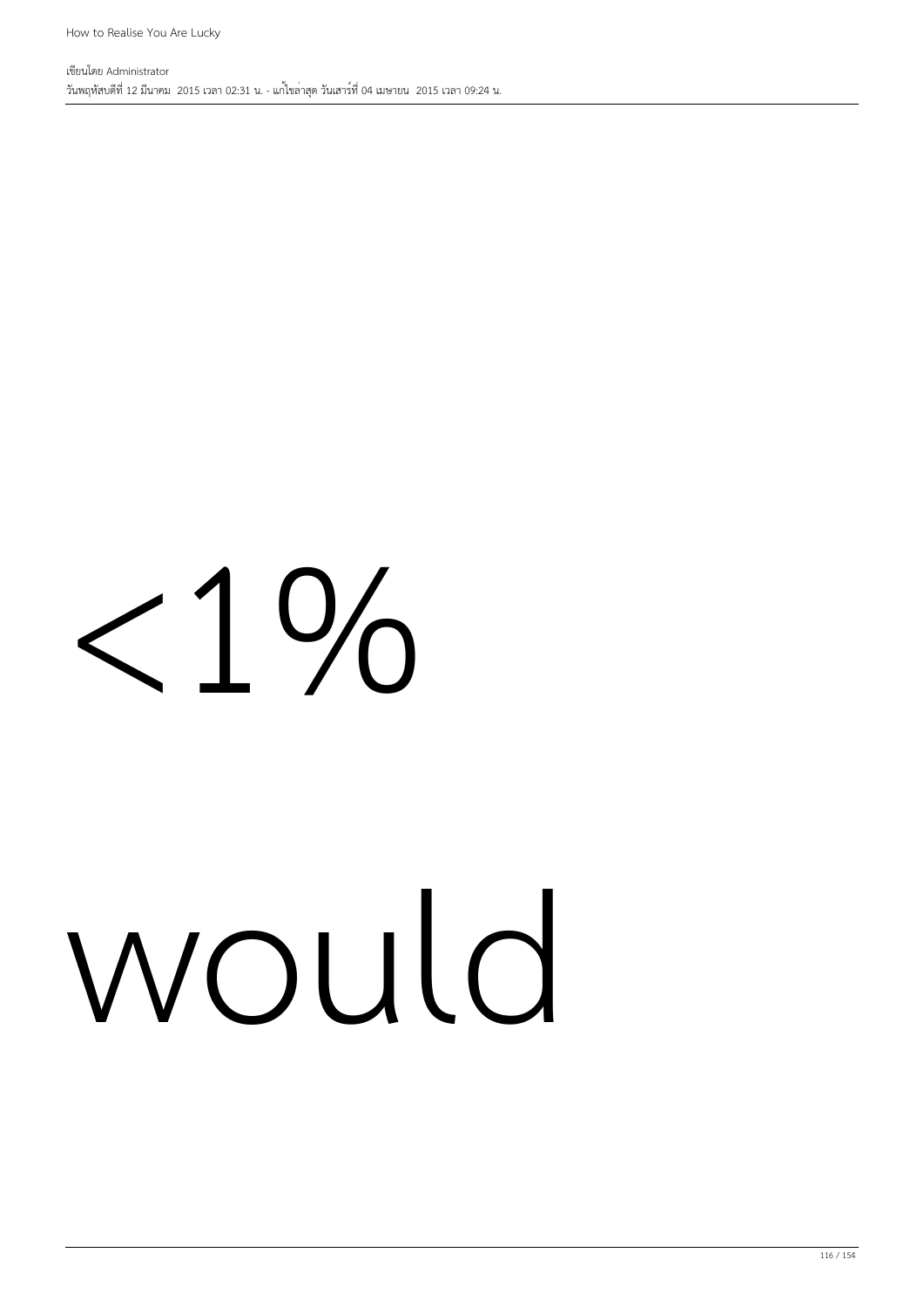# have HIV/AIDS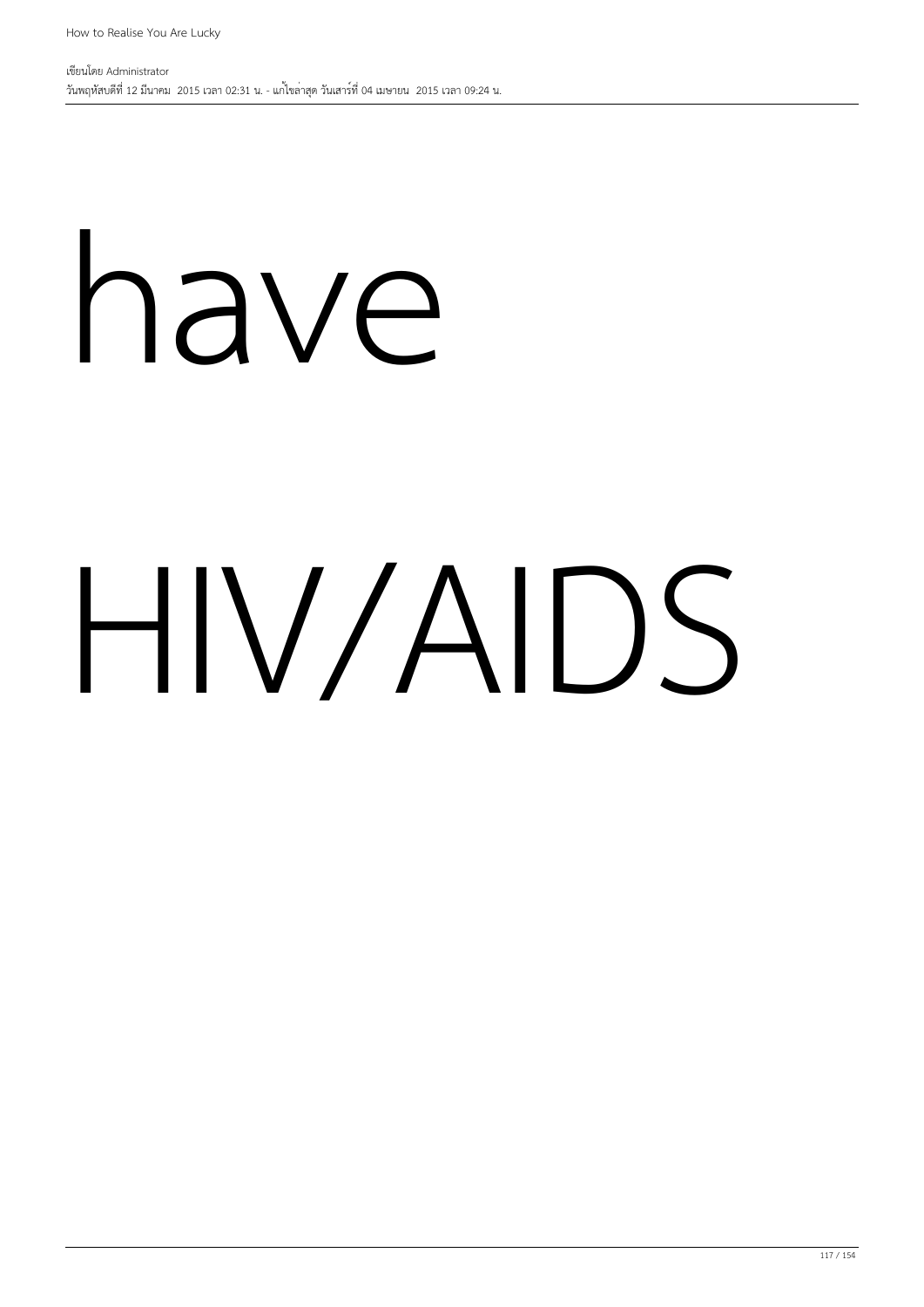#### <1%woul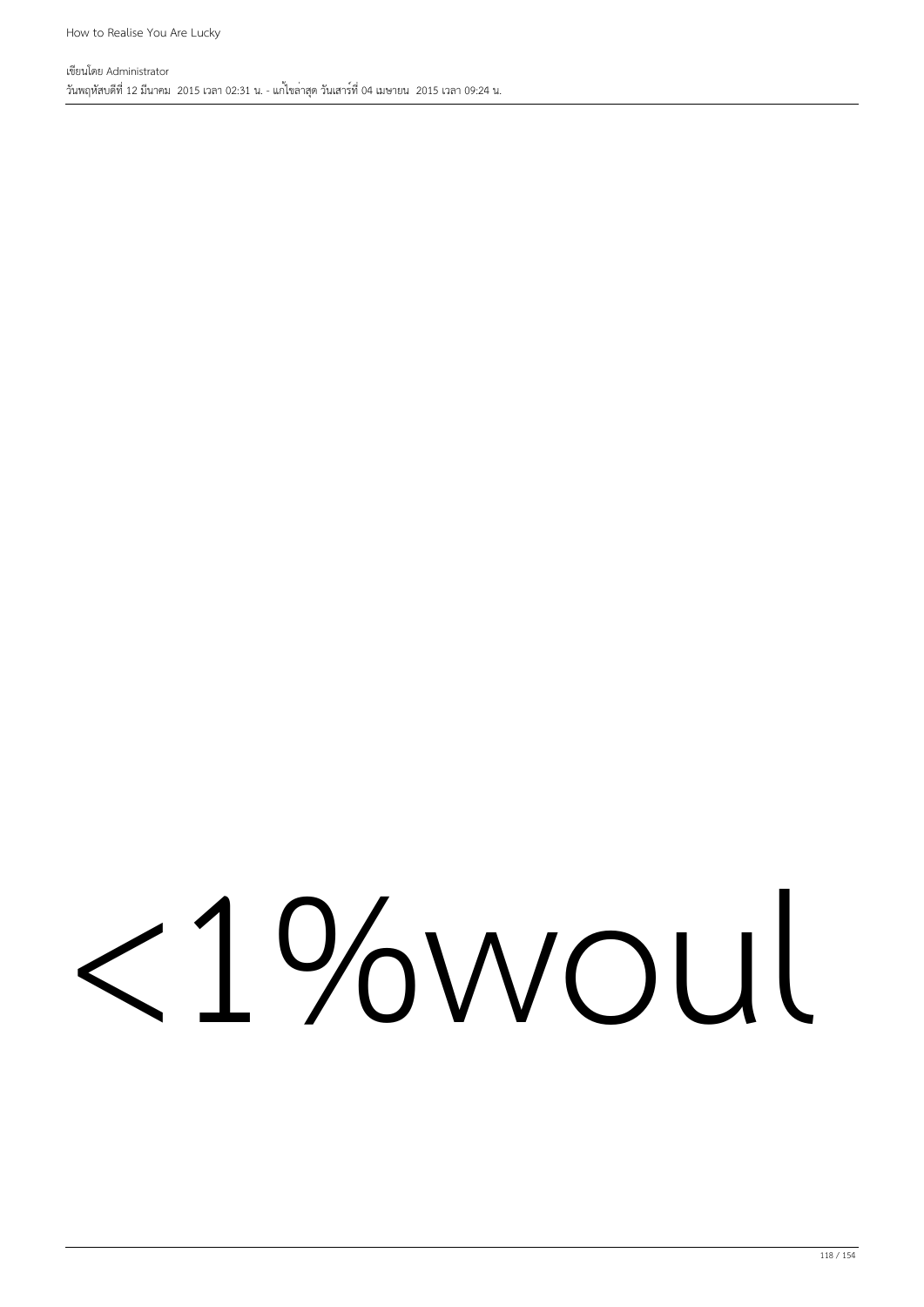# d have tuberculo

sis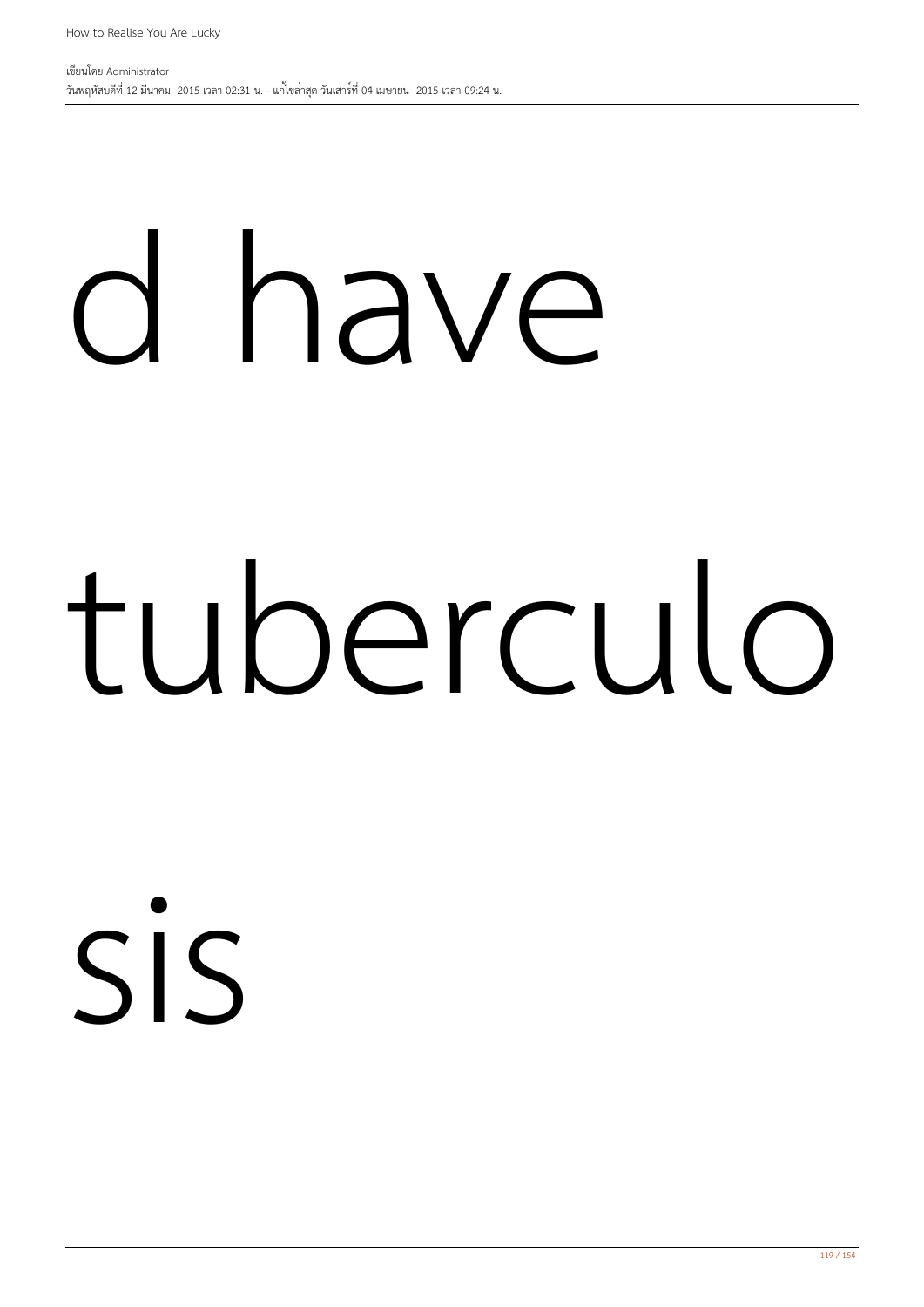# Poverty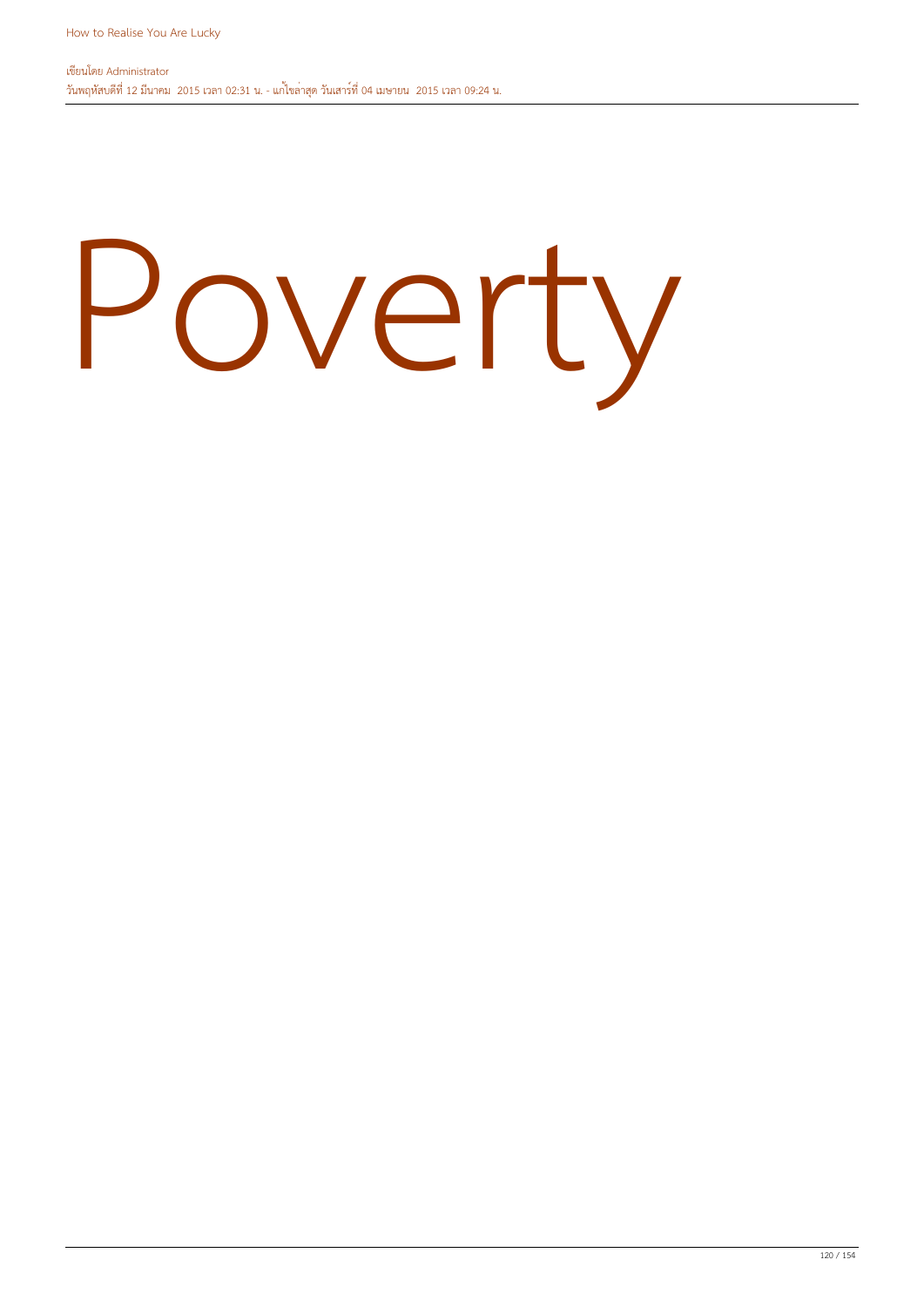# 48 would live on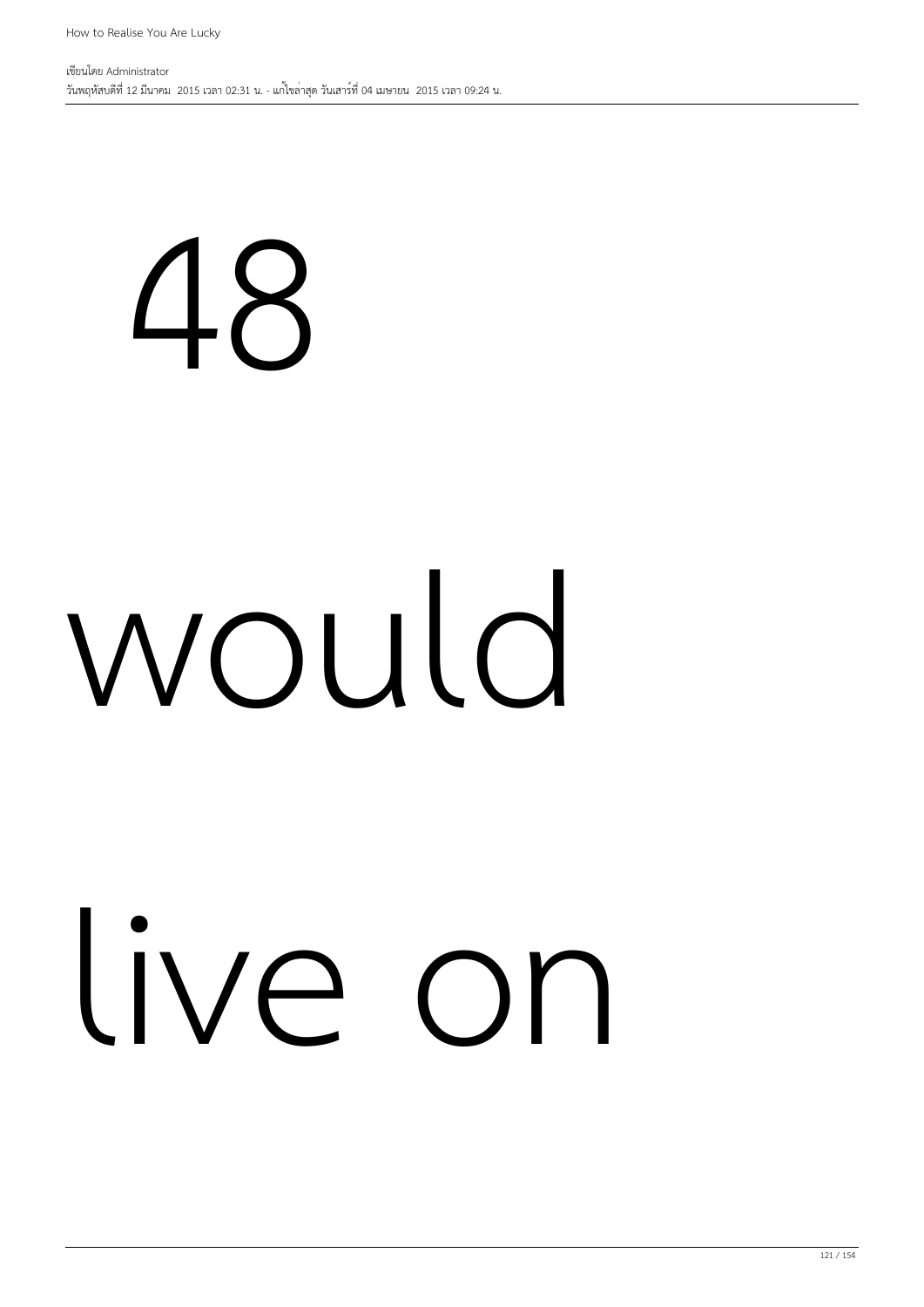# less than \$2 USD

### per day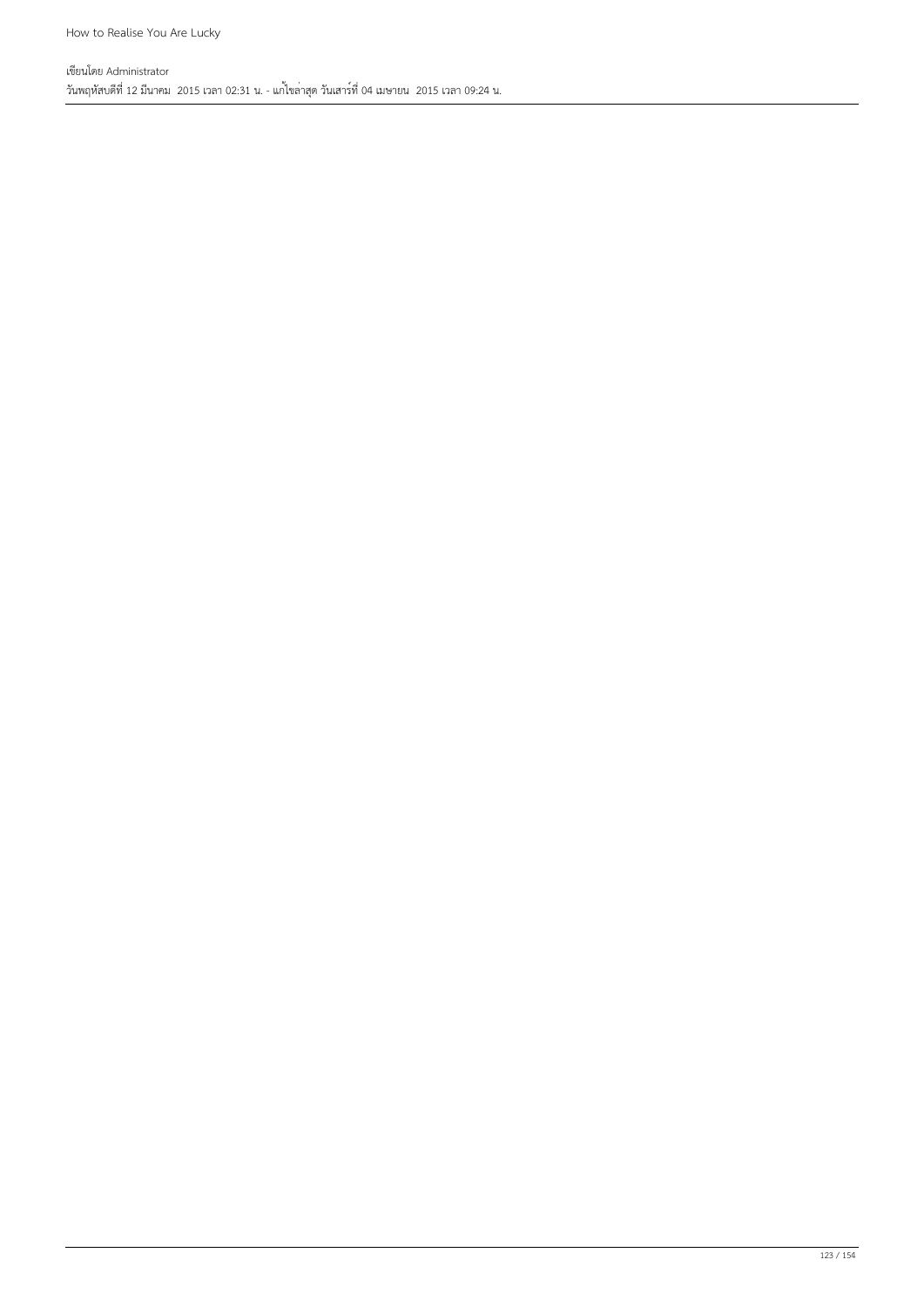# out of

2

### children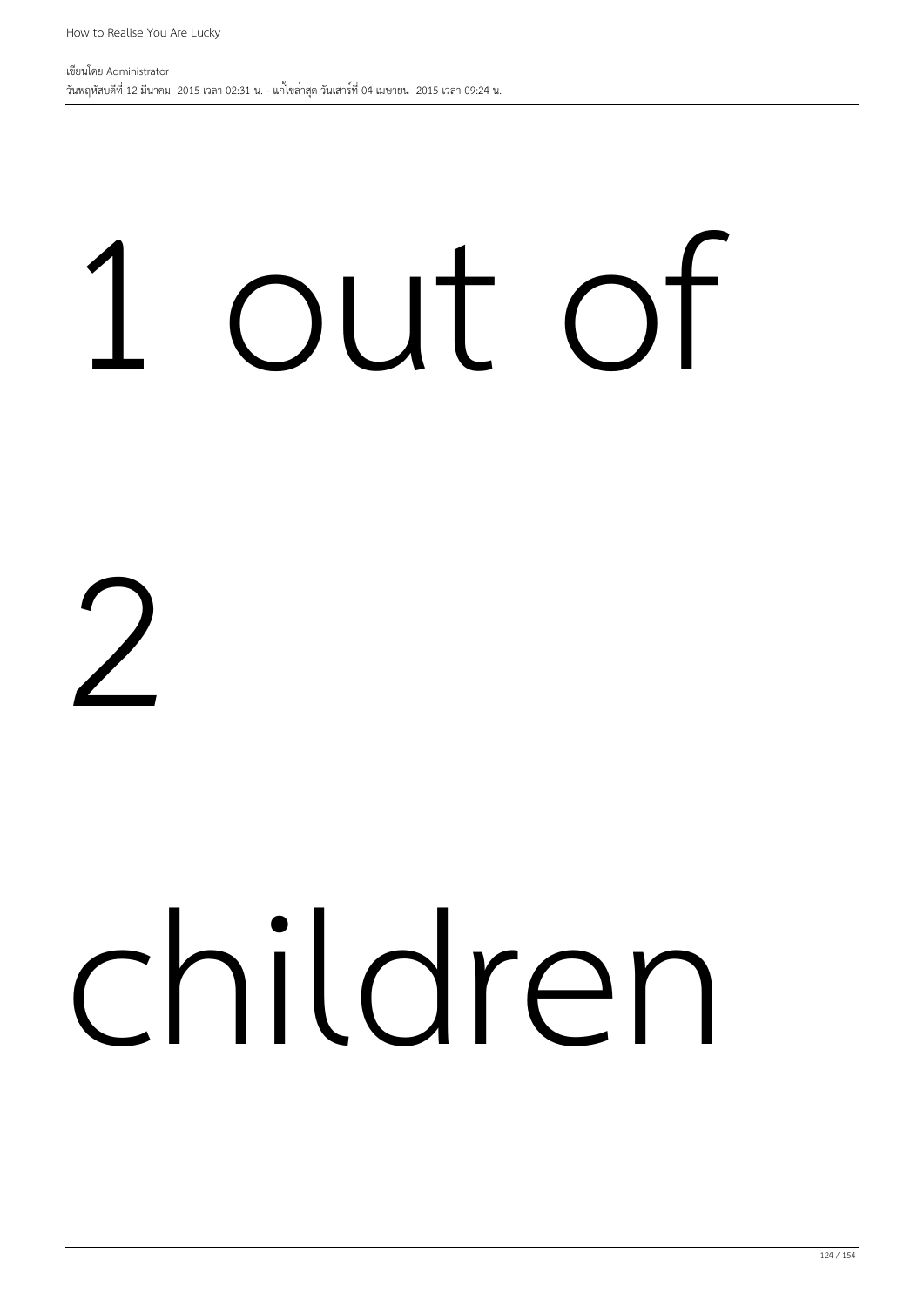### live in

### poverty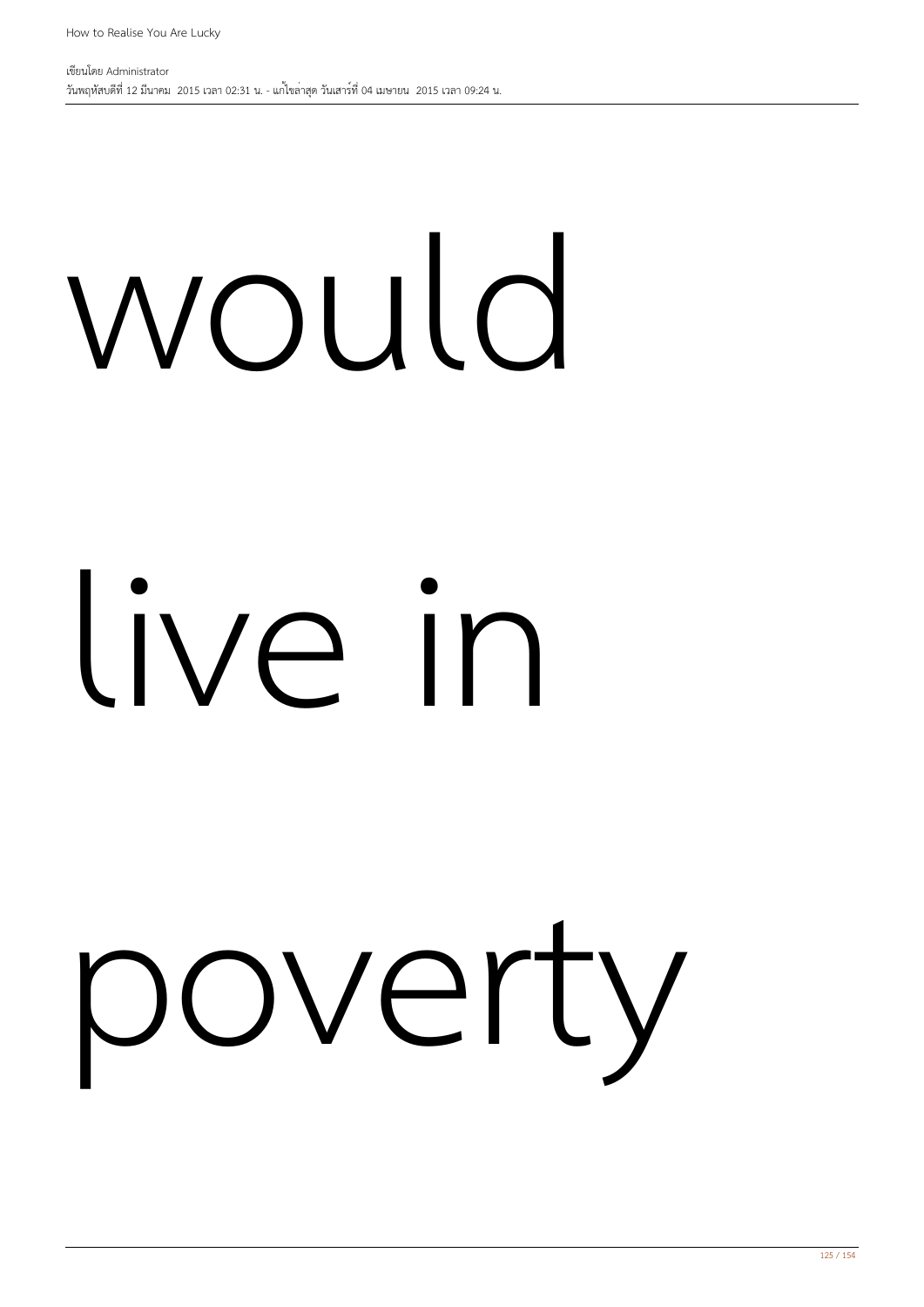### Electricit

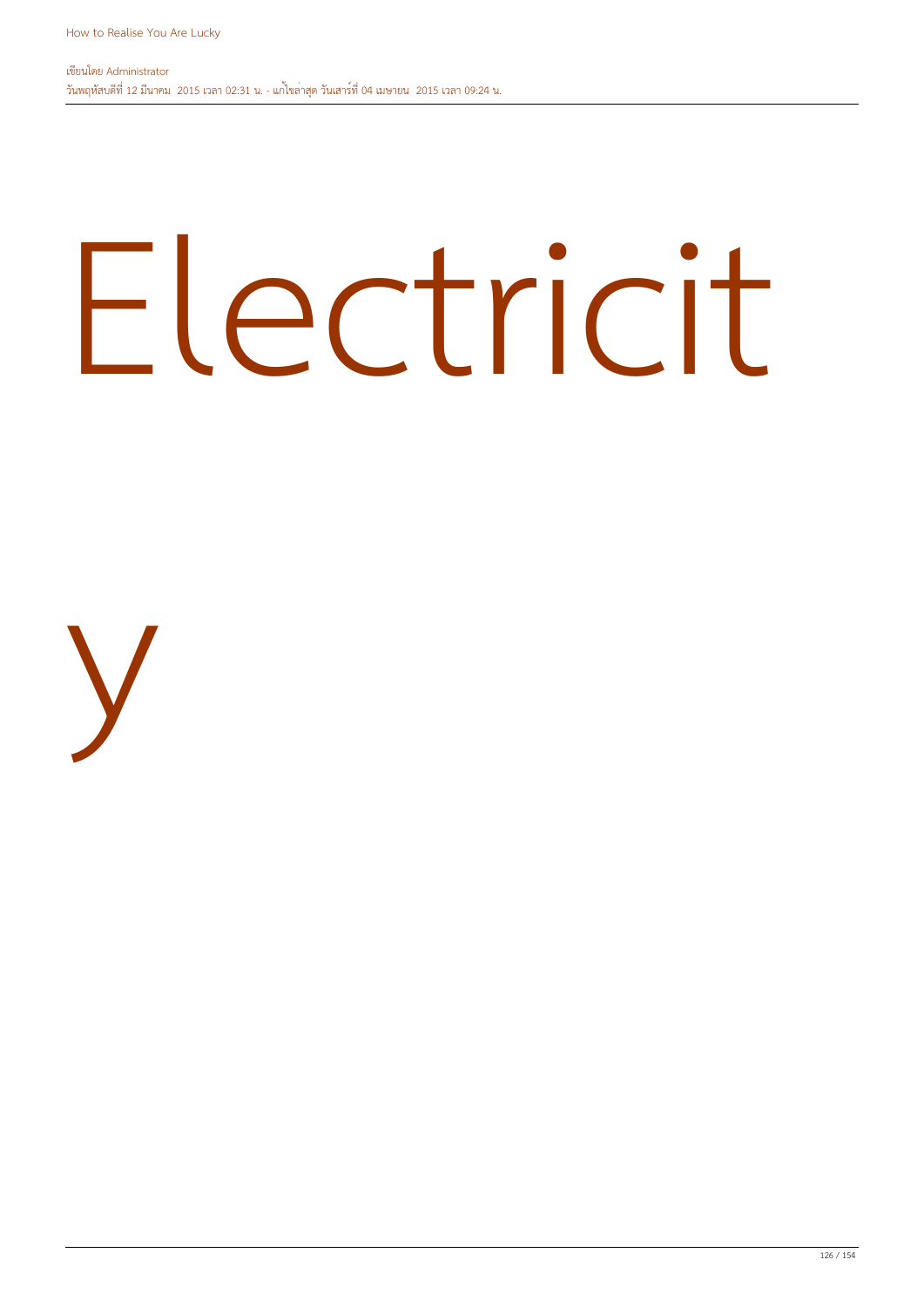#### have

### electricit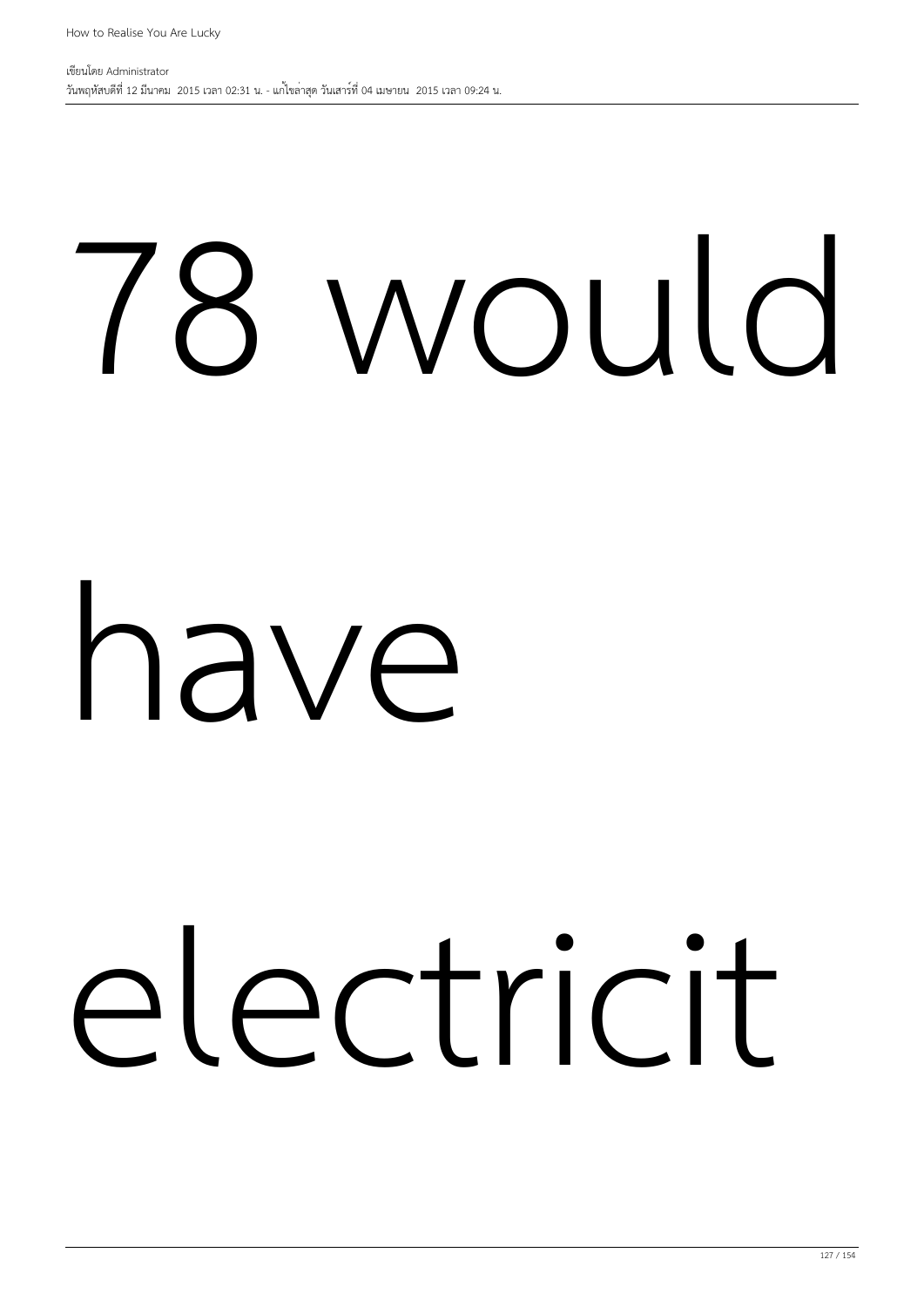y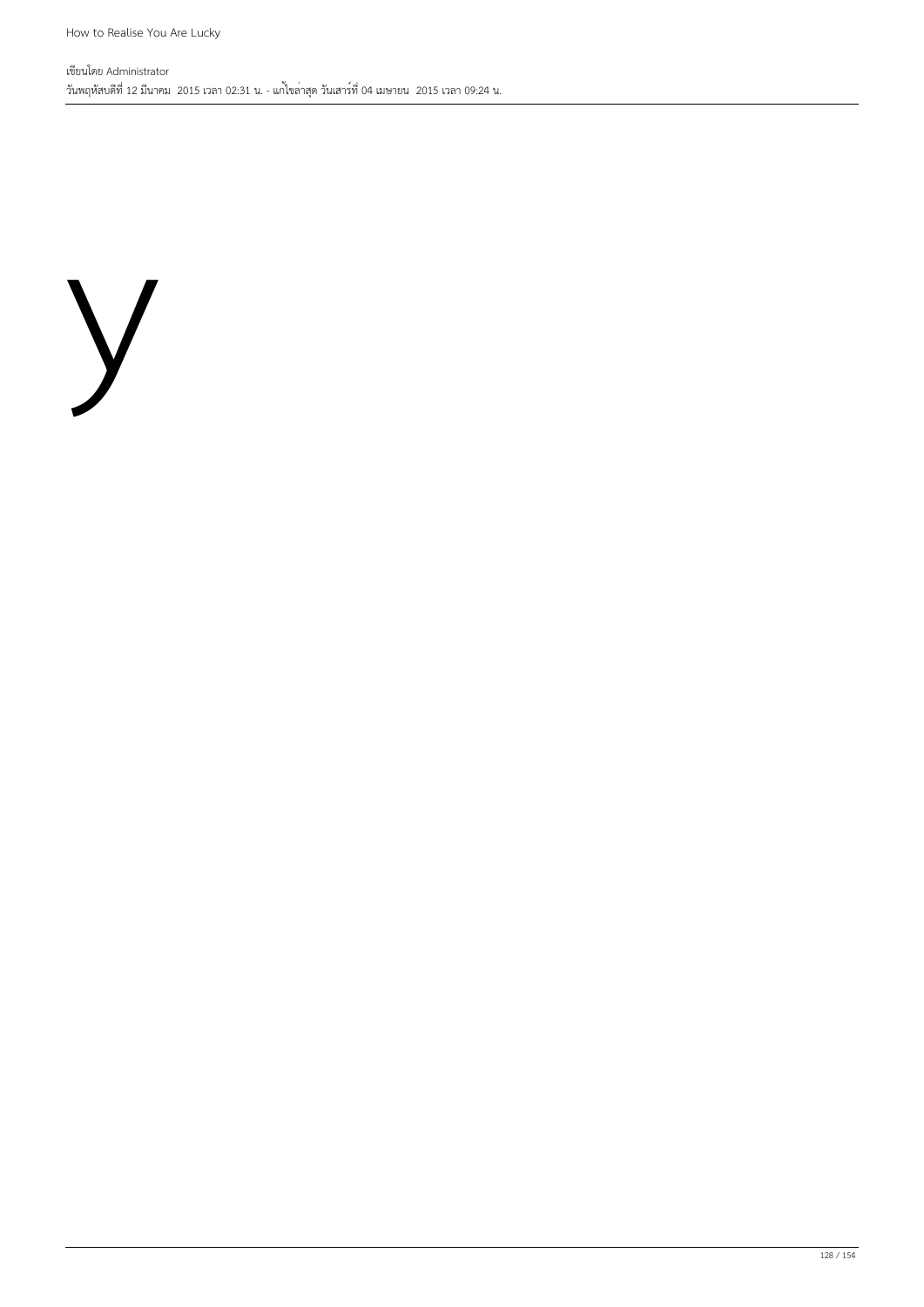#### not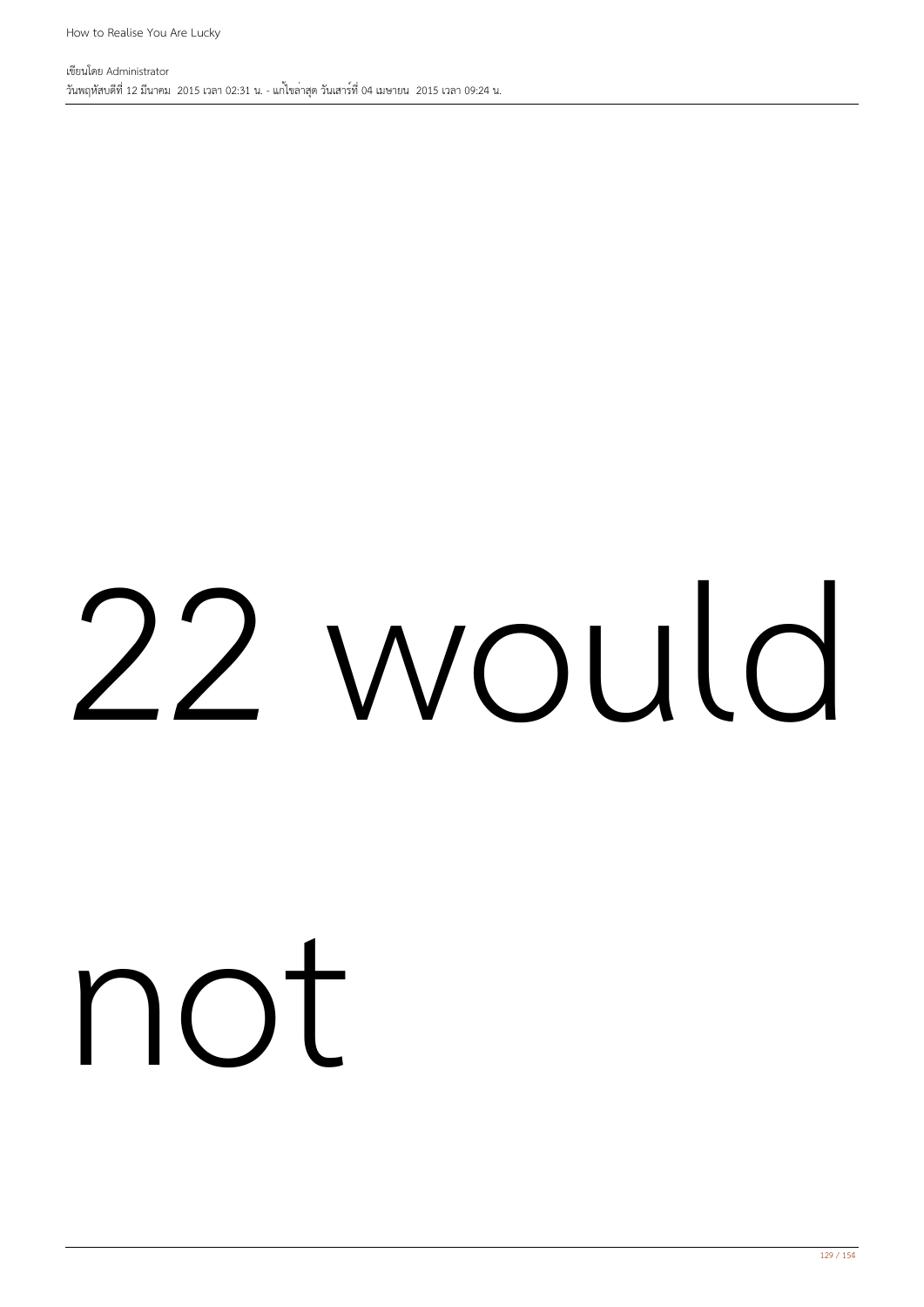# Technol

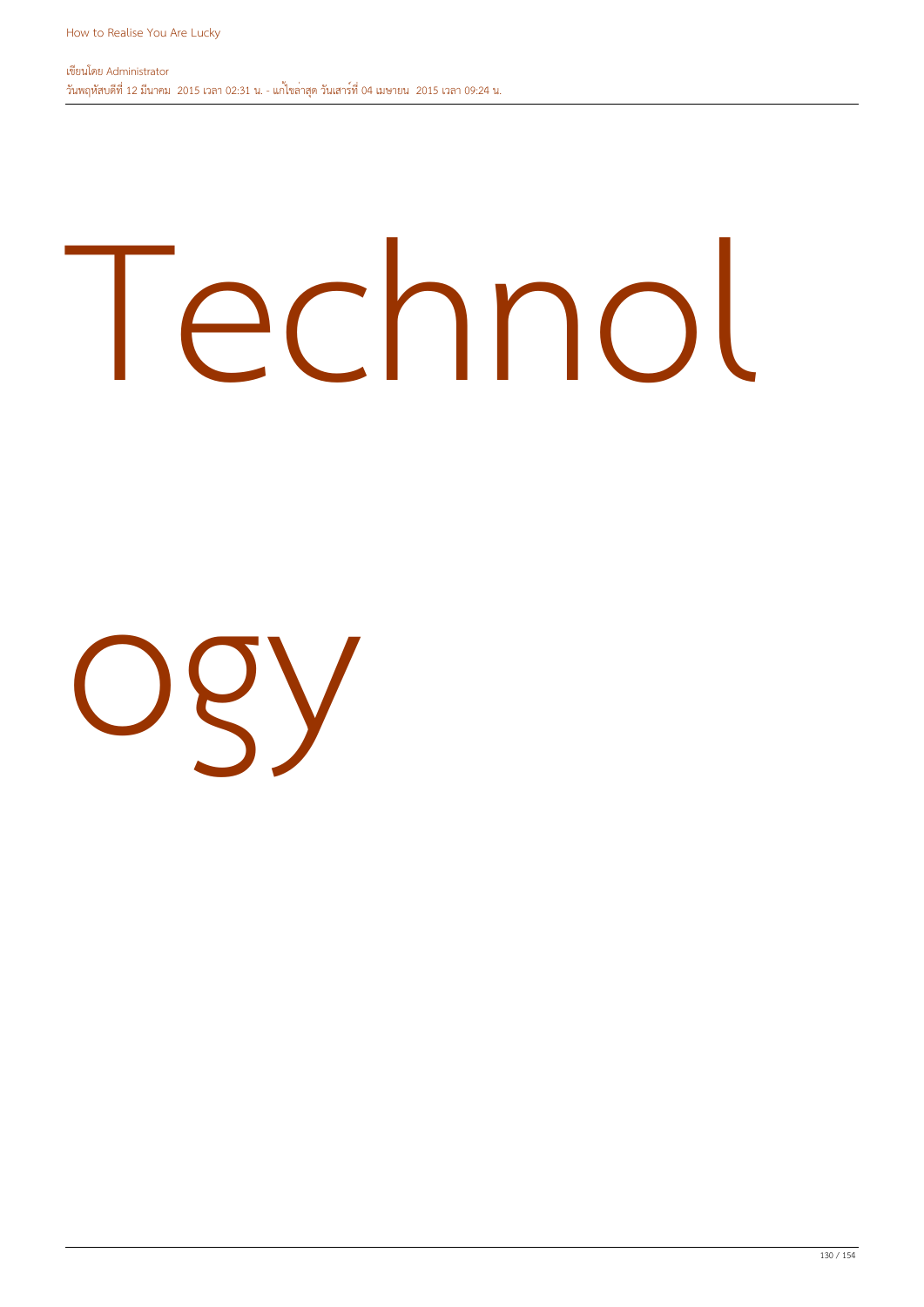# 75 would be cell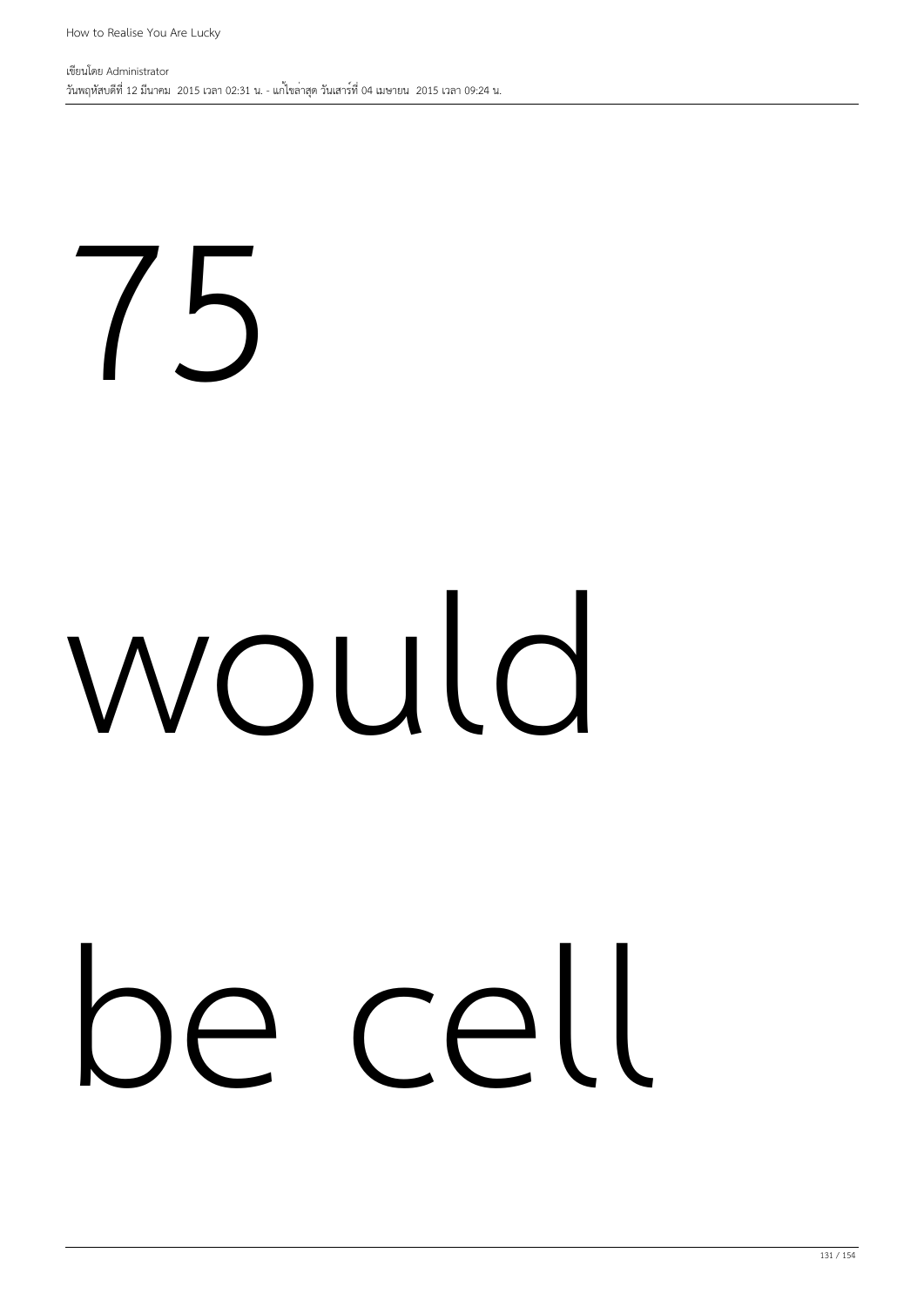# phone

#### users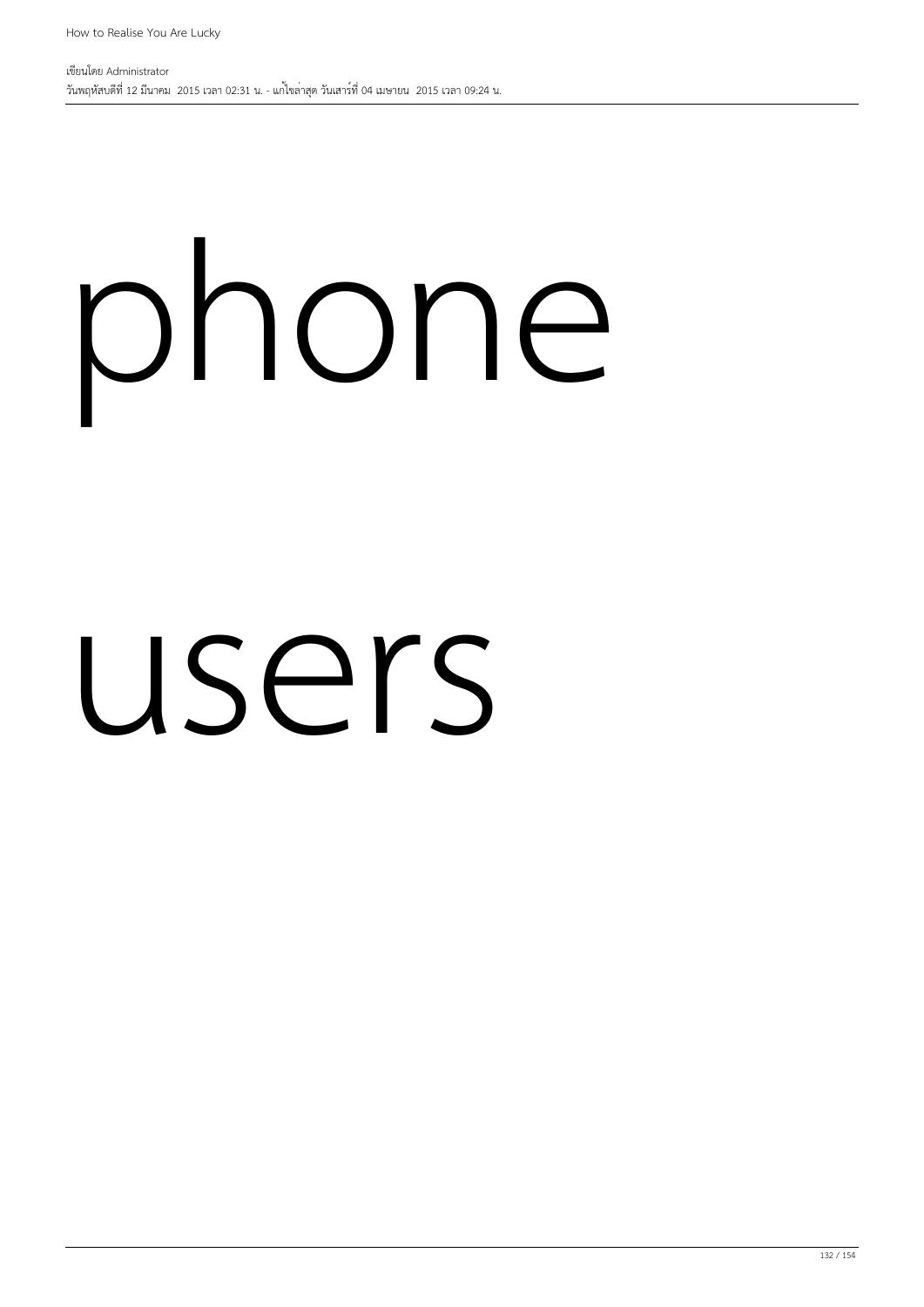### 30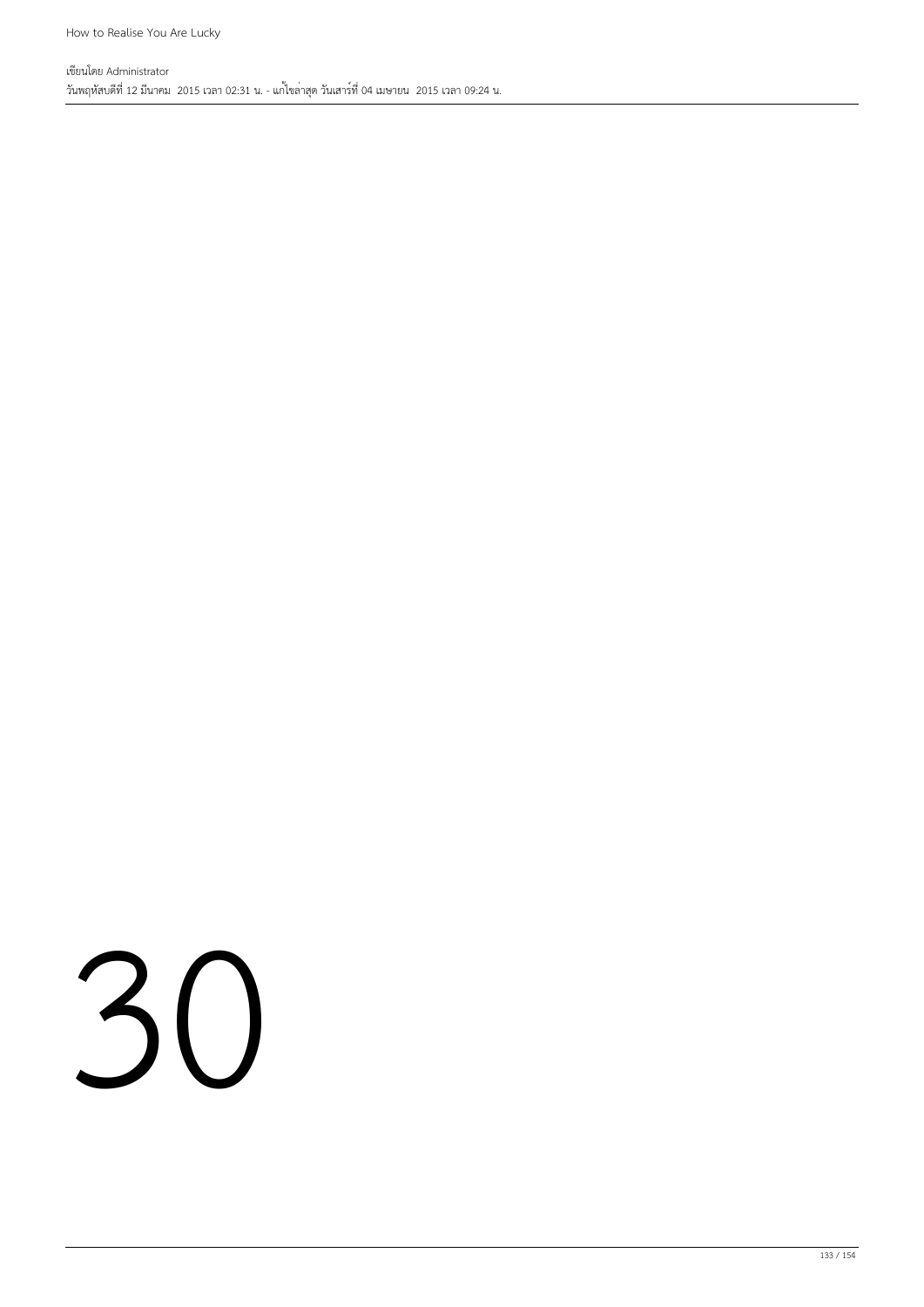# be active

### internet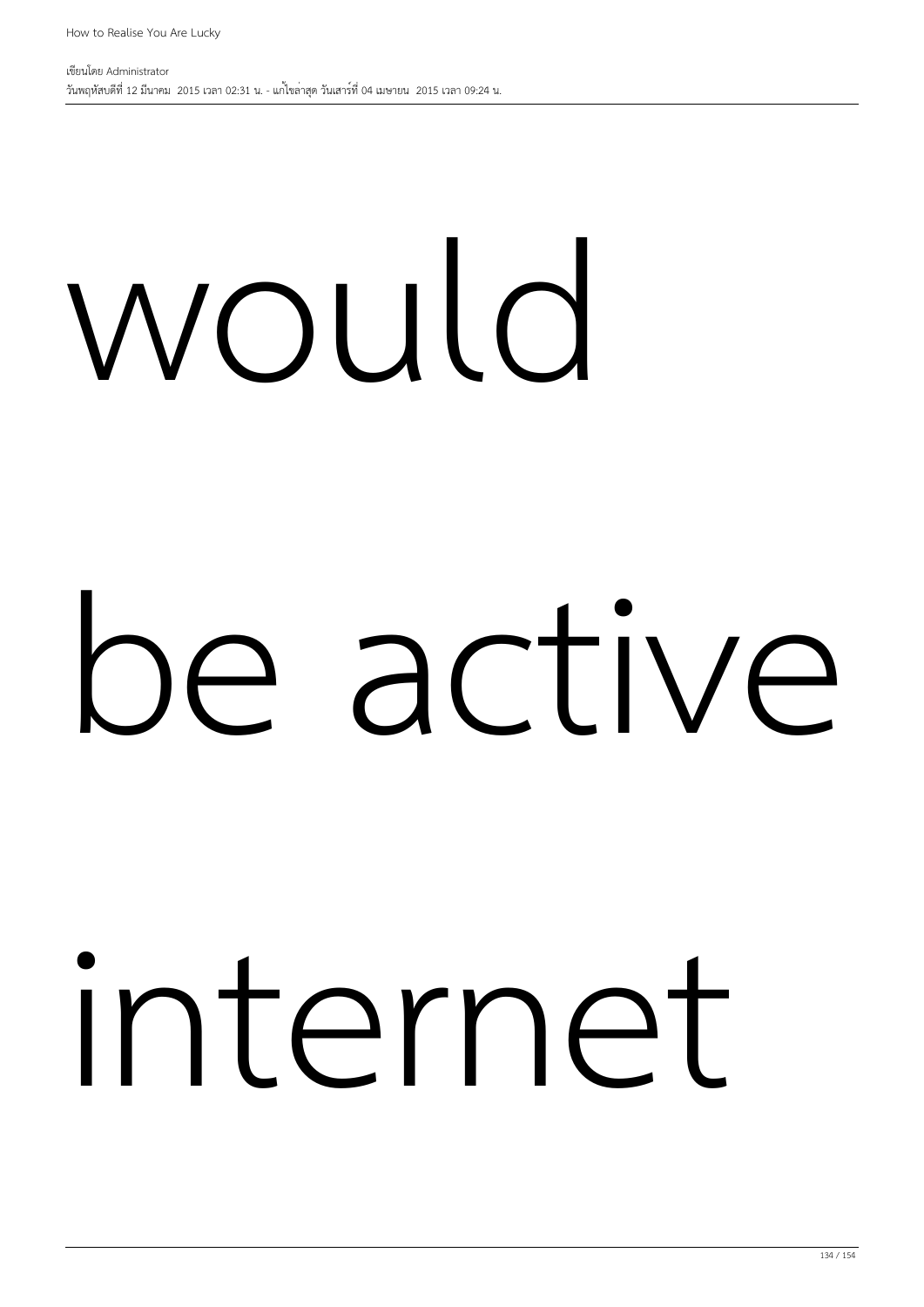#### users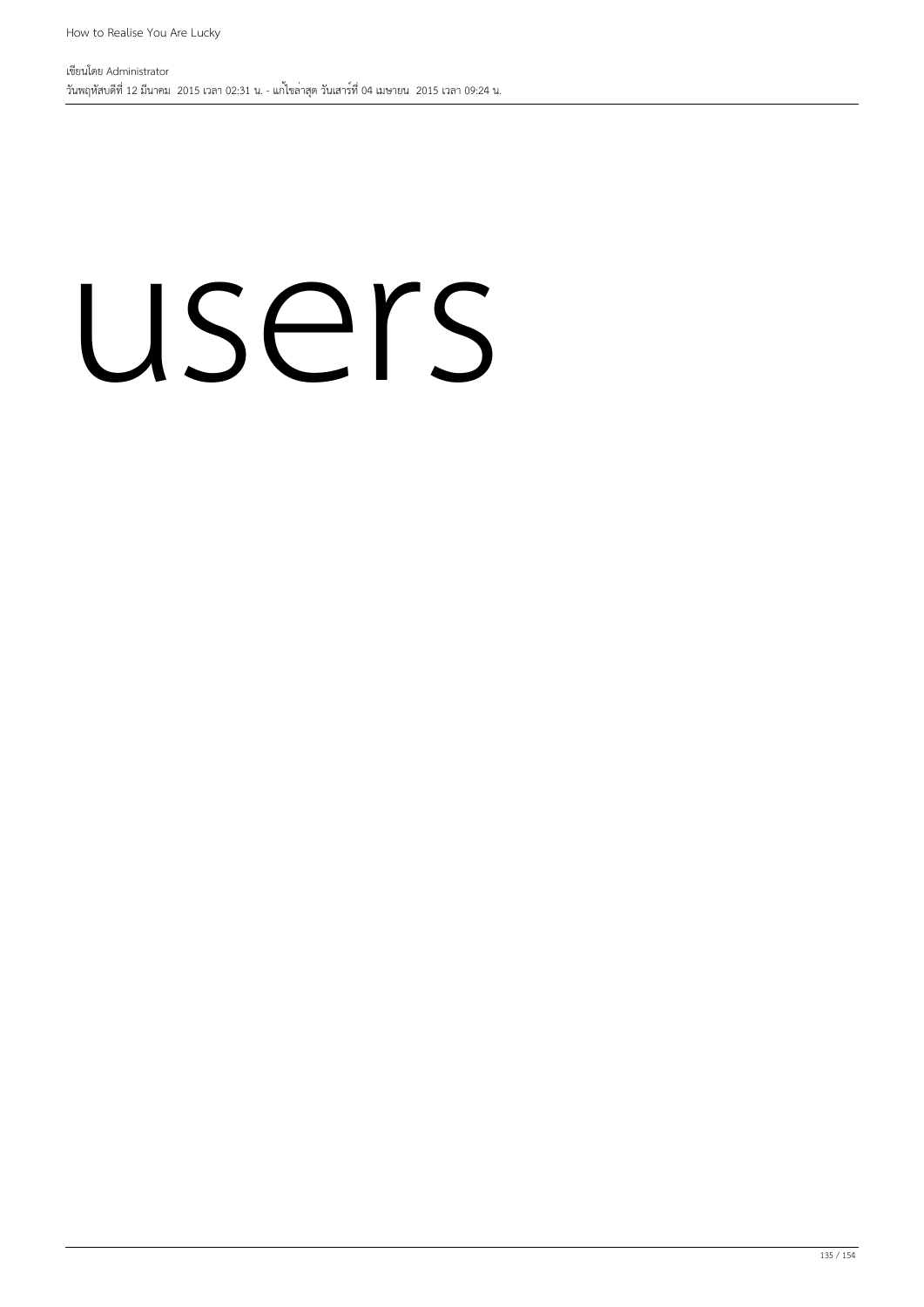#### 22

### would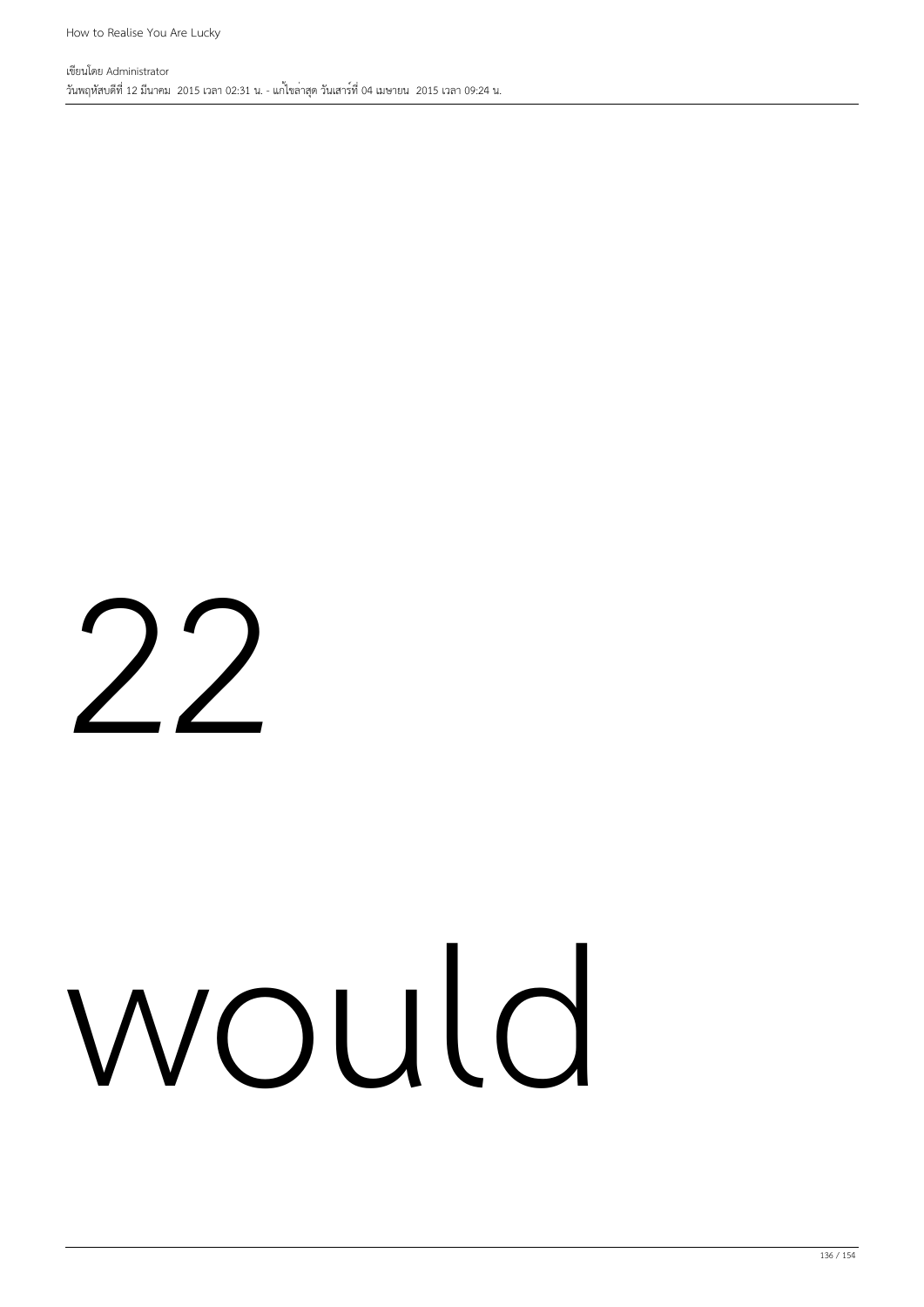# own or share a

# compute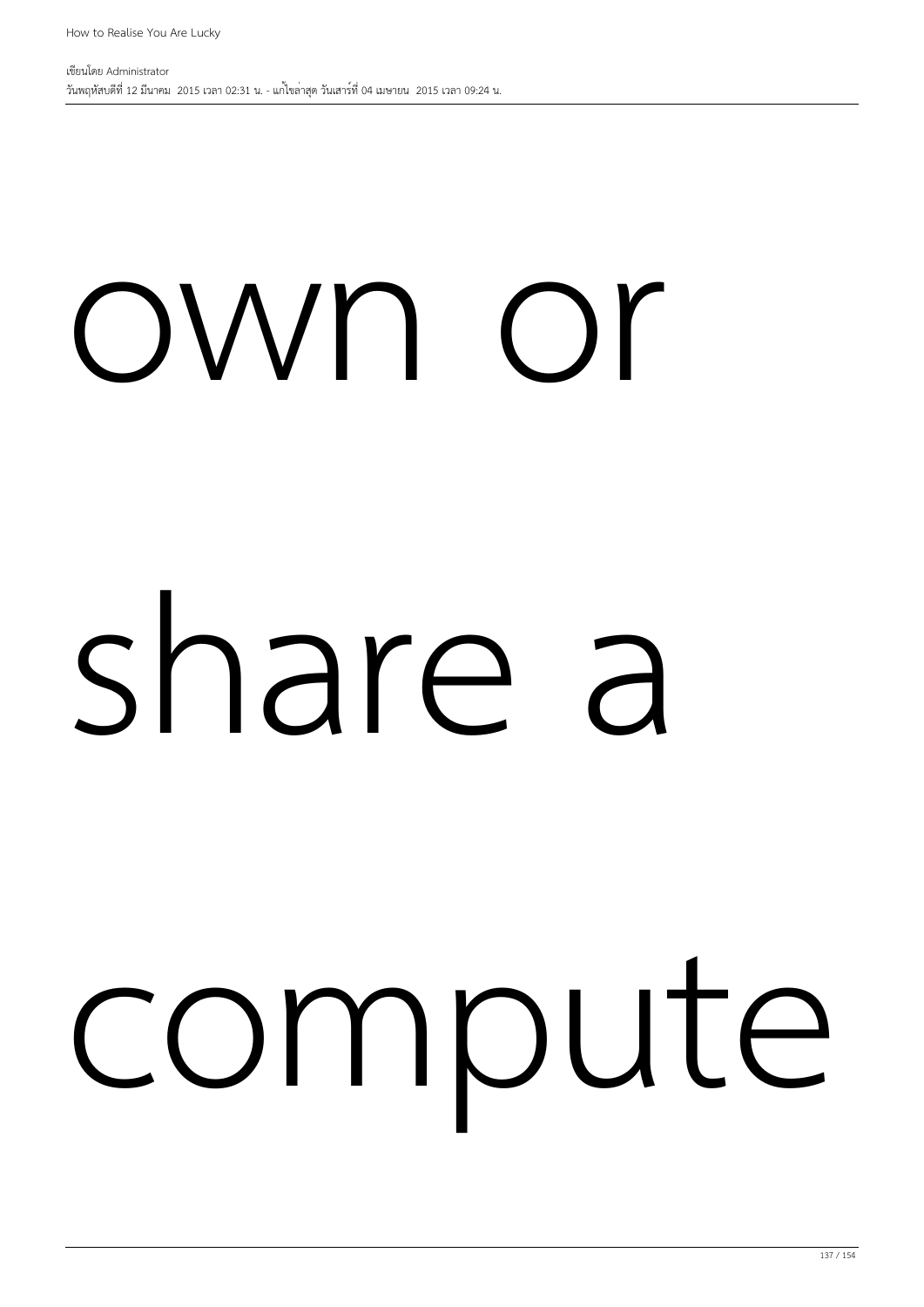r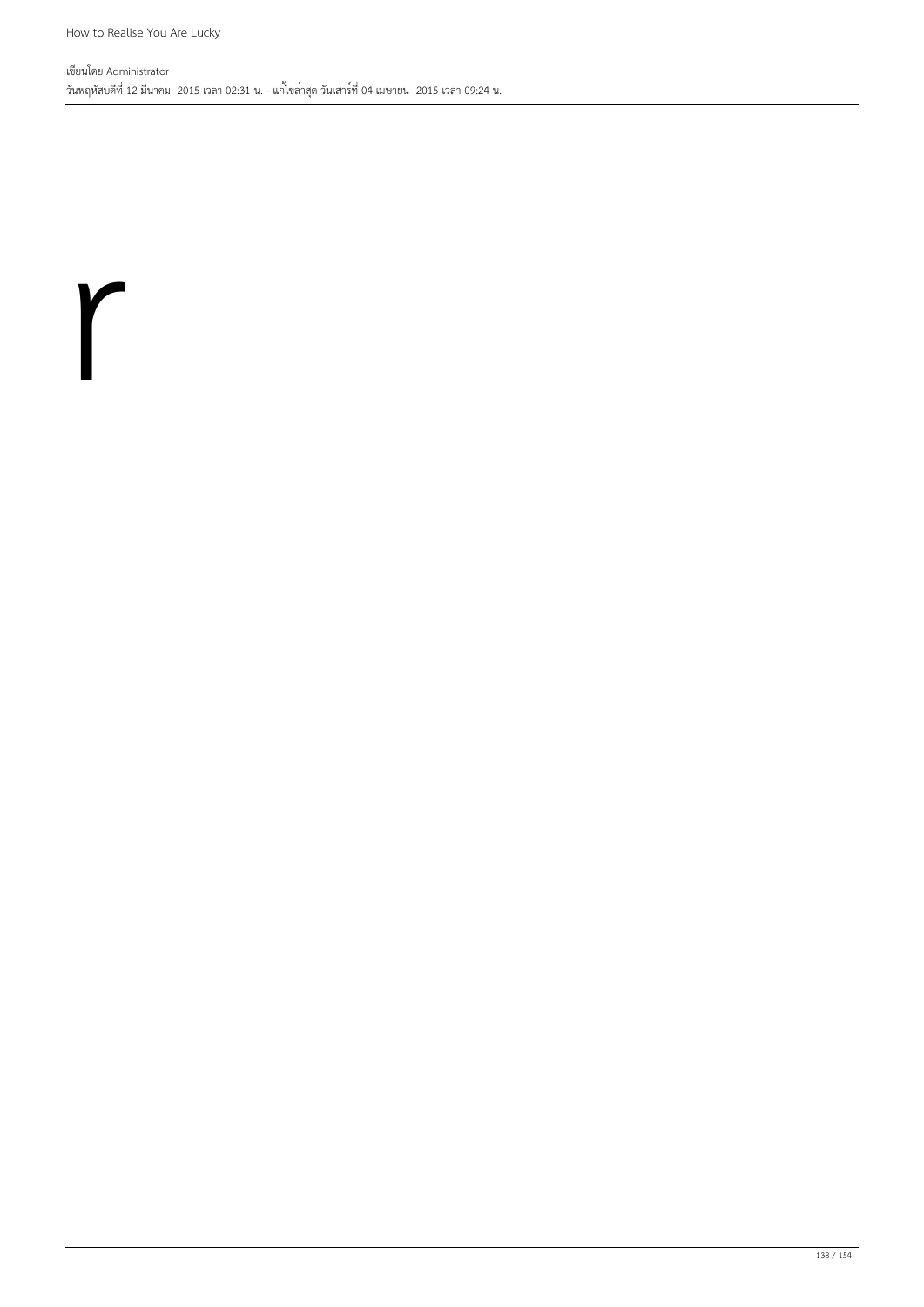#### เขียนโดย Administrator

วันพฤหัสบดีที่ 12 มีนาคม 2015 เวลา 02:31 น. - แก้ไขล่าสุด วันเสาร์ที่ 04 เมษายน 2015 เวลา 09:24 น.

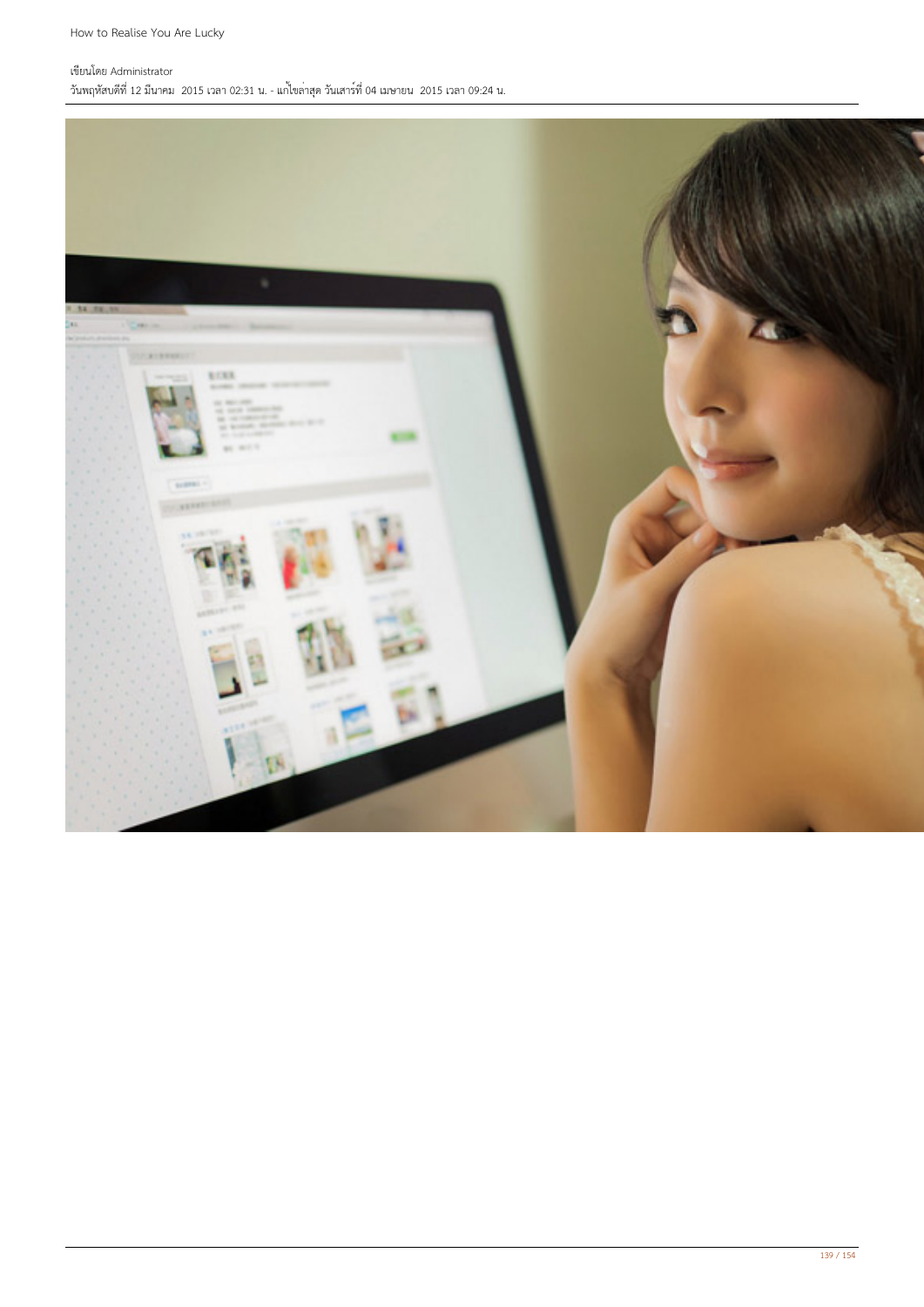# Sanitatio

n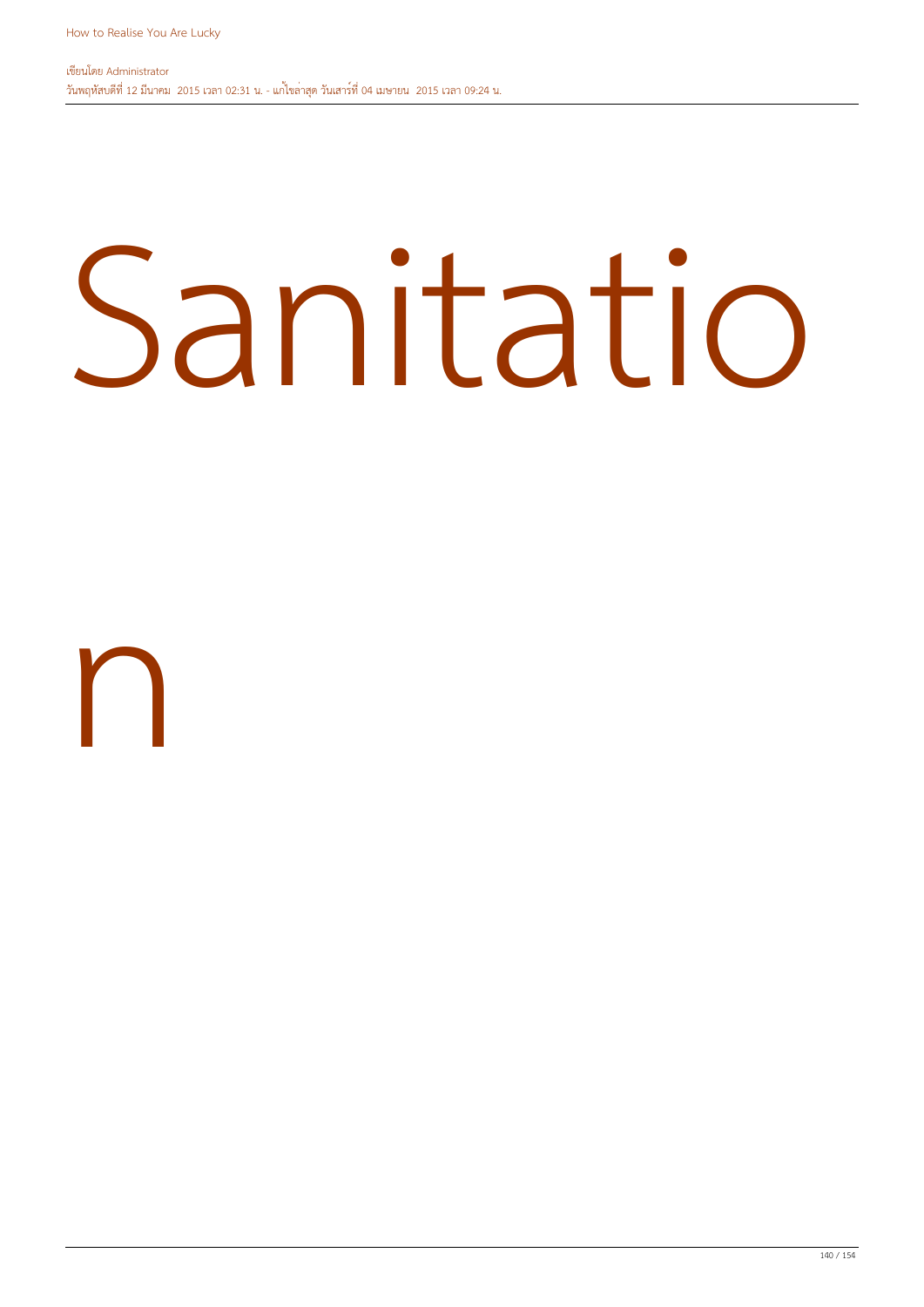### 65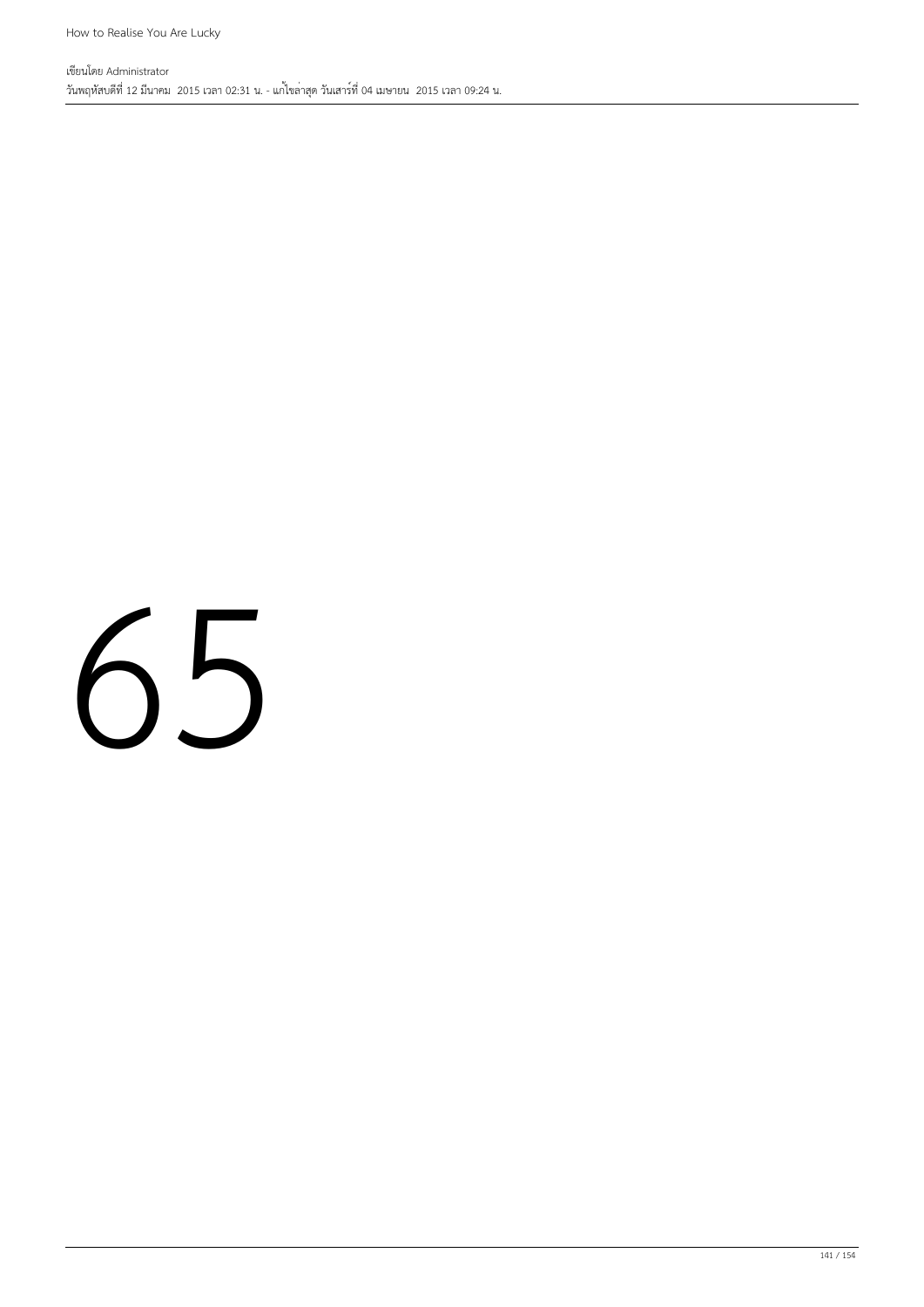### have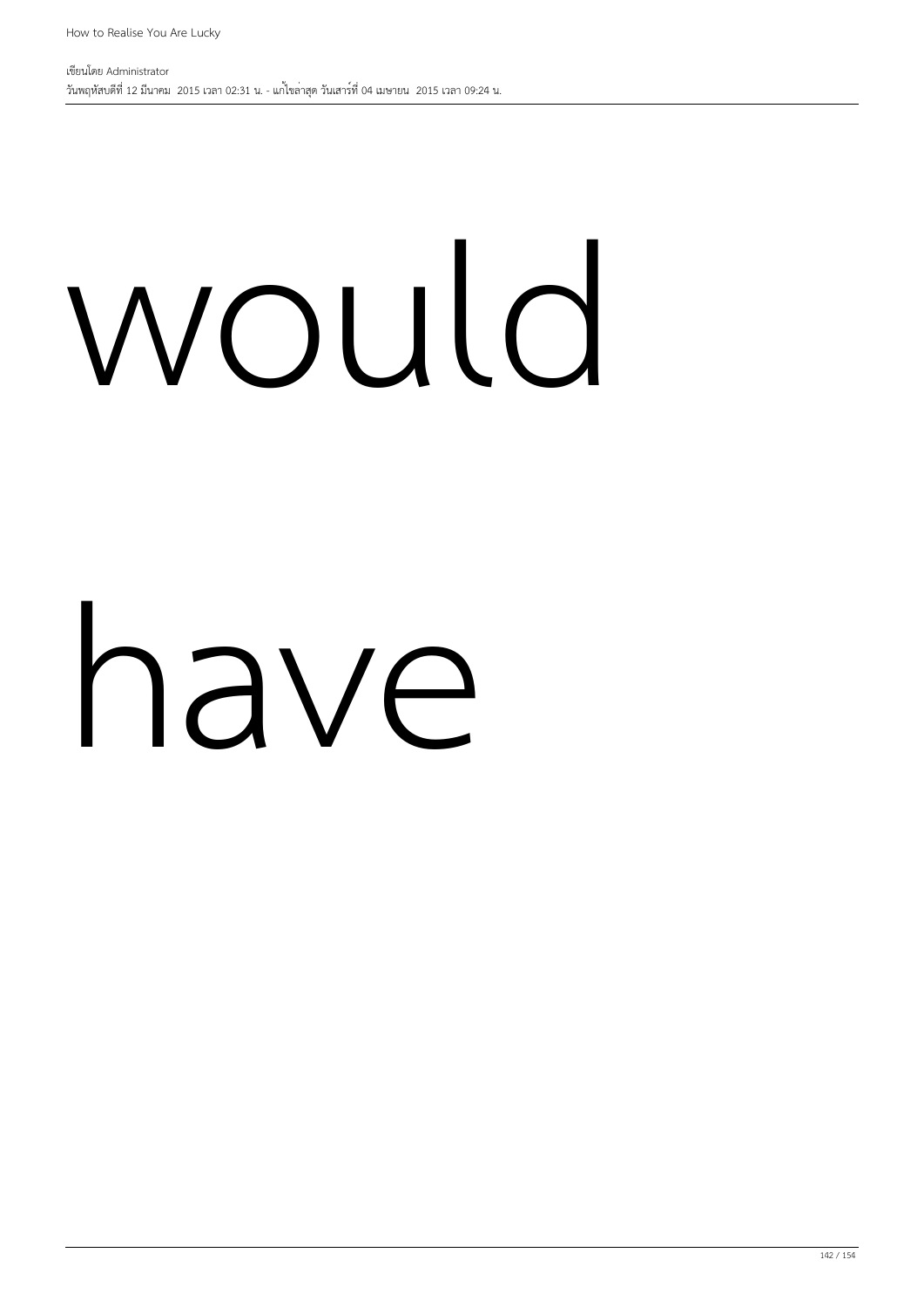# improve

# d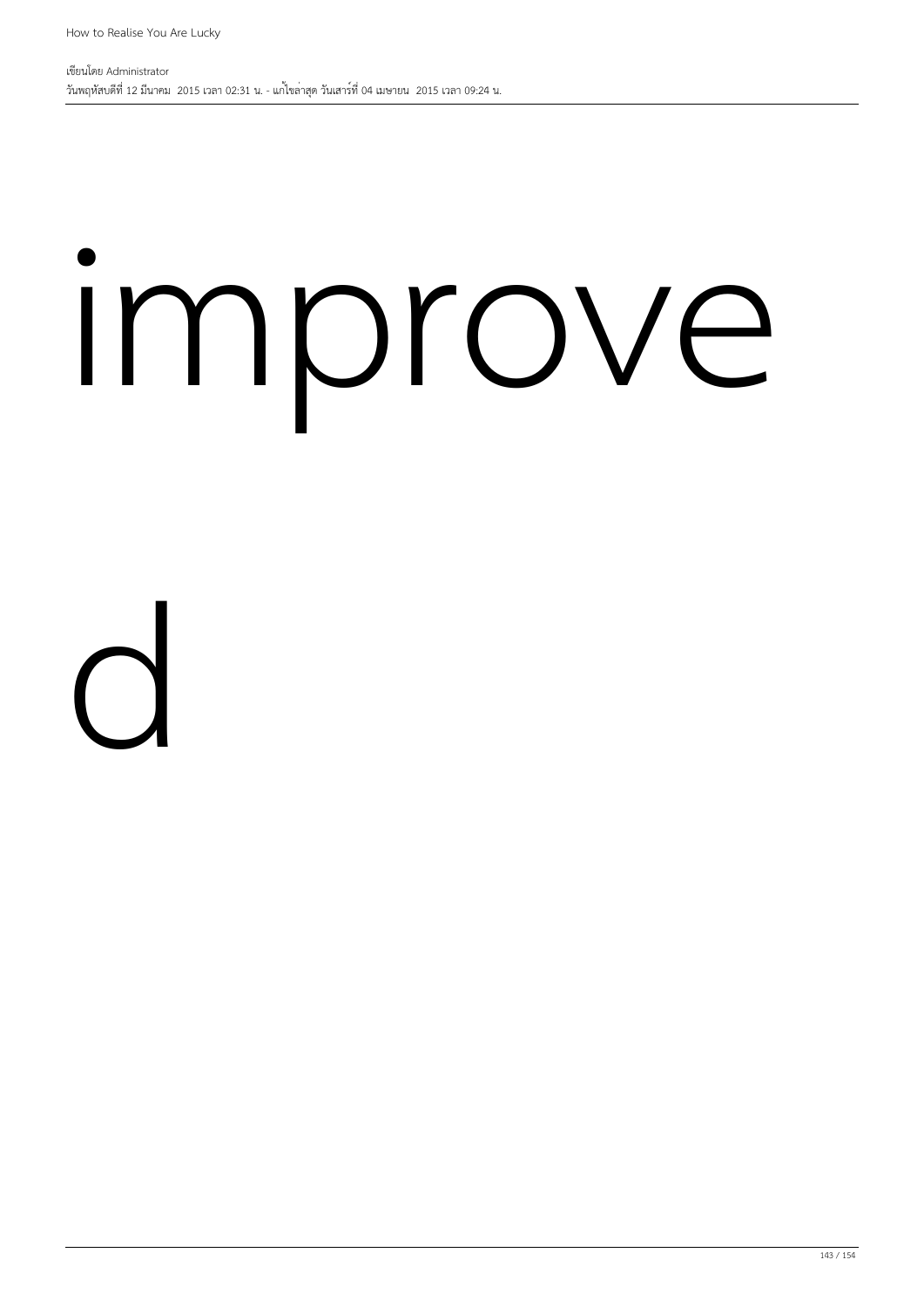# sanitatio

n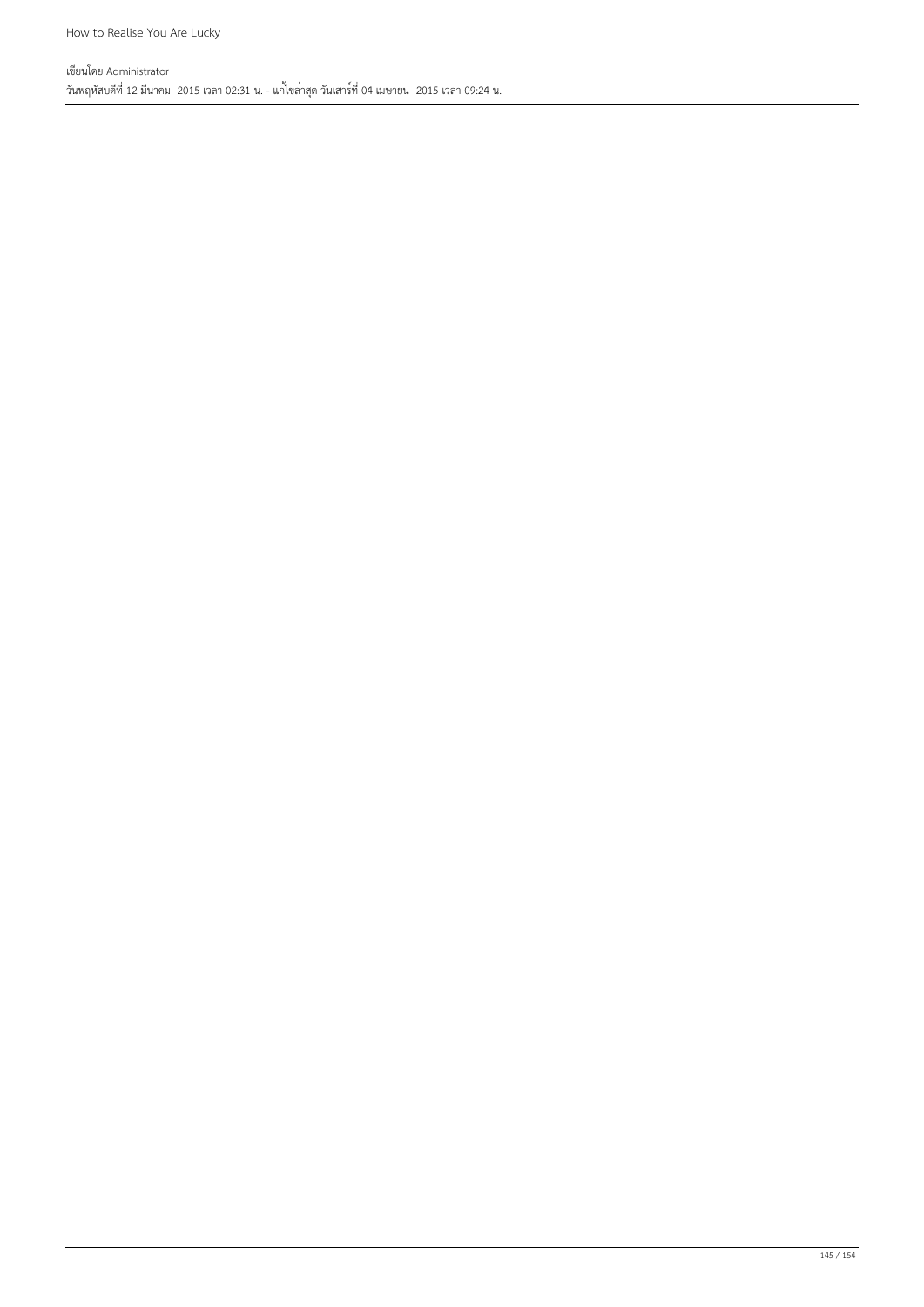#### 16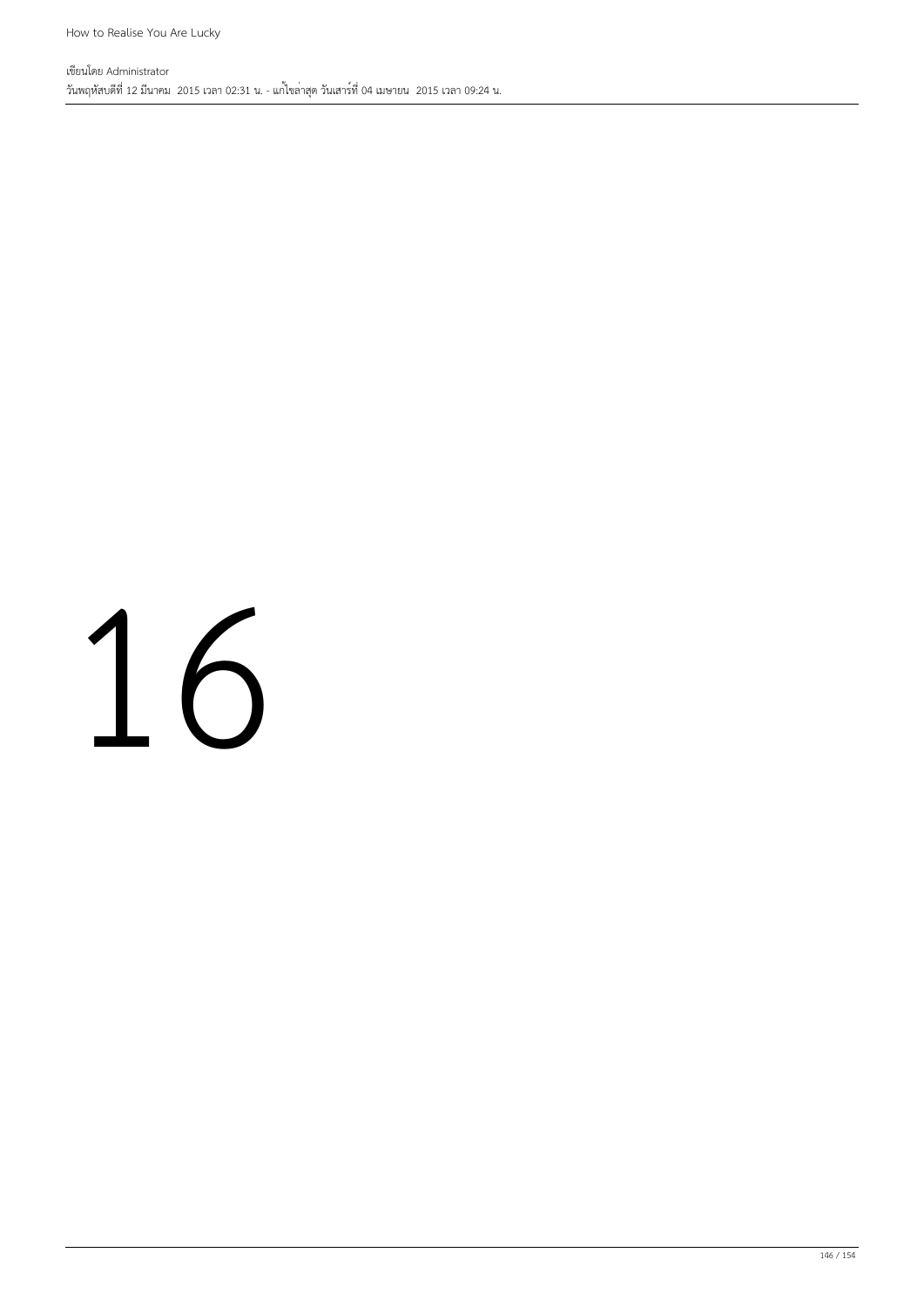## would

#### have no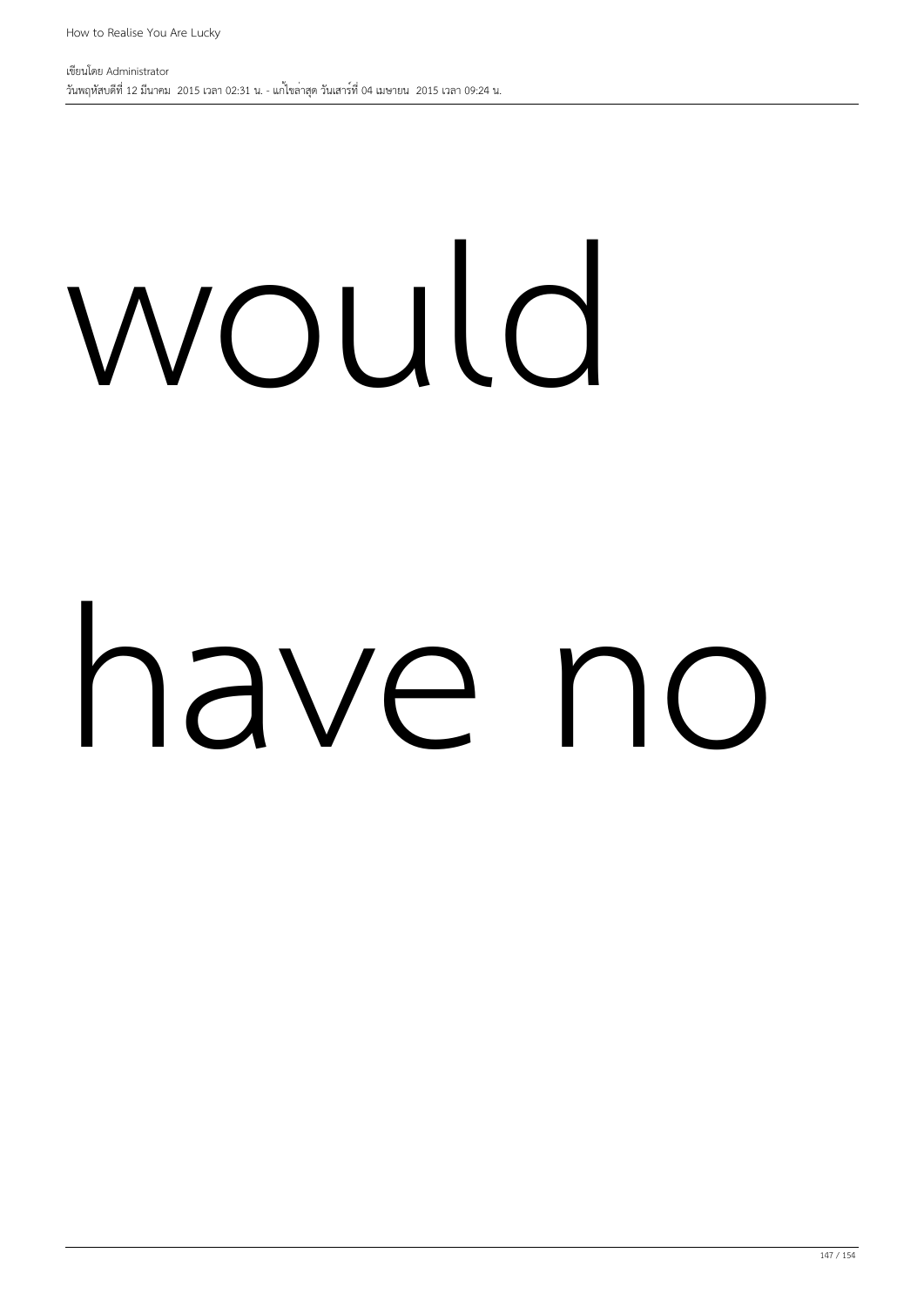#### toilets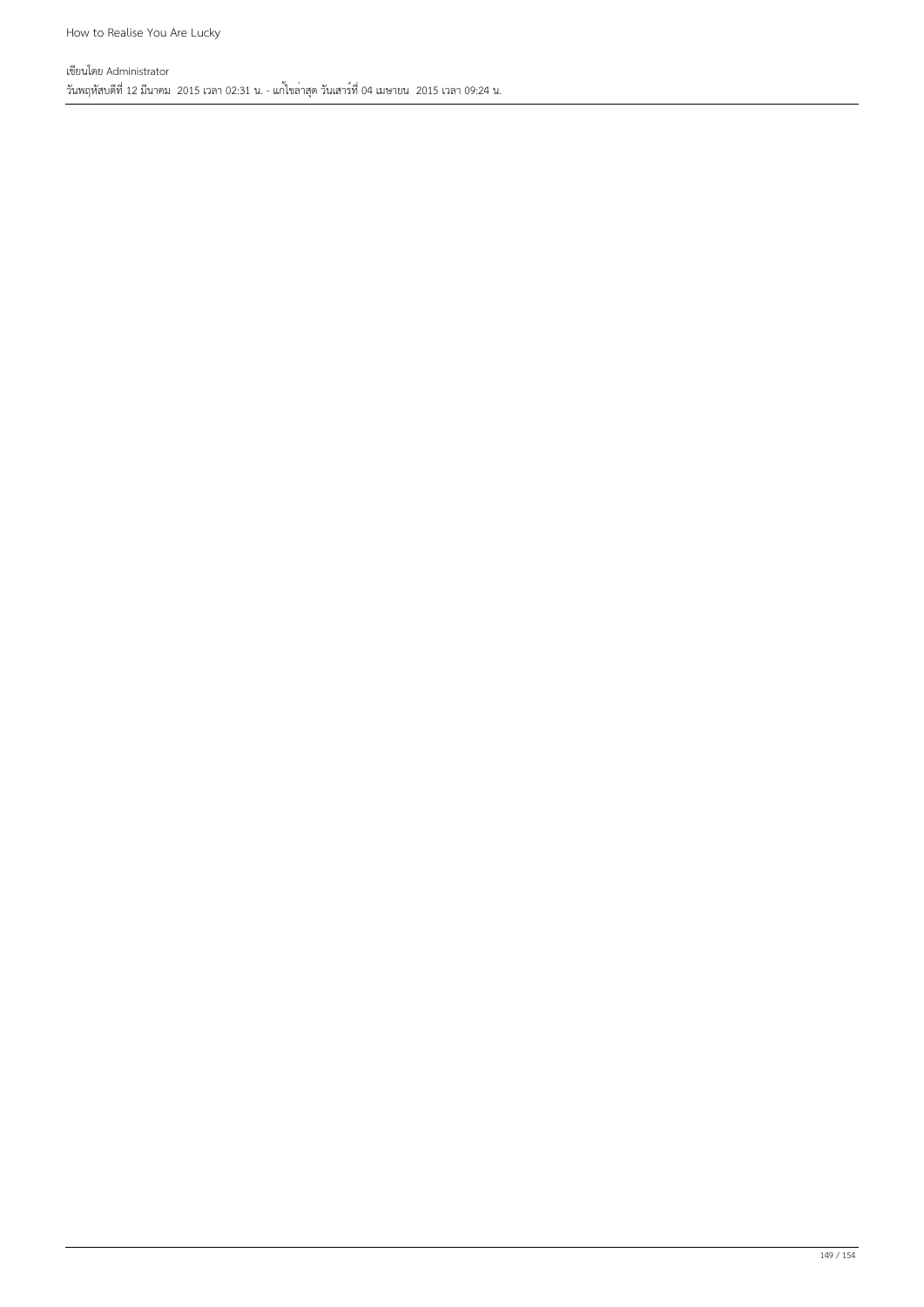## 19 would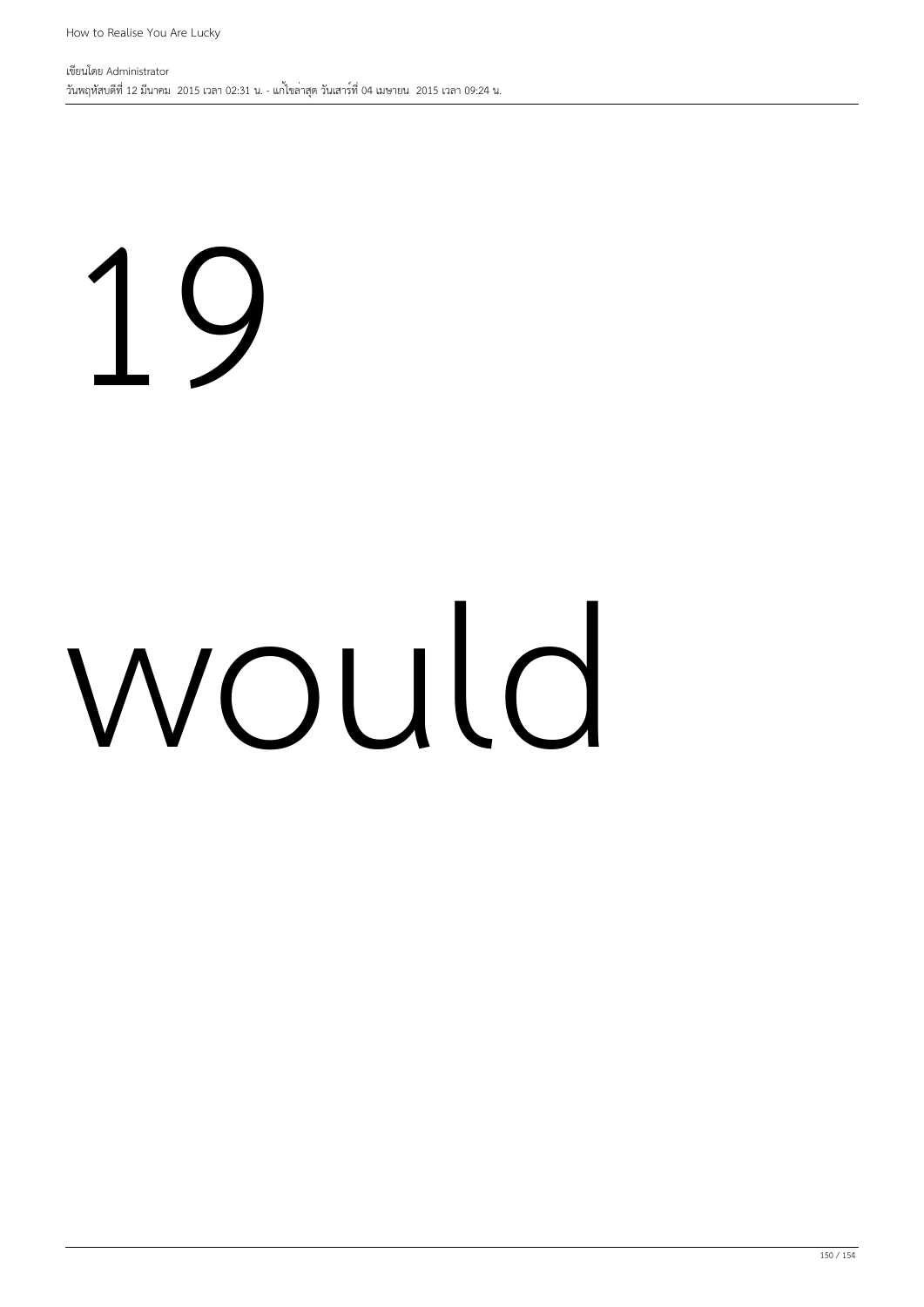# have

#### unimpro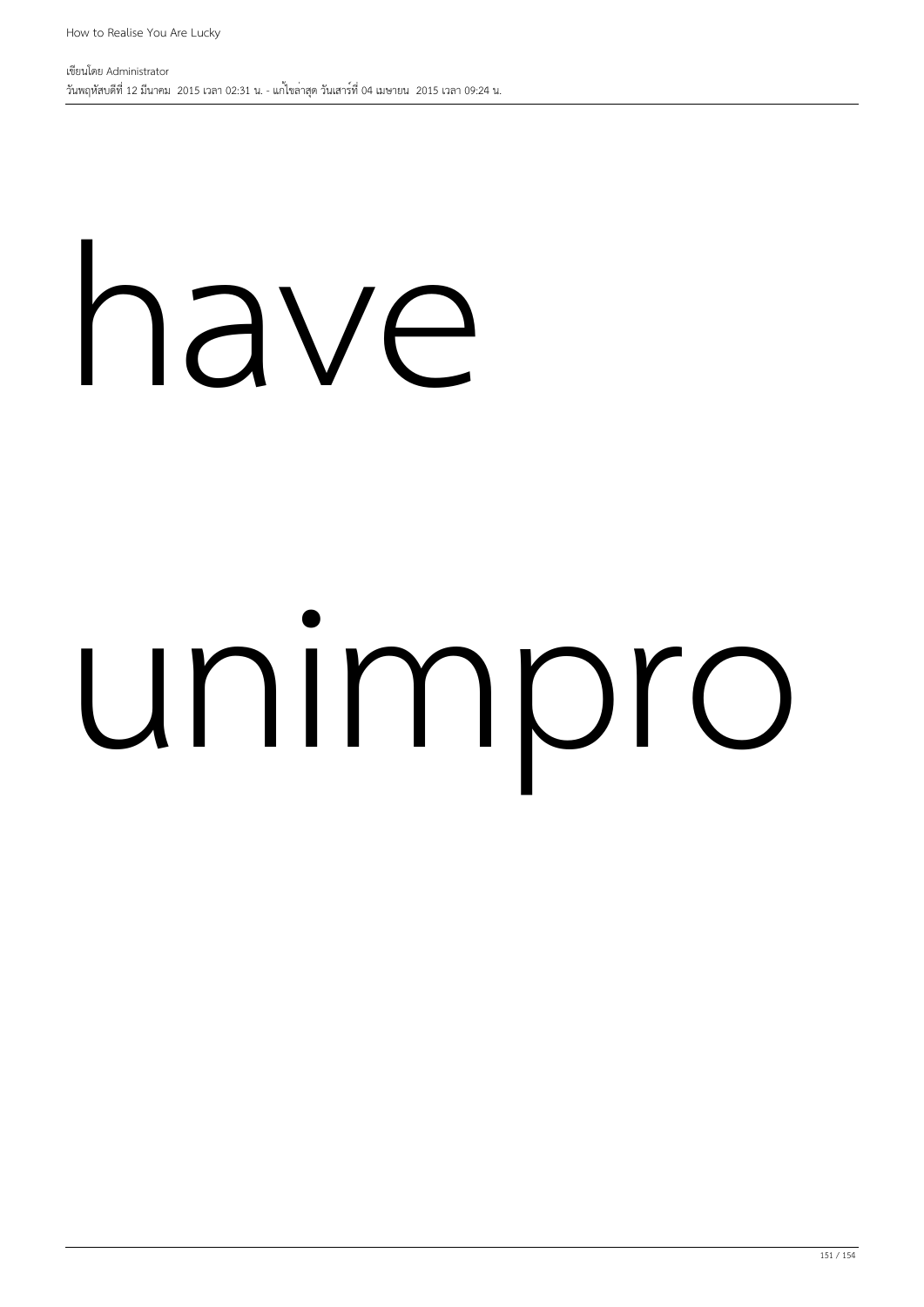### ved

#### toilets